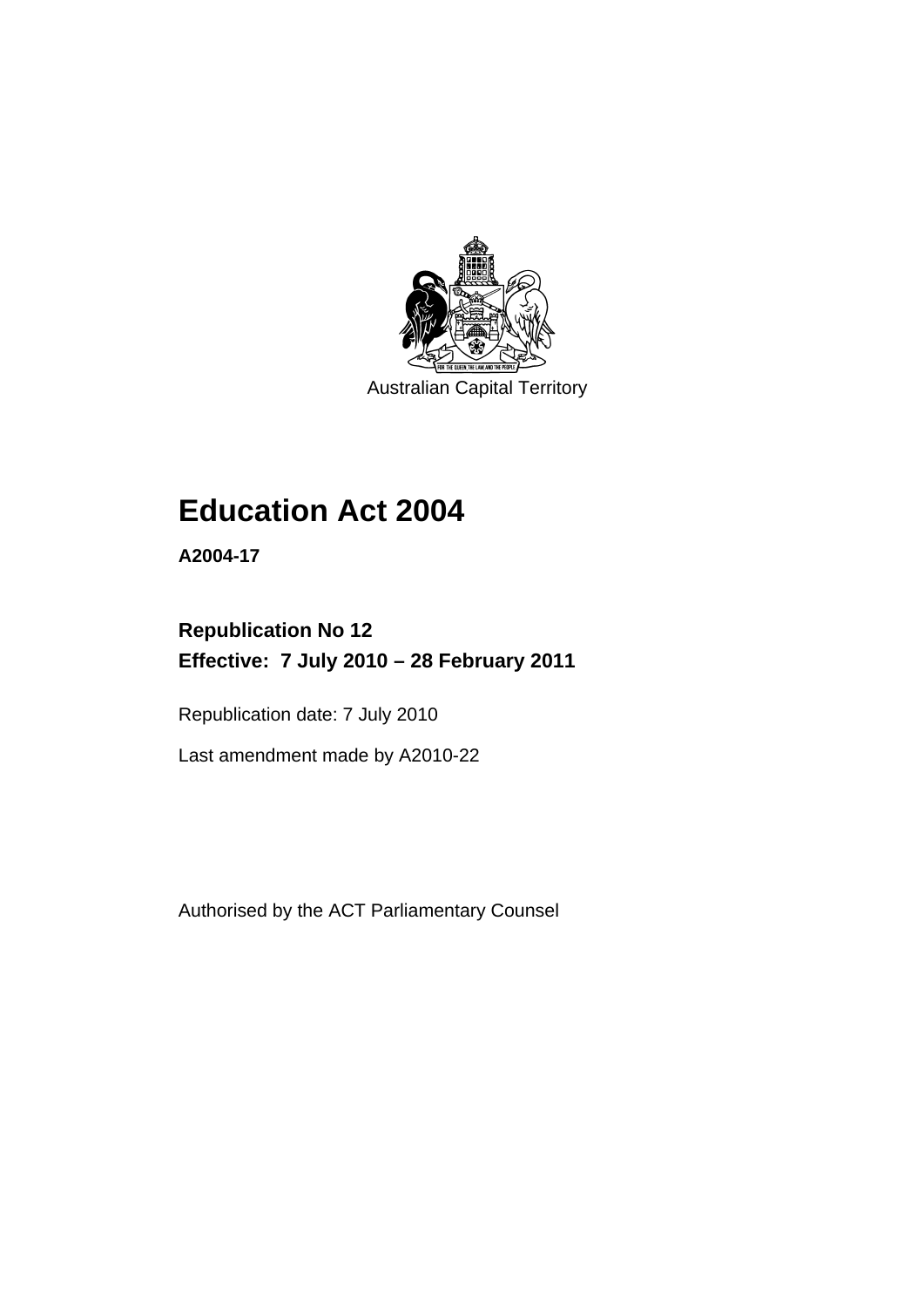# **About this republication**

#### **The republished law**

This is a republication of the *Education Act 2004* (including any amendment made under the *Legislation Act 2001*, part 11.3 (Editorial changes)) as in force on 7 July 2010*.* It also includes any amendment, repeal or expiry affecting the republished law to 7 July 2010.

The legislation history and amendment history of the republished law are set out in endnotes 3 and 4.

#### **Kinds of republications**

The Parliamentary Counsel's Office prepares 2 kinds of republications of ACT laws (see the ACT legislation register at www.legislation.act.gov.au):

- authorised republications to which the *Legislation Act 2001* applies
- unauthorised republications.

The status of this republication appears on the bottom of each page.

#### **Editorial changes**

The *Legislation Act 2001*, part 11.3 authorises the Parliamentary Counsel to make editorial amendments and other changes of a formal nature when preparing a law for republication. Editorial changes do not change the effect of the law, but have effect as if they had been made by an Act commencing on the republication date (see *Legislation Act 2001*, s 115 and s 117). The changes are made if the Parliamentary Counsel considers they are desirable to bring the law into line, or more closely into line, with current legislative drafting practice.

This republication does not include amendments made under part 11.3 (see endnote 1).

#### **Uncommenced provisions and amendments**

If a provision of the republished law has not commenced or is affected by an uncommenced amendment, the symbol  $\mathbf{U}$  appears immediately before the provision heading. The text of the uncommenced provision or amendment appears only in the last endnote.

#### **Modifications**

If a provision of the republished law is affected by a current modification, the symbol  $\mathbf{M}$ appears immediately before the provision heading. The text of the modifying provision appears in the endnotes. For the legal status of modifications, see *Legislation Act 2001*, section 95.

#### **Penalties**

At the republication date, the value of a penalty unit for an offence against this law is \$110 for an individual and \$550 for a corporation (see *Legislation Act 2001*, s 133).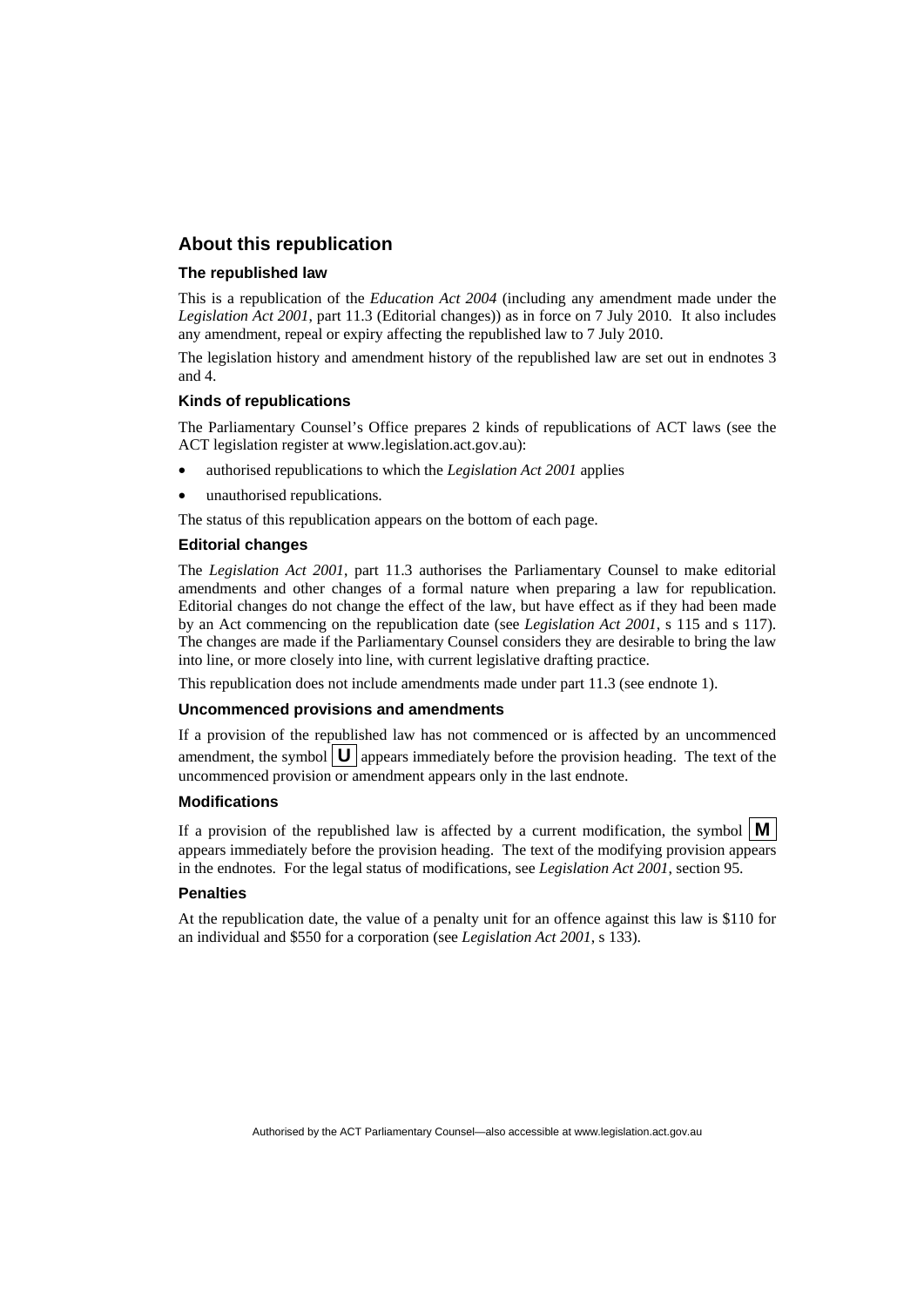

# **[Education Act 2004](#page-12-0)**

# **Contents**

# **Chapter 1 General**

| <b>Part 1.1</b> | <b>Preliminary</b>                                    |   |
|-----------------|-------------------------------------------------------|---|
| 1               | Name of Act                                           | 2 |
| 3               | Dictionary                                            | 2 |
| 4               | <b>Notes</b>                                          | 2 |
| 5               | Offences against Act-application of Criminal Code etc | 3 |
| 6               | Meaning of <i>parent</i> and <i>carer</i>             | 3 |
| <b>Part 1.2</b> | <b>General principles and objects</b>                 |   |
|                 | General principles of Act                             | 4 |
| 8               | Main objects of Act                                   | 5 |

| R12      | Education Act 2004           | contents 1 |
|----------|------------------------------|------------|
| 07/07/10 | Effective: 07/07/10-28/02/11 |            |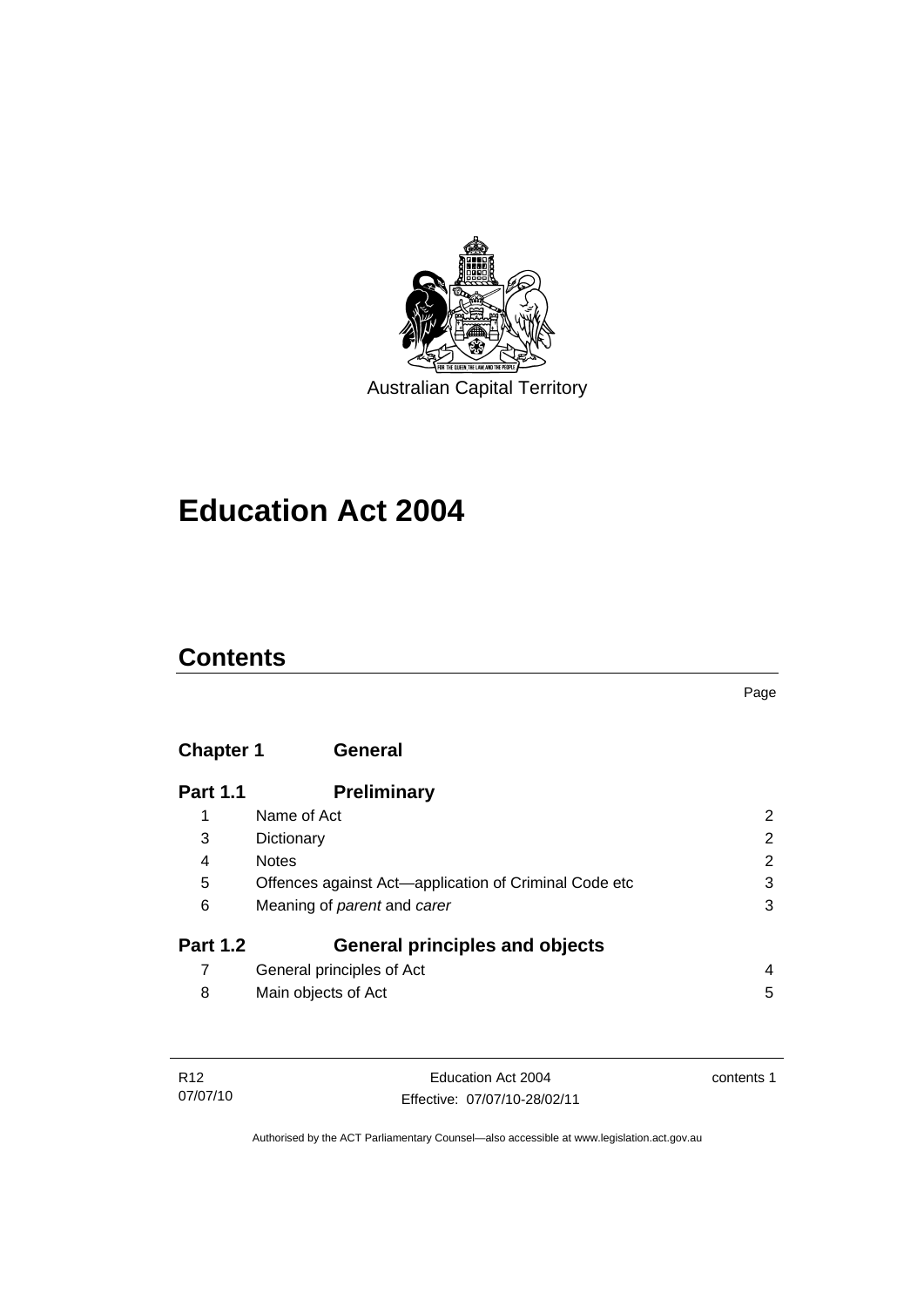## **Contents**

|                  |                                                                             | Page            |
|------------------|-----------------------------------------------------------------------------|-----------------|
| <b>Chapter 2</b> | <b>Compulsory education</b>                                                 |                 |
| <b>Part 2.1</b>  | Preliminary-ch 2                                                            |                 |
| 9                | Meaning of compulsory education age-ch 2                                    | 7               |
| 9A               | Meaning of education course and education provider-Act                      | $\overline{7}$  |
| 9B               | Meaning of completes year 10-Act                                            | 8               |
| 9C               | Meaning of completes year 12-Act                                            | 9               |
| 9D               | Guidelines-certain chief executive functions                                | 11              |
| <b>Part 2.2</b>  | <b>Compulsory education requirements</b>                                    |                 |
| Division 2.2.1   | Enrolment, registration and attendance requirements                         |                 |
| 10               | Child of compulsory education age—enrolment and registration<br>requirement | 12              |
| 10A              | Child of compulsory education age-school attendance requirement             | 13              |
| Division 2.2.2   | <b>Participation requirement</b>                                            |                 |
| 10B              | Meaning of participates in education course-div 2.2.2                       | 14              |
| 10C              | Meaning of full-time participation in education course-div 2.2.2            | 15              |
| 10D              | Child of compulsory education age-participation requirement                 | 15              |
| 11               | Participation requirement-absence                                           | 16              |
| 11A              | Participation requirement-suspension                                        | 17              |
| 11B              | Participation requirement-exclusion                                         | 17              |
| Division 2.2.3   | <b>Information requirement</b>                                              |                 |
| 11C              | Giving information notice                                                   | 18              |
| 11D              | Contents of information notice                                              | 18              |
| 11E              | Extension of time for compliance with information notice                    | 19              |
| 11F              | Revocation of information notice on compliance                              | 19              |
| <b>Part 2.3</b>  | <b>Exemption certificates</b>                                               |                 |
| 11G              | Meaning of full-time participation requirement-pt 2.3                       | 20              |
| 11H              | Exemption certificate-application                                           | 20              |
| 12               | Exemption certificate—requirement for further information                   | 21              |
| 12A              | Exemption certificate-issue                                                 | 21              |
| 12B              | Exemption certificate-form                                                  | 22              |
| 12C              | Exemption certificate-conditions                                            | 23              |
| contents 2       | Education Act 2004                                                          | R <sub>12</sub> |
|                  | Effective: 07/07/10-28/02/11                                                | 07/07/10        |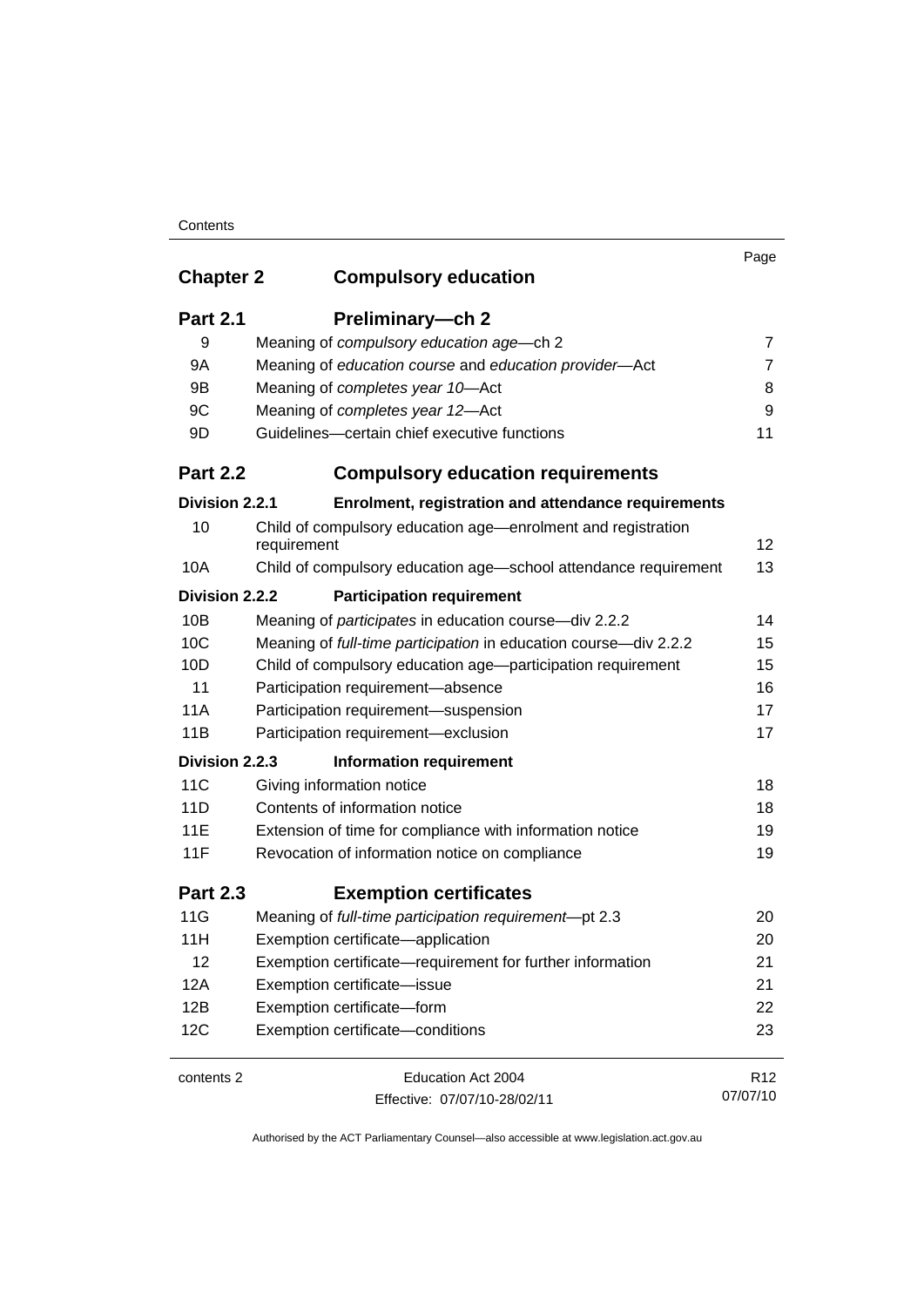|                 |                                                                       | Contents |
|-----------------|-----------------------------------------------------------------------|----------|
|                 |                                                                       | Page     |
| 12D             | Exemption certificate-duration                                        | 23       |
| 13              | Exemption certificate-revocation                                      | 23       |
| <b>Part 2.4</b> | After year 10—training and employment<br>alternatives                 |          |
| Division 2.4.1  | Definitions-pt 2.4                                                    |          |
| 13A             | Meaning of training alternative and training alternative provider-Act | 24       |
| 13B             | Meaning of employment alternative-Act                                 | 25       |
| 13C             | Meaning of full-time participation in training or employment          |          |
|                 | alternative-pt 2.4                                                    | 25       |
| Division 2.4.2  | Approval to participate in training and employment<br>alternatives    |          |
| 13D             | Approval statement-application                                        | 26       |
| 14              | Approval statement-requirement for further information                | 27       |
| 14A             | Approval statement-issue                                              | 27       |
| 14B             | Approval statement-form                                               | 28       |
| 14C             | Approval statement-conditions                                         | 29       |
| 14D             | Approval statement-compliance requirement                             | 30       |
| 15              | Approval statement-duration                                           | 31       |
| 15A             | Approval statement-revocation                                         | 31       |
| 15B             | Return to education while approval statement in force                 | 31       |
| Division 2.4.3  | Training and employment alternatives-deemed<br>participation          |          |
| 15C             | Training and employment alternatives—absence                          | 31       |
| 15D             | Training alternative-suspension                                       | 32       |
| 16              | Training alternative-exclusion                                        | 32       |
| 16A             | Employment alternative-termination                                    | 33       |
| <b>Part 2.5</b> | <b>Compliance notices</b>                                             |          |
| 16B             | Giving compliance notice                                              | 34       |
| 16C             | Contents of compliance notice                                         | 34       |
| 16D             | Extension of time for compliance with compliance notice               | 35       |
| 17              | Revocation of compliance notice on compliance                         | 35       |
|                 |                                                                       |          |

| R <sub>12</sub> | Education Act 2004           | contents 3 |
|-----------------|------------------------------|------------|
| 07/07/10        | Effective: 07/07/10-28/02/11 |            |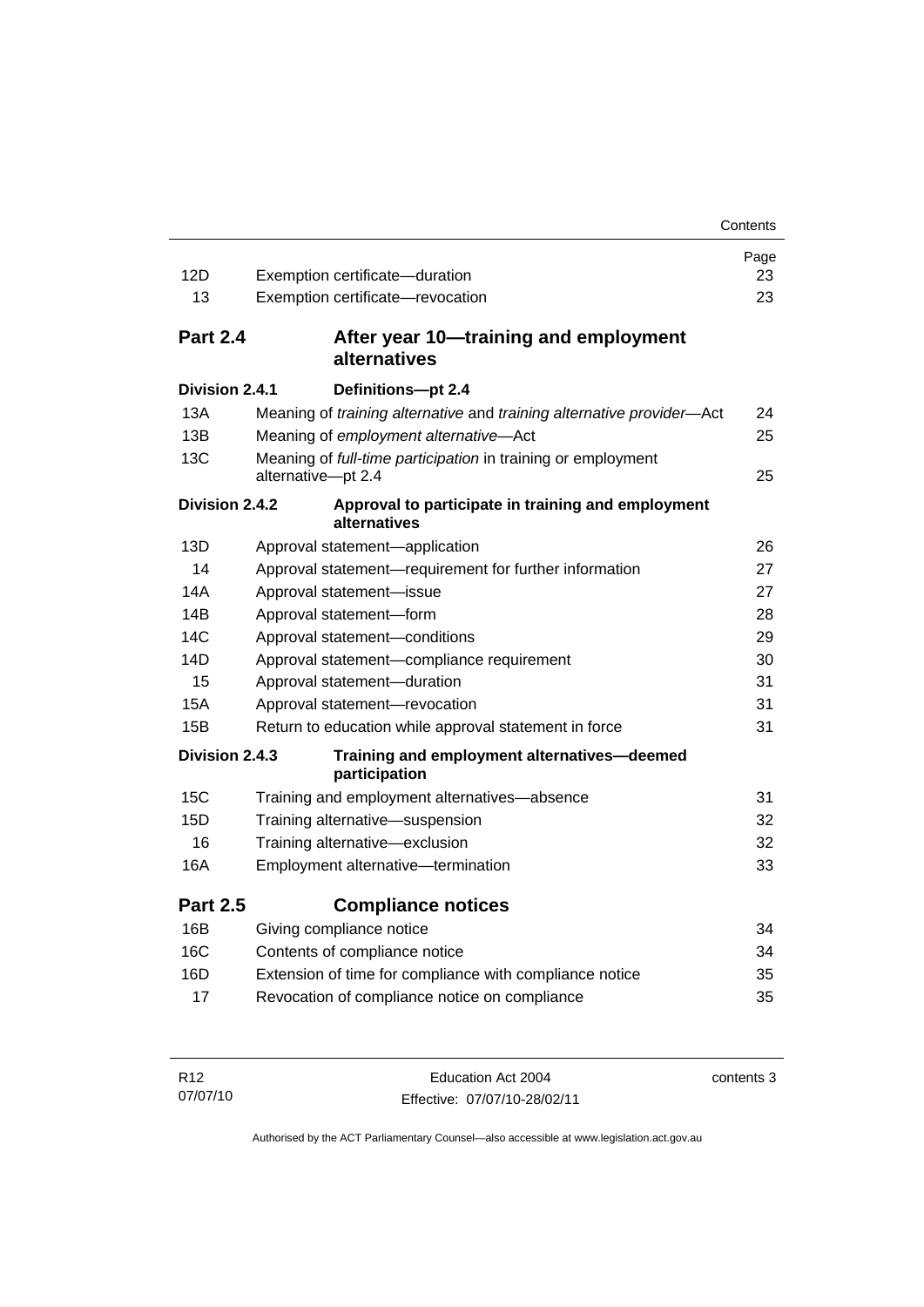| <b>Part 2.6</b>  |                                                                               | Page |  |
|------------------|-------------------------------------------------------------------------------|------|--|
|                  | Offences-parents                                                              |      |  |
| 17A              | Contravention of information and compliance notices                           | 36   |  |
| <b>Chapter 3</b> | <b>Government schools</b>                                                     |      |  |
|                  |                                                                               |      |  |
| <b>Part 3.1</b>  | <b>General</b>                                                                |      |  |
| 18               | Principles on which ch 3 based                                                | 37   |  |
| <b>Part 3.2</b>  | <b>Establishment and operation of government</b><br>schools                   |      |  |
| 20               | Establishing government schools etc                                           | 39   |  |
| 20A              | Independent committee                                                         | 42   |  |
| 20 <sub>B</sub>  | Impacts of closing or amalgamating schools                                    | 43   |  |
| 21               | Operation of government schools                                               | 45   |  |
| 22               | Investigation of complaints-government schools                                | 46   |  |
| 23               | Review of government school system                                            | 46   |  |
| 24               | Review of operation of government schools                                     |      |  |
| 25               | Reporting to parents-government schools                                       |      |  |
| 26               | Education to be free                                                          | 47   |  |
| 27               | Voluntary financial contributions                                             | 48   |  |
| 28               | Secular education                                                             | 48   |  |
| 29               | Religious education                                                           | 49   |  |
| 30               | Curriculum                                                                    | 49   |  |
| 31               | Approved educational courses for students at government schools               | 49   |  |
| <b>Part 3.3</b>  | Attendance at government schools                                              |      |  |
| 32               | Keeping of register of enrolments and attendances for government<br>schools   | 51   |  |
| 33               | Keeping records of enrolment and attendances for government<br>schools        | 51   |  |
| 34               | Inspection of register of enrolment and attendances for government<br>schools | 52   |  |
| 35               | Procedures to encourage school attendance at government schools               | 53   |  |
| 36               | Suspension, exclusion or transfer of student by chief executive               | 53   |  |
|                  |                                                                               |      |  |

| contents 4 |  |
|------------|--|
|------------|--|

Education Act 2004 Effective: 07/07/10-28/02/11

R12 07/07/10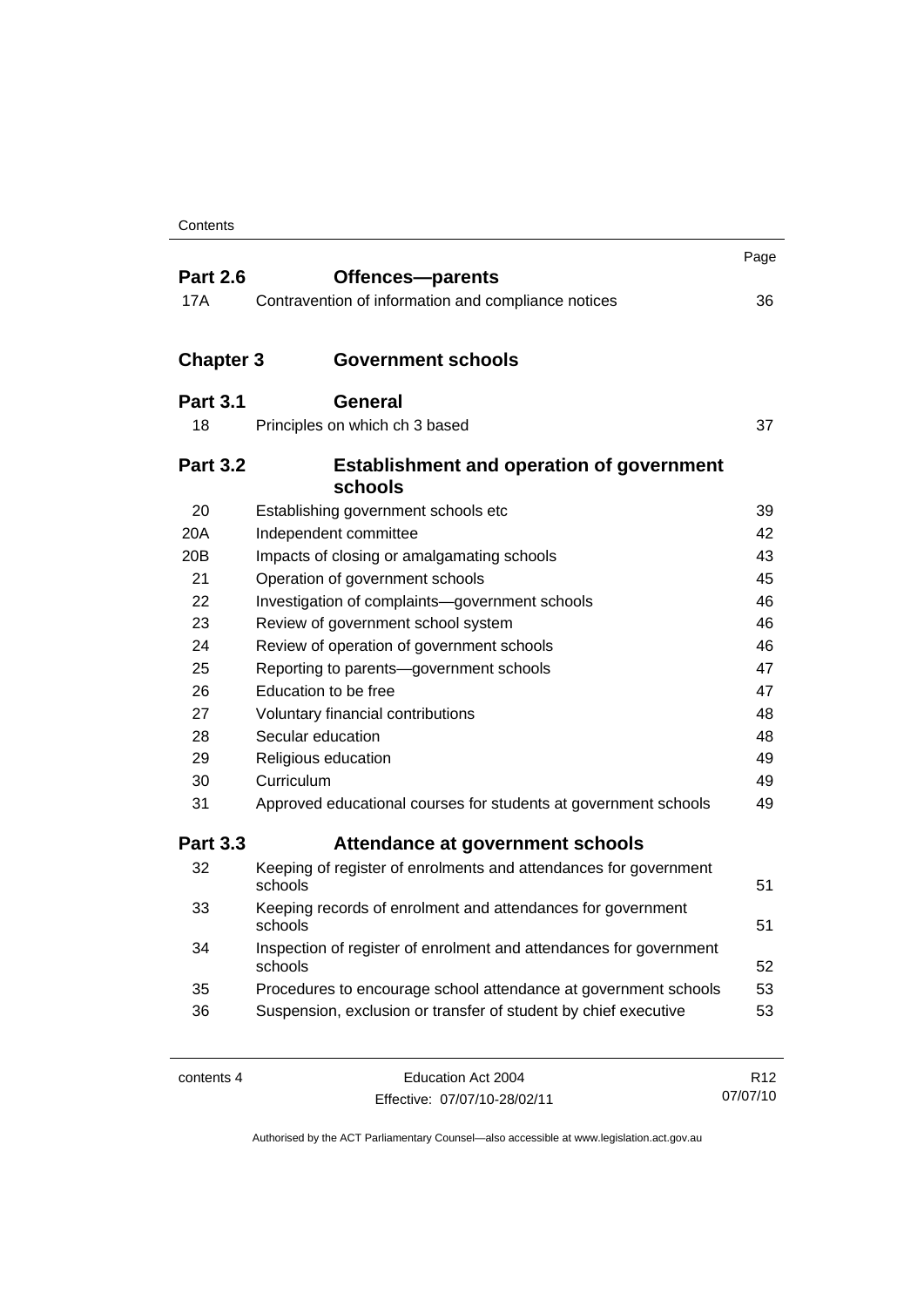| Contents |
|----------|
|----------|

|                             |                                           |                                                                                                           | Page       |
|-----------------------------|-------------------------------------------|-----------------------------------------------------------------------------------------------------------|------------|
| <b>Part 3.4</b>             |                                           | School boards of government schools                                                                       |            |
| Division 3.4.1              |                                           | Interpretation                                                                                            |            |
| 37                          |                                           | Definitions for pt 3.4                                                                                    | 57         |
| Division 3.4.2              |                                           | <b>Establishment and membership</b>                                                                       |            |
| 38                          |                                           | Establishment of school boards                                                                            | 58         |
| 39                          |                                           | Functions of school boards etc.                                                                           | 58         |
| 40                          |                                           | Declaration of parents and citizens associations in certain                                               |            |
|                             | circumstances                             |                                                                                                           | 60         |
| 41                          |                                           | Composition of school boards generally                                                                    | 60         |
| 42                          |                                           | Composition of school boards of small schools                                                             | 62         |
| 43                          |                                           | Composition of school boards of school-related institutions and other<br>schools in special circumstances | 63         |
| 44                          |                                           | Ending of appointment of members of school board                                                          | 65         |
| 45                          |                                           | Chairperson and deputy chairperson of school boards                                                       | 65         |
| 46                          |                                           | School boards to take part in selection of school principals                                              | 66         |
| Division 3.4.3              |                                           | Proceedings of school boards                                                                              |            |
| 47                          |                                           | Time and place of meetings of school boards                                                               | 66         |
| 48                          |                                           | Procedures governing proceedings of school boards                                                         | 67         |
| 49                          |                                           | Disclosure of interests by members of school boards                                                       | 68         |
| 49A                         |                                           | Protection of members of school boards                                                                    | 69         |
| Division 3.4.4              |                                           | <b>Financial matters</b>                                                                                  |            |
| 50                          |                                           | School boards to approve budgets                                                                          | 69         |
| 51                          |                                           | Application of money of school                                                                            | 70         |
| 52                          |                                           | School boards to approve financial statement and report                                                   | 70         |
| 53                          |                                           | School boards to make available summaries of budget and annual                                            |            |
|                             | report                                    |                                                                                                           | 71         |
| <b>Part 3.5</b>             |                                           | <b>Government Schools Education Council</b>                                                               |            |
| Division 3.5.1              |                                           | <b>Establishment and membership</b>                                                                       |            |
| 54                          |                                           | Establishment of council (government)                                                                     | 72         |
| 55                          |                                           | Functions of council (government)                                                                         | 72         |
| 56                          | Membership of council (government)        |                                                                                                           | 72         |
| 57                          | Appointed members of council (government) |                                                                                                           |            |
| R <sub>12</sub><br>07/07/10 |                                           | Education Act 2004                                                                                        | contents 5 |
|                             |                                           | Effective: 07/07/10-28/02/11                                                                              |            |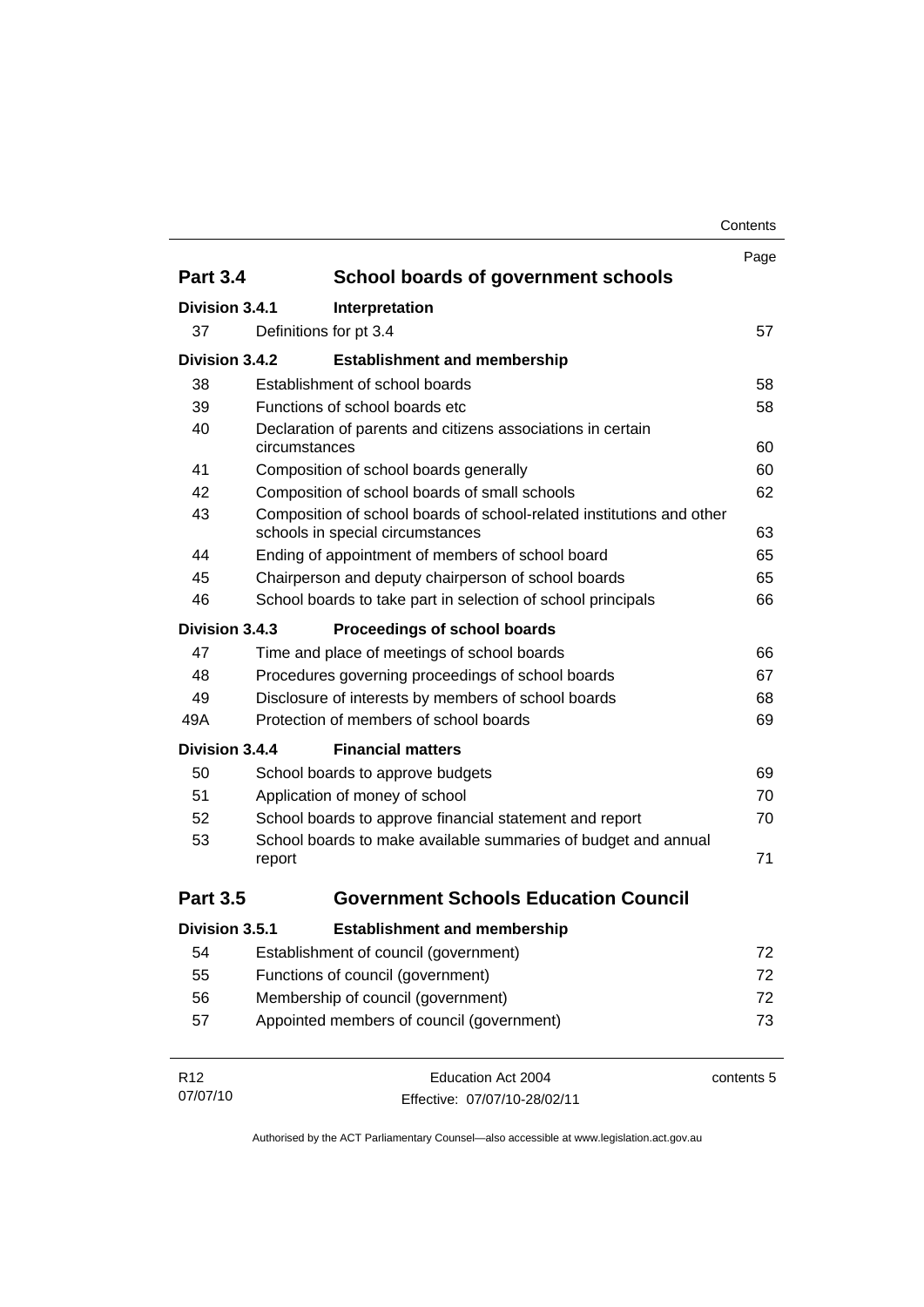|                  |                                                                                                         | Page |  |
|------------------|---------------------------------------------------------------------------------------------------------|------|--|
| 58               | Deputy chairperson of council (government)                                                              |      |  |
| 59               | Term of appointment to council (government)                                                             |      |  |
| 60               | Ending of appointment to council (government)                                                           |      |  |
| 61               | Conditions of appointment generally of appointed members                                                |      |  |
| 62               | Arrangements for staff                                                                                  |      |  |
| Division 3.5.2   | Proceedings of council (government)                                                                     |      |  |
| 63               | Time and place of meetings of council (government)                                                      | 75   |  |
| 64               | Procedures governing proceedings of council (government)                                                | 75   |  |
| 65               | Disclosure of interests by members of council (government)                                              | 77   |  |
| Division 3.5.3   | Other provisions relating to council (government)                                                       |      |  |
| 66               | Minister to seek advice                                                                                 | 78   |  |
| 66A              | Minister to present advice of council (government)                                                      | 78   |  |
| <b>Part 3.6</b>  | <b>Other provisions</b>                                                                                 |      |  |
| Division 3.6.1   | <b>Authorised persons (government)</b>                                                                  |      |  |
| 67               | Appointment of authorised persons (government)                                                          | 79   |  |
| 68               | Identity cards for authorised persons (government)                                                      | 80   |  |
| Division 3.6.2   | Inspection powers for government schools                                                                |      |  |
| 69               | Power not to be exercised before identity card shown etc                                                | 80   |  |
| 70               | Entry to government schools                                                                             | 81   |  |
| 71               | Powers on entry                                                                                         | 81   |  |
| <b>Chapter 4</b> | <b>Non-government schools</b>                                                                           |      |  |
|                  |                                                                                                         |      |  |
| <b>Part 4.1</b>  | <b>General</b>                                                                                          |      |  |
| 74               | Meaning of school in ch 4                                                                               | 82   |  |
| 75               | Principles on which ch 4 based                                                                          | 82   |  |
| 77               | Registrar                                                                                               | 83   |  |
| 78               | Functions of registrar                                                                                  | 83   |  |
| 79               | Register of non-government schools                                                                      | 83   |  |
| 80               | Availability of information about operation of non-government schools<br>and their educational programs | 83   |  |

81 Approved educational courses for students at non-government schools [84](#page-95-0)

| contents 6 | Education Act 2004           | R <sub>12</sub> |
|------------|------------------------------|-----------------|
|            | Effective: 07/07/10-28/02/11 | 07/07/10        |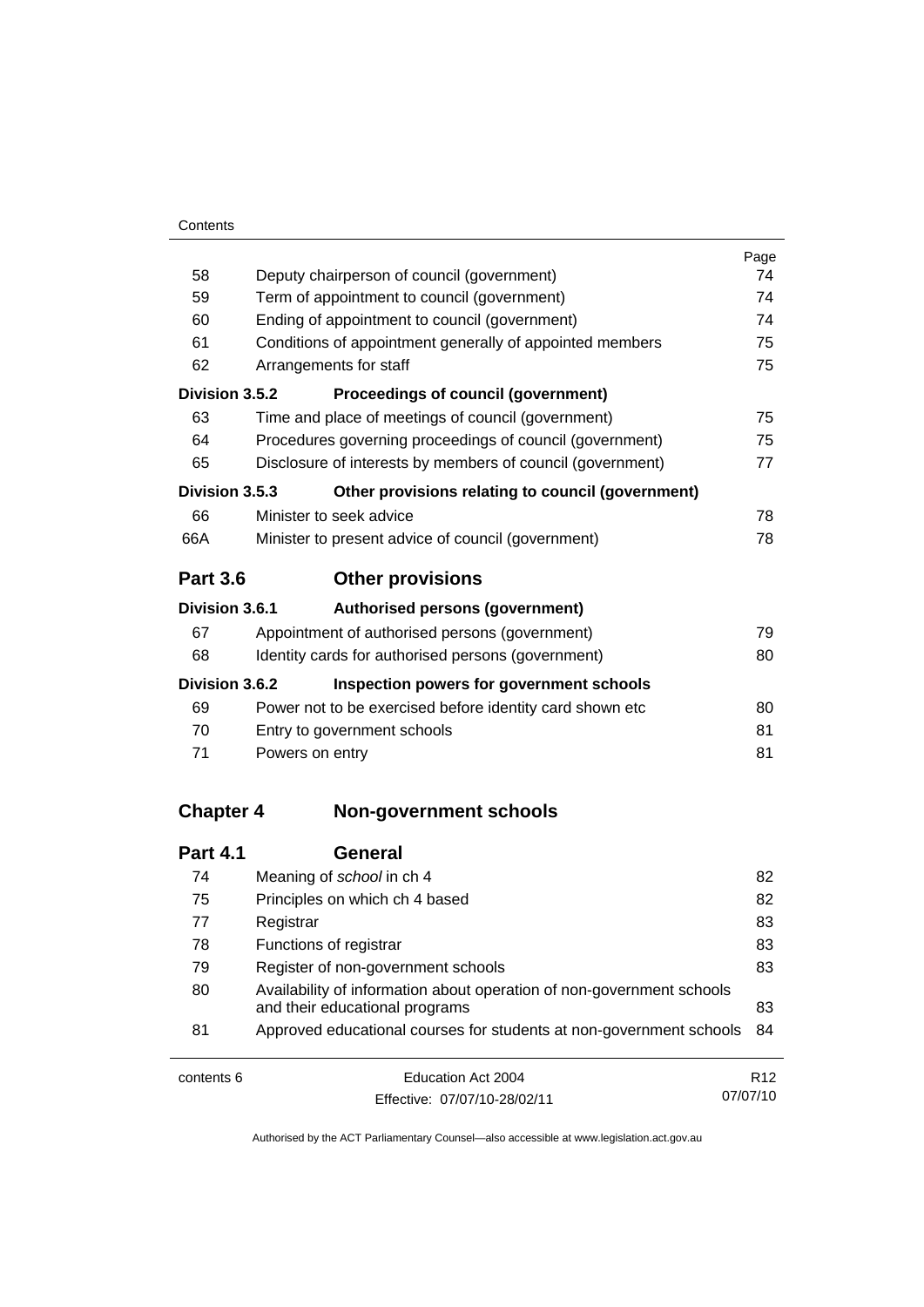|                 |                                                                                    | Page |
|-----------------|------------------------------------------------------------------------------------|------|
| <b>Part 4.2</b> | <b>Registration-non-government schools</b>                                         |      |
| 82              | Schools to be registered                                                           | 85   |
| 83              | Applications for in-principle approval for proposed registration                   | 86   |
| 84              | Deciding in-principle applications                                                 | 86   |
| 85              | Application for provisional registration                                           | 88   |
| 86              | Provisional registration                                                           | 89   |
| 87              | Application for registration                                                       | 91   |
| 88              | Registration                                                                       | 91   |
| 88A             | Application for registration at additional campus                                  | 93   |
| 88B             | Registration at additional campus                                                  | 94   |
| 89              | Application for registration at additional educational levels                      | 95   |
| 90              | Registration at additional educational levels                                      | 96   |
| 91              | Conditions of provisional registration or registration                             | 98   |
| 92              | Certificate of provisional registration or registration                            | 99   |
| 93              | Period of provisional registration and registration                                | 100  |
| 94              | Investigation of complaints-non-government schools                                 | 100  |
| 95              | Cancellation of provisional registration or registration                           | 100  |
| 96              | Application for renewal of registration                                            | 102  |
| 97              | Renewal of registration                                                            | 102  |
| 98              | Inspection of panel reports for school registration etc                            | 104  |
| <b>Part 4.3</b> | Attendance at non-government schools                                               |      |
| 99              | Keeping of register of enrolments and attendances for non-<br>government schools   | 105  |
| 100             | Keeping records of enrolment and attendances for non-government<br>schools         | 105  |
| 101             | Inspection of register of enrolment and attendances for non-<br>government schools | 106  |
| 102             | Procedures to encourage attendance at non-government schools                       | 107  |
| 103             | Reporting to parents-non-government schools                                        | 107  |
| 104             | Suspension, transfer or exclusion of students-Catholic systemic<br>schools         | 108  |
| 105             | Suspension or exclusion of students-other non-government schools                   | 111  |

contents 7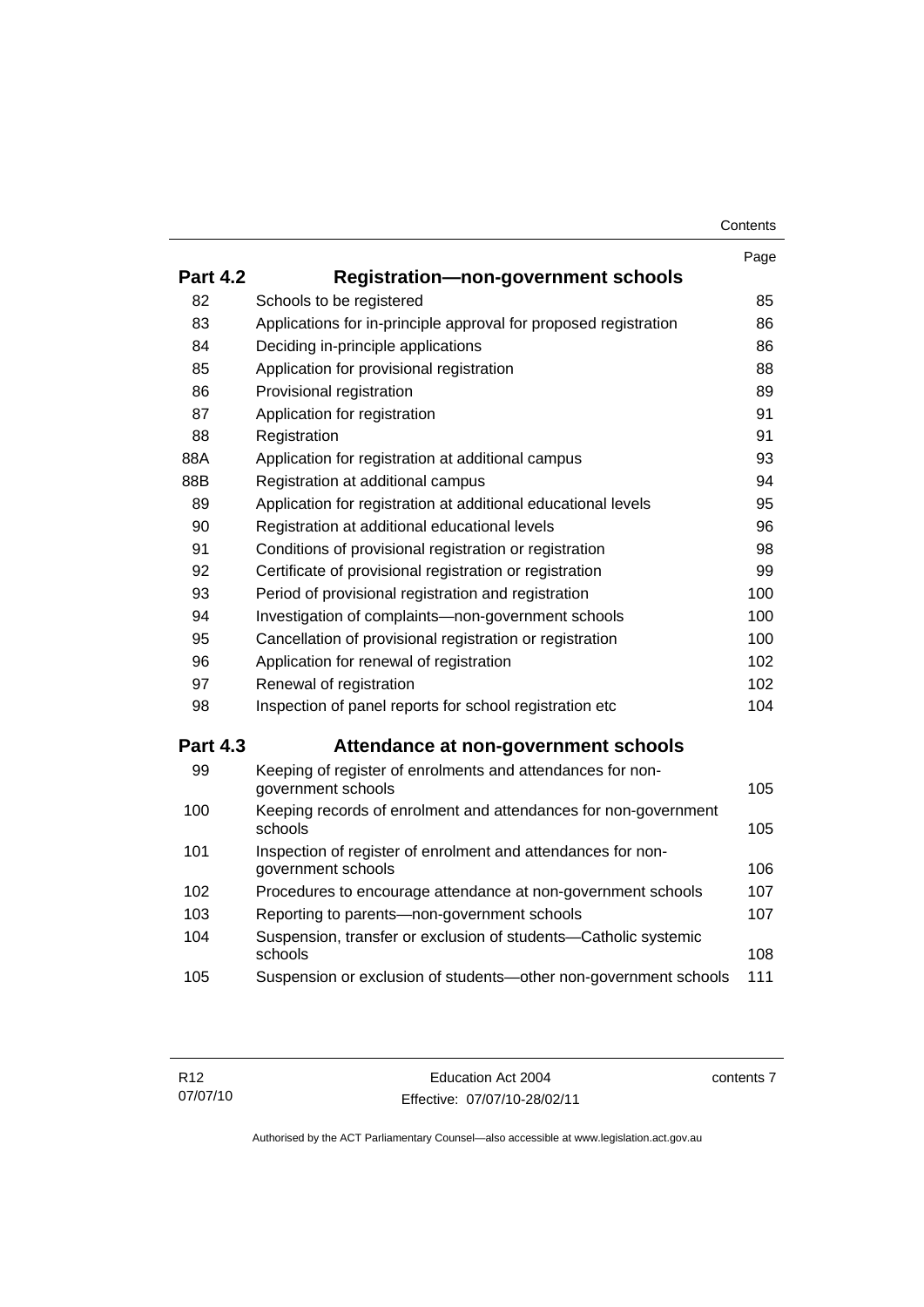## **Contents**

|                 |                                                                 | Page |
|-----------------|-----------------------------------------------------------------|------|
| <b>Part 4.4</b> | <b>Non-government Schools Education Council</b>                 |      |
| Division 4.4.1  | <b>Establishment and membership</b>                             |      |
| 106             | Establishment of council (non-government)                       | 114  |
| 107             | Functions of council (non-government)                           | 114  |
| 108             | Membership of council (non-government)                          | 114  |
| 109             | Members of council (non-government)                             | 115  |
| 110             | Deputy chairperson of council (non-government)                  | 115  |
| 111             | Term of appointment to council (non-government)                 | 116  |
| 112             | Ending of appointment to council (non-government)               | 116  |
| 113             | Conditions of appointment generally of council (non-government) |      |
|                 | members                                                         | 116  |
| 114             | Arrangements for staff                                          | 117  |
| Division 4.4.2  | Proceedings of council (non-government)                         |      |
| 115             | Time and place of meetings of council (non-government)          | 117  |
| 116             | Proceedings of council (non-government)                         | 117  |
| 117             | Disclosure of interests by members of council (non-government)  | 117  |
| Division 4.4.3  | Other provisions relating to council (non-government)           |      |
| 118             | Minister to seek advice                                         | 118  |
| 118A            | Minister to present advice of council (non-government)          | 119  |
| <b>Part 4.5</b> | <b>Other provisions</b>                                         |      |
| Division 4.5.1  | Authorised persons (non-government)                             |      |
| 119             | Appointment of authorised persons (non-government)              | 120  |
| 120             | Identity cards for authorised persons (non-government)          | 121  |
| Division 4.5.2  | Inspection powers for non-government schools                    |      |
| 121             | Power not to be exercised before identity card shown etc        | 121  |
| 122             | Entry to non-government schools for inspections                 | 122  |
| 123             | 122<br>Entry to non-government schools with consent             |      |
| 124             | Consent to entry                                                | 122  |
| 125             | Powers on entry                                                 | 123  |
|                 |                                                                 |      |

contents 8 Education Act 2004 Effective: 07/07/10-28/02/11

R12 07/07/10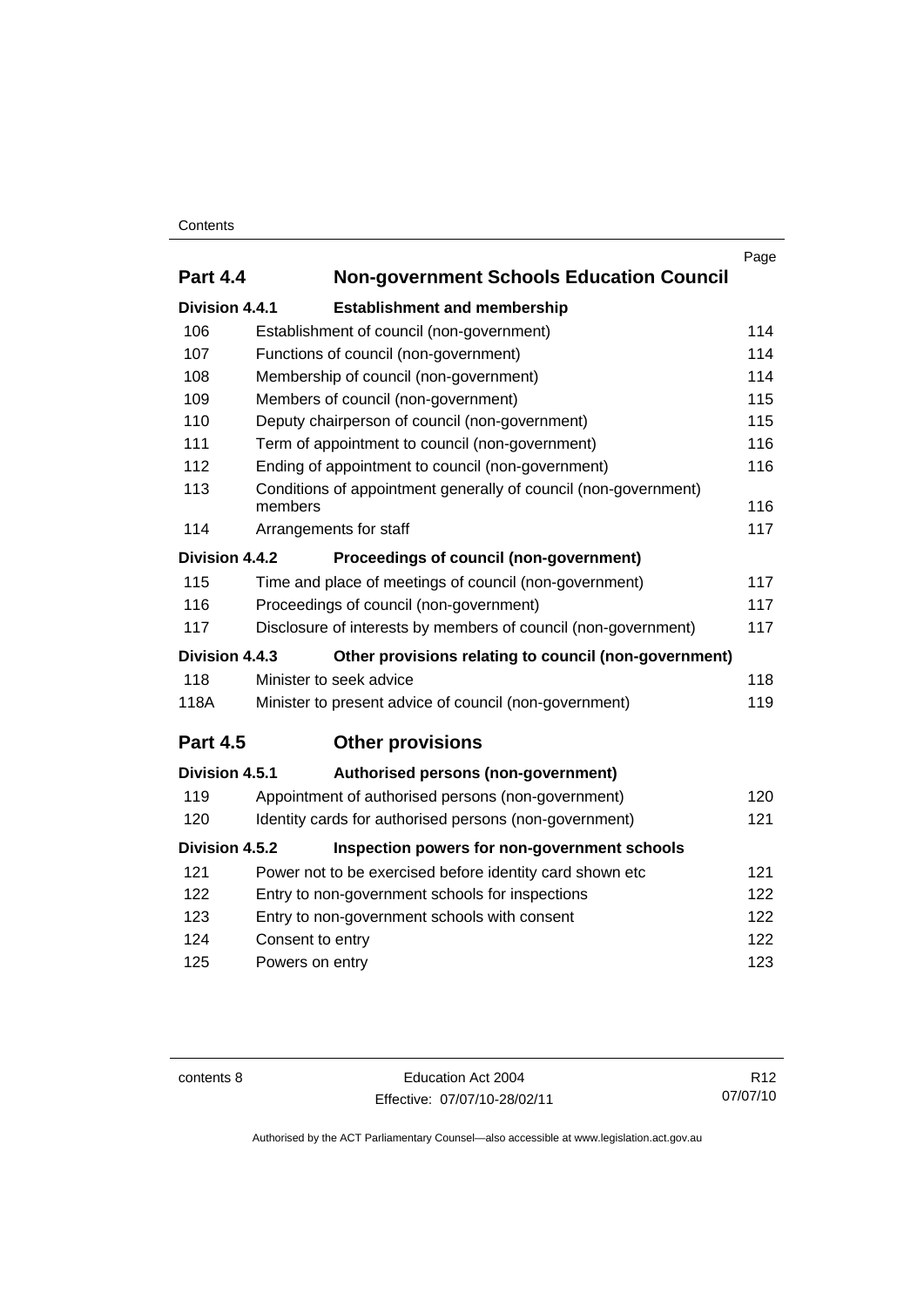|                  |                                                 | Contents |
|------------------|-------------------------------------------------|----------|
| <b>Chapter 5</b> | <b>Home education</b>                           | Page     |
| <b>Part 5.1</b>  | General                                         |          |
| 128              | Principles on which ch 5 based                  | 124      |
| <b>Part 5.2</b>  | <b>Registration-home education</b>              |          |
| 129              | Meaning of home education                       | 125      |
| 130              | Provisional registration for home education     | 125      |
| 131              | Registration for home education                 | 125      |
| 132              | Conditions of registration for home education   | 126      |
| 133              | Registration of child                           | 126      |
| 134              | Period of registration                          | 127      |
| 135              | Cancellation of registration for home education | 127      |
| 136              | Certificate of registration for home education  | 128      |
| 137              | Renewal of registration for home education      | 128      |
| 138              | Home education reports                          | 129      |
| 139              | Home education register                         | 129      |

# **Chapter 6 Miscellaneous**

| <b>Part 6.1</b> | <b>Notification and review of decisions</b> |     |
|-----------------|---------------------------------------------|-----|
| 140             | Definitions-pt 6.1                          | 130 |
| 141             | Internal review notices                     | 131 |
| 142             | Applications for internal review            | 131 |
| 143             | Applications not stay reviewable decisions  | 132 |
| 144             | Internal review                             | 132 |
| 145             | Reviewable decision notices                 | 132 |
| 145A            | Applications to ACAT                        | 133 |
| <b>Part 6.2</b> | <b>Other provisions</b>                     |     |
| 146             | Preschools                                  | 134 |
| 146A            | Student transfer register                   | 134 |
| 147             | Offences on school premises                 | 134 |

| R <sub>12</sub> | Education Act 2004           | contents 9 |
|-----------------|------------------------------|------------|
| 07/07/10        | Effective: 07/07/10-28/02/11 |            |

148 Obligations on parents [135](#page-146-0)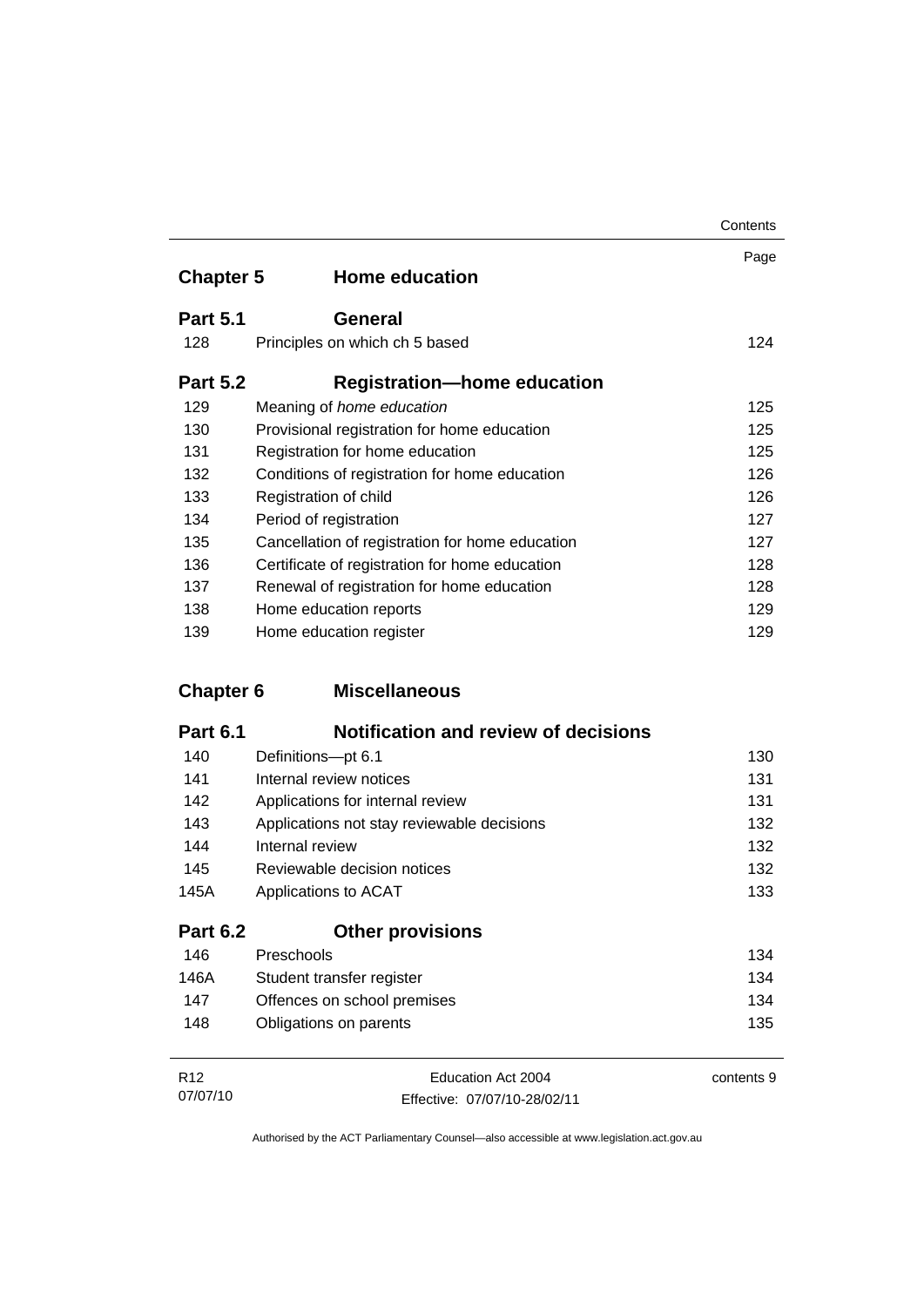| Contents          |                                                                                                        |      |
|-------------------|--------------------------------------------------------------------------------------------------------|------|
|                   |                                                                                                        | Page |
| 149               | Notification of parents                                                                                | 135  |
| 150               | Minister may grant scholarships etc                                                                    | 135  |
| 151               | Gifts and donations                                                                                    | 136  |
| 152               | <b>Education trust fund</b>                                                                            | 137  |
| 153               | Notices of intention under former education Act to conduct schools at<br>additional educational levels | 137  |
| 153A              | Evidence—certificate signed by principal etc                                                           | 138  |
| 154               | Approved forms                                                                                         | 139  |
| 155               | Regulation-making power                                                                                | 139  |
|                   |                                                                                                        |      |
| <b>Chapter 9</b>  | <b>Transitional-Education (Participation)</b>                                                          |      |
|                   | <b>Amendment Act 2009</b>                                                                              |      |
| 300               | Meaning of amending Act-ch 9                                                                           | 141  |
| 301               | Application of amending Act                                                                            | 141  |
| 302               | <b>Transitional regulations</b><br>142                                                                 |      |
| 303               | Expiry-ch 9                                                                                            | 142  |
|                   |                                                                                                        |      |
| <b>Schedule 1</b> | <b>Reviewable decisions</b>                                                                            | 143  |
|                   |                                                                                                        |      |
| <b>Dictionary</b> |                                                                                                        | 148  |
|                   |                                                                                                        |      |
| <b>Endnotes</b>   |                                                                                                        |      |
| 1                 | About the endnotes                                                                                     | 156  |
| $\overline{2}$    | Abbreviation key                                                                                       | 156  |
| 3                 | Legislation history                                                                                    | 157  |
| 4                 | Amendment history                                                                                      | 158  |
| 5                 | Earlier republications                                                                                 | 169  |

L.

contents 10 Education Act 2004 Effective: 07/07/10-28/02/11

R12 07/07/10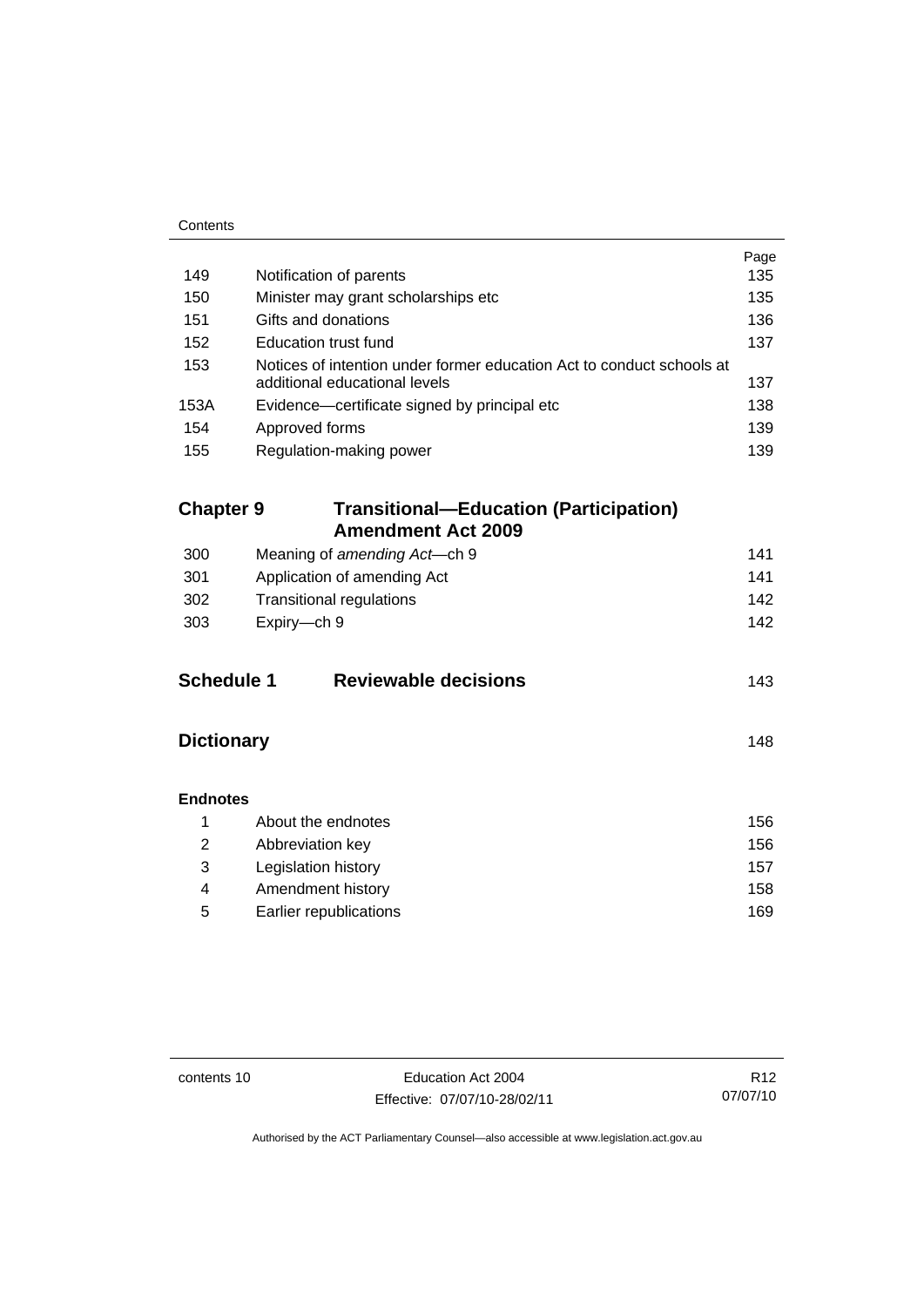<span id="page-12-0"></span>

# **Education Act 2004**

An Act about the education of children in the ACT, and for other purposes

R12 07/07/10

l

page 1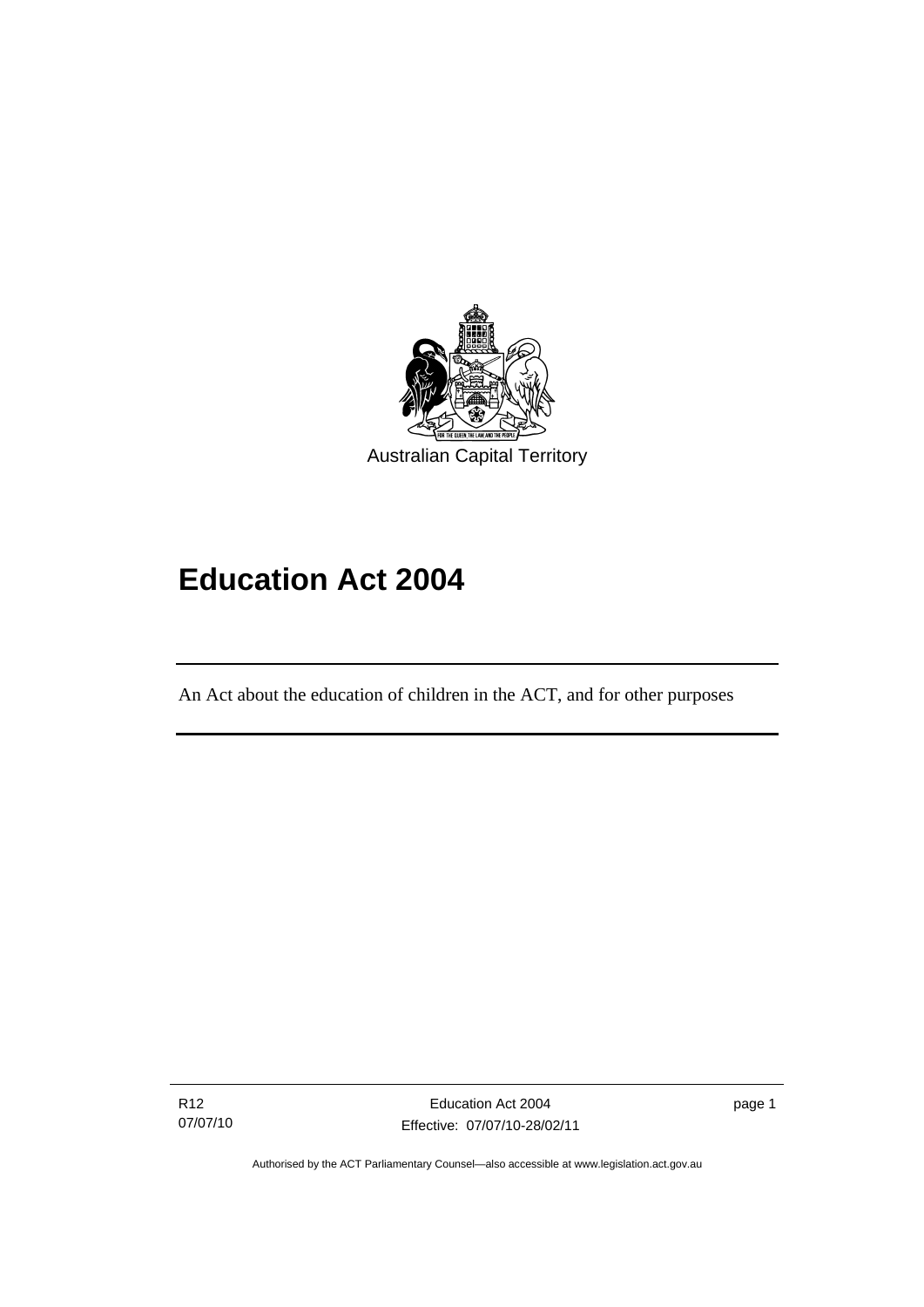<span id="page-13-0"></span>**Chapter 1 General**<br>**Part 1.1 Prelimina Preliminary** 

Section 1

# **Chapter 1 General**

# **Part 1.1** Preliminary

## **1 Name of Act**

This Act is the *Education Act 2004*.

# **3 Dictionary**

The dictionary at the end of this Act is part of this Act.

*Note 1* The dictionary at the end of this Act defines certain terms used in this Act, and includes references (*signpost definitions*) to other terms defined elsewhere in this Act.

> For example, the signpost definition '*carer*—see section 6.' means that the term 'carer' is defined in that section.

*Note 2* A definition in the dictionary (including a signpost definition) applies to the entire Act unless the definition, or another provision of the Act, provides otherwise or the contrary intention otherwise appears (see Legislation Act,  $s$  155 and  $s$  156 (1)).

#### **4 Notes**

A note included in this Act is explanatory and is not part of this Act.

*Note* See Legislation Act, s 127 (1), (4) and (5) for the legal status of notes.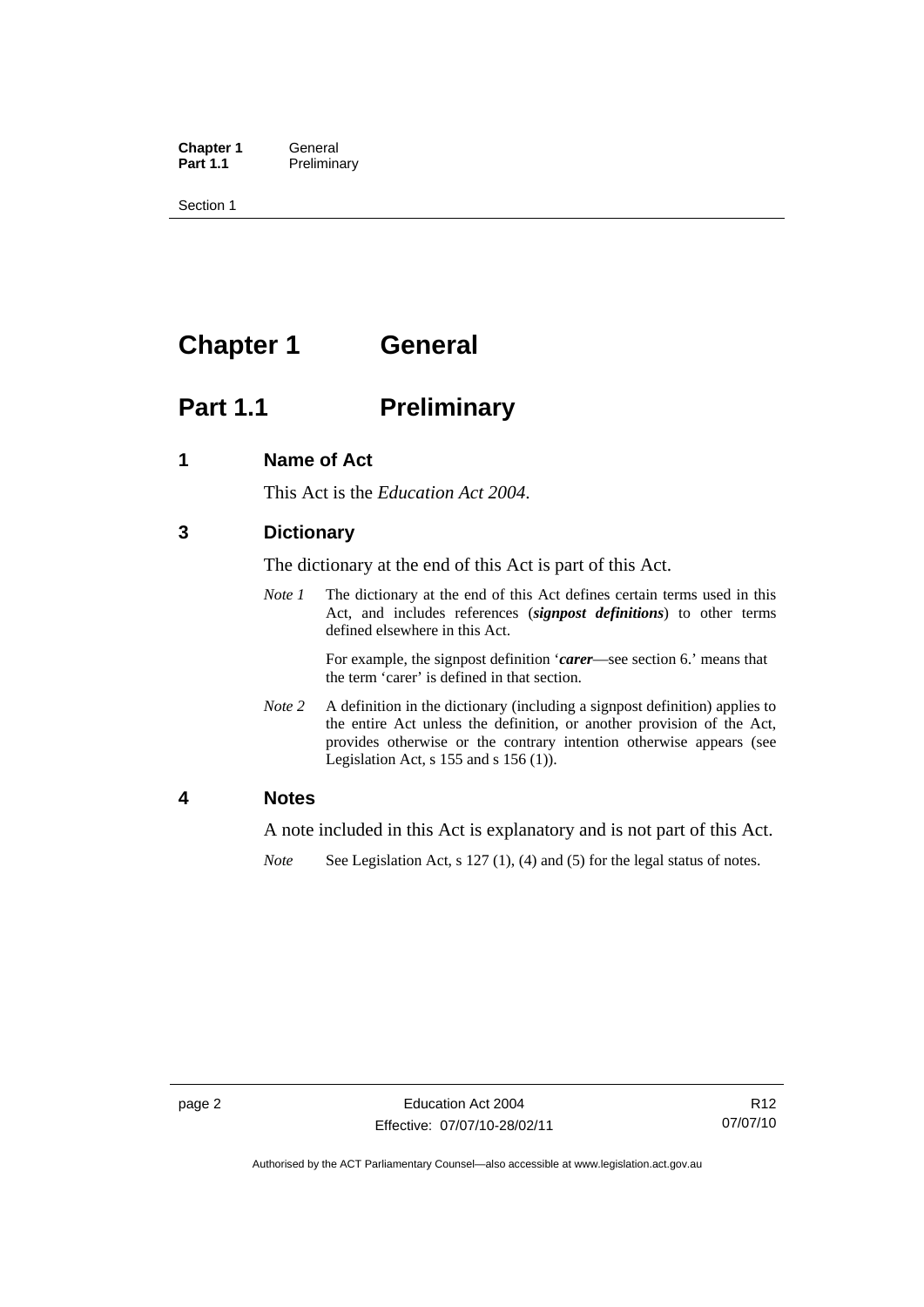# <span id="page-14-0"></span>**5 Offences against Act—application of Criminal Code etc**

Other legislation applies in relation to offences against this Act.

*Note 1 Criminal Code*

The Criminal Code, ch 2 applies to all offences against this Act (see Code, pt 2.1).

The chapter sets out the general principles of criminal responsibility (including burdens of proof and general defences), and defines terms used for offences to which the Code applies (eg *conduct*, *intention*, *recklessness* and *strict liability*).

*Note 2 Penalty units* 

The Legislation Act, s 133 deals with the meaning of offence penalties that are expressed in penalty units.

# **6 Meaning of** *parent* **and** *carer*

- (1) In this Act, a *parent* includes a carer.
- (2) In this Act, a *parent* is a person having parental responsibility for the child under the *Children and Young People Act 2008*, division 1.3.2.
- (3) In this Act, a *carer* is a person who is an out-of-home carer under the *Children and Young People Act 2008*, section 508 (Who is an *out-of-home carer*?).

page 3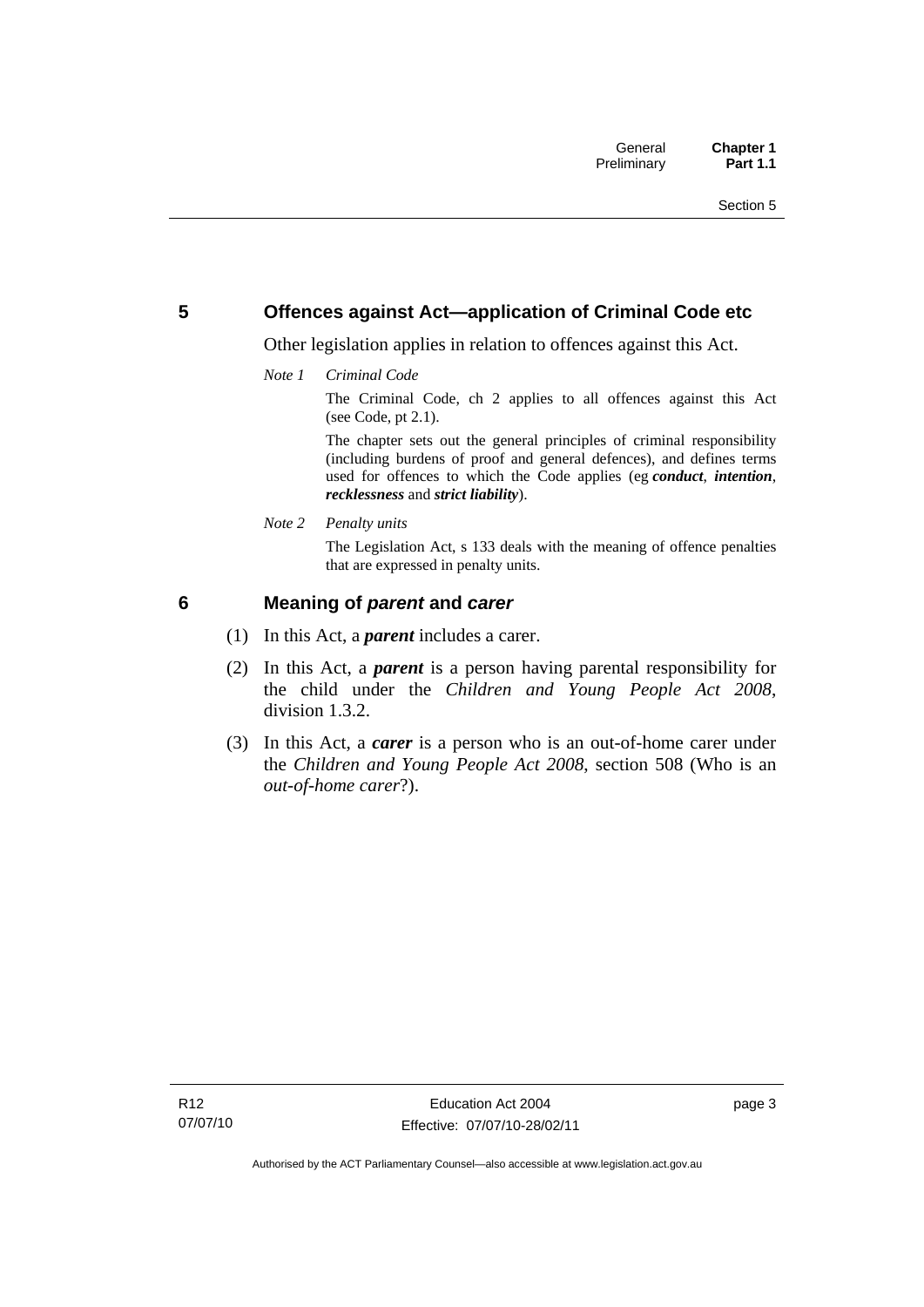# <span id="page-15-0"></span>**Part 1.2 General principles and objects**

**7 General principles of Act** 

- (1) Everyone involved in the administration of this Act, or in the school or home education of children in the ACT, is to apply the principle that every child has a right to receive a high-quality education.
- (2) Without limiting subsection (1), a high-quality education is based on the following principles:
	- (a) school education and home education provide a foundation for a democratic society;
	- (b) school education and home education should—
		- (i) aim to develop every child's potential and maximise educational achievements; and
		- (ii) promote children's enthusiasm for lifelong learning and optimism for the future; and
		- (iii) encourage parents to take part in the education of their children, and recognise their right to choose a suitable educational environment; and
		- (iv) promote respect for and tolerance of others; and
		- (v) recognise the social, religious, physical, intellectual and emotional needs of all students; and
		- (vi) aim over time to improve the learning outcomes of students so that the outcomes are free from disadvantage because of economic, social, cultural or other causes; and
		- (vii) encourage all students to complete their senior secondary education; and
		- (viii) provide access to a broad education; and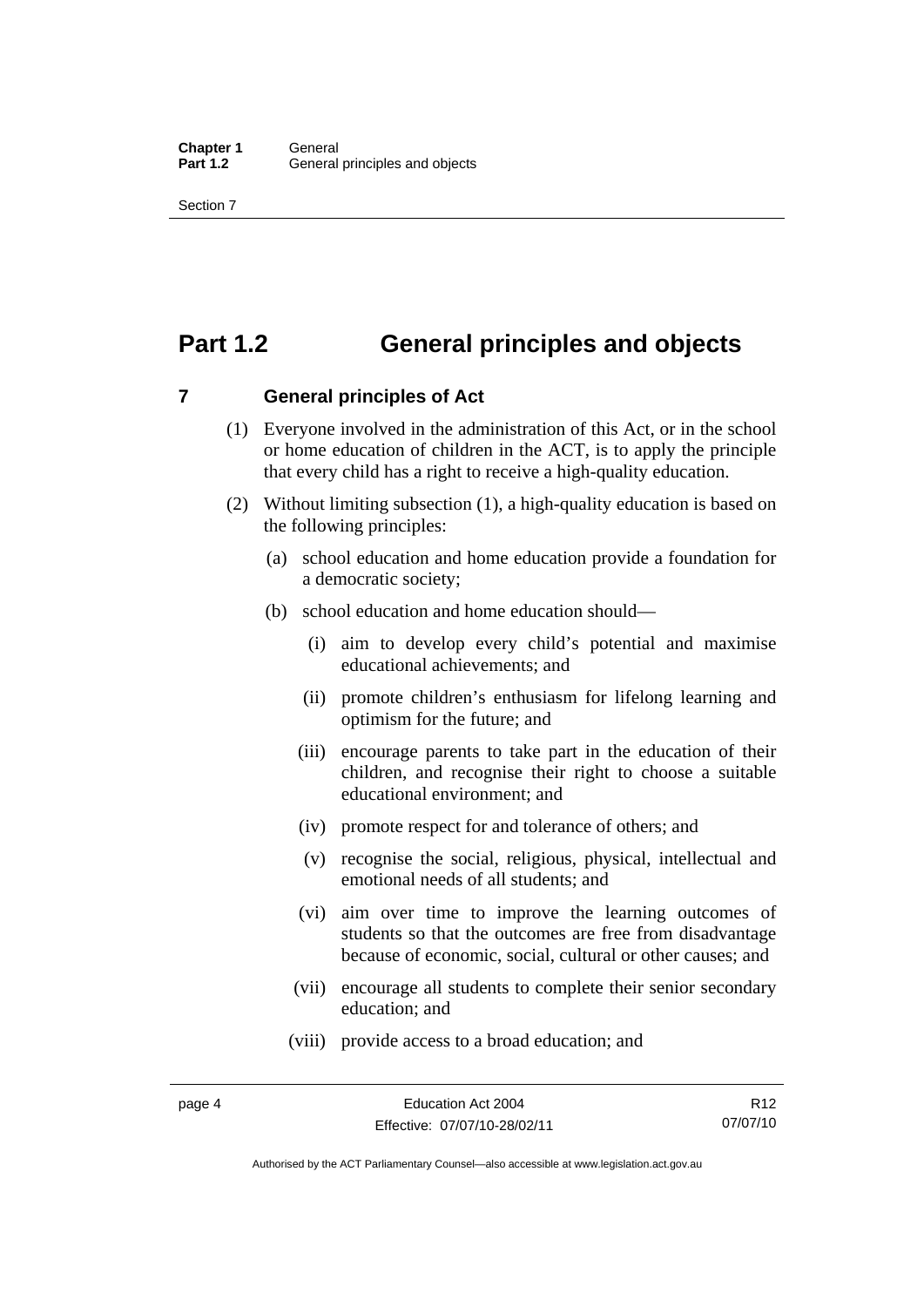- <span id="page-16-0"></span>(ix) recognise the needs of Indigenous students;
- (c) innovation, diversity and opportunity within and among schools should be encouraged;
- (d) effective quality assurance mechanisms should be applied to school education;
- (e) government funding should be directed to students through their schools or school system;
- (f) the partnership between the home, community and educational providers should be recognised;
- (g) school communities should be given information about the operation of their schools.
- (3) Everyone involved in the administration of this Act, or in the school education of children in the ACT, is to apply the principle that school education—
	- (a) recognises the individual needs of children with disabilities; and
	- (b) should make appropriate provision for those needs, unless it would impose unjustifiable hardship on the provider of the school education.
- (4) Corporal punishment is not allowed in ACT schools.

**8 Main objects of Act** 

The main objects of this Act are—

- (a) to state the responsibilities of parents and the government in relation to education and the principles and values on which government and non-government school education and home education are based; and
- (b) to promote compulsory education by ensuring that—
	- (i) children complete year 10; and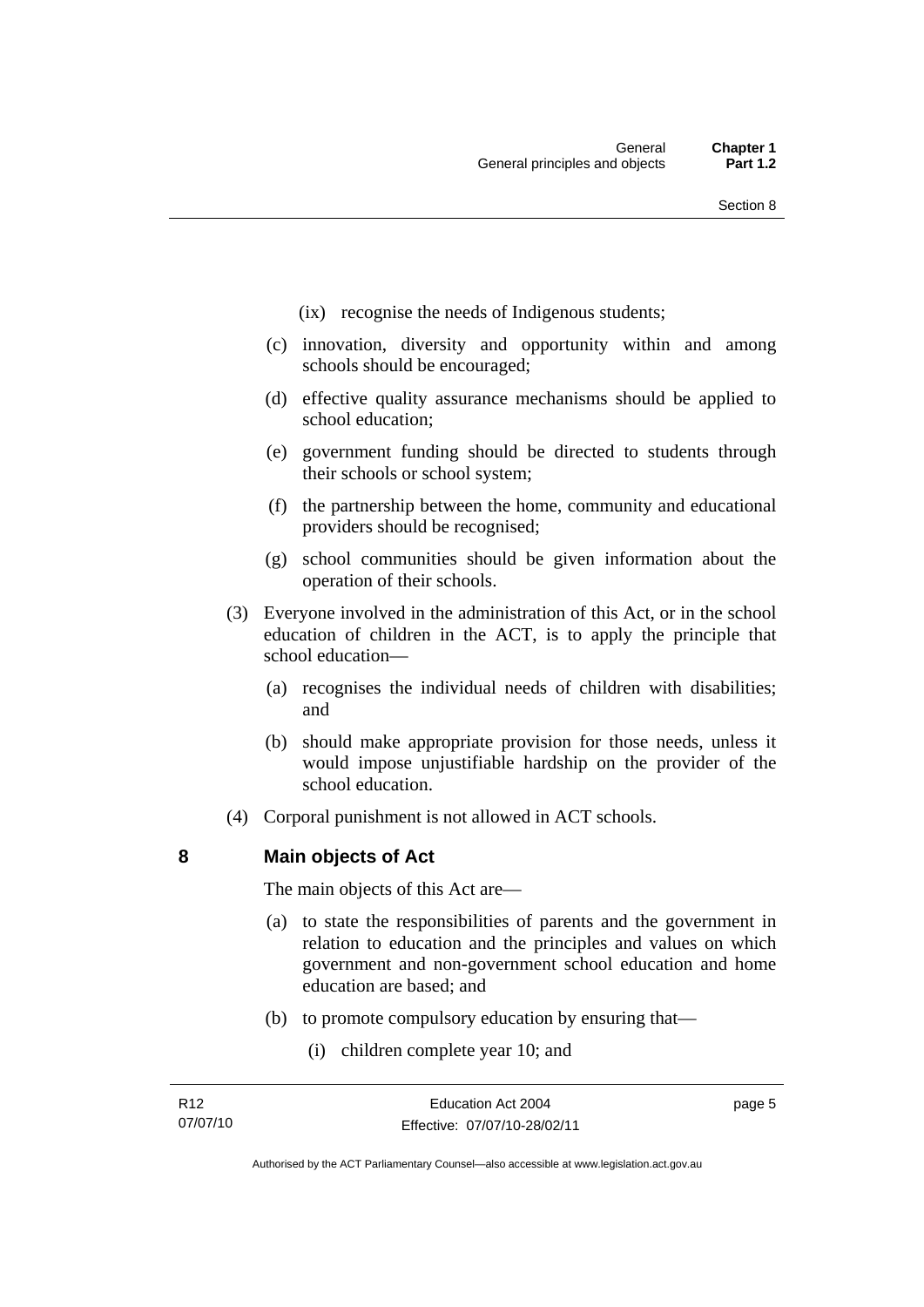Section 8

- (ii) children participate in education until they are 17 years old or complete year 12 (whichever happens first), with the opportunity to participate in training or employment after year 10; and
- (c) to state the circumstances in which school attendance is not required, including providing for suspension and exclusion from school; and
- (d) to provide for the operation and governance of government schools; and
- (e) to provide for the registration of non-government schools and home education.

page 6 **Education Act 2004** Effective: 07/07/10-28/02/11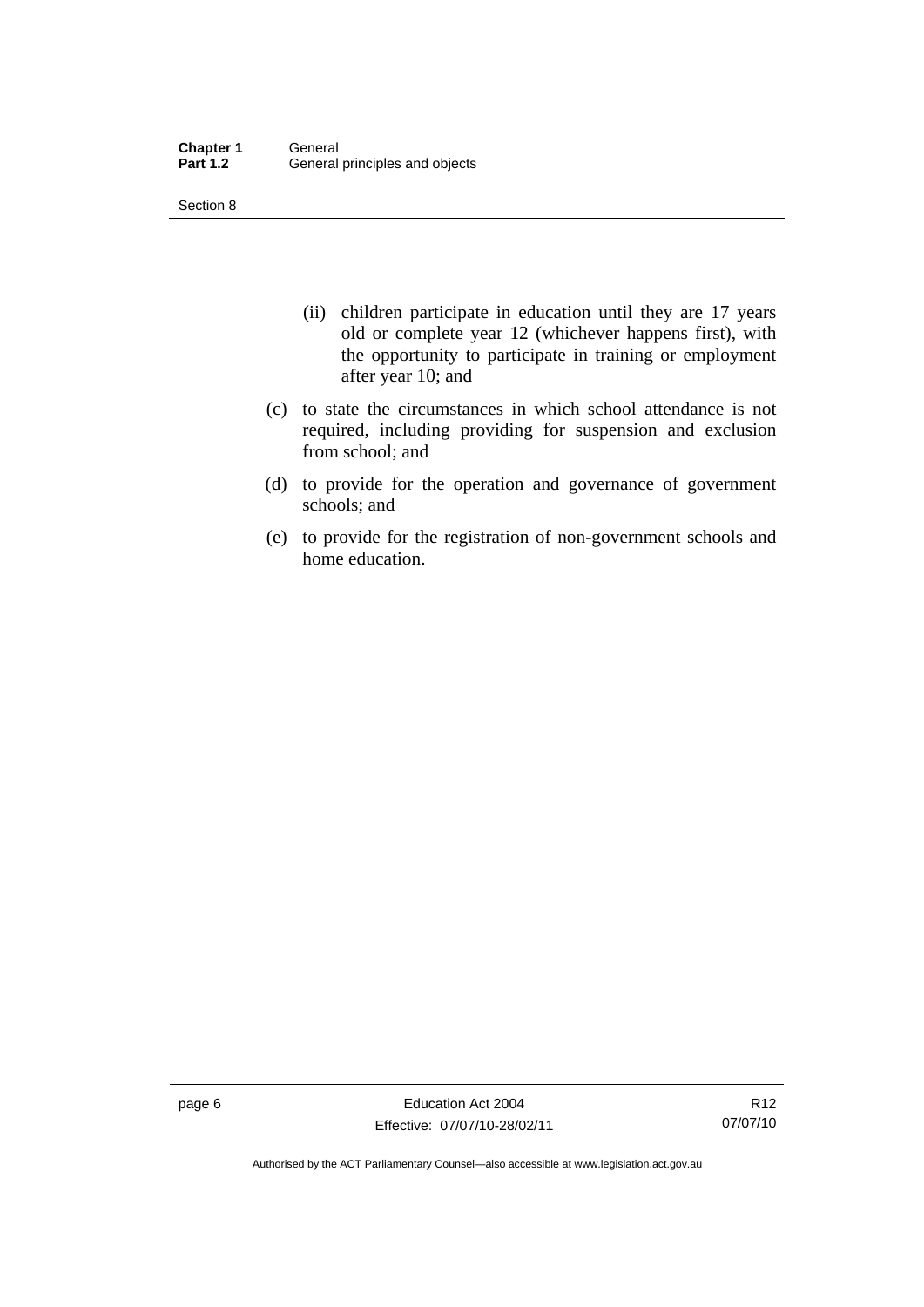# <span id="page-18-0"></span>**Chapter 2 Compulsory education**

# **Part 2.1 Preliminary—ch 2**

# **9 Meaning of** *compulsory education age***—ch 2**

For this chapter, a child is of *compulsory education age* if the child is at least 6 years old and under the age that the first of the following happens:

- (a) the child is 17 years old;
- (b) the child completes year 12.

# **9A Meaning of** *education course* **and** *education provider***— Act**

- (1) For this Act, each of the courses mentioned in table 9A, column 2 is an *education course*, and the entity mentioned in column 3 for the course is the provider (the *education provider*) of the course.
- (2) Also, the chief executive may approve another course as an *education course* and an entity as the provider (the *education provider*) of the course.
- (3) An approval is a notifiable instrument.

*Note* A notifiable instrument must be notified under the Legislation Act.

#### **Table 9A**

| column 1<br>item | column 2<br>education course | column 3<br>education provider                       |
|------------------|------------------------------|------------------------------------------------------|
|                  | a course of study            | a school                                             |
|                  | a course of study            | a school under a law of a State or another Territory |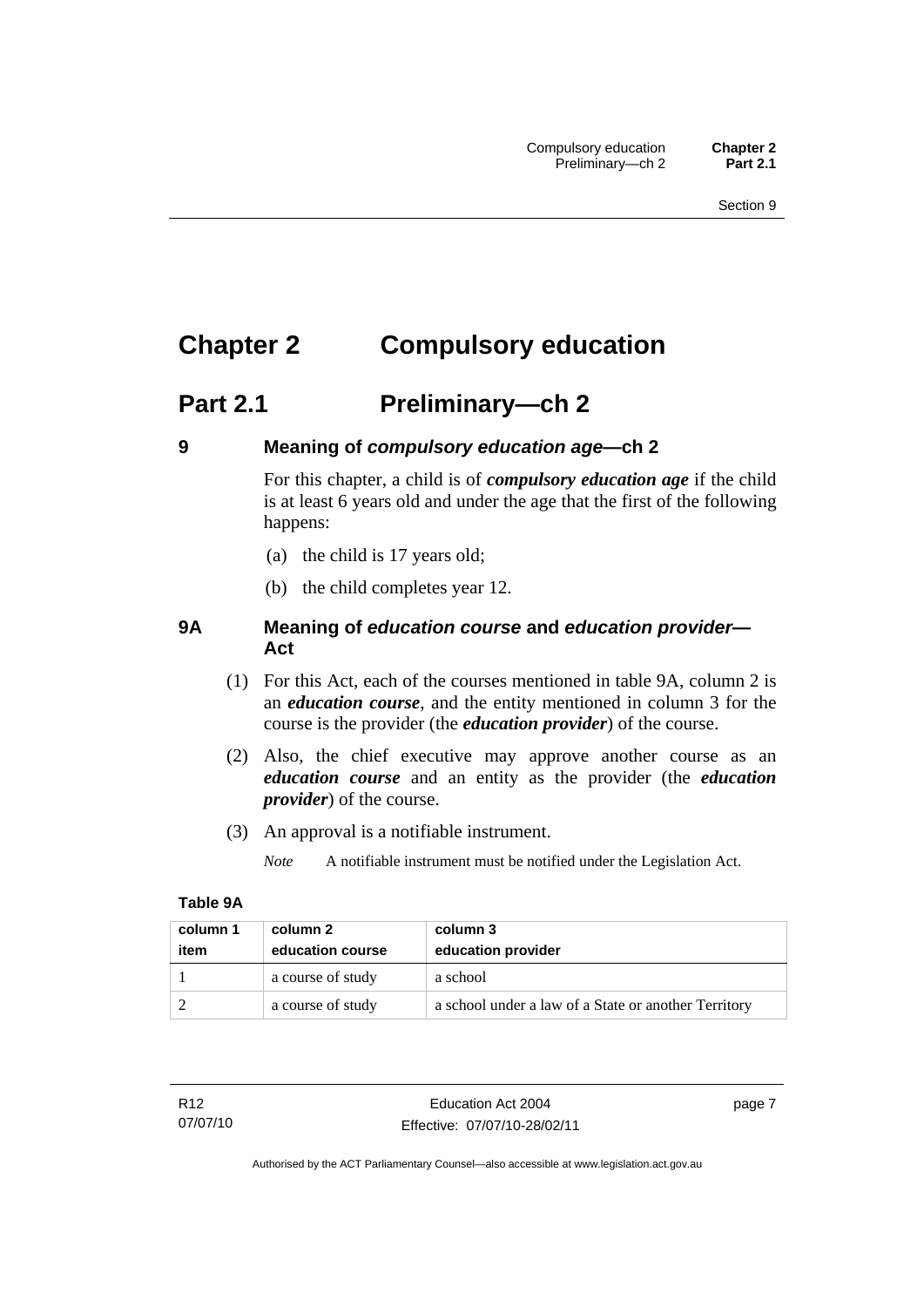<span id="page-19-0"></span>

| <b>Chapter 2</b> | Compulsory education |
|------------------|----------------------|
| <b>Part 2.1</b>  | Preliminary-ch 2     |

Section 9B

| column 1 | column <sub>2</sub>                                                                                                    | column 3                                                                                                                                                                                             |
|----------|------------------------------------------------------------------------------------------------------------------------|------------------------------------------------------------------------------------------------------------------------------------------------------------------------------------------------------|
| item     | education course                                                                                                       | education provider                                                                                                                                                                                   |
| 3        | a course of study<br>leading to the<br>completion of year 10<br>or year 12                                             | a registered training organisation under the Training<br>and Tertiary Education Act 2003 or a registered<br>training organisation (however described) under a law<br>of a State or another Territory |
| 4        | a vocational education<br>and training course<br>under the Training and<br><b>Tertiary Education</b><br>Act 2003       | a registered training organisation under the Training<br>and Tertiary Education Act 2003                                                                                                             |
| 5        | a vocational education<br>and training course<br>(however described)<br>under a law of a State<br>or another Territory | a registered training organisation (however described)<br>under a law of a State or another Territory                                                                                                |
| 6        | a higher education<br>course under the<br>Training and Tertiary<br>Education Act 2003                                  | a higher education provider under the Training and<br>Tertiary Education Act 2003                                                                                                                    |
| 7        | a higher education<br>course under the<br>Training and Tertiary<br>Education Act 2003                                  | a university under the Training and Tertiary Education<br>Act 2003                                                                                                                                   |

# **9B Meaning of** *completes year 10***—Act**

- (1) For this Act, a child *completes year 10* at an education provider if the child—
	- (a) is awarded or has completed the requirements for being awarded a year 10 certificate (however described) by the provider; or
	- (b) is given or has completed the requirements for being given a high school record (however described) in relation to year 10 by the provider; or

Authorised by the ACT Parliamentary Counsel—also accessible at www.legislation.act.gov.au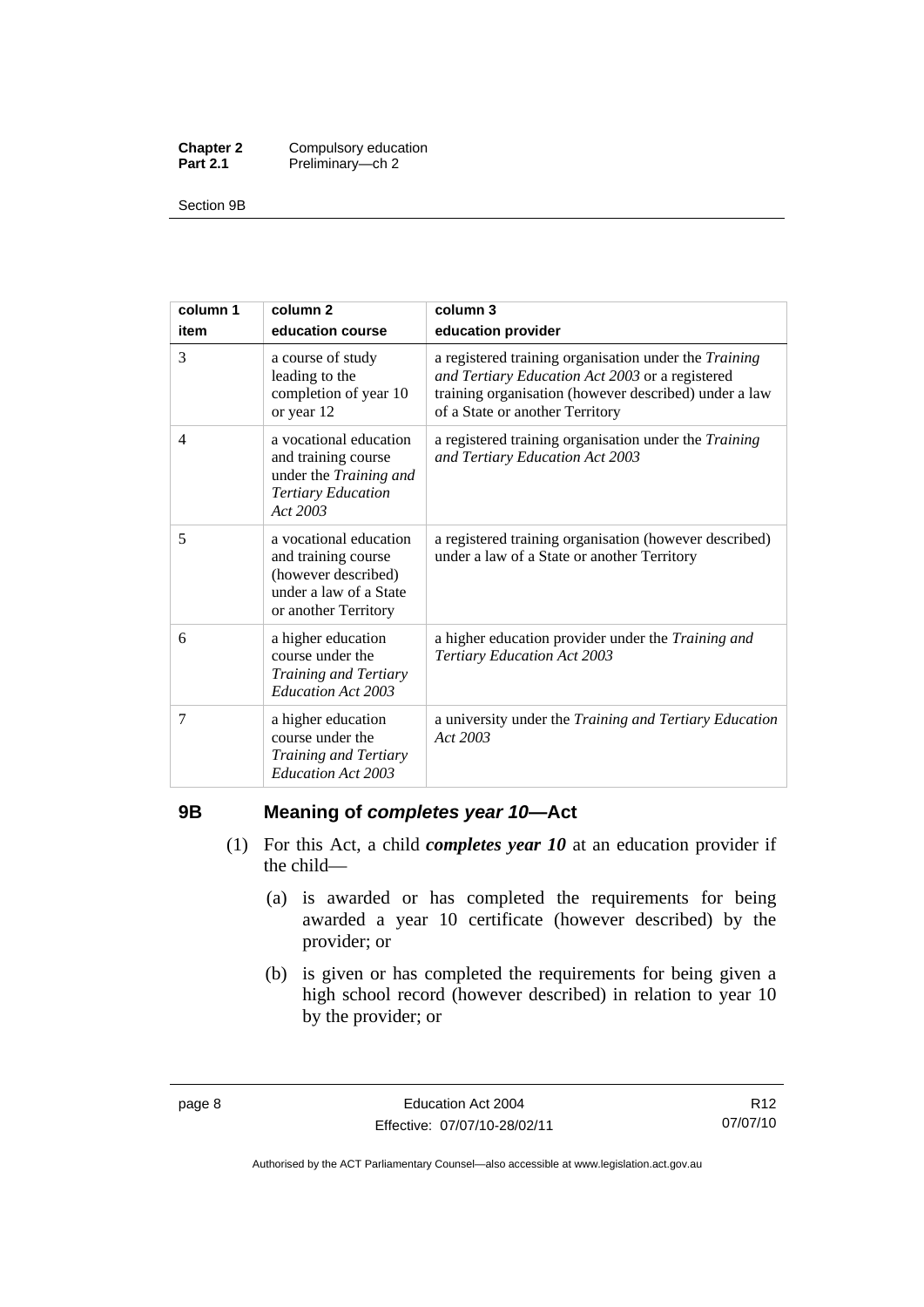- <span id="page-20-0"></span> (c) is awarded a certificate (however described) approved by the chief executive.
- (2) An approval is a notifiable instrument.

*Note* A notifiable instrument must be notified under the Legislation Act.

- (3) Also, for this Act, a child *completes year 10* if*—*
	- (a) the child is awarded or has completed the requirements for being awarded a year 10 certificate (however described) in a State or another Territory under a law of the State or Territory; or
	- (b) the chief executive is satisfied on reasonable grounds that the child has completed year 10 or its equivalent in the ACT, a State, another Territory or a foreign country.
- (4) A child mentioned in subsection (3) (b) may be given a certificate or record by the chief executive.
	- *Note* If a form is approved under s 154 for s (4), the form must be used.

# **9C Meaning of** *completes year 12***—Act**

- (1) For this Act, a child *completes year 12* if the child is awarded or has completed the requirements for being awarded—
	- (a) a year 12 certificate (however described) by the Board of Senior Secondary Studies under the *Board of Senior Secondary Studies Act 1997*; or

page 9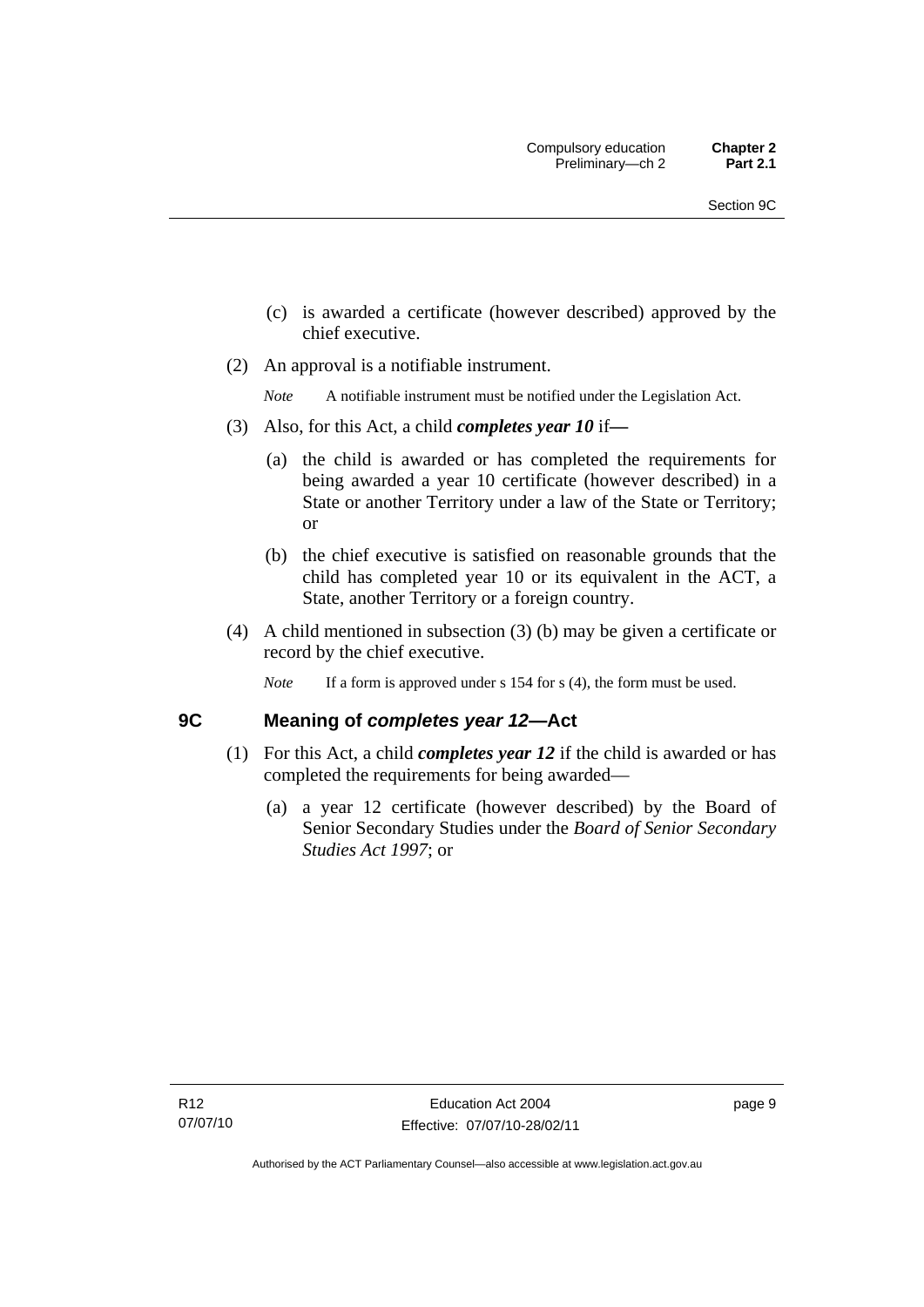| <b>Chapter 2</b> | Compulsory education |
|------------------|----------------------|
| <b>Part 2.1</b>  | Preliminary-ch 2     |

Section 9C

 (b) a certificate equivalent to a year 12 certificate that shows completion of a higher education pre-entry course; or

#### **Examples**

- 1 the Certificate of General Education for Adults (at Certificate II or above)
- 2 the International Baccalaureate
- *Note* An example is part of the Act, is not exhaustive and may extend, but does not limit, the meaning of the provision in which it appears (see Legislation Act, s 126 and s 132).
- (c) a certificate equivalent to a year 12 certificate issued under the AQF; or

#### **Example**

the Australian Qualification Framework (AQF) Certificate II

- (d) a certificate (however described) approved by the chief executive.
- (2) An approval is a notifiable instrument.

*Note* A notifiable instrument must be notified under the Legislation Act.

- (3) Also, for this Act, a child *completes year 12* if—
	- (a) the child is awarded or has completed the requirements for being awarded a year 12 certificate (however described) in a State or another Territory under a law of the State or Territory; or
	- (b) the chief executive is satisfied on reasonable grounds that the child has completed year 12 or its equivalent in the ACT, a State, another Territory or a foreign country.
- (4) A child mentioned in subsection (3) (b) may be given a certificate or record by the chief executive.

*Note* If a form is approved under s 154 for s (4), the form must be used.

R12 07/07/10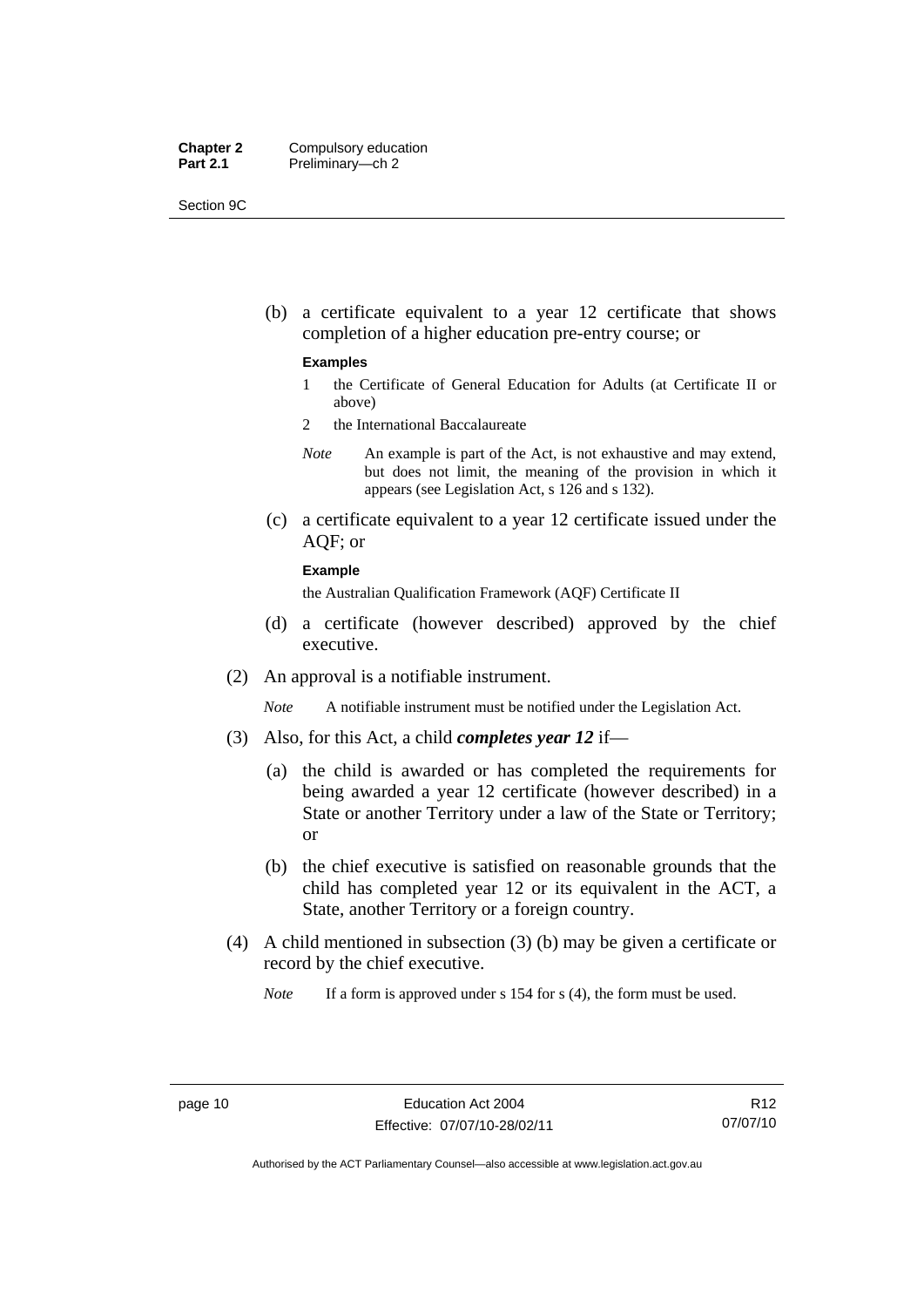<span id="page-22-0"></span>(5) In this section:

*AQF*—see the *Training and Tertiary Education Act 2003*, dictionary.

# **9D Guidelines—certain chief executive functions**

- (1) The chief executive may make guidelines about the exercise of the chief executive's functions under the following provisions:
	- section 10 (6) (c) (Child of compulsory education age enrolment and registration requirement);
	- section 10A (3) (Child of compulsory education age enrolment and registration requirement);
	- section 10D (4) (Child of compulsory education age participation requirement);
	- section 14D (3) (Approval statement—compliance requirement).
- (2) A guideline is a notifiable instrument.

*Note* A notifiable instrument must be notified under the Legislation Act.

(3) The chief executive must comply with any guidelines.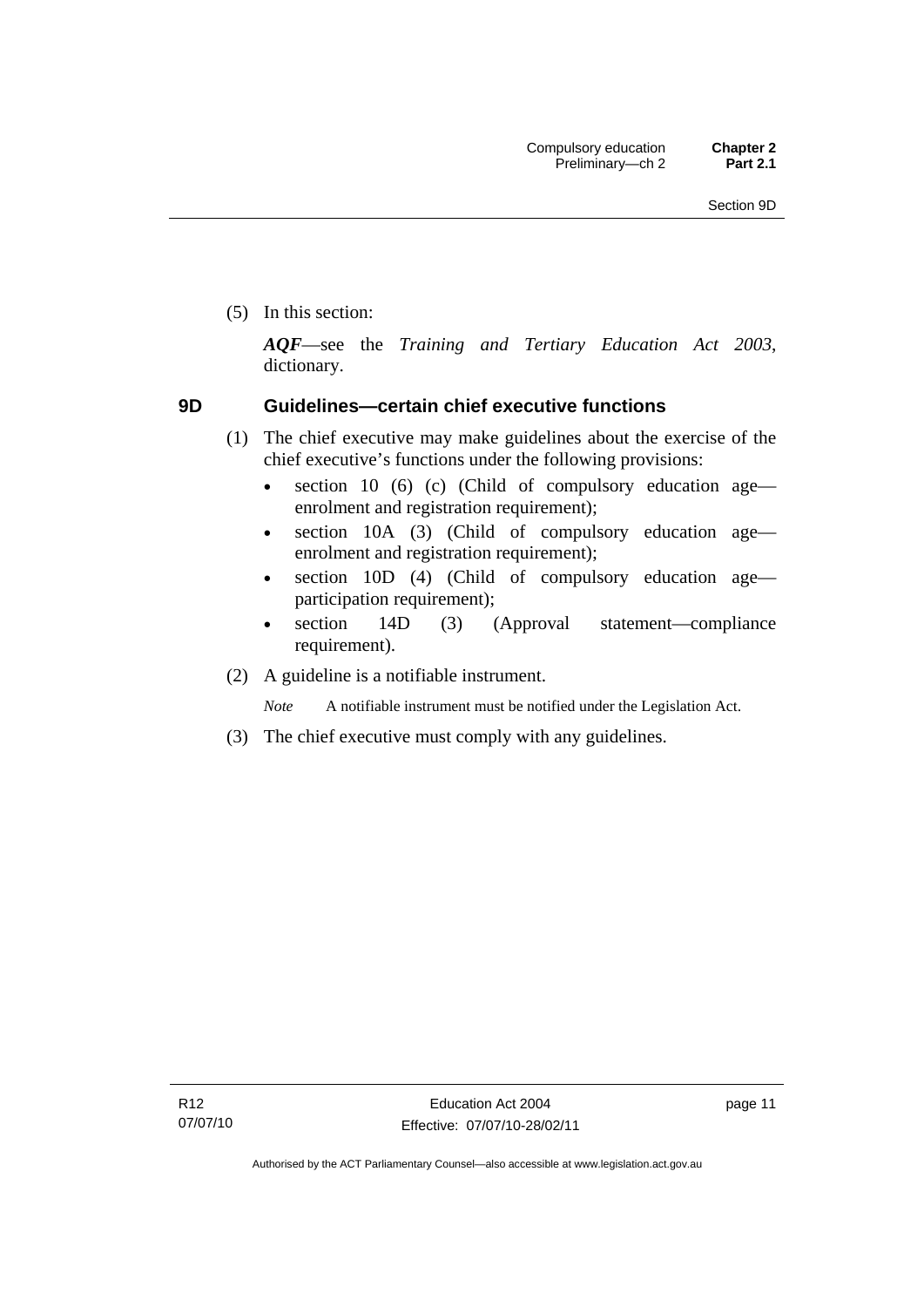# <span id="page-23-0"></span>**Part 2.2 Compulsory education requirements**

# **Division 2.2.1 Enrolment, registration and attendance requirements**

# **10 Child of compulsory education age—enrolment and registration requirement**

- (1) This section applies if a child—
	- (a) lives in the ACT; and
	- (b) is of compulsory education age.
- (2) The child's parents must do either or both of the following:
	- (a) enrol the child at an education provider for the purpose of the provider's education course not later than 14 days after the day the course starts;
	- (b) apply to register the child for home education not later than 10 school term days after the first of the following happens:
		- (i) the start of the school year;
		- (ii) the day the child begins to live in the ACT.
- (3) Also, the child's parents must enrol the child under subsection (2) (a) not later than 10 school term days after—
	- (a) the day the child turns 6 years old; or
	- (b) for a child who has not completed year 10—the day the child begins to live in the ACT.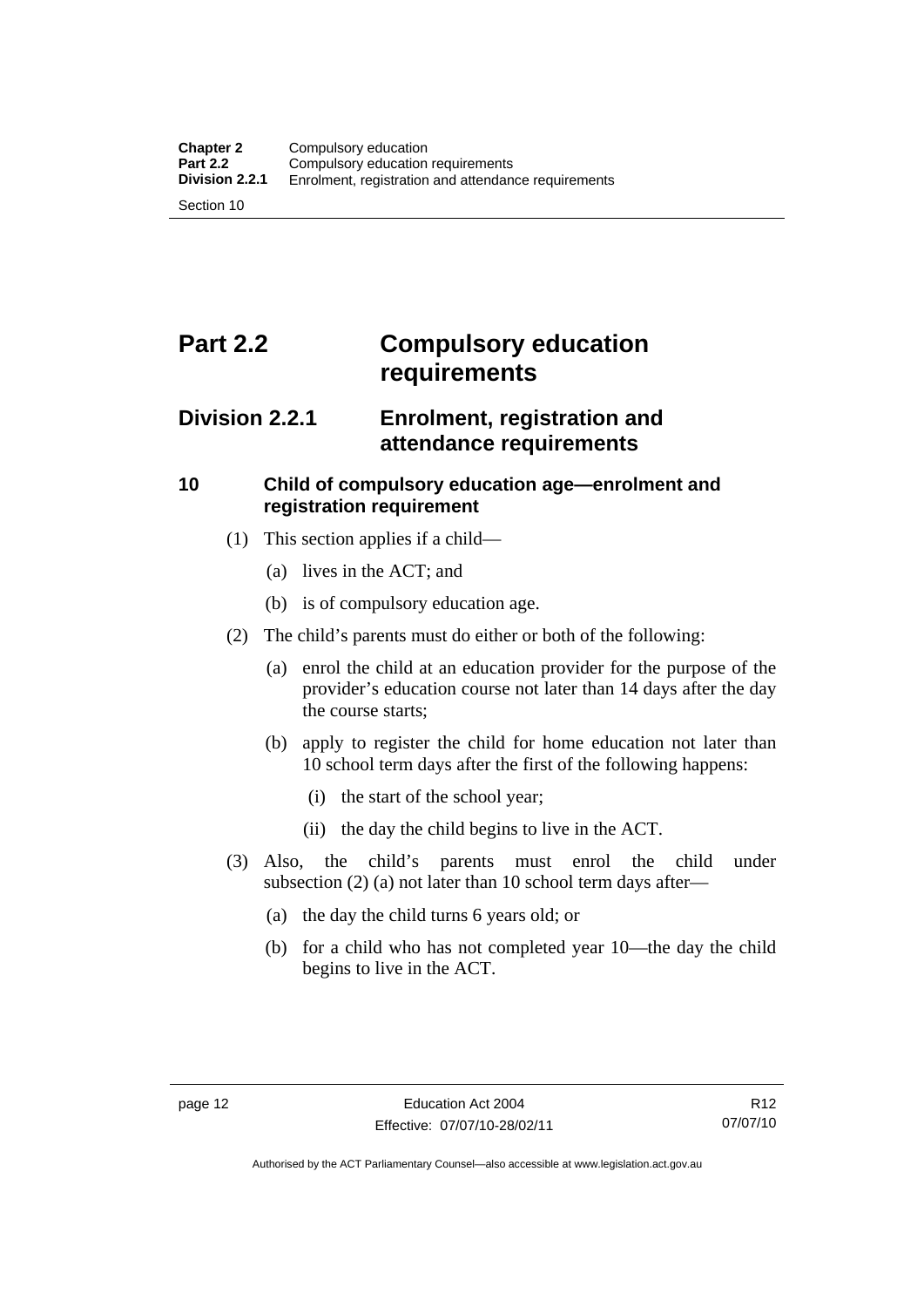- <span id="page-24-0"></span> (4) If the child's enrolment at an education provider is cancelled by the child's parents, the parents must do either or both of the following within 14 days after the day the enrolment is cancelled:
	- (a) enrol the child at another education provider for the purpose of the provider's education course;
	- (b) apply to register the child for home education.
- (5) If the child's registration for home education is cancelled under section 135 (Cancellation of registration for home education), the parents must enrol the child at an education provider for the purpose of the provider's education course not later than 14 days after the day the cancellation takes effect.
	- *Note* See s 135 (6) for when the cancellation of registration for home education takes effect.
- (6) This section does not apply if—
	- (a) an exemption certificate is in force for the child; or
	- (b) the child is participating in a training or employment alternative in accordance with part 2.4 (After year 10—training and employment alternatives); or
	- (c) the child's parents have an excuse for not complying with this section that the chief executive is satisfied is a reasonable excuse.
	- *Note 1* The chief executive must comply with any guidelines about the exercise of the chief executive's functions under s (6) (c) (see s 9D).
	- *Note* 2 For offences in relation to this requirement, see pt 2.6 (Offences parents).

# **10A Child of compulsory education age—school attendance requirement**

- (1) This section applies if a child—
	- (a) lives in the ACT; and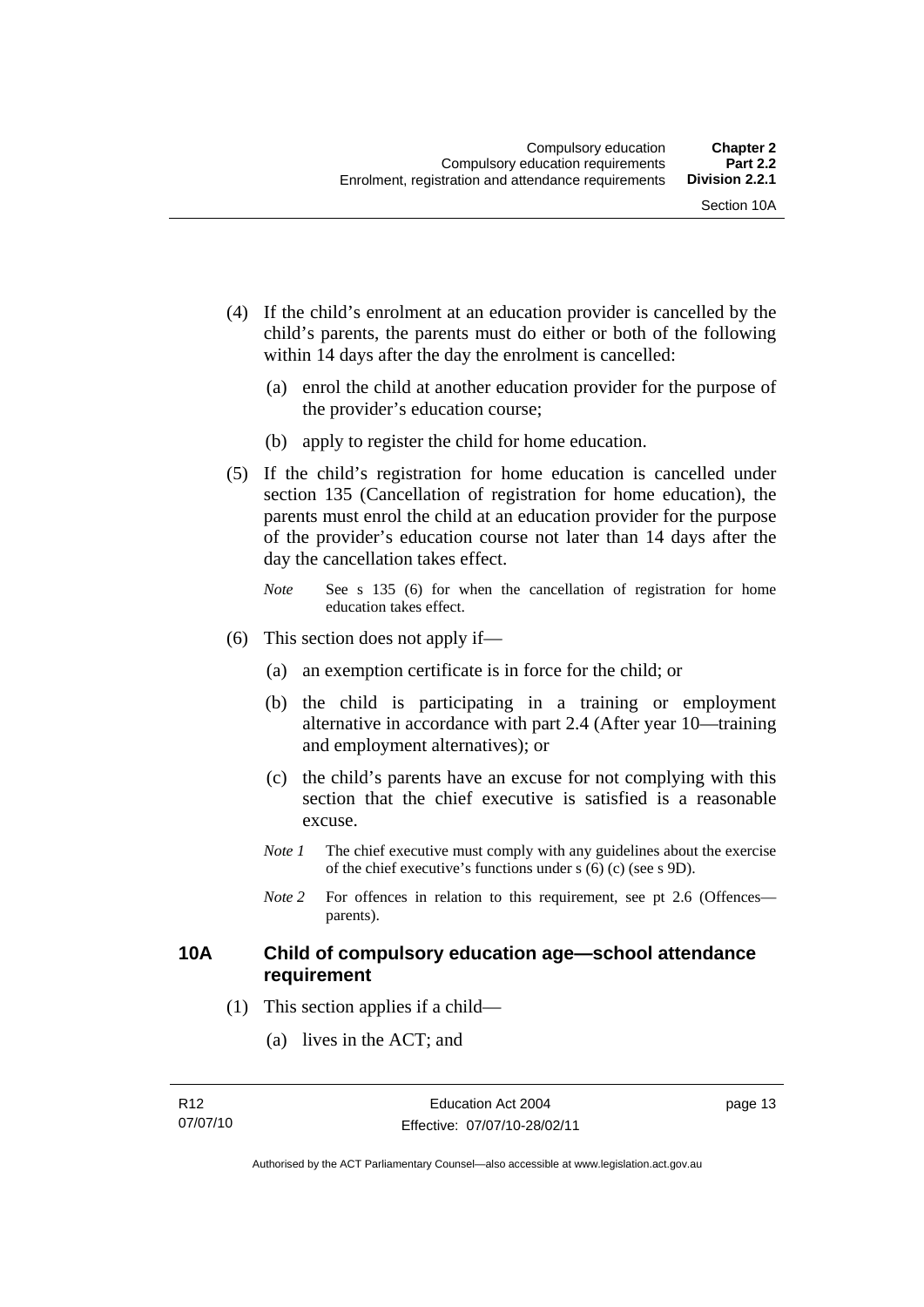<span id="page-25-0"></span>(b) is of compulsory education age; and

- (c) is enrolled at a school.
- (2) The child's parents must ensure that the child—
	- (a) attends the school on every day, and during the times on every day, when the school is open for attendance; and
	- (b) attends every activity of the school (including attendance at an approved educational course) that the school requires the child to attend.
- (3) This section does not apply if the child's parents have an excuse for not complying with this section that the chief executive is satisfied is a reasonable excuse.
	- *Note 1* The chief executive must comply with any guidelines about the exercise of the chief executive's functions under s (3) (see s 9D).
	- *Note* 2 For offences in relation to this requirement, see pt 2.6 (Offences parents).

# **Division 2.2.2 Participation requirement**

# **10B Meaning of** *participates* **in education course—div 2.2.2**

For this division, a child *participates* in an education course if the child complies with—

- (a) the provider's requirements about physically attending, at particular times, the provider's premises or another place; or
- (b) for an education course that is completed by distance education (however described)—the provider's requirements for distance education.

#### **Examples—par (b)**

- 1 complete and return the assigned work for the course
- 2 communicate with or contact the provider for the purpose of participating in the course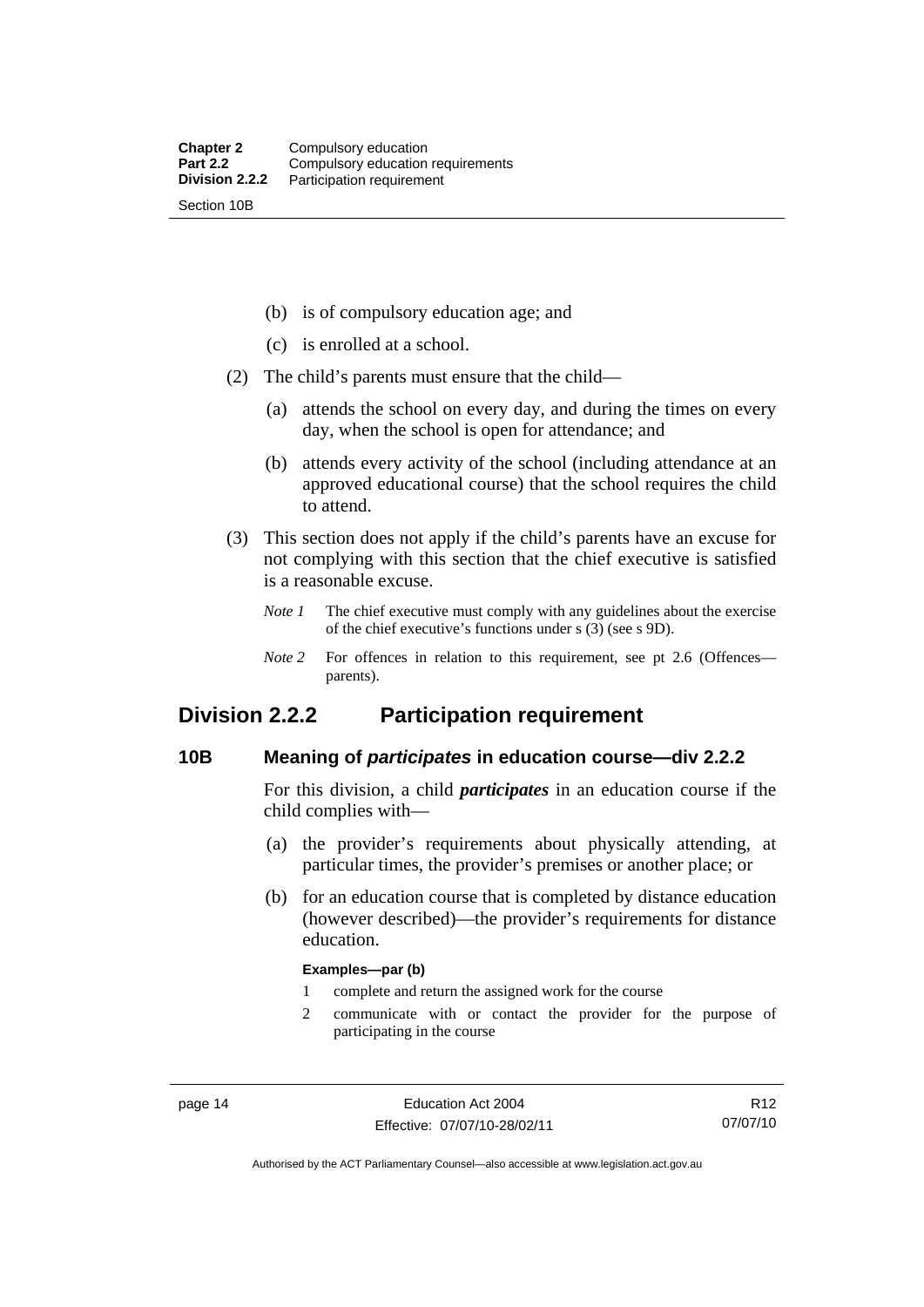- <span id="page-26-0"></span>3 attend the provider for 1 week twice a year
- *Note* An example is part of the Act, is not exhaustive and may extend, but does not limit, the meaning of the provision in which it appears (see Legislation Act, s 126 and s 132).

# **10C Meaning of** *full-time participation* **in education course div 2.2.2**

- (1) For this division, *full-time participation* in an education course means participation in the course—
	- (a) at a level that is full-time under the requirements of the course; or
	- (b) for at least 25 hours each week.
- (2) Also, for this division, *full-time participation* in an education course includes—
	- (a) part-time participation in 2 or more education courses to an extent that is at least equivalent to full-time participation in 1 education course; and
	- (b) participation in any combination of the following that is equivalent to full-time participation in 1 education course:
		- (i) an education course;
		- (ii) a training alternative;
		- (iii) an employment alternative.
	- *Note* A child needs the chief executive's approval to participate in a training or employment alternative (see pt 2.4 (After year 10—training and employment alternatives)).

# **10D Child of compulsory education age—participation requirement**

- (1) This section applies if a child—
	- (a) lives in the ACT; and

page 15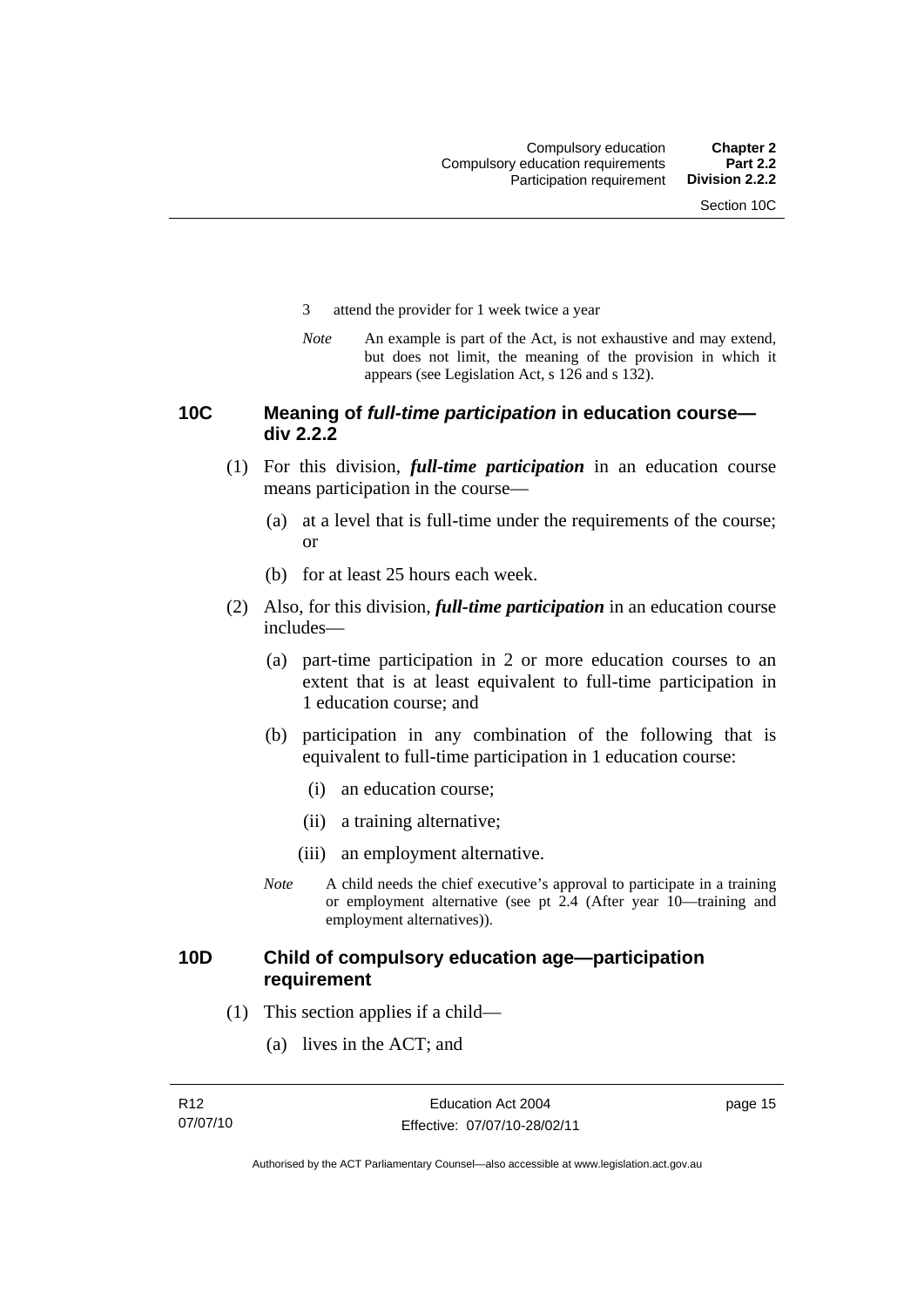<span id="page-27-0"></span>(b) is of compulsory education age; and

- (c) is enrolled at an education provider other than a school for the purpose of the provider's education course.
- (2) The child's parents must ensure that the child participates in the education course.
- (3) Also, the child's participation must be—
	- (a) full-time participation (the *full-time participation requirement*); or
	- (b) if an exemption certificate is in force for the child for the course—participation in accordance with the certificate.
- (4) This section does not apply if the child's parents have an excuse for not complying with this section that the chief executive is satisfied is a reasonable excuse.
	- *Note 1* The chief executive must comply with any guidelines about the exercise of the chief executive's functions under s (4) (see s 9D).
	- *Note 2* For offences in relation to this requirement, see pt 2.6 (Offences parents).

# **11 Participation requirement—absence**

A child's participation in an education course is taken for this Act to continue during an absence that is—

 (a) allowed under the requirements of the course or by the provider of the course; or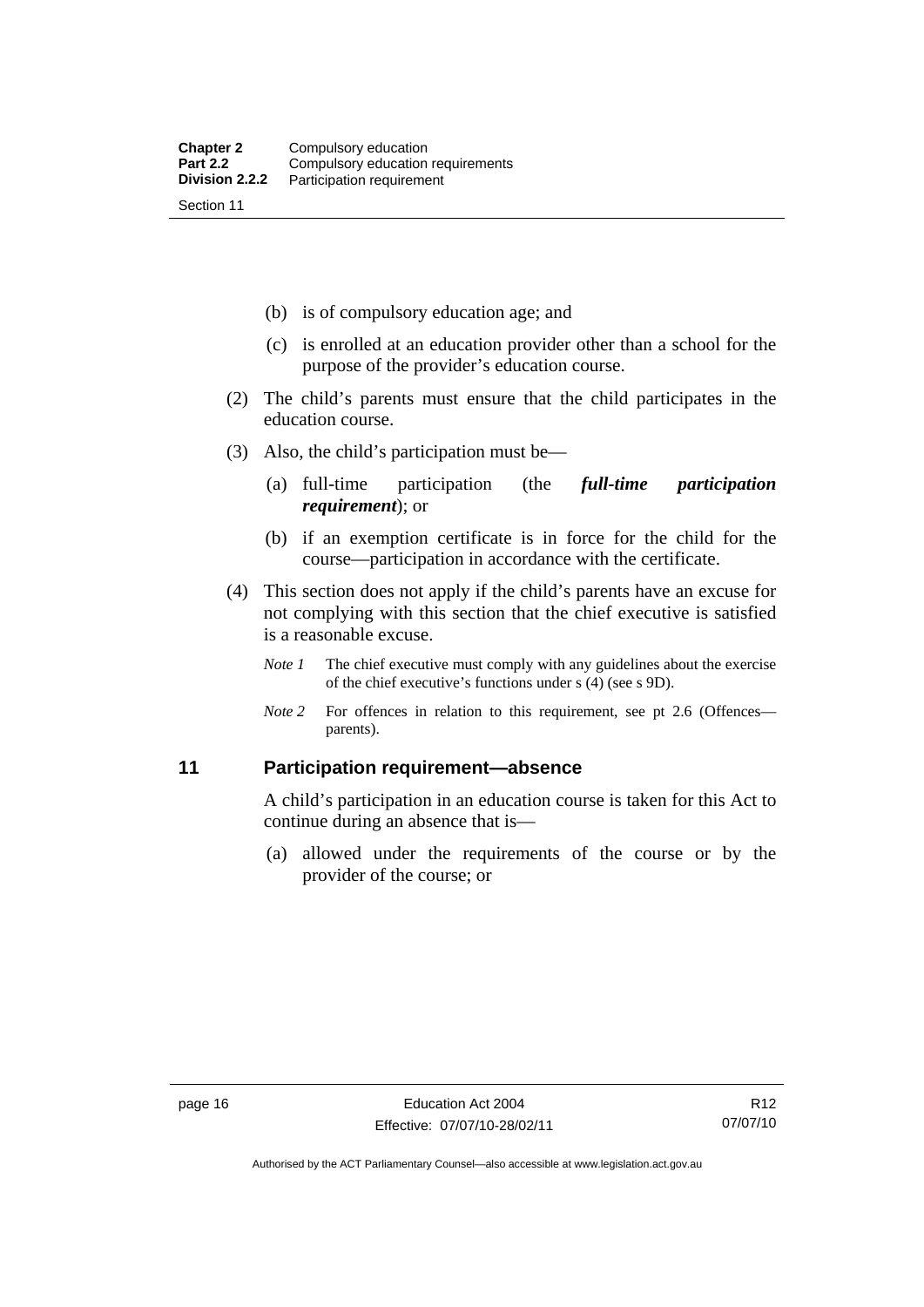<span id="page-28-0"></span> (b) required under a territory law or a law of the Commonwealth, a State or another Territory.

#### **Example—par (b)**

Will is absent from an education provider because a public health direction under the *Public Health Act 1997* requires that he be confined to home for 2 weeks.

*Note* An example is part of the Act, is not exhaustive and may extend, but does not limit, the meaning of the provision in which it appears (see Legislation Act, s 126 and s 132).

# **11A Participation requirement—suspension**

- (1) This section applies if a child participating in an education course stops attending the provider because the child has been suspended from attending the provider.
- (2) The child's participation in the course is taken for this Act to continue during the suspension period.

# **11B Participation requirement—exclusion**

- (1) This section applies if a child participating in an education course stops attending the provider because the child has been excluded from attending the provider.
- (2) The child's participation in the course is taken for this Act to continue—
	- (a) at the same level as before the exclusion; and
	- (b) for the time reasonably required for the child to resume participation in an education course or apply for approval to participate in a training or employment alternative under part 2.4 (After year 10—training and employment alternatives).

page 17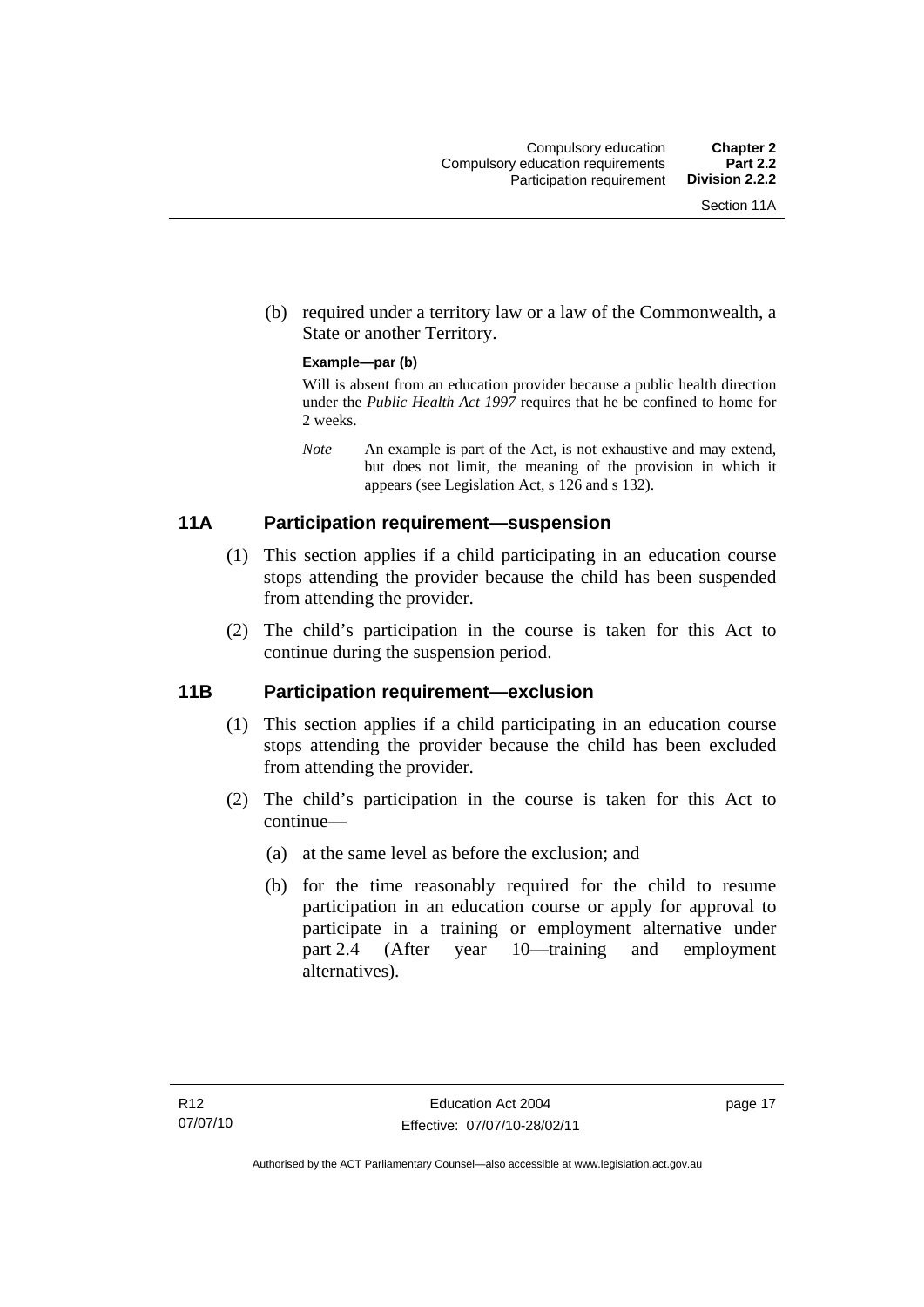# <span id="page-29-0"></span>**Division 2.2.3 Information requirement**

# **11C Giving information notice**

- (1) This section applies if a child—
	- (a) lives in the ACT; and
	- (b) is at least 6 years old but under 17 years old.
- (2) The chief executive may give a written notice (an *information notice*) to the child's parents if the chief executive believes on reasonable grounds that—
	- (a) the child is not enrolled at an education provider; or
	- (b) the child is not registered for home education; or
	- (c) if the child is enrolled at a school—the child is not attending the school; or
	- (d) if the child is enrolled at an education provider other than a school for the purpose of the provider's education course—the child is not participating in the course or the child is contravening section 10D (3) (Child of compulsory education age—participation requirement); or
	- (e) the child is not participating in a training or employment alternative in accordance with part 2.4 (After year 10—training and employment alternatives).
	- *Note* For how documents may be served, see the Legislation Act, pt 19.5.

# **11D Contents of information notice**

- (1) An information notice in relation to a child must—
	- (a) state that it is an information notice under this Act; and
	- (b) state the information sought; and

Authorised by the ACT Parliamentary Counsel—also accessible at www.legislation.act.gov.au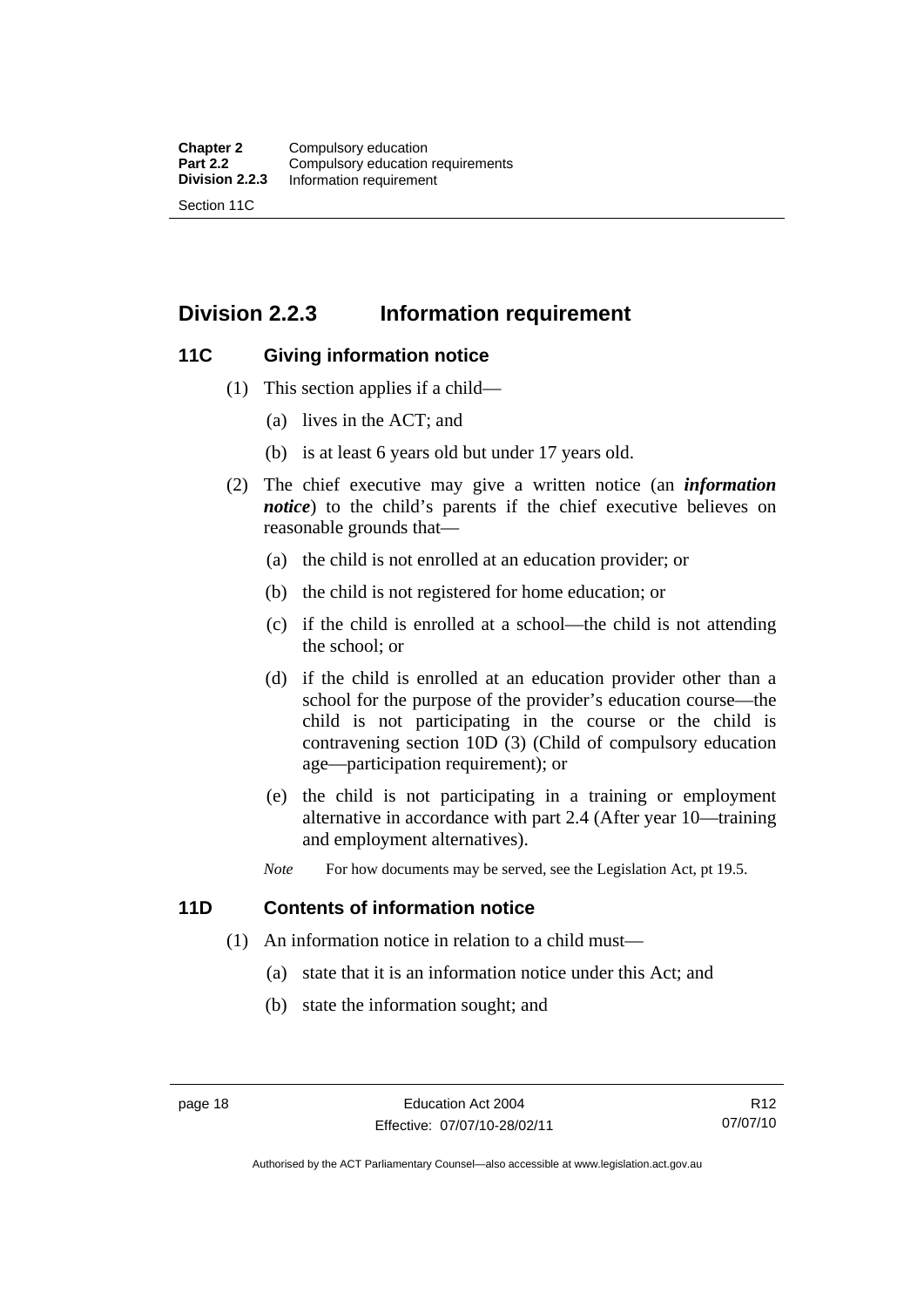- <span id="page-30-0"></span> (c) state what the child's parents need to do to comply with the notice; and
- (d) state the period for complying with the notice; and
- (e) contain a statement to the effect that failure to comply with the notice is an offence.
- (2) The information notice may include any other information the chief executive considers appropriate.

# **11E Extension of time for compliance with information notice**

- (1) This section applies if a child's parents have been given an information notice.
- (2) The chief executive may, by written notice given to the child's parents, extend the compliance period for the information notice on the chief executive's own initiative or if asked by the parents.
- (3) However, the chief executive may extend the compliance period only if the period has not ended.
- (4) In this section:

*compliance period* means the period stated in the information notice under section 11D (1) (d), and includes the period as extended under this section.

# **11F Revocation of information notice on compliance**

If the chief executive is satisfied on reasonable grounds that an information notice given to a child's parents has been complied with, the chief executive must revoke the notice by written notice given to the parents.

page 19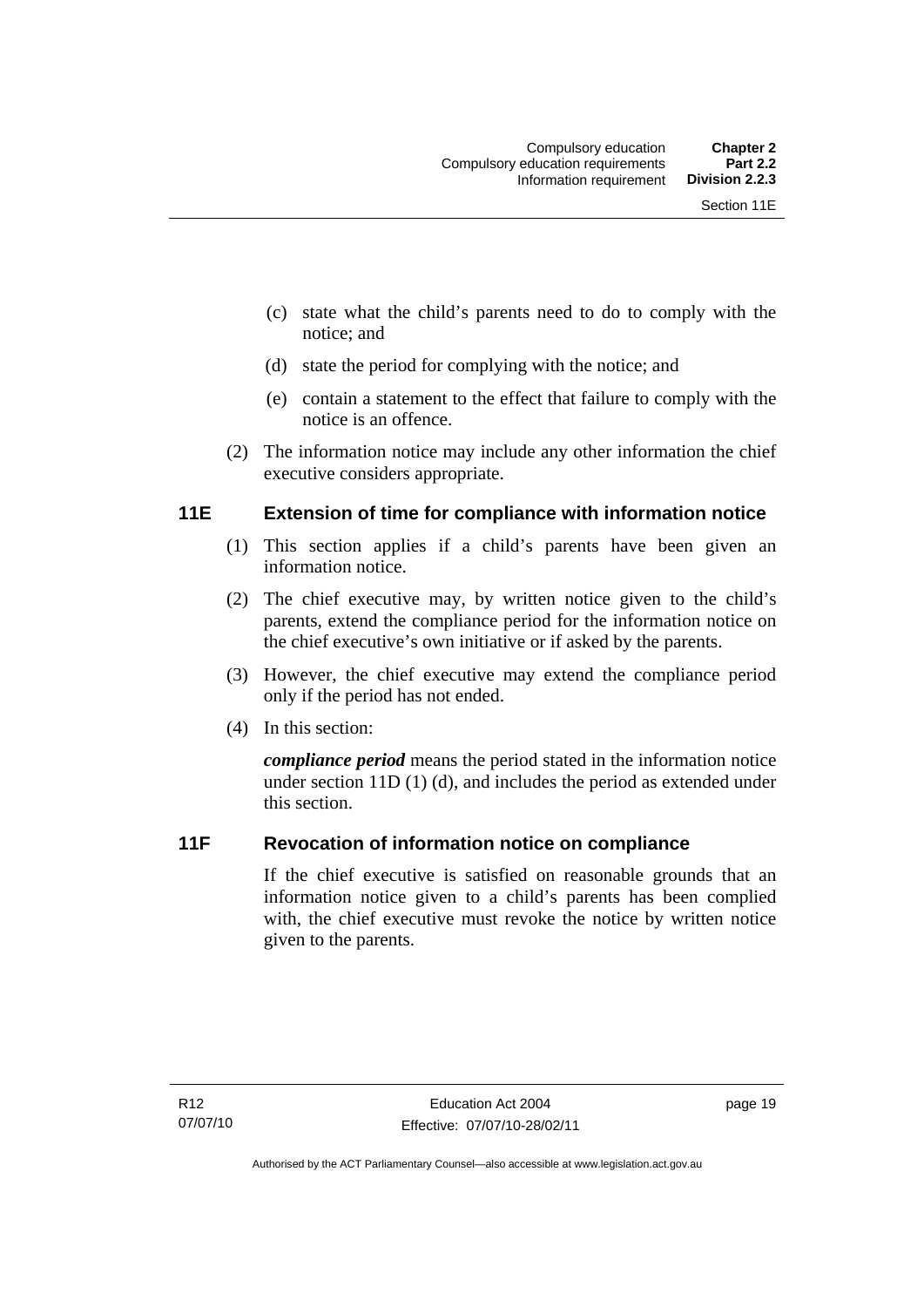<span id="page-31-0"></span>**Chapter 2 Compulsory education**<br>**Part 2.3 Exemption certificates Exemption certificates** 

Section 11G

# **Part 2.3 Exemption certificates**

# **11G Meaning of** *full-time participation requirement***—pt 2.3**

In this part:

*full-time participation requirement*—see section 10D (3).

# **11H Exemption certificate—application**

- (1) A child or the child's parents may apply to the chief executive for a certificate (an *exemption certificate*) exempting the child from—
	- (a) the requirement to be enrolled at an education provider or registered for home education; or
		- *Note* See s 10 (Child of compulsory education age—enrolment and registration requirement).
	- (b) the full-time participation requirement.
		- *Note* See s 10D (Child of compulsory education age—participation requirement).
- (2) Application may be made for either or both of the following:
	- (a) exempting the child until the child is 17 years old or for a shorter period;
	- (b) exempting the child from the full-time participation requirement.
- (3) An application made by a child must contain the signed consent of the child's parents.
- (4) However, subsection (3) does not apply if the chief executive is satisfied on reasonable grounds that it is not appropriate to require the signed consent.

*Note* If a form is approved under s 154 for this provision, the form must be used.

Authorised by the ACT Parliamentary Counsel—also accessible at www.legislation.act.gov.au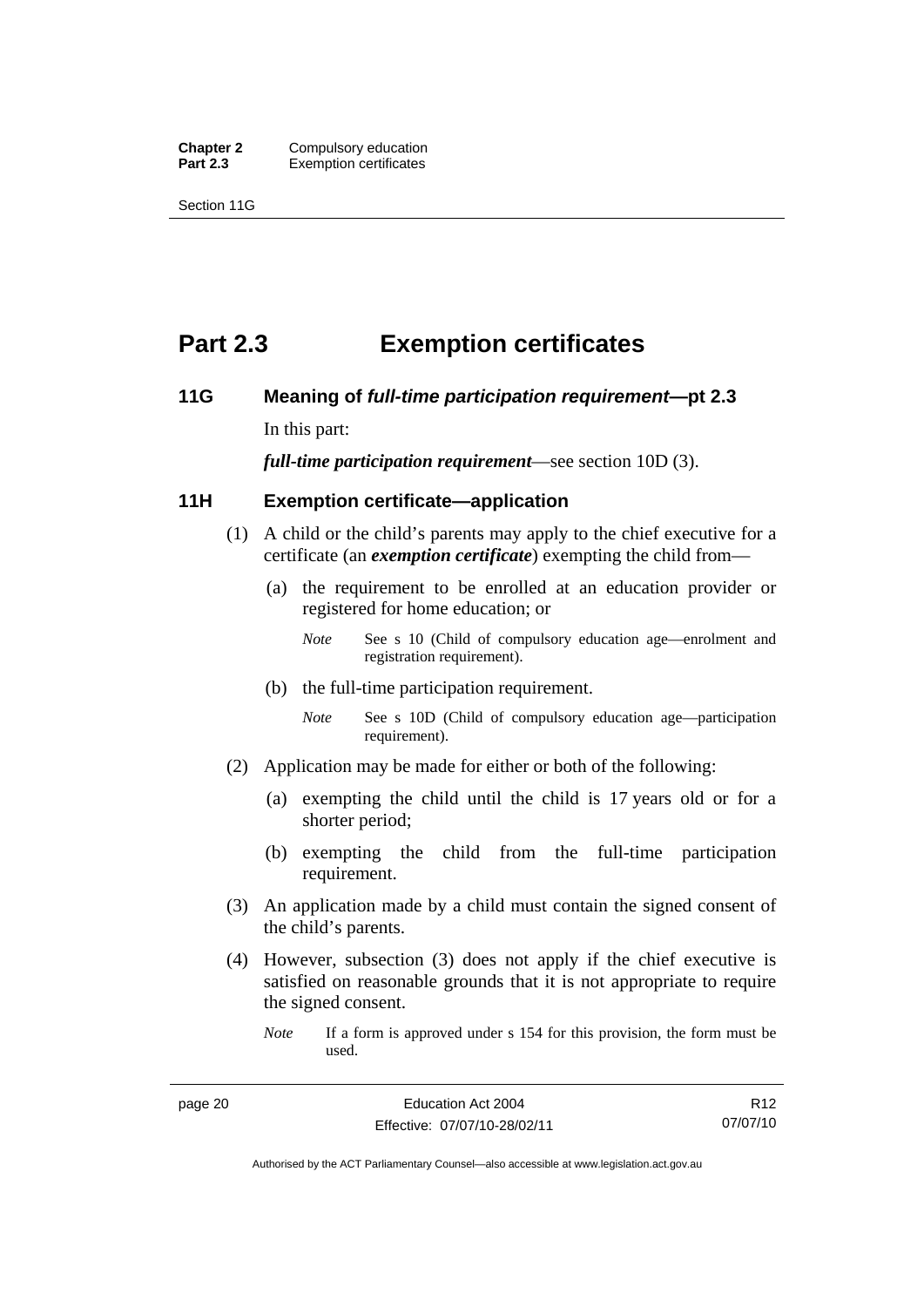# <span id="page-32-0"></span>**12 Exemption certificate—requirement for further information**

- (1) The chief executive may give an applicant mentioned in section 11H (1) a written notice requiring the applicant to give the chief executive stated further information or documents that the chief executive reasonably needs to decide the application.
- (2) If the applicant does not comply with the requirement, the chief executive may refuse to consider the application further.

# **12A Exemption certificate—issue**

- (1) The chief executive may—
	- (a) issue an exemption certificate for a child if the chief executive is satisfied on reasonable grounds that it is in the child's best interests to issue the certificate; or
	- (b) refuse to issue an exemption certificate for a child.
- (2) Without limiting subsection (1) (a), in deciding whether it is in a child's best interests to exempt the child, the chief executive may consider the following:
	- (a) the child's health;
	- (b) the child's education;
	- (c) the child's sense of racial, ethnic, religious or cultural identity;
	- (d) the child's development;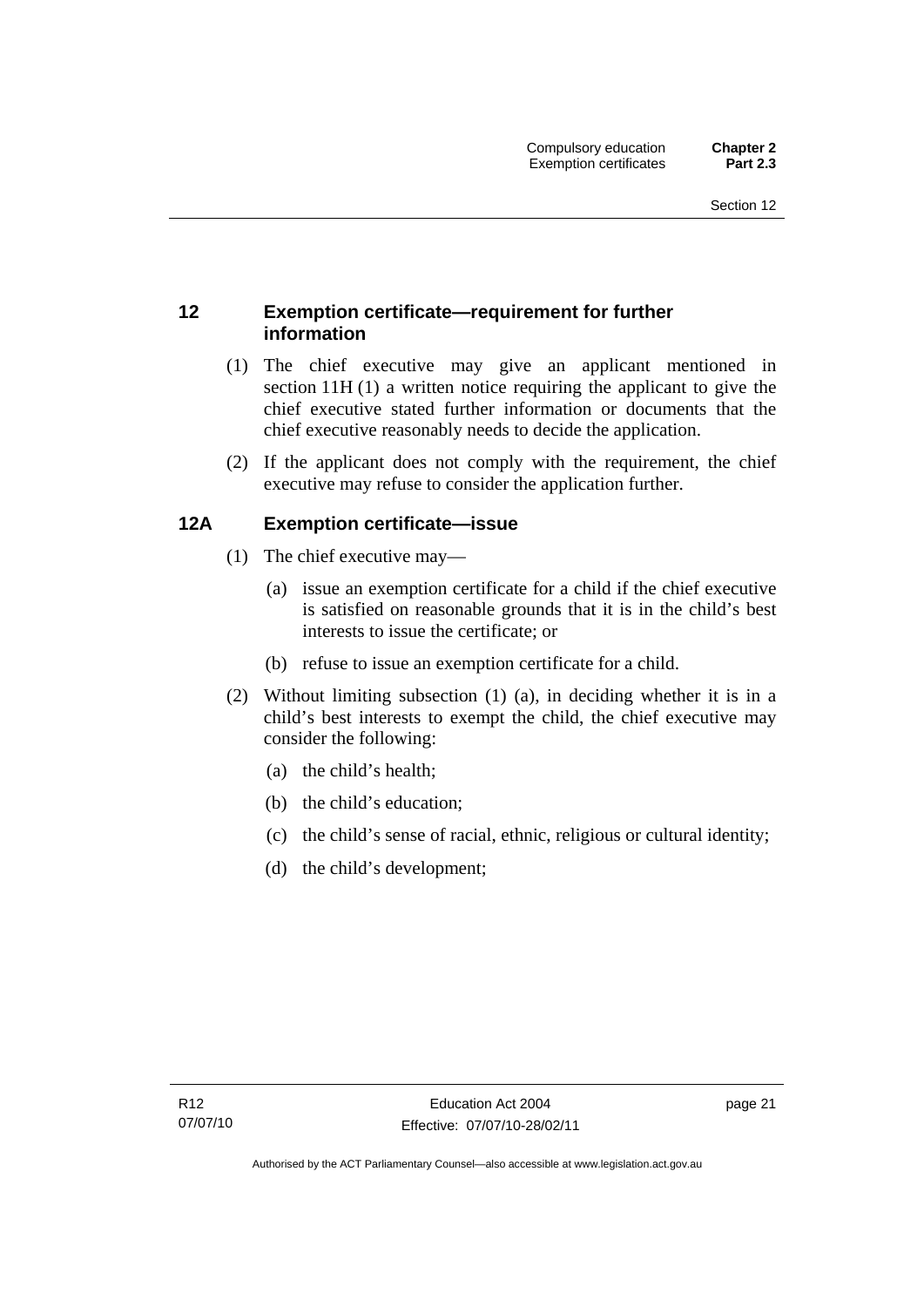<span id="page-33-0"></span>Section 12B

(e) whether the exemption would benefit the child.

#### **Example—par (e)**

Felicity's education alternative finishes shortly before she turns 17. The chief executive is satisfied that exempting Felicity from participating in another education alternative until she turns 17 benefits her, because it means that she is not compelled to participate in another education alternative for a short time just to comply with the participation requirement.

- *Note* An example is part of the Act, is not exhaustive and may extend, but does not limit, the meaning of the provision in which it appears (see Legislation Act, s 126 and s 132).
- (3) An exemption certificate for a child may be issued for either or both of the following:
	- (a) exempting the child until the child is 17 years old or for a shorter period;
	- (b) exempting the child from the full-time participation requirement.

## **12B Exemption certificate—form**

An exemption certificate issued for a child must—

- (a) state the day it is issued; and
- (b) state the child's name; and
- (c) state the period for which it is in force; and
- (d) for an exemption from the full-time participation requirement—state the exemption and the extent to which the child must participate; and
- (e) state any condition to which it is subject; and
- (f) contain any other particulars prescribed by regulation.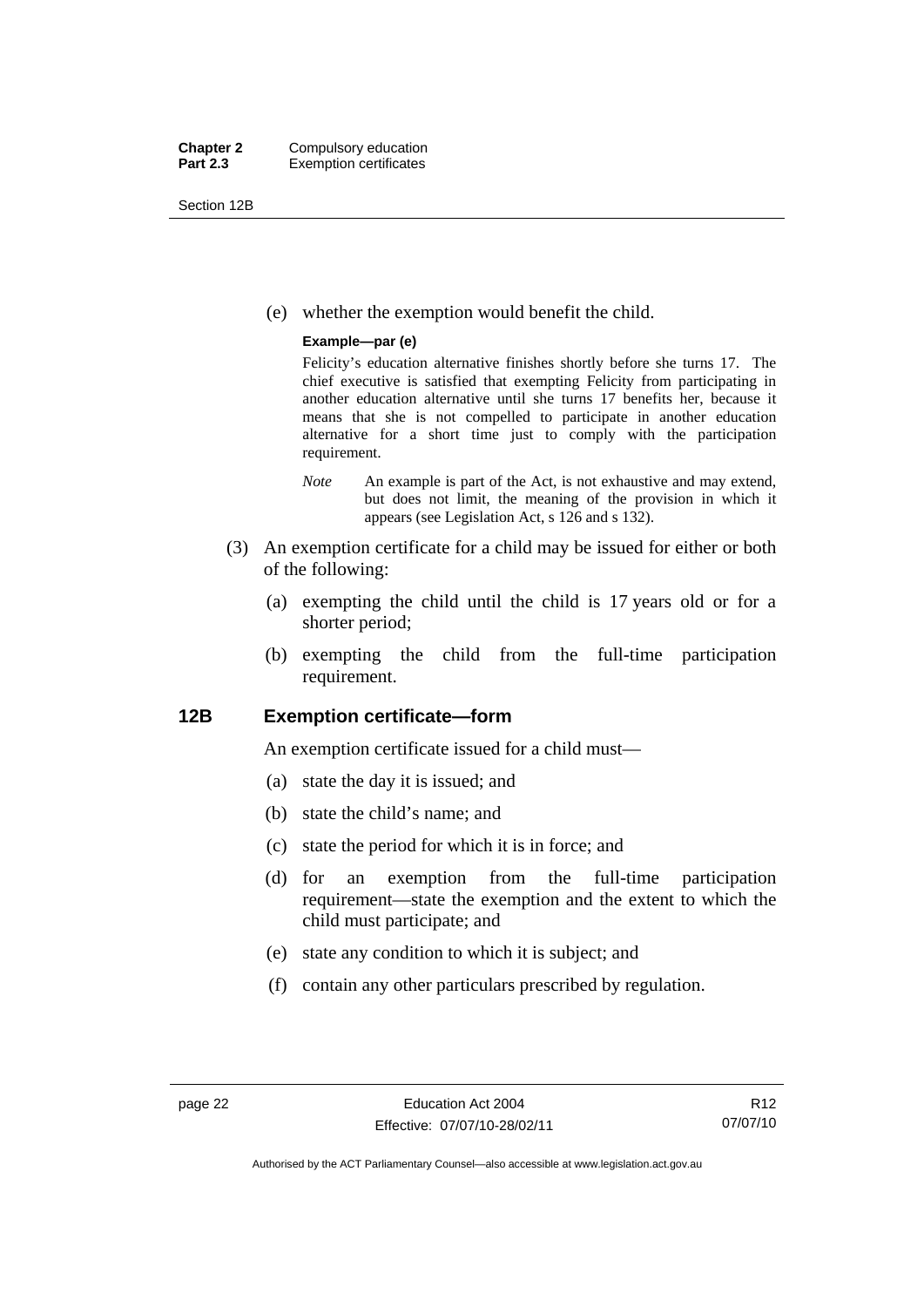# <span id="page-34-0"></span>**12C Exemption certificate—conditions**

The chief executive may issue an exemption certificate subject to any condition that the chief executive believes on reasonable grounds is appropriate.

# **12D Exemption certificate—duration**

An exemption certificate may be issued for a child until—

- (a) the end of the period stated in the certificate; or
- (b) the ground for the issue of the certificate no longer applies in relation to the child.

# **13 Exemption certificate—revocation**

The chief executive may revoke an exemption certificate issued for a child if—

- (a) the certificate is issued in error; or
- (b) the ground for the issue of the certificate no longer applies in relation to the child; or
- (c) a condition of the certificate has been contravened.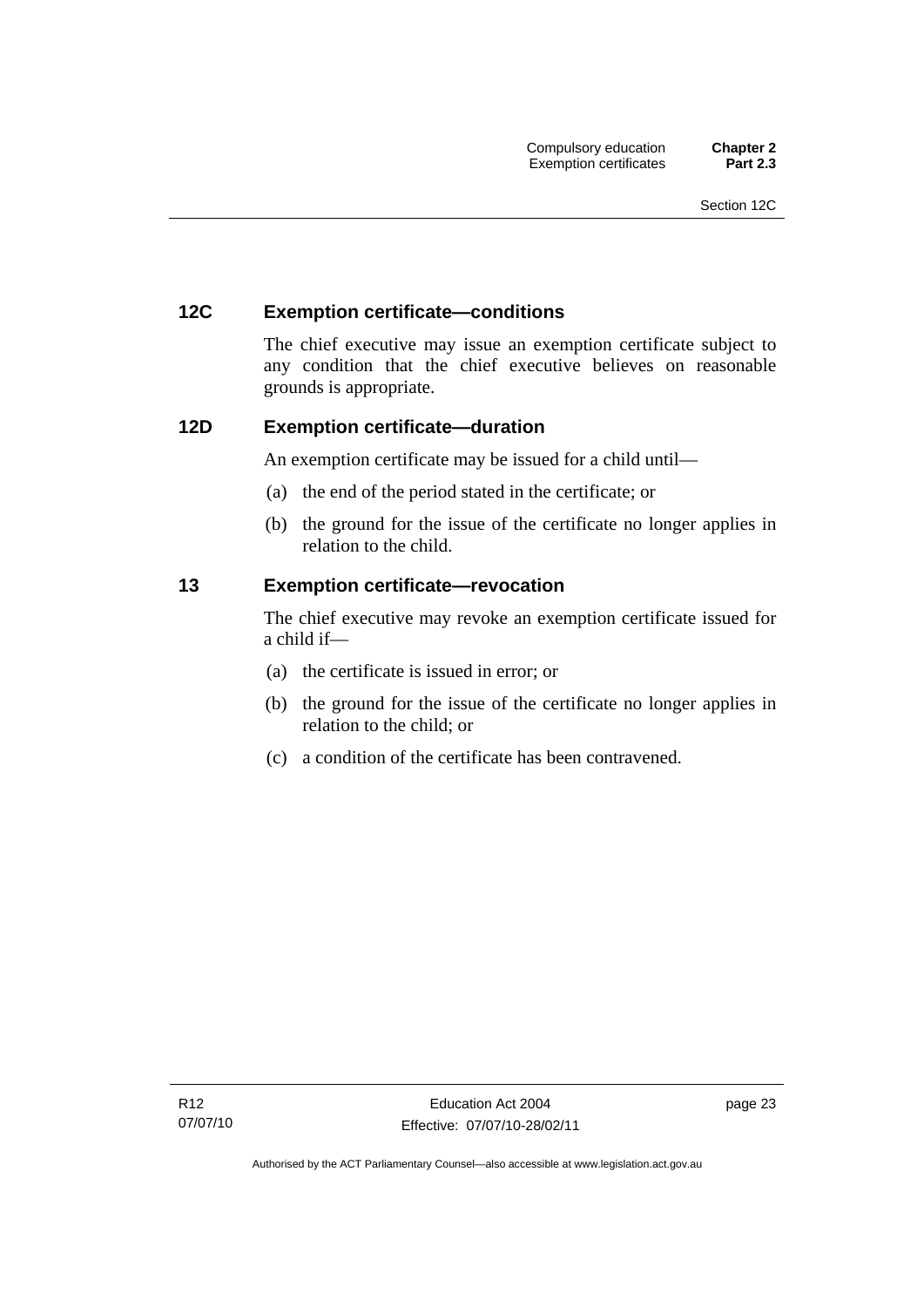# <span id="page-35-0"></span>**Part 2.4 After year 10—training and employment alternatives**

# **Division 2.4.1 Definitions—pt 2.4**

# **13A Meaning of** *training alternative* **and** *training alternative provider***—Act**

- (1) For this Act, each training mentioned in table 13A, column 2 is a *training alternative*, and the entity mentioned in column 3 for the training alternative is the provider (the *training alternative provider*) of the training alternative.
- (2) Also, the chief executive may approve other training as a *training alternative*, and an entity as the provider (the *training alternative provider*) of the training alternative.
- (3) An approval is a notifiable instrument.
	- *Note* A notifiable instrument must be notified under the Legislation Act.

| column 1<br>item | column 2<br>training alternative                                                               | column 3<br>training alternative provider                                                                                                                 |
|------------------|------------------------------------------------------------------------------------------------|-----------------------------------------------------------------------------------------------------------------------------------------------------------|
|                  | work-related training<br>under the Training and<br><b>Tertiary Education</b><br>Act 2003       | employer with whom child has approved training<br>contract under the Training and Tertiary Education<br>Act 2003 in relation to the work-related training |
| 2                | work-related training<br>(however described)<br>under a law of a State<br>or another Territory | provider (however described) under a law of the State<br>or other Territory                                                                               |

#### **Table 13A**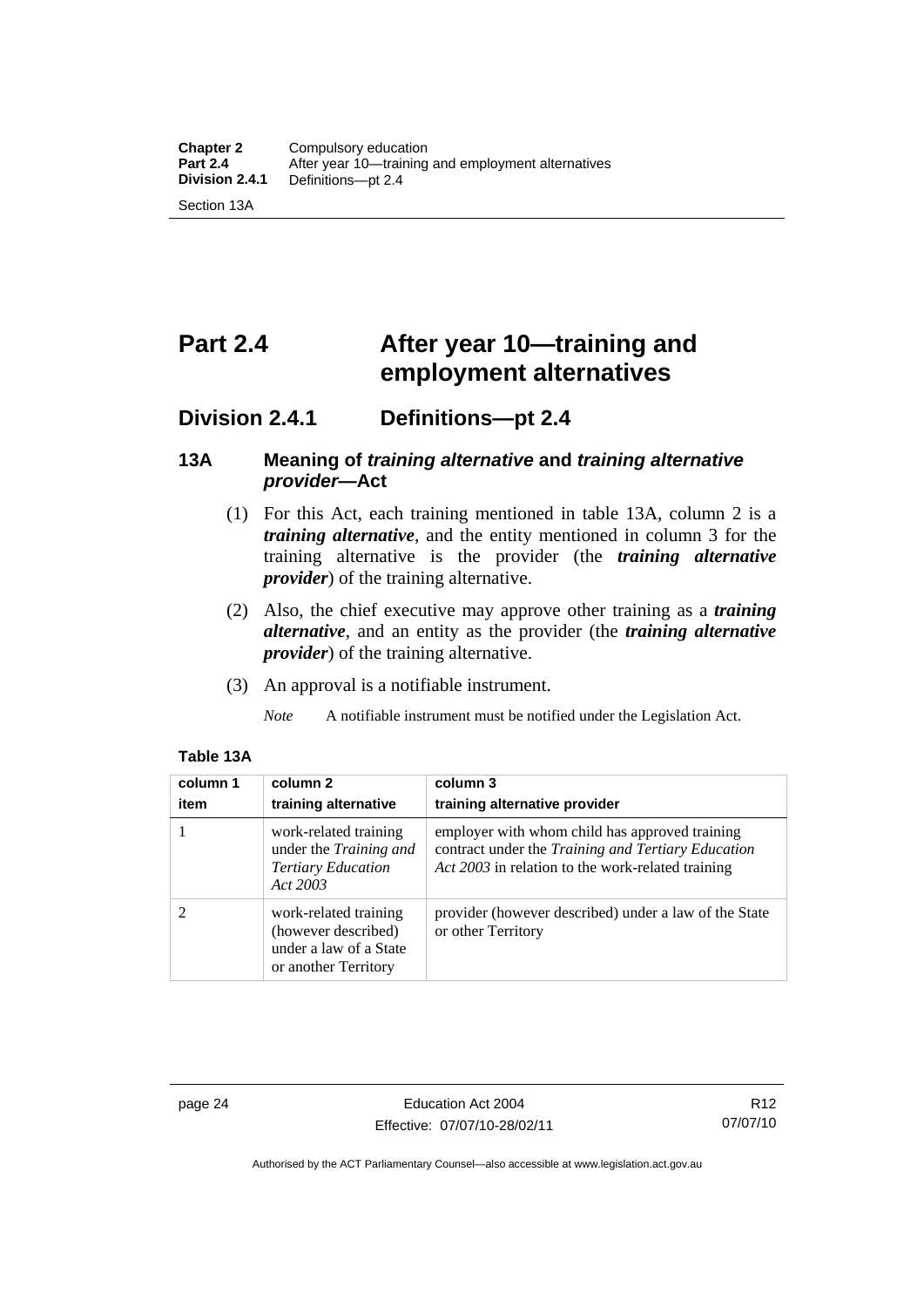## **13B Meaning of** *employment alternative***—Act**

For this Act, each of the following is an *employment alternative*:

- (a) performance of paid work under a contract of service (whether written or unwritten);
- (b) performance of paid work under a contract for services (whether written or unwritten).
- *Note* The *Children and Young People Act 2008*, ch 21 deals with the employment of children and young people.

## **13C Meaning of** *full-time participation* **in training or employment alternative—pt 2.4**

- (1) For this part, *full-time participation* in a training or employment alternative means participation in the alternative—
	- (a) at a level that is full-time under the requirements of the alternative; or
	- (b) for at least 25 hours each week.
- (2) Also, for this part, *full-time participation* in a training or employment alternative includes—
	- (a) part-time participation in 2 or more of a particular alternative to an extent that is at least equivalent to full-time participation in 1 of the particular alternatives; and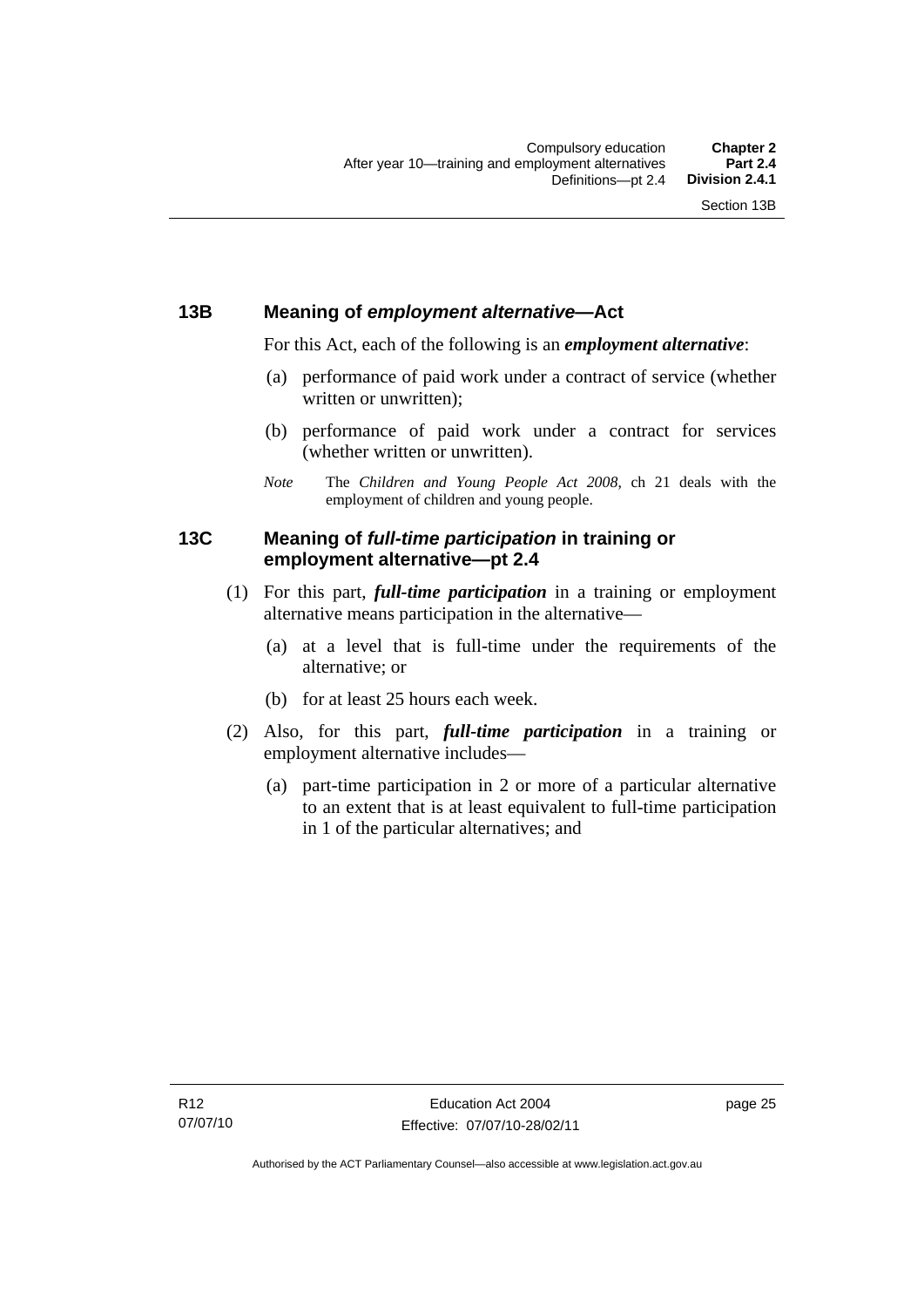(b) participation in any combination of training and employment alternatives to an extent that is at least equivalent to full-time participation in 1 training or employment alternative.

#### **Example—s (2) (a)**

part-time participation in 2 or more training alternatives to an extent that is at least equivalent to full-time participation in 1 training alternative

#### **Example—s (2) (b)**

part-time participation in a training alternative and part-time participation in an employment alternative for a combined total of at least 25 hours each week

*Note* An example is part of the Act, is not exhaustive and may extend, but does not limit, the meaning of the provision in which it appears (see Legislation Act, s 126 and s 132).

# **Division 2.4.2 Approval to participate in training and employment alternatives**

## **13D Approval statement—application**

- (1) A child or the child's parents may apply to the chief executive for a statement (an *approval statement***)** approving the child's participation in a training or employment alternative during the child's post-year 10 period.
- (2) Application may be made for either or both of the following:
	- (a) approving the child's participation in a training or employment alternative for all or part of the child's post-year 10 period;
	- (b) approving that the child's participation in a training or employment alternative be other than full-time participation.
- (3) An application made by a child must contain the signed consent of the child's parents.
- (4) However, subsection (3) does not apply if the chief executive is satisfied on reasonable grounds that it is not appropriate to require the signed consent.

R12 07/07/10

Authorised by the ACT Parliamentary Counsel—also accessible at www.legislation.act.gov.au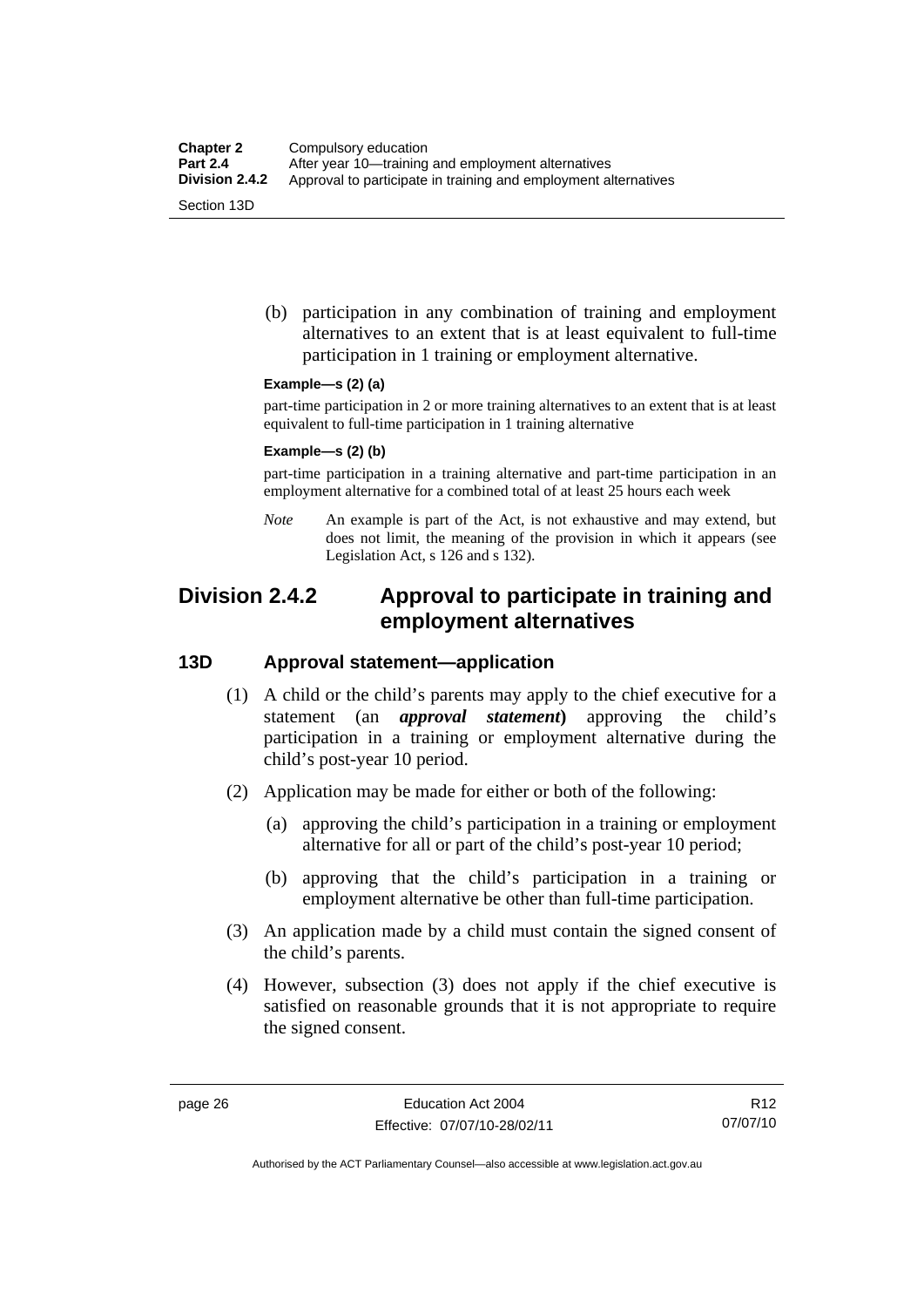- (5) For this section, a child's *post-year 10 period* starts when the child completes year 10 and ends when the first of the following happens:
	- (a) the child completes year 12;
	- (b) the child is 17 years old.
	- *Note* If a form is approved under s 154 for this provision, the form must be used.

## **14 Approval statement—requirement for further information**

- (1) The chief executive may give an applicant mentioned in section 13D (1) a written notice requiring the applicant to give the chief executive stated further information or documents that the chief executive reasonably needs to decide the application.
- (2) If the applicant does not comply with the requirement, the chief executive may refuse to consider the application further.

## **14A Approval statement—issue**

- (1) The chief executive may—
	- (a) issue an approval statement for a child if the chief executive is satisfied on reasonable grounds that it is in the child's best interests to issue the statement; or
	- (b) refuse to issue an approval statement for a child.
- (2) Without limiting subsection (1) (a), in deciding whether it is in a child's best interests to issue an approval statement for the child, the chief executive may consider the following:
	- (a) the child's health;
	- (b) the child's education;
	- (c) the child's sense of racial, ethnic, religious or cultural identity;
	- (d) the child's development;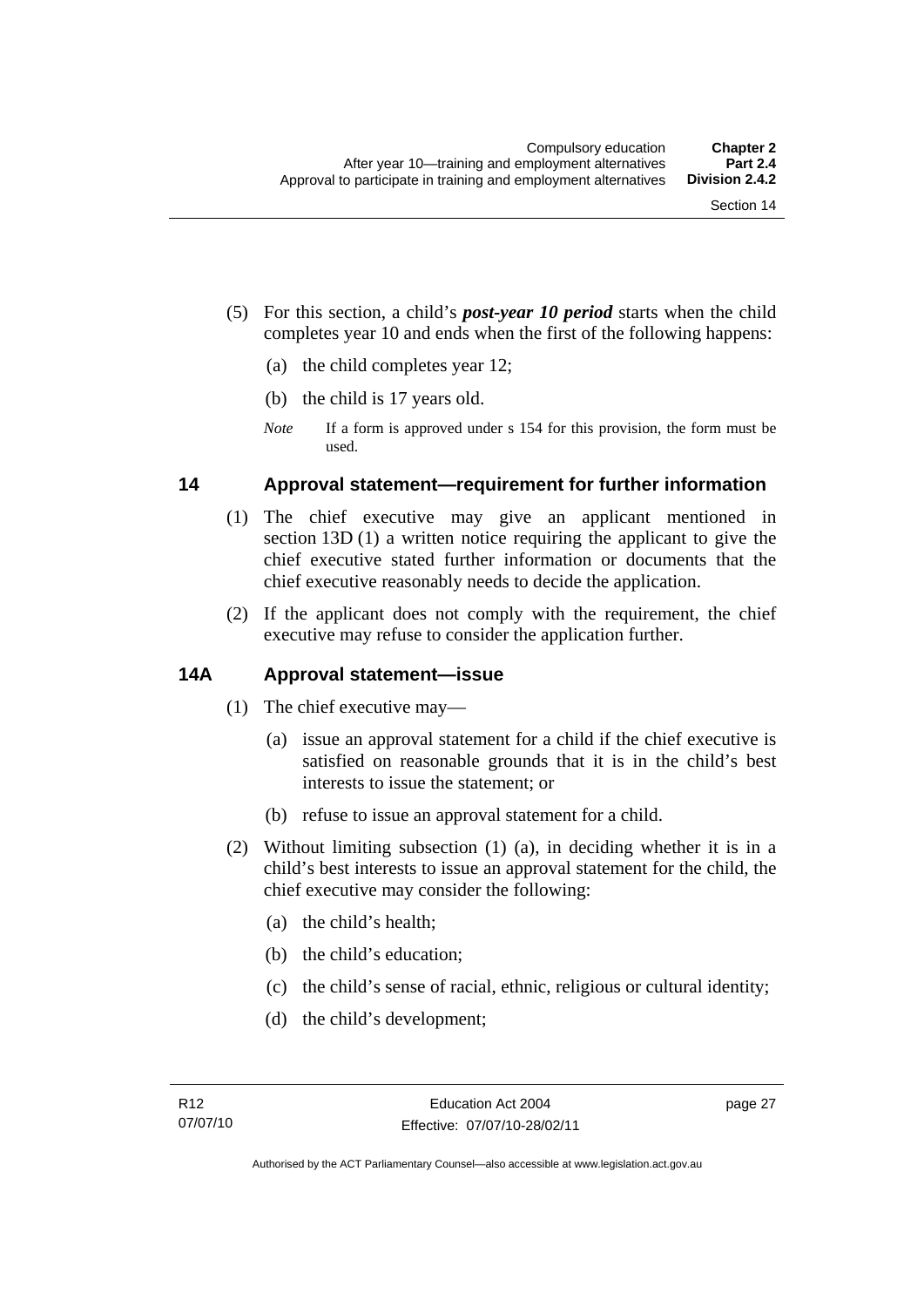(e) whether the training or employment alternative for which the statement is sought would benefit the child.

#### **Example—par (e)**

Thomas is 15 years old, has completed year 10 and wants to be a chef. Thomas has been offered an apprenticeship with a chef. The chief executive decides that it is in Thomas's best interests to issue an approval statement for him, because it means that Thomas can pursue the career path that he wants to pursue.

- *Note* An example is part of the Act, is not exhaustive and may extend, but does not limit, the meaning of the provision in which it appears (see Legislation Act, s 126 and s 132).
- (3) An approval statement may be issued for a child for either or both of the following:
	- (a) approving the child's participation in a training or employment alternative for all or part of the child's post-year 10 period;
	- (b) approving that the child's participation in a training or employment alternative be other than full-time participation.
- (4) In this section:

*post-year 10 period*—see section 13D (5).

## **14B Approval statement—form**

An approval statement issued for a child must—

- (a) state the day it is issued; and
- (b) state the child's name; and
- (c) state the period for which it is in force; and
- (d) if the child's approved participation in a training or employment alternative is other than full-time participation state the approval and the extent to which the child is required to participate in the alternative; and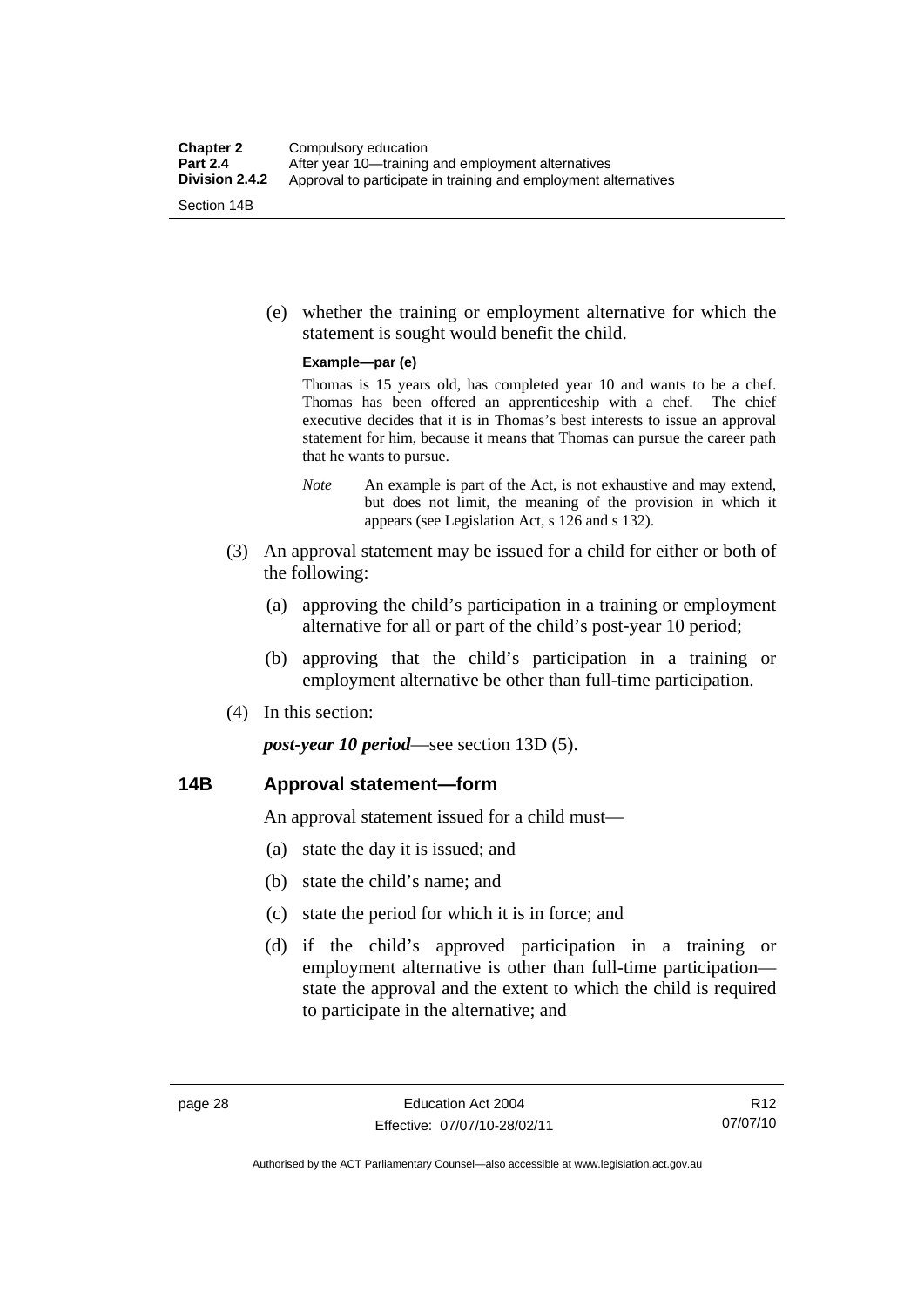- (e) state any condition to which it is subject; and
- (f) contain any other particulars prescribed by regulation.

## **14C Approval statement—conditions**

- (1) An approval statement issued for a child is subject to a condition that—
	- (a) the child's participation is full-time participation unless otherwise stated in the statement; or
	- (b) if the statement contains a statement mentioned in section 14B (d)—the child must comply with the stated participation requirement.
- (2) An approval statement that approves a child's participation in a training alternative is also subject to each of the following conditions:
	- (a) that the child is enrolled with the training alternative provider;
	- (b) that the child complies with the training alternative provider's attendance requirements.
- (3) The training alternative provider's attendance requirements are the requirements about physically attending, at particular times, the provider's premises or another place.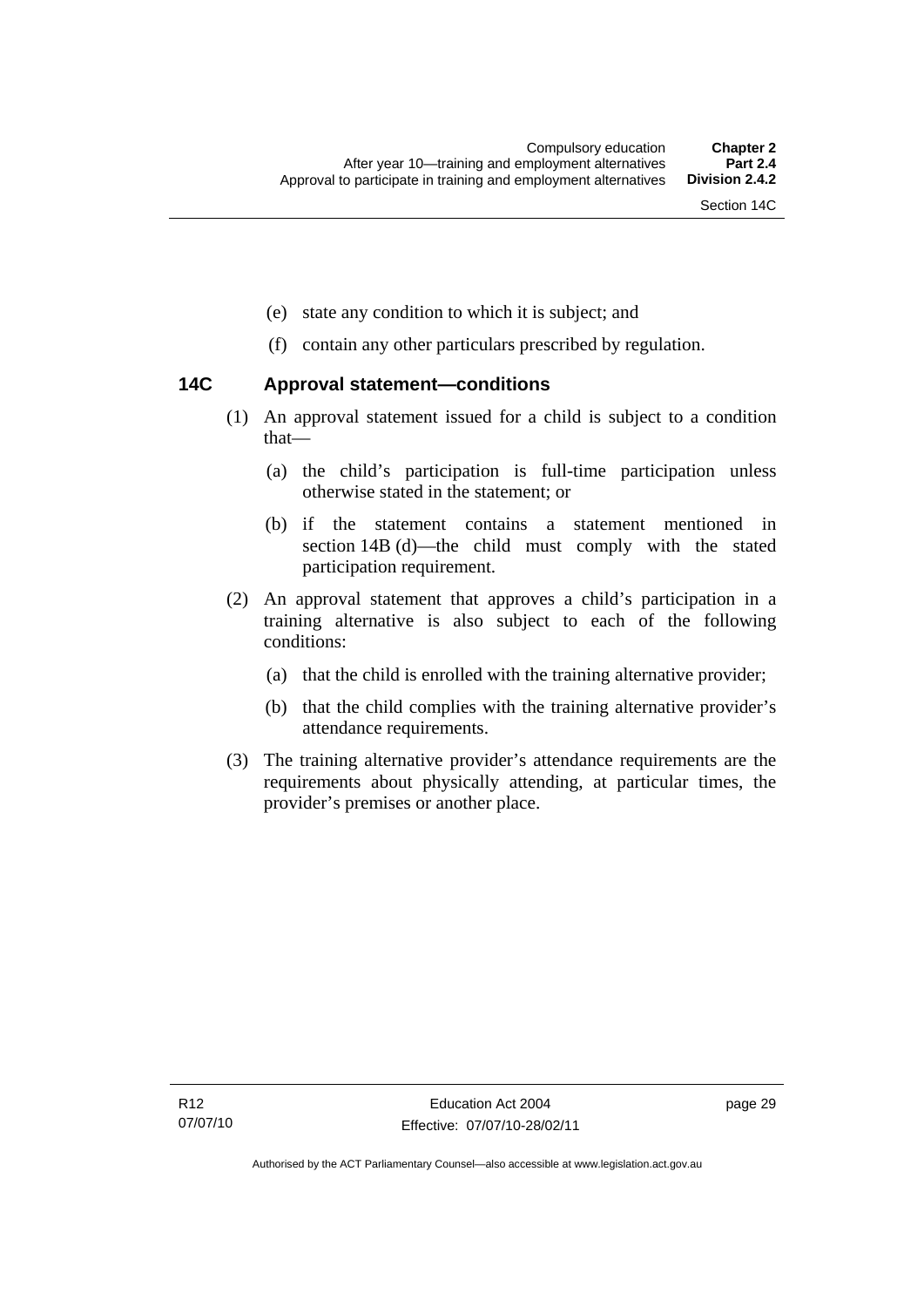(4) The chief executive may issue an approval statement subject to any condition that the chief executive believes on reasonable grounds is appropriate.

#### **Example—s (4)**

Farouk wants to participate part-time in an education course and part-time in an employment alternative (he wants to work at least 10 hours each week). Under this Act, an approval statement is not required for an education course, but is for an employment alternative. The chief executive issues an approval statement for the employment alternative that states that Farouk's approved participation in that employment is part-time, and that he must participate in that employment for at least 10 hours each week. The chief executive also puts a condition on the approval statement that Farouk must participate in the education course for at least 15 hours each week.

*Note* An example is part of the Act, is not exhaustive and may extend, but does not limit, the meaning of the provision in which it appears (see Legislation Act, s 126 and s 132).

## **14D Approval statement—compliance requirement**

- (1) This section applies if an approval statement is issued for a child.
- (2) The child's parents must ensure that the child complies with the statement, including any conditions of the statement.
- (3) This section does not apply if the child's parents have an excuse for not complying with this section that the chief executive is satisfied is a reasonable excuse.
	- *Note 1* The chief executive must comply with any guidelines about the exercise of the chief executive's functions under s (3) (see s 9D).
	- *Note 2* For offences in relation to this requirement, see pt 2.6 (Offences parents).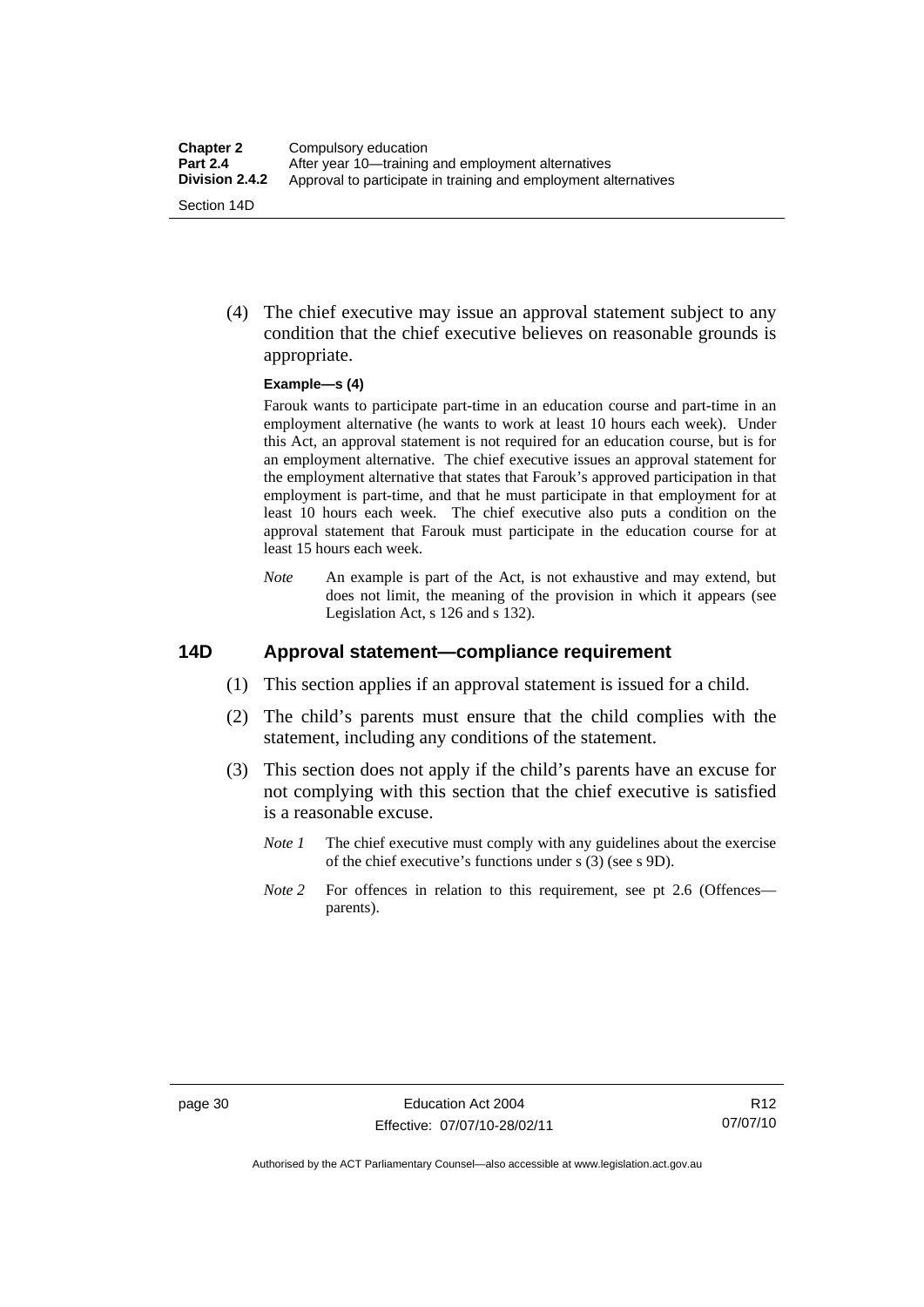## **15 Approval statement—duration**

An approval statement may be issued for a child until—

- (a) the end of the period stated in the statement; or
- (b) the ground for the issue of the statement no longer applies in relation to the child.

## **15A Approval statement—revocation**

The chief executive may revoke an approval statement issued for a child if—

- (a) the statement is issued in error; or
- (b) the ground for the issue of the statement no longer applies in relation to the child; or
- (c) a condition of the statement has been contravened.

## **15B Return to education while approval statement in force**

- (1) This section applies if—
	- (a) an approval statement is in force for a child; and
	- (b) the child is enrolled at an education provider for the purpose of the provider's education course.
- (2) The child's parents must tell the chief executive in writing about the enrolment.

## **Division 2.4.3 Training and employment alternatives—deemed participation**

## **15C Training and employment alternatives—absence**

A child's participation in a training or employment alternative is taken for this Act to continue during an absence that is—

(a) allowed under the requirements of the alternative; or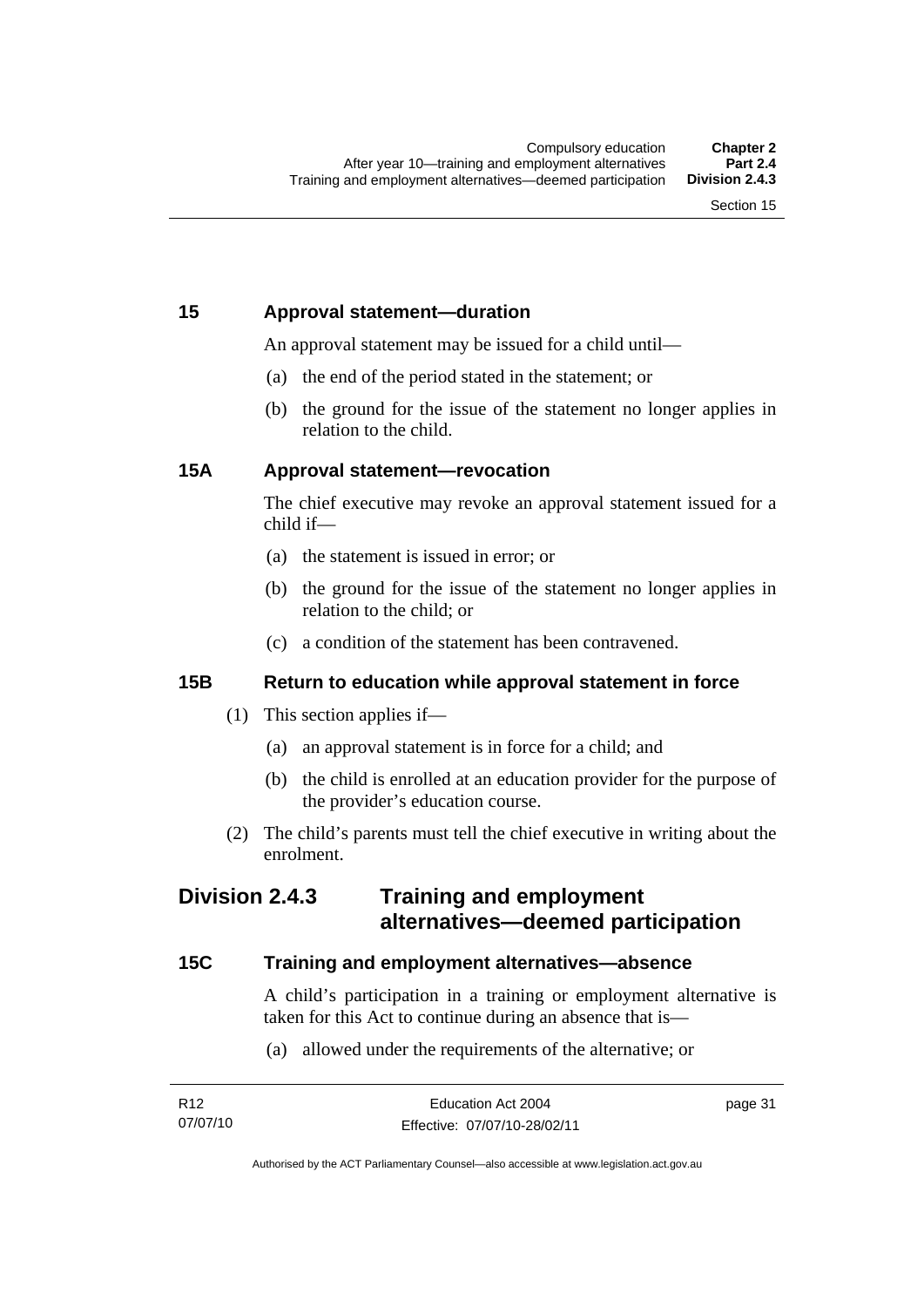(b) required under a territory law or a law of the Commonwealth, a State or another Territory.

#### **Example—par (b)**

Sarah is absent from a training alternative provider because a personal protection order prohibits her from attending the provider.

*Note* An example is part of the Act, is not exhaustive and may extend, but does not limit, the meaning of the provision in which it appears (see Legislation Act, s 126 and s 132).

### **15D Training alternative—suspension**

- (1) This section applies if a child participating in a training alternative stops attending the training alternative provider because the child has been suspended from attending the provider.
- (2) The child's participation in the alternative is taken for this Act to continue during the suspension period.

#### **16 Training alternative—exclusion**

- (1) This section applies if a child participating in a training alternative stops attending the training alternative provider because the child has been excluded from attending the provider.
- (2) The child's participation in the training alternative is taken for this Act to continue—
	- (a) at the same level as before the exclusion; and
	- (b) for the time reasonably required for the child to—
		- (i) enrol in an education course; or
		- (ii) apply for approval to participate in another training alternative or an employment alternative.

Authorised by the ACT Parliamentary Counsel—also accessible at www.legislation.act.gov.au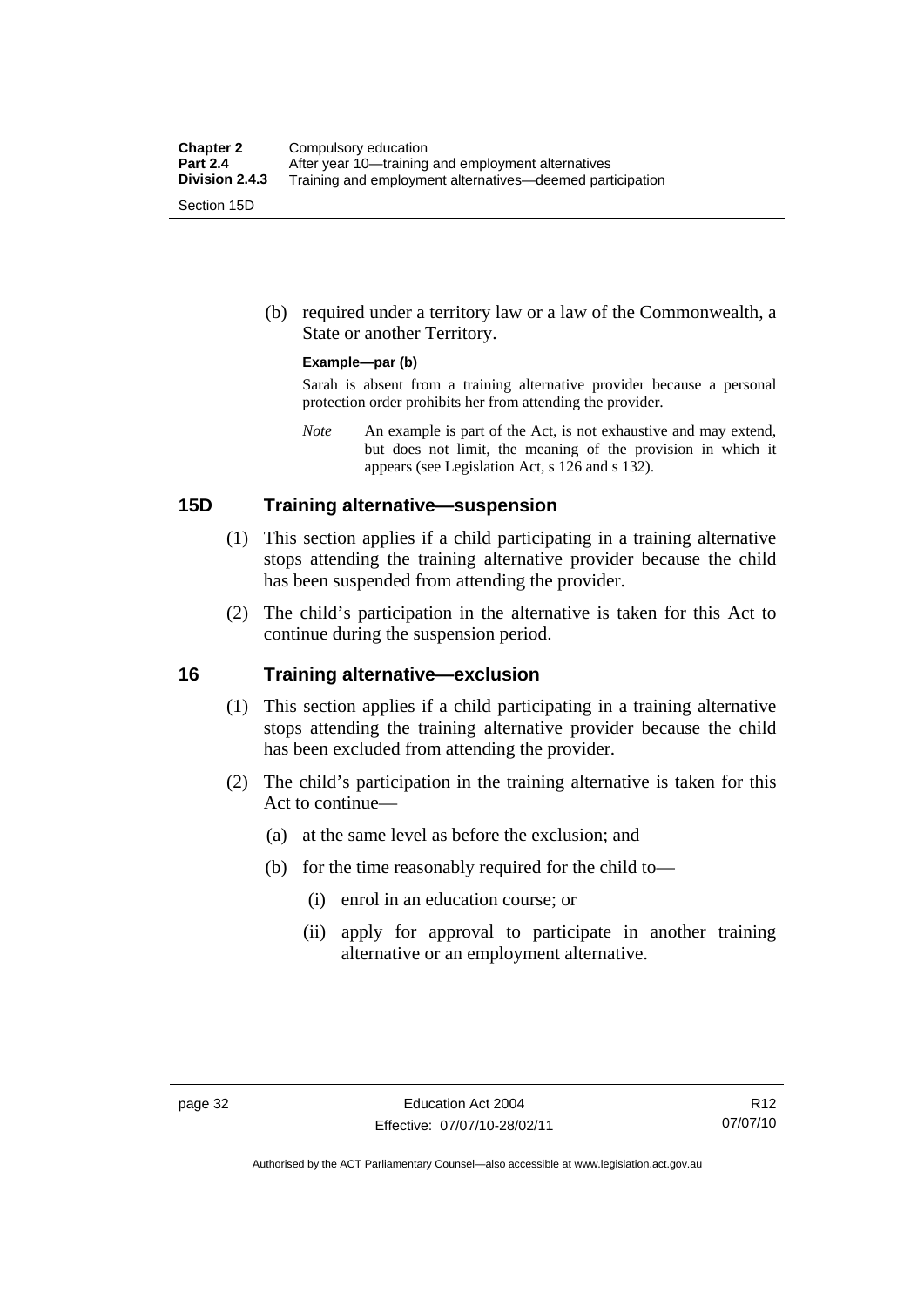## **16A Employment alternative—termination**

- (1) This section applies if a child participating in an employment alternative stops working because the child's employment has been ended other than by the child.
- (2) The child's participation in the employment alternative is taken for this Act to continue—
	- (a) at the same level as before the termination; and
	- (b) for the time reasonably required for the child to—
		- (i) enrol in an education course; or
		- (ii) apply for approval to participate in another employment alternative or a training alternative.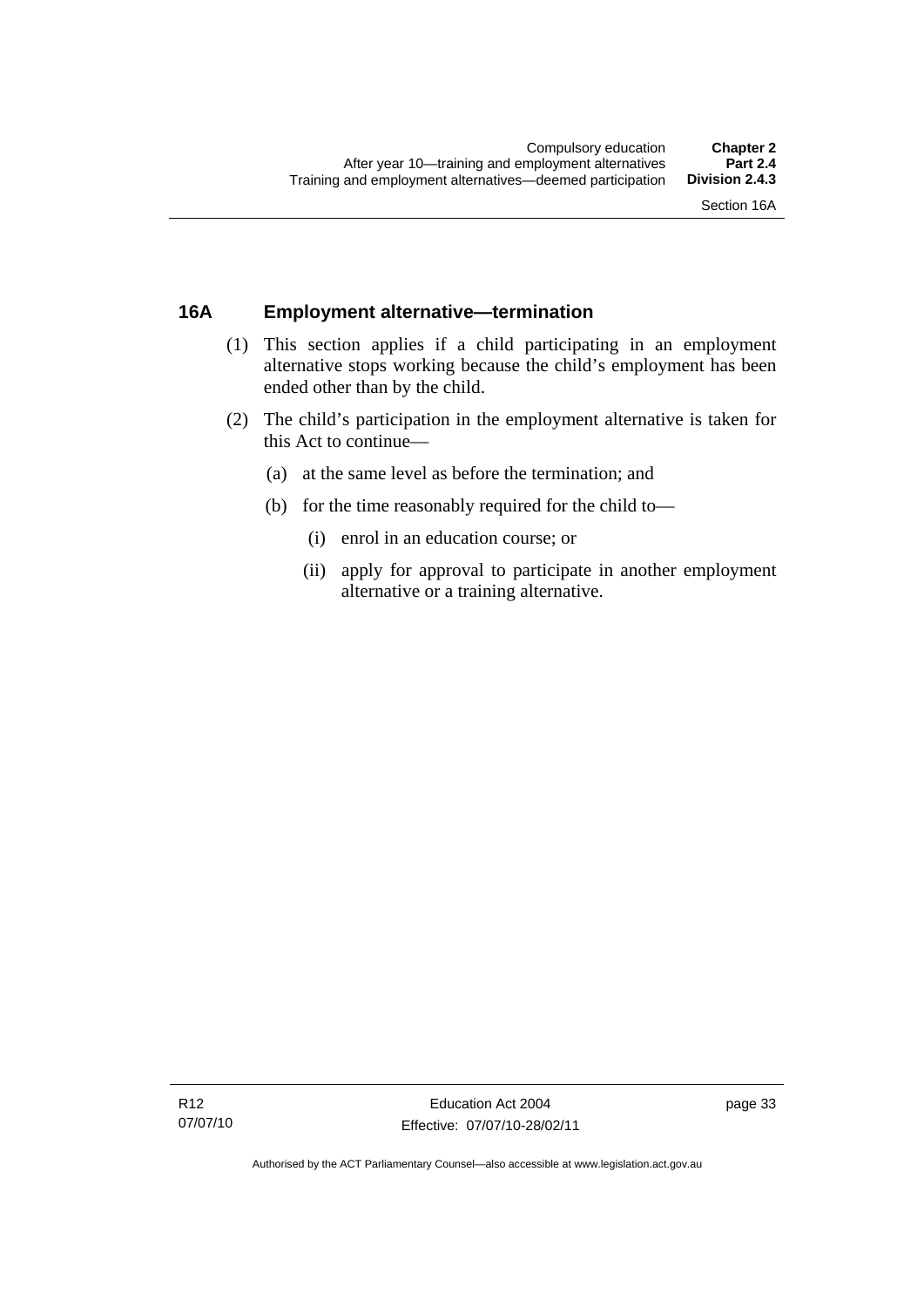**Chapter 2** Compulsory education<br>**Part 2.5** Compliance notices **Compliance notices** 

Section 16B

# **Part 2.5 Compliance notices**

### **16B Giving compliance notice**

The chief executive may give a notice (a *compliance notice*) to a child's parents if the chief executive believes on reasonable grounds that the parents have contravened or are contravening—

- (a) section 10 (Child of compulsory education age—enrolment and registration requirement); or
- (b) section 10A (Child of compulsory education age—school attendance requirement); or
- (c) section 10D (Child of compulsory education age participation requirement); or
- (d) section 14D (Approval statement—compliance requirement).
- *Note* For how documents may be served, see the Legislation Act, pt 19.5.

### **16C Contents of compliance notice**

- (1) A compliance notice in relation to a child must—
	- (a) state that it is a compliance notice under this Act; and
	- (b) include a brief description of the contravention of this Act in relation to which the notice is given; and
	- (c) state what the child's parents need to do to comply with the notice; and
	- (d) state the period for complying with the notice; and
	- (e) contain a statement to the effect that failure to comply with the notice is an offence.
- (2) The compliance notice may include any other information the chief executive considers appropriate.

R12 07/07/10

Authorised by the ACT Parliamentary Counsel—also accessible at www.legislation.act.gov.au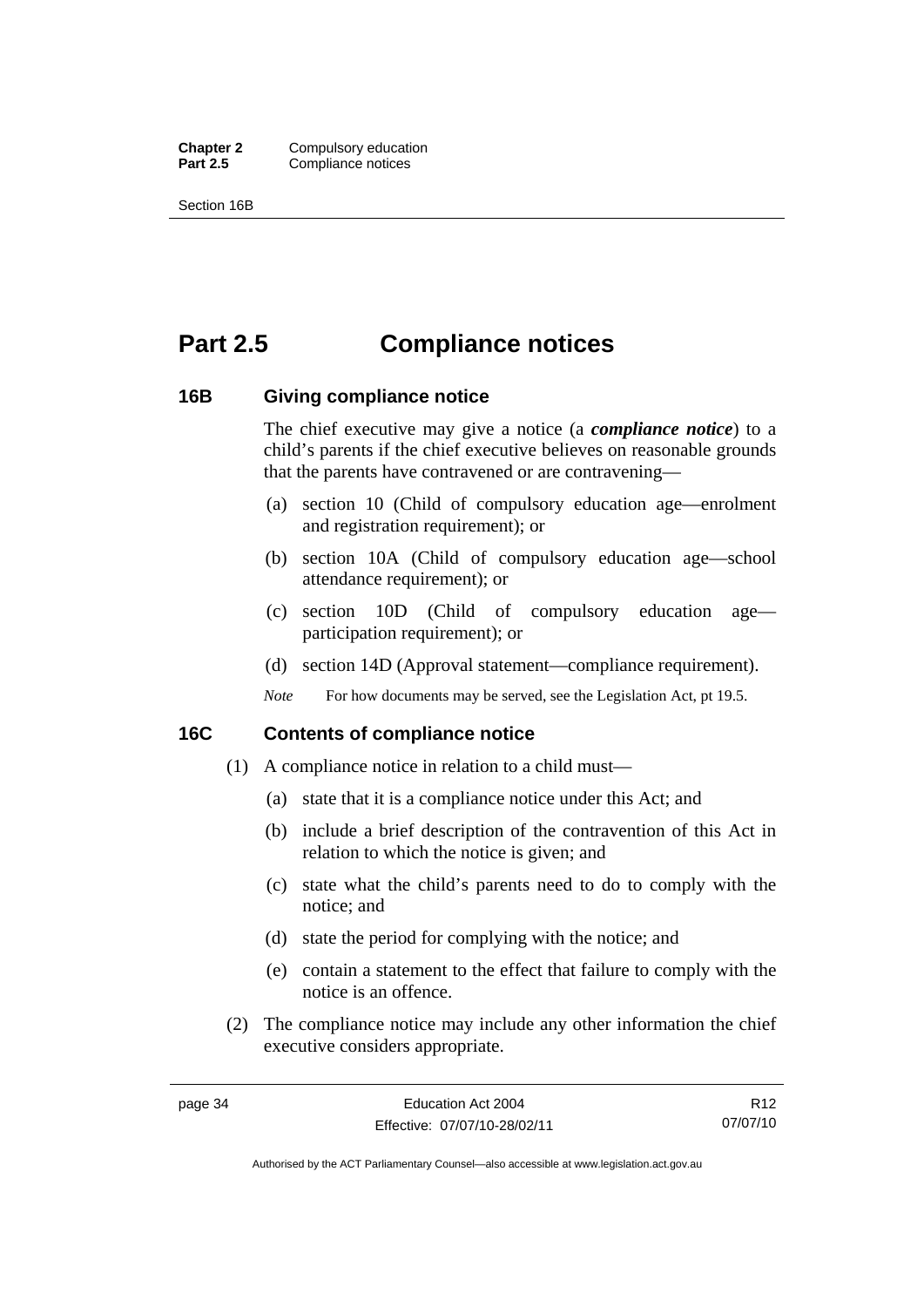## **16D Extension of time for compliance with compliance notice**

- (1) This section applies if a child's parents have been given a compliance notice.
- (2) The chief executive may, by written notice given to the child's parents, extend the compliance period for the compliance notice on the chief executive's own initiative or if asked by the parents.
- (3) However, the chief executive may extend the compliance period only if the period has not ended.
- (4) In this section:

*compliance period* means the period stated in the compliance notice under section 16C (1) (d), and includes the period as extended under this section.

## **17 Revocation of compliance notice on compliance**

If the chief executive is satisfied on reasonable grounds that a compliance notice given to a child's parents has been complied with, the chief executive must revoke the notice by written notice given to the parents.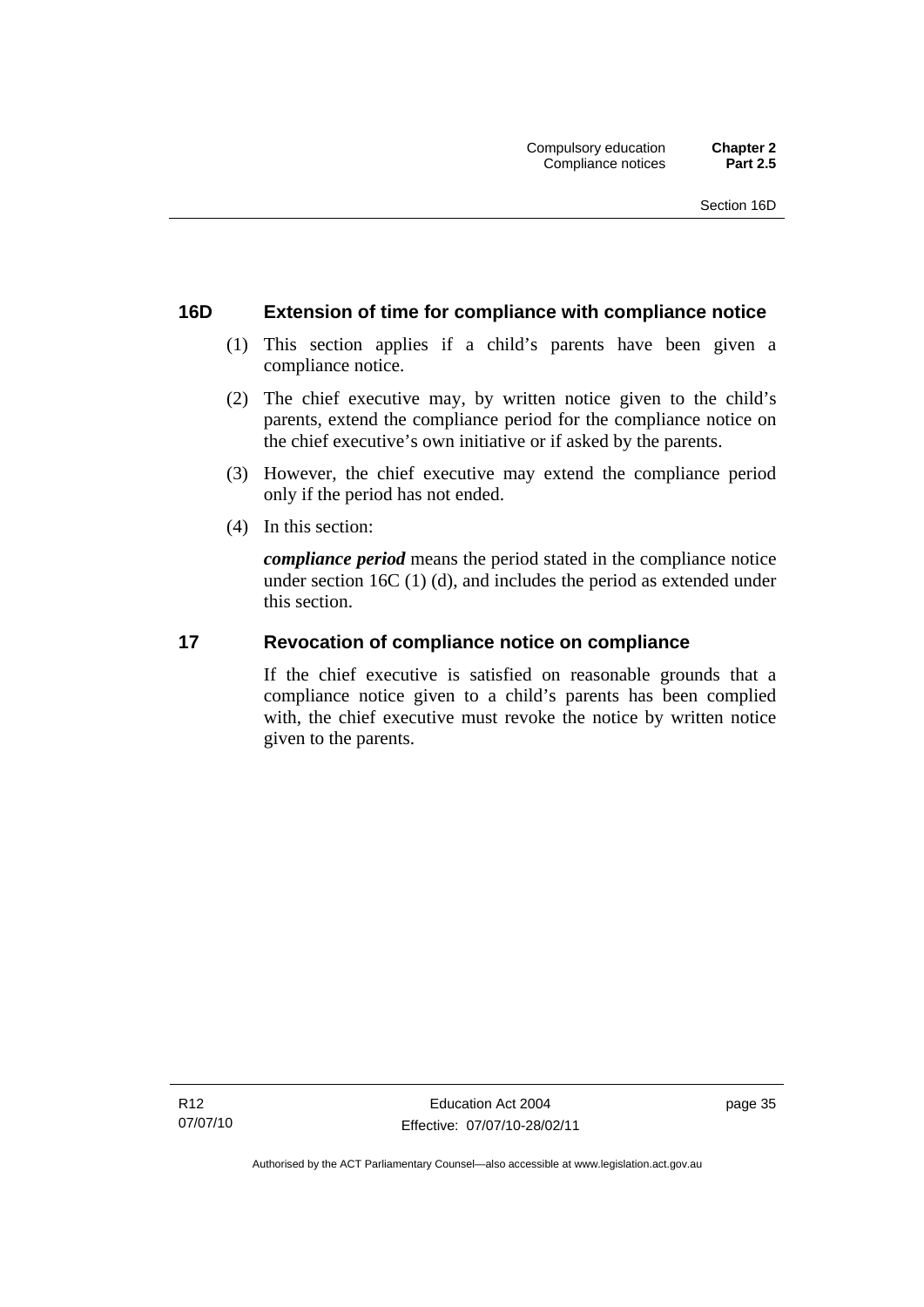**Chapter 2** Compulsory education<br> **Part 2.6 C** Offences—parents Offences—parents

Section 17A

# **Part 2.6 Offences—parents**

## **17A Contravention of information and compliance notices**

- (1) A child's parents commit an offence if—
	- (a) an information notice is given to the parents; and
	- (b) the parents fail to comply with the notice.

Maximum penalty: 5 penalty units.

- (2) A child's parents commit an offence if—
	- (a) a compliance notice is given to the parents; and
	- (b) the parents fail to comply with the notice.

Maximum penalty: 10 penalty units.

- (3) An offence against this section is a strict liability offence.
- (4) This section does not apply if the child's parents have a reasonable excuse for failing to comply with the notice.
- (5) Without limiting subsection (4), it is a reasonable excuse for a parent of the child (the *stated parent*) that—
	- (a) the child lives with another parent and the stated parent believes on reasonable grounds that the other parent is complying with the notice; or
	- (b) the stated parent is not reasonably able to control the child's behaviour to the extent necessary to comply with the notice.

Authorised by the ACT Parliamentary Counsel—also accessible at www.legislation.act.gov.au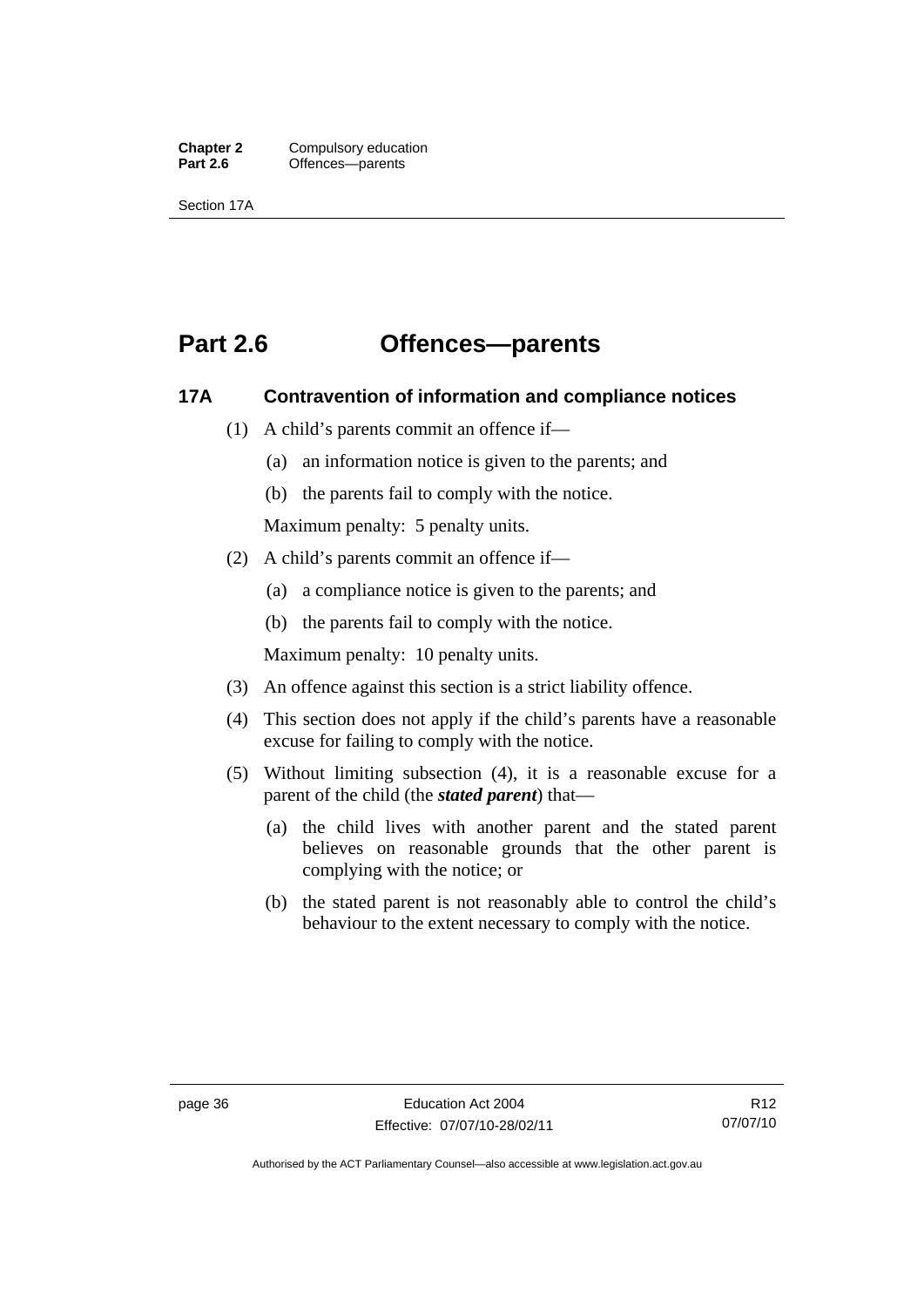# **Chapter 3 Government schools**

# **Part 3.1 General**

## **18 Principles on which ch 3 based**

The following are the principles on which this chapter is based:

- (a) the ACT government school system is based on the principles of equity, universality and nondiscrimination;
- (b) government schools are free and open to everyone;
- (c) government schools offer a broad and balanced secular education to all students from preschool to year 12 by providing access to a broad curriculum;
- (d) the government school system is committed to—
	- (i) providing reasonable access to public education for all students in the ACT;
	- (ii) maximising student educational achievements and opportunities; and
	- (iii) developing emotional, physical and intellectual wellbeing of all students; and
	- (iv) responsiveness to community needs; and
	- (v) innovation, diversity and choice; and
	- (vi) preparing students to be independent and effective local and global citizens; and
	- (vii) teacher, student and parent participation in all aspects of school education; and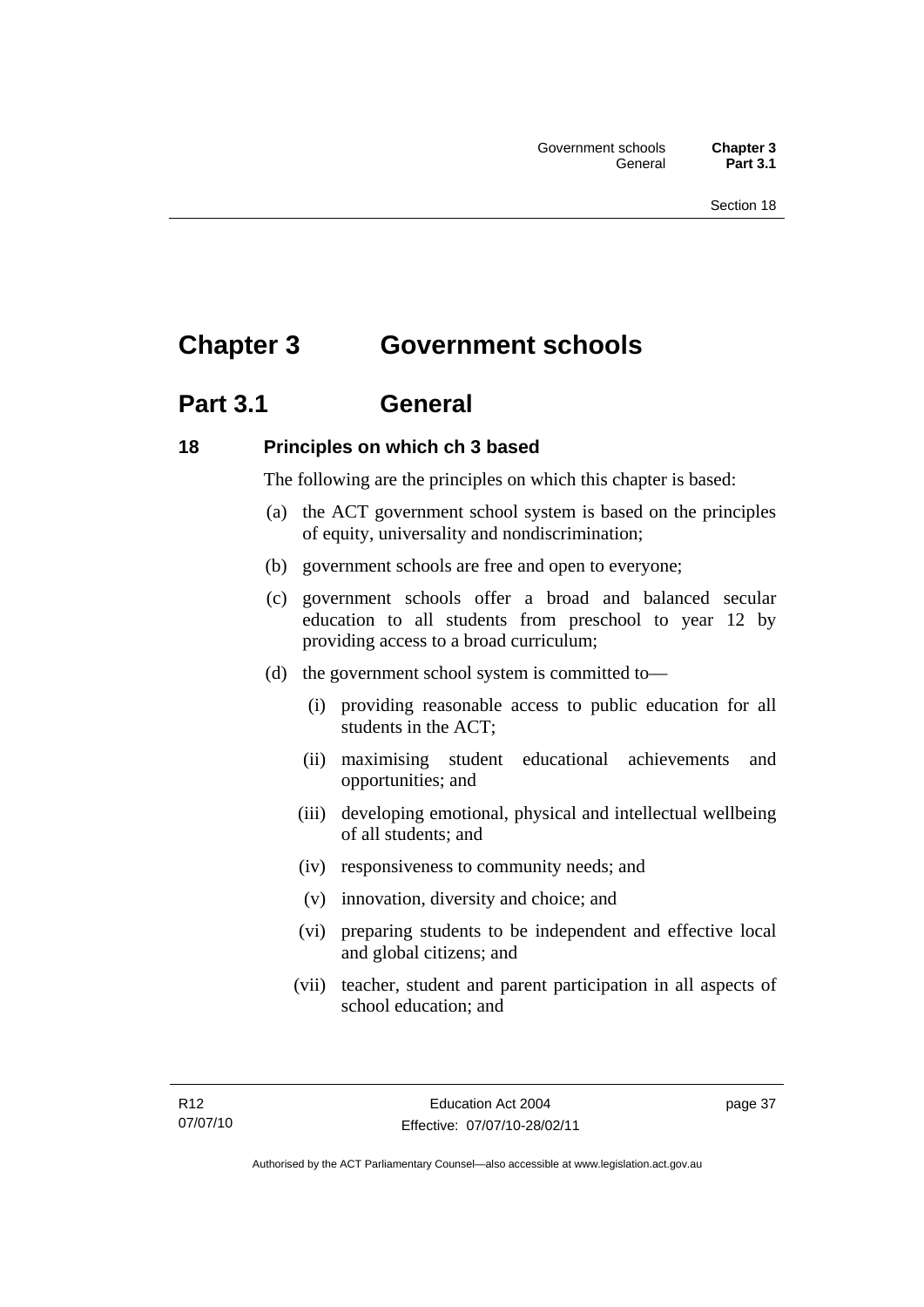| Chapter 3       | Government schools |
|-----------------|--------------------|
| <b>Part 3.1</b> | General            |

- (viii) combining central policies and guidelines with school level policies and decision-making; and
	- (ix) making information available about, and being accountable for, the operation of government schools;
- (e) government school funding is provided to schools in recognition of the principles mentioned in paragraphs (a) to (d) and the diversity of students' needs.

page 38 Education Act 2004 Effective: 07/07/10-28/02/11

Authorised by the ACT Parliamentary Counsel—also accessible at www.legislation.act.gov.au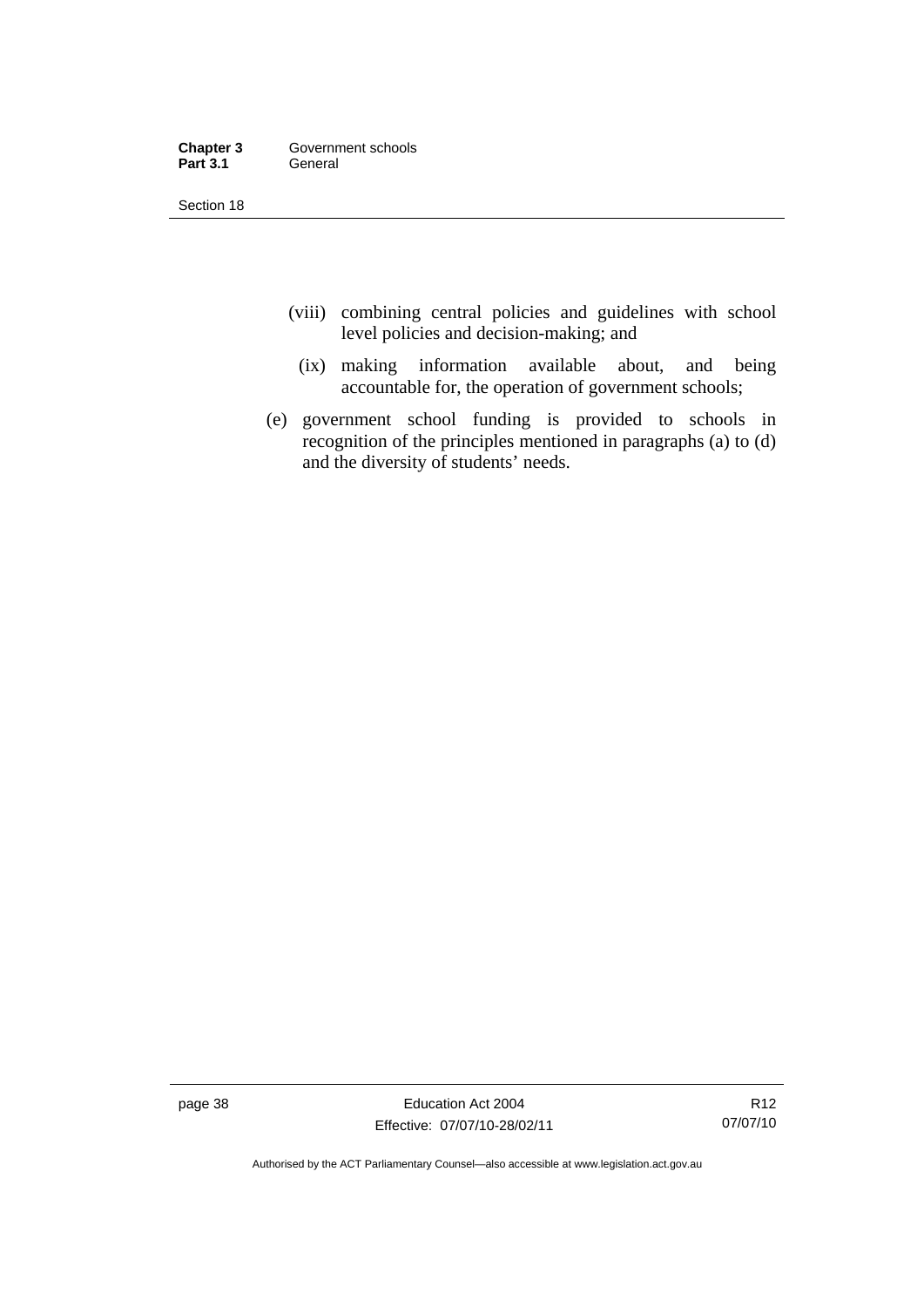# **Part 3.2 Establishment and operation of government schools**

### **20 Establishing government schools etc**

- (1) The Minister may establish government schools and preschools (*government schools*).
- (2) The Minister may decide the kinds of government schools to be established and the educational level or levels for the schools.
- (3) The Minister may establish school-related educational institutions and services (*school-related institutions*).

#### **Example of school-related institution**

Murrumbidgee Education and Training Centre

- *Note* An example is part of the Act, is not exhaustive and may extend, but does not limit, the meaning of the provision in which it appears (see Legislation Act, s 126 and s 132).
- (4) The Minister may name, and change the name of, a government school or school-related institution.
- (5) Before making a decision to close or amalgamate a government school, the Minister must take the following steps:
	- (a) tell the school community that the Minister is considering closing or amalgamating the school and the reasons why;
	- (b) obtain a report from the committee established under section 20A to use in consultation with the school community under paragraph (c) that—
		- (i) comprehensively assesses the impacts of closing or amalgamating the school on the school community; and

*Note* For what impacts must be assessed, see s 20B.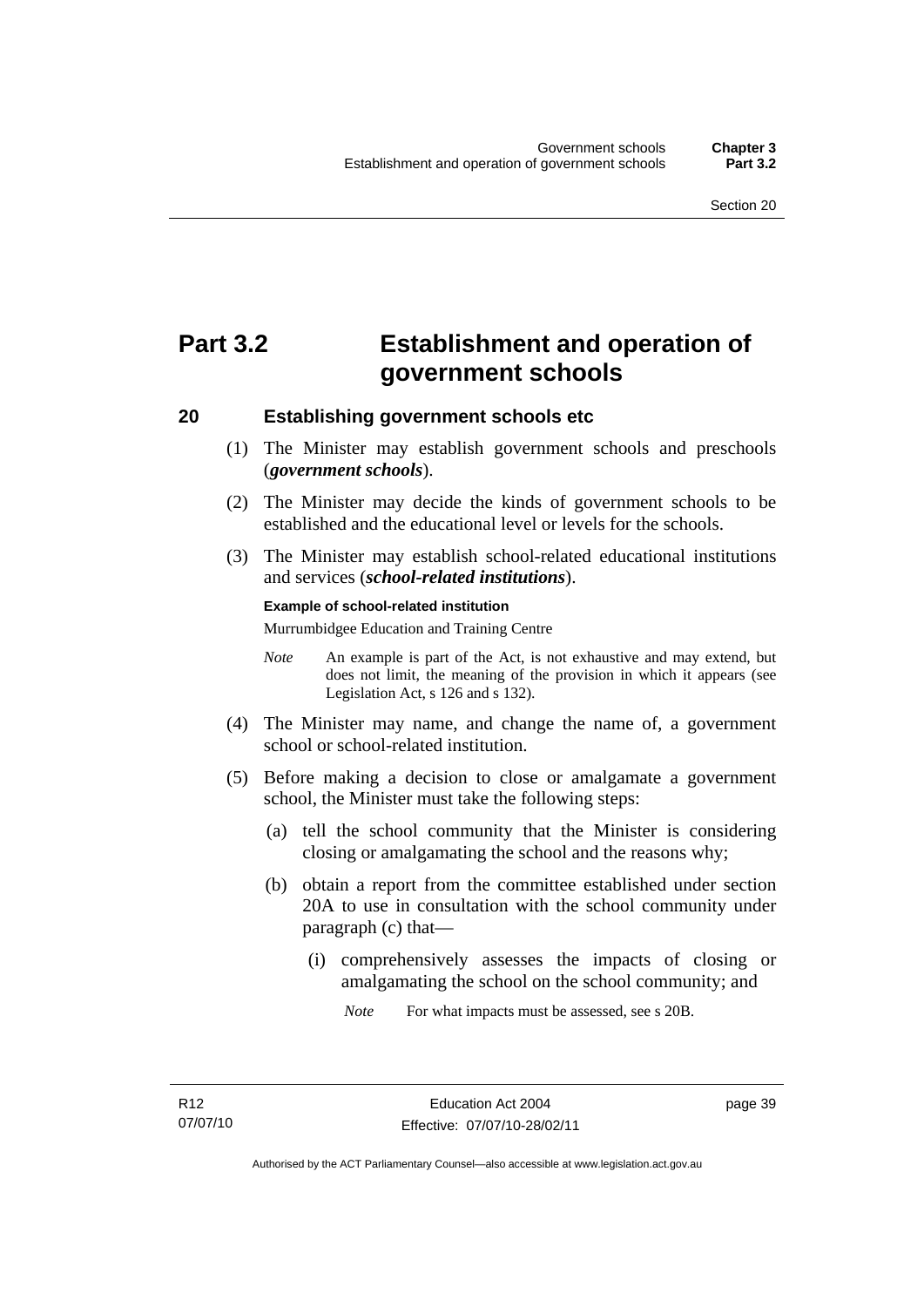- (ii) identifies alternatives to closing or amalgamating the school;
- (c) consult with the school community for at least 6 months on the educational, economic, environmental and social impacts of, and identifying alternatives to, closing or amalgamating the school;
	- *Note* For how the Minister must undertake consultation, see s 20A.
- (d) publish in a daily newspaper—
	- (i) notice of a proposal to close or amalgamate the school; and
	- (ii) details of where a copy of the report mentioned in paragraph (b) can be obtained;

#### **Example**

a website operated by the administrative unit responsible for this Act

- *Note* An example is part of the Act, is not exhaustive and may extend, but does not limit, the meaning of the provision in which it appears (see Legislation Act, s 126 and s 132).
- (e) give written notice of the matters mentioned in paragraph (d) to—
	- ` (i) the parents and citizens association; and
	- (ii) the chairperson of the school board; and
	- (iii) the principal of the school.
- (6) Not less than 12 months after telling the school community that the Minister is considering closing or amalgamating the school, the Minister must—
	- (a) publish notice of the final decision in a daily newspaper; and
	- (b) give written notice of the decision to—
		- (i) a parent of each student at the school; and

R12 07/07/10

Authorised by the ACT Parliamentary Counsel—also accessible at www.legislation.act.gov.au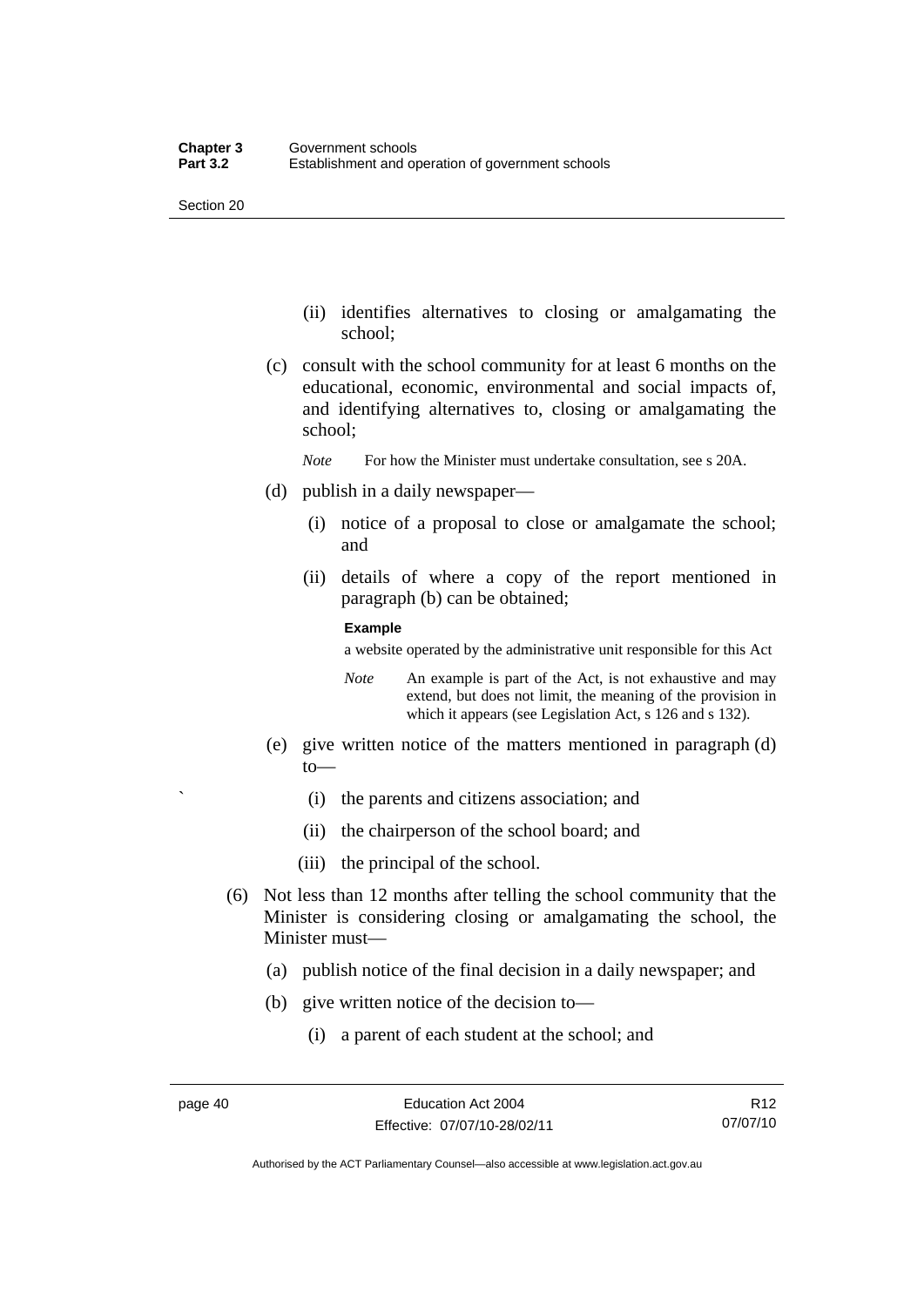- (ii) each member of the school's parents and citizens association; and
- (iii) each member of the school board; and
- (iv) the principal and each teacher at the school; and
- (c) explain to the school community the reasons for the final decision and how the following have been taken into account in making the final decision:
	- (i) the school community's views;
	- (ii) the relevant general principles of this Act under section 7;
	- (iii) the principles on which chapter 3 is based under section 18.
- (7) The consultation must be done in a way that gives effect to the following principles:
	- (a) consultation should focus on access to, and the provision of, quality educational opportunities;
	- (b) consultation should be open, equitable, respectful and transparent;
	- (c) consultation should lead to sustainable decisions by involving effective community engagement;
	- (d) without limiting paragraph (c), consultation should ensure that—
		- (i) relevant information is provided in a timely, equitable and accessible way to enable maximum community participation in debate about the proposal; and
		- (ii) opportunities are provided for feedback about the proposal, especially from families and other people with significant interest in the proposal;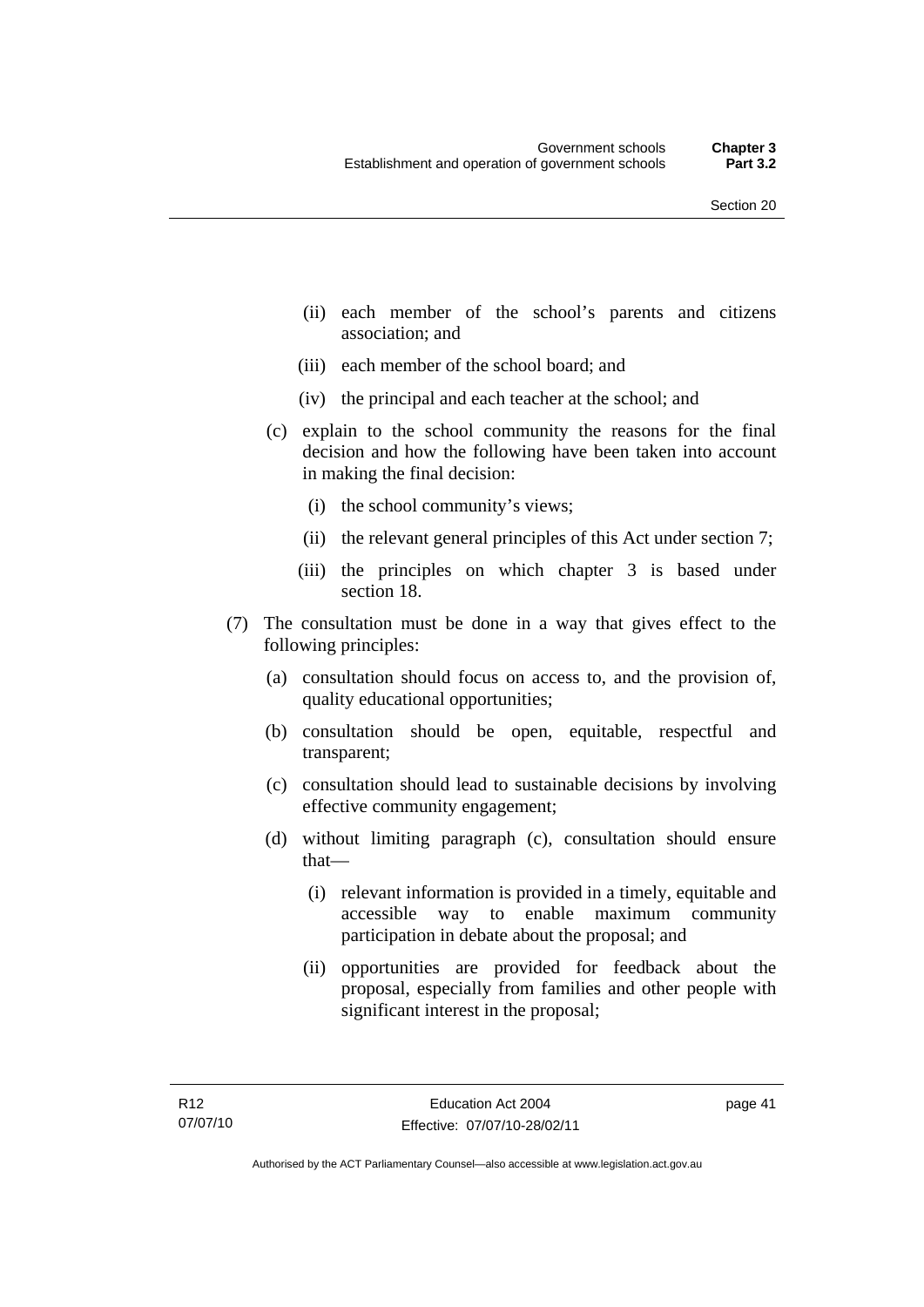Section 20A

- (e) consultation should include seeking the views of school boards that are likely to be affected by the proposal.
- (8) The Minister must not close or amalgamate a government school before the later of—
	- (a) 6 months after the final decision was made; and
	- (b) the end of the school year in which the final decision was made.
- (9) In this section:

*school community*, in relation to a school that is proposed to be closed or amalgamated, means the members of the community affected by closing or amalgamating the school, including students at the school, students' families, the school board, the principal and teachers at the school and the local community.

#### **Examples—local community**

residents, local businesses

*Note* An example is part of the Act, is not exhaustive and may extend, but does not limit, the meaning of the provision in which it appears (see Legislation Act, s 126 and s 132).

## **20A Independent committee**

- (1) The Minister must establish an independent committee.
- (2) The functions of the committee are to—
	- (a) prepare the report mentioned in section 20 (5) (b); and
	- (b) undertake the consultation on behalf of the Minister under section 20 (5) (c).
- (3) The committee must consist of 3 people selected after consultation with the appropriate standing committee.

R12 07/07/10

Authorised by the ACT Parliamentary Counsel—also accessible at www.legislation.act.gov.au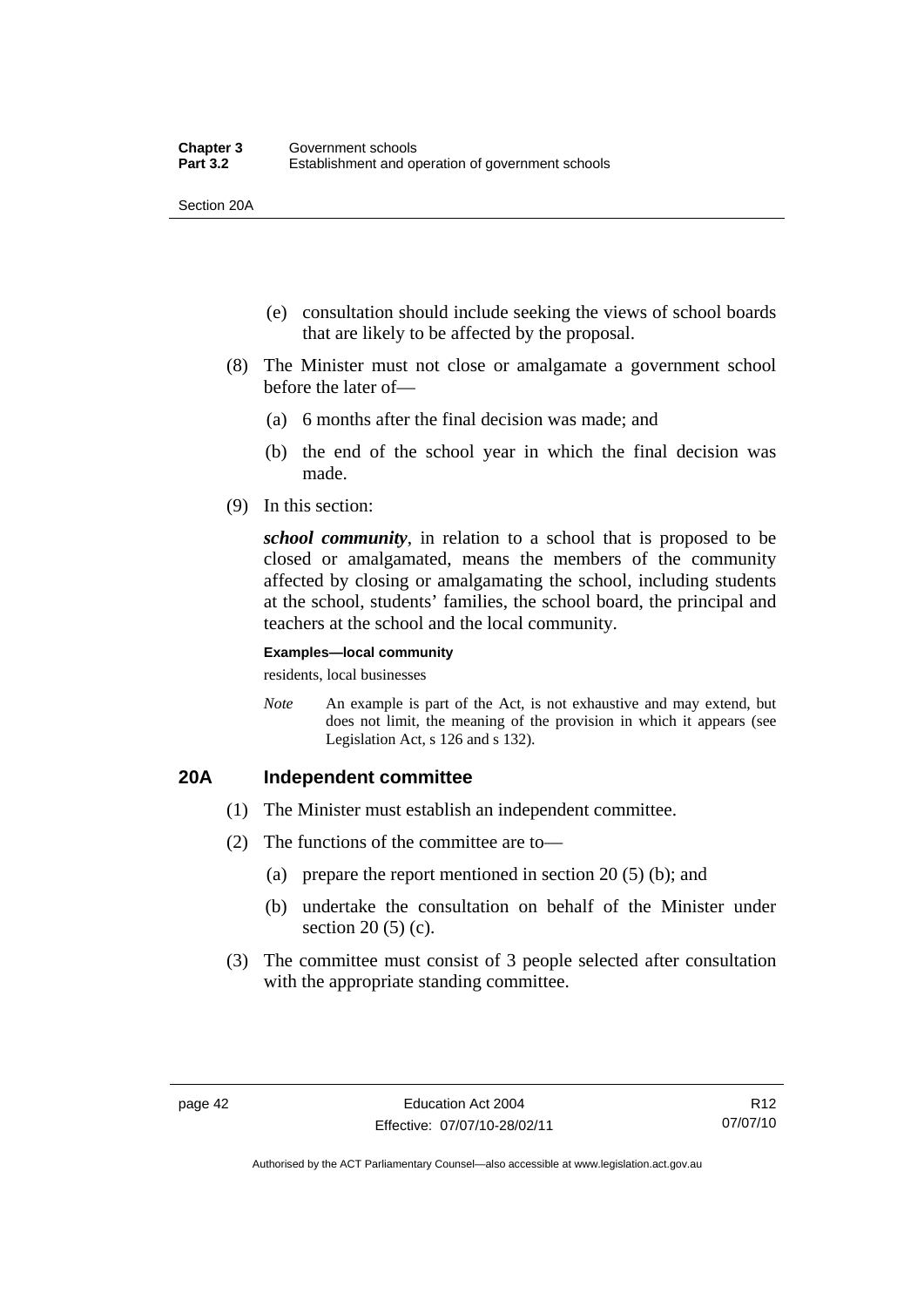(4) In this section:

## *appropriate standing committee* means—

- (a) the standing committee of the Legislative Assembly nominated by the Speaker for this section; or
- (b) if no nomination under paragraph (a) is in effect—the standing committee of the Legislative Assembly responsible for the consideration of educational issues.

## **20B Impacts of closing or amalgamating schools**

- (1) An assessment under section 20 (5) (b) must include information about the following educational, economic, environmental and social impacts in relation to closing or amalgamating a school:
	- (a) the following educational impacts:
		- (i) the range, quality and depth of education programs;
		- (ii) the age and condition of school infrastructure, facilities and resources;
		- (iii) teaching resources and workloads;
		- (iv) social and learning environment for children;
		- (v) extracurricular activities;
		- (vi) parent participation in school;
		- (vii) out-of-hours school programs;
		- (viii) findings of research studies on school size;
		- (ix) student literacy and numeracy outcomes;
		- (x) other educational outcomes;
		- (xi) student outcomes, especially those of parents who have a low income, are Indigenous or from a non-English speaking background or with disabilities;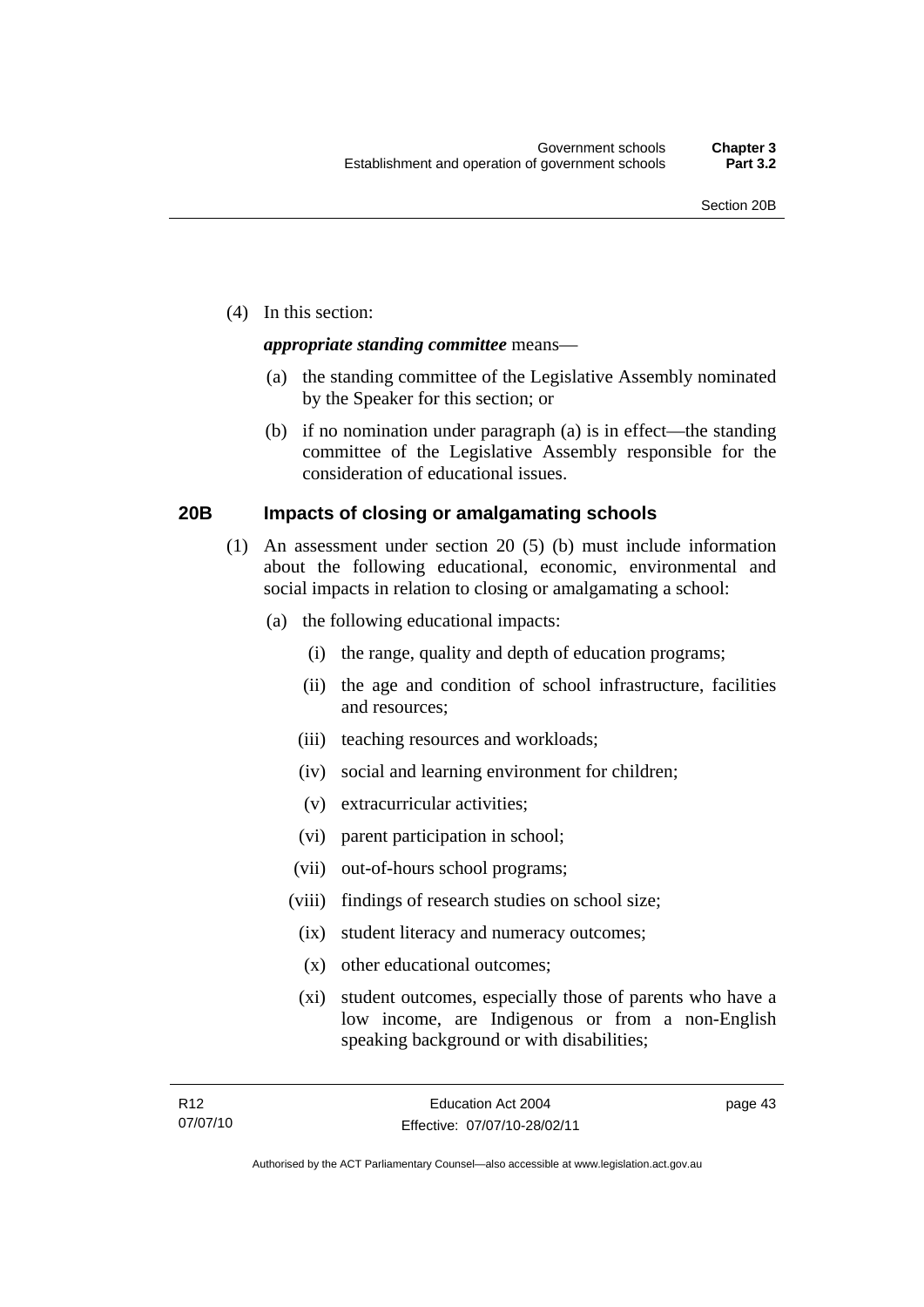Section 20B

- (xii) access to public education;
- (xiii) school enrolments;
- (b) the following economic impacts:
	- (i) recurrent and capital savings and costs, including one-off savings and costs, of closing or amalgamating the school for the Territory, including—
		- (A) staffing and resources; and
		- (B) school bus transport; and
		- (C) traffic and safety arrangements; and
		- (D) building maintenance and security;
	- (ii) financial impact on parents, including transport and travel time;
	- (iii) financial impact on local business including ongoing viability;
	- (iv) a comparison of the cost, per student, to operate the school with the cost, per student, to operate other ACT government schools and average cost across all ACT government schools;
- (c) the following environmental impacts:
	- (i) traffic congestion;
	- (ii) air pollution;
	- (iii) greenhouse gas emissions;
	- (iv) noise levels;
	- (v) open green space adjacent to the school site;

Authorised by the ACT Parliamentary Counsel—also accessible at www.legislation.act.gov.au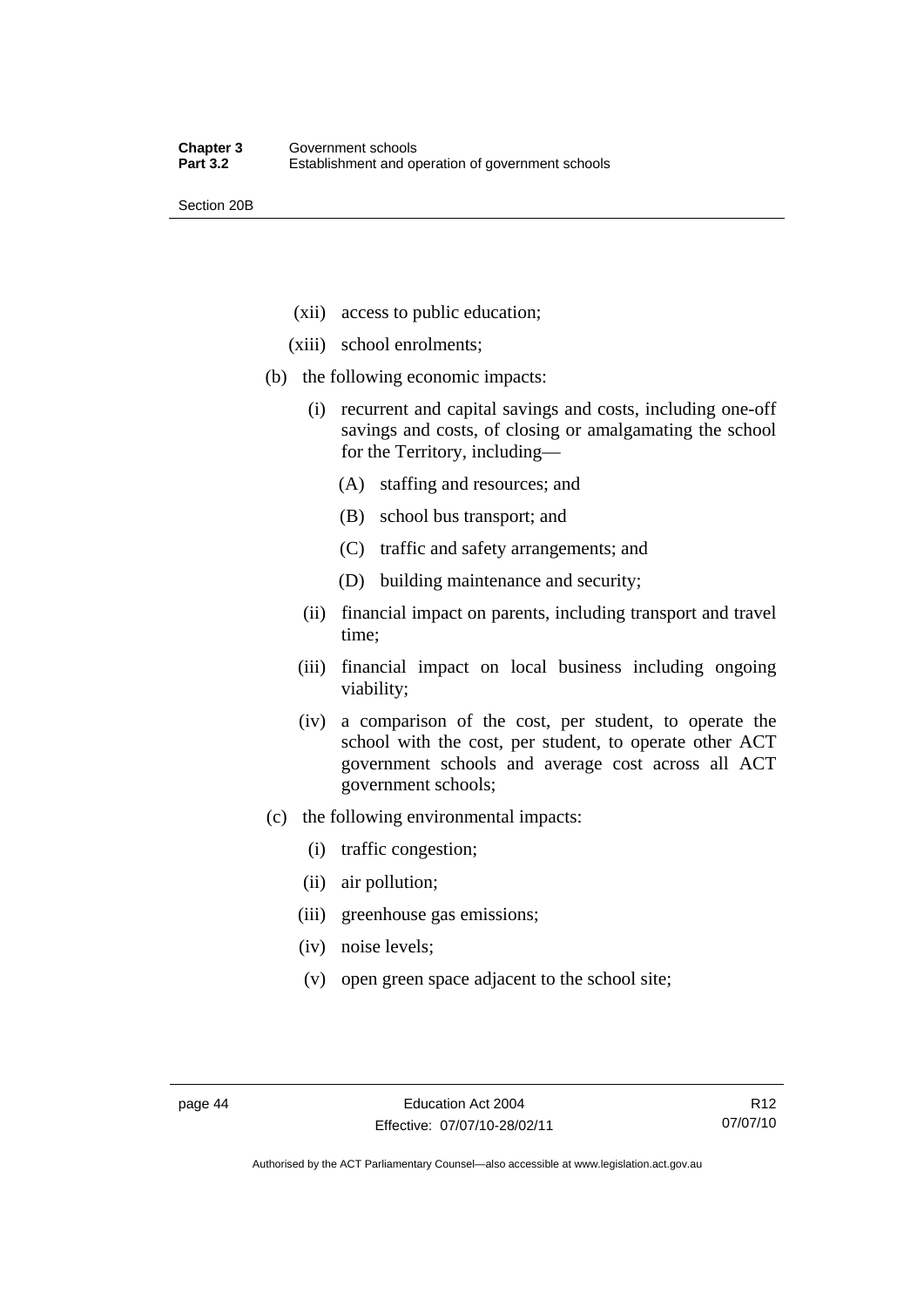- (d) the following social impacts:
	- (i) demographic projections of parents with school-age children, including taking into account expected land releases;
	- (ii) implications for parents who have a low income, are Indigenous or from a non-English speaking background or of students with disabilities;
	- (iii) safety of children walking or cycling to school;
	- (iv) neighbourhood community facilities;
	- (v) access to recreational and leisure facilities;
	- (vi) provision of government services;
	- (vii) community support networks;
	- (viii) local employment;
		- (ix) heritage values of school buildings.
- (2) An assessment may include information about any other impacts in relation to closing or amalgamating the school.

## **21 Operation of government schools**

- (1) The chief executive is responsible to the Minister for the operation of government schools.
- (2) Government schools are to be publicly owned and operated by the Territory itself.
- (3) The chief executive must establish procedures that give priority to the enrolment of children in the government school in their neighbourhood.
- (4) The principal of a government school is responsible for—
	- (a) educational leadership and management of the school; and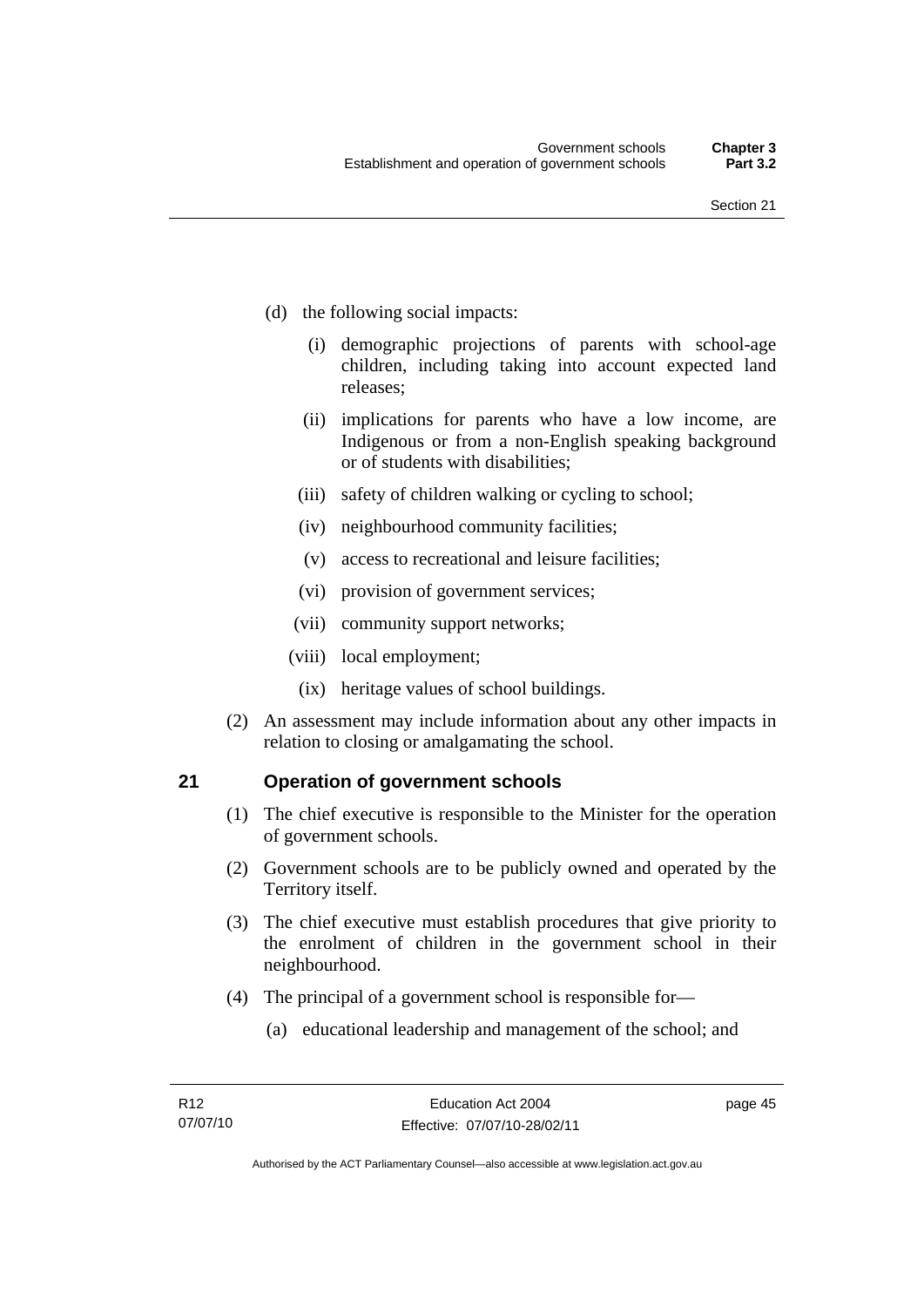- (b) educational outcomes for students at the school; and
- (c) providing support to the school board in the carrying out of its functions; and
- (d) contributing to the development and implementation of educational policies and strategies.
- (5) The principal of a government school must make available to parents of students at the school, and to the staff and students of the school, information about the school's educational programs and policies, and the school's operation.

## **22 Investigation of complaints—government schools**

- (1) The chief executive must develop and implement a complaints policy for government schools.
- (2) The chief executive must, as soon as practicable, investigate any complaint about the administration, management and operation of government schools that, in the chief executive's opinion, is not a frivolous or vexatious complaint.
- (3) The chief executive must, in an annual report under the *Annual Reports (Government Agencies) Act 2004* for a financial year, include details about the number of complaints investigated by the chief executive under this section in that financial year.

## **23 Review of government school system**

The chief executive must regularly review, and report to the Minister on, the government school system as a whole.

## **24 Review of operation of government schools**

- (1) The chief executive must ensure that—
	- (a) the effectiveness of each government school is reviewed at least once every 5 years; and
	- (b) a report of the review is prepared.

R12 07/07/10

Authorised by the ACT Parliamentary Counsel—also accessible at www.legislation.act.gov.au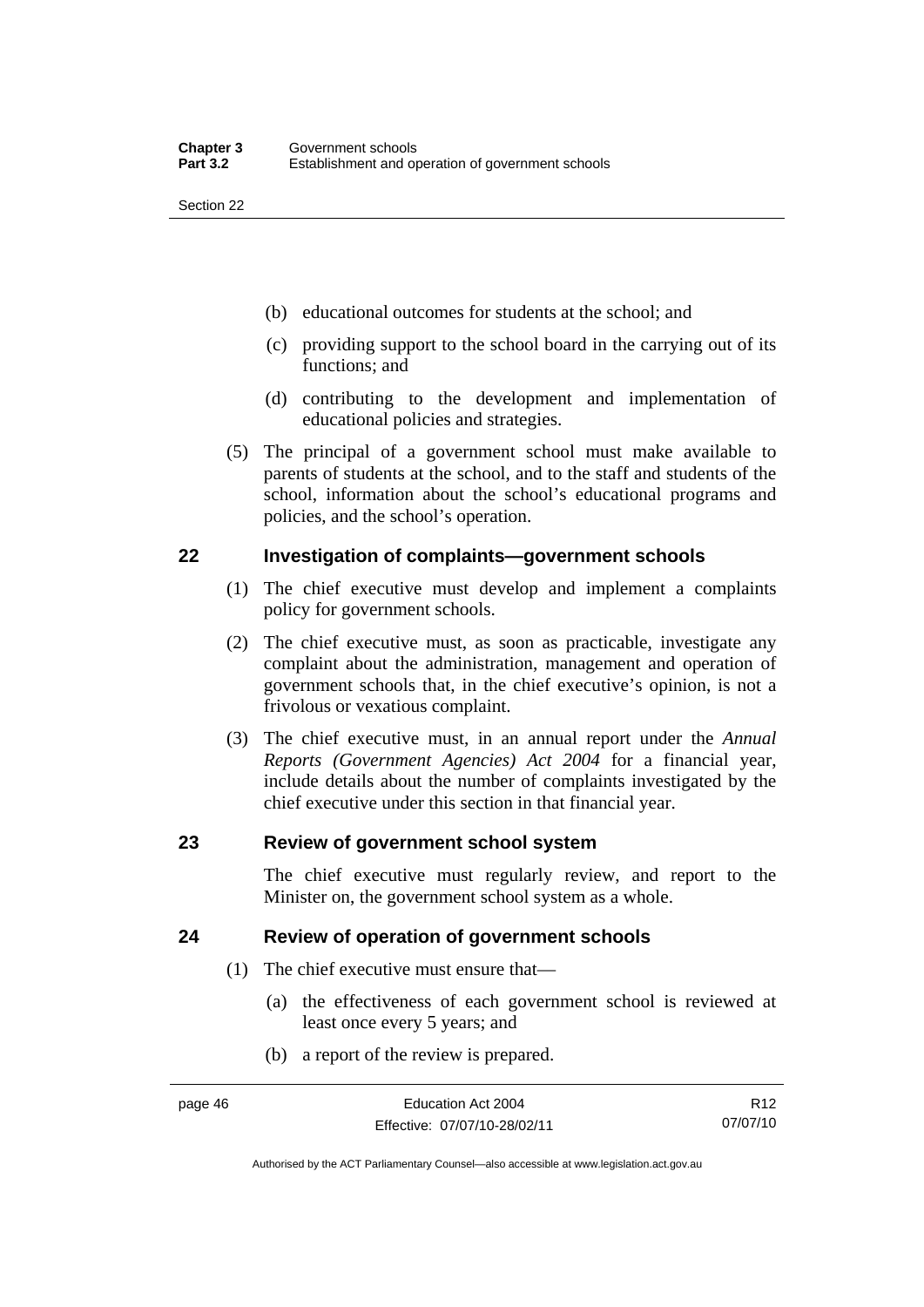- (2) The chief executive must ensure that a review seeks the input of the local community served by the school.
- (3) A review must take into account the views of—
	- (a) the parents of students at the school; and
	- (b) the teachers at the school; and
	- (c) the students at the school.
- (4) The chief executive must make the report of a review of a school available to—
	- (a) the parents of students at the school; and
	- (b) the staff of the school; and
	- (c) the students at the school.

## **25 Reporting to parents—government schools**

- (1) The principal of a government school must set up procedures for giving reports to the parents of a student enrolled at the school about the student's academic progress and social development at the school.
- (2) A report must be given to the student's parents at least twice a year.

## **26 Education to be free**

- (1) Education in government schools is to be free and no fees are chargeable for it.
- (2) Subsection (1) does not apply—
	- (a) in relation to course money paid to a registered provider; or
	- (b) to people who hold a temporary visa under the *Migration Act 1958* (Cwlth), section 30 (2).
- (3) In subsection (2):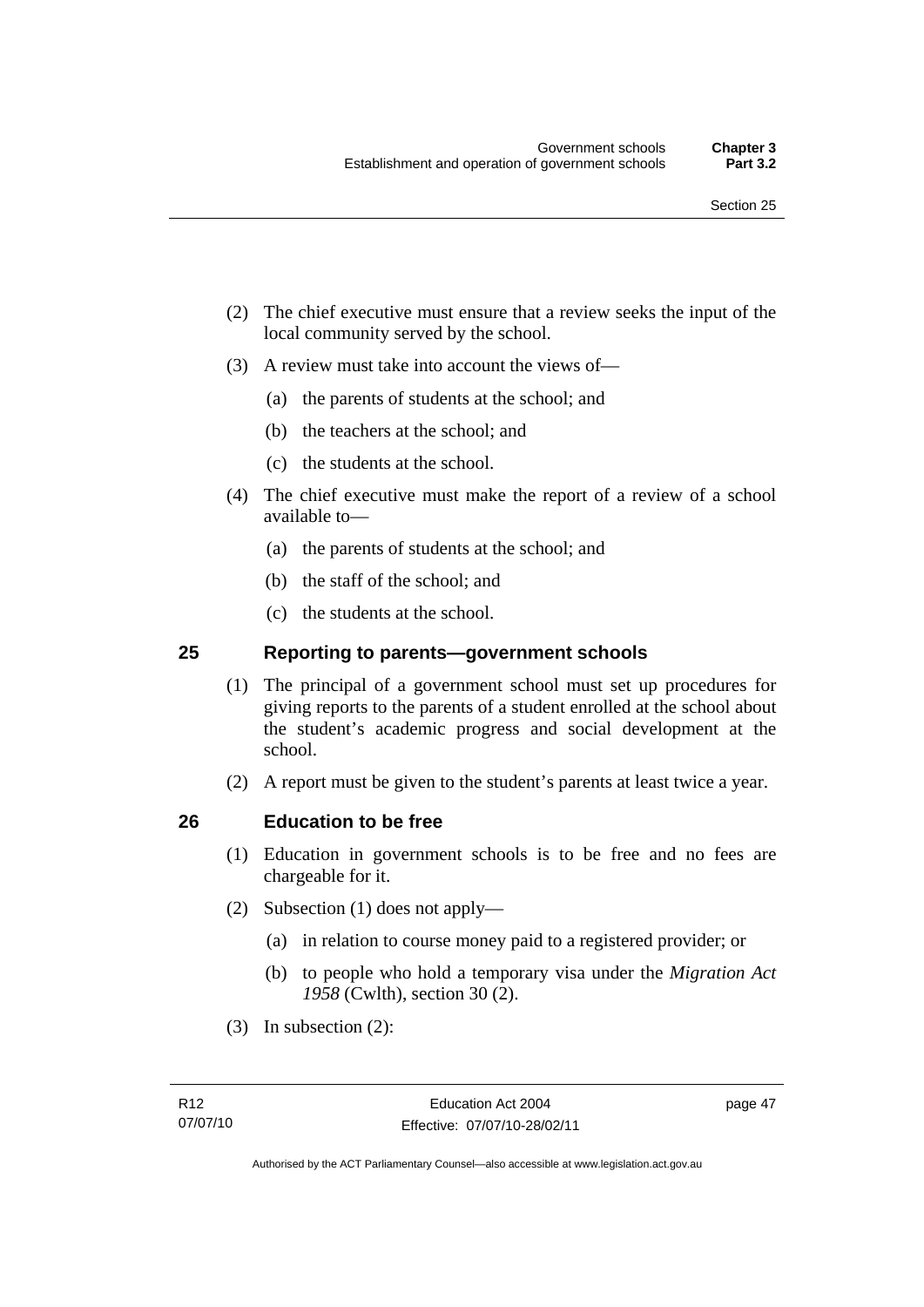*course money*—see the *Education Services for Overseas Students Act 2000* (Cwlth), section 7.

*registered provider*—see the *Education Services for Overseas Students Act 2000* (Cwlth), section 5.

## **27 Voluntary financial contributions**

- (1) The school board of a government school may ask the parents of a student enrolled at the school, or anyone else, to make a financial contribution to the school.
- (2) The following principles apply in relation to financial contributions:
	- (a) each contribution is to be voluntary;
	- (b) a student at the school is not to be refused benefits or services because the student's parents do not make a contribution;
	- (c) a student is not to be approached or harassed for contributions;
	- (d) any record of contributions is confidential.
- (3) If the school board asks the parents of a student enrolled at the school to make a financial contribution, the school board must tell the parents about the principles that apply in relation to financial contributions.

## **28 Secular education**

- (1) Education in government schools is to be non-sectarian, secular education.
- (2) Secular education in government schools may include the study of different religions as distinct from education in a particular religion.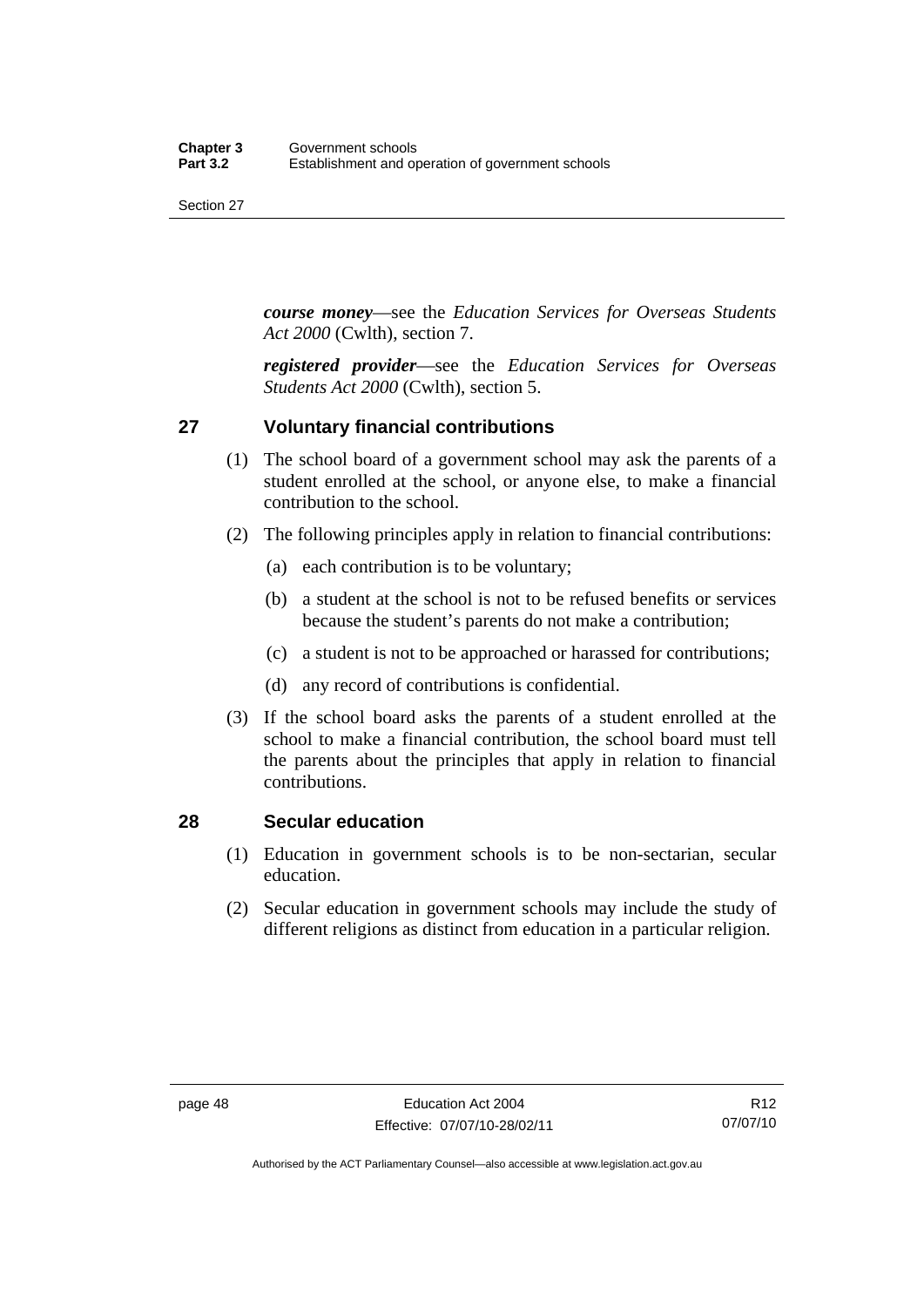## **29 Religious education**

- (1) If parents of children at a government school ask the principal for their children to receive religious education in a particular religion, the principal must ensure that reasonable time is allowed for their children's religious education in that religion.
- (2) The principal must ensure that the educational program continues for students at the school not attending religious education.
- (3) Religious education must be authorised by the religious body to which the person providing the instruction belongs.
- (4) Students attending a religious education class at a government school must be separated from other students at the school while the class is held.
- (5) In this section:

*religious education* means education in a particular religion as distinct from the study of different religions.

## **30 Curriculum**

- (1) The chief executive must decide the curriculum requirements for students attending government schools (other than in years 11 and 12).
- (2) For subsection (1), the requirements include the framework of the curriculum and the principles on which the curriculum is based.

## **31 Approved educational courses for students at government schools**

- (1) The chief executive may approve educational courses for a student enrolled at a government school that may be provided to the student at a place other than the school.
- (2) An approval may be subject to conditions.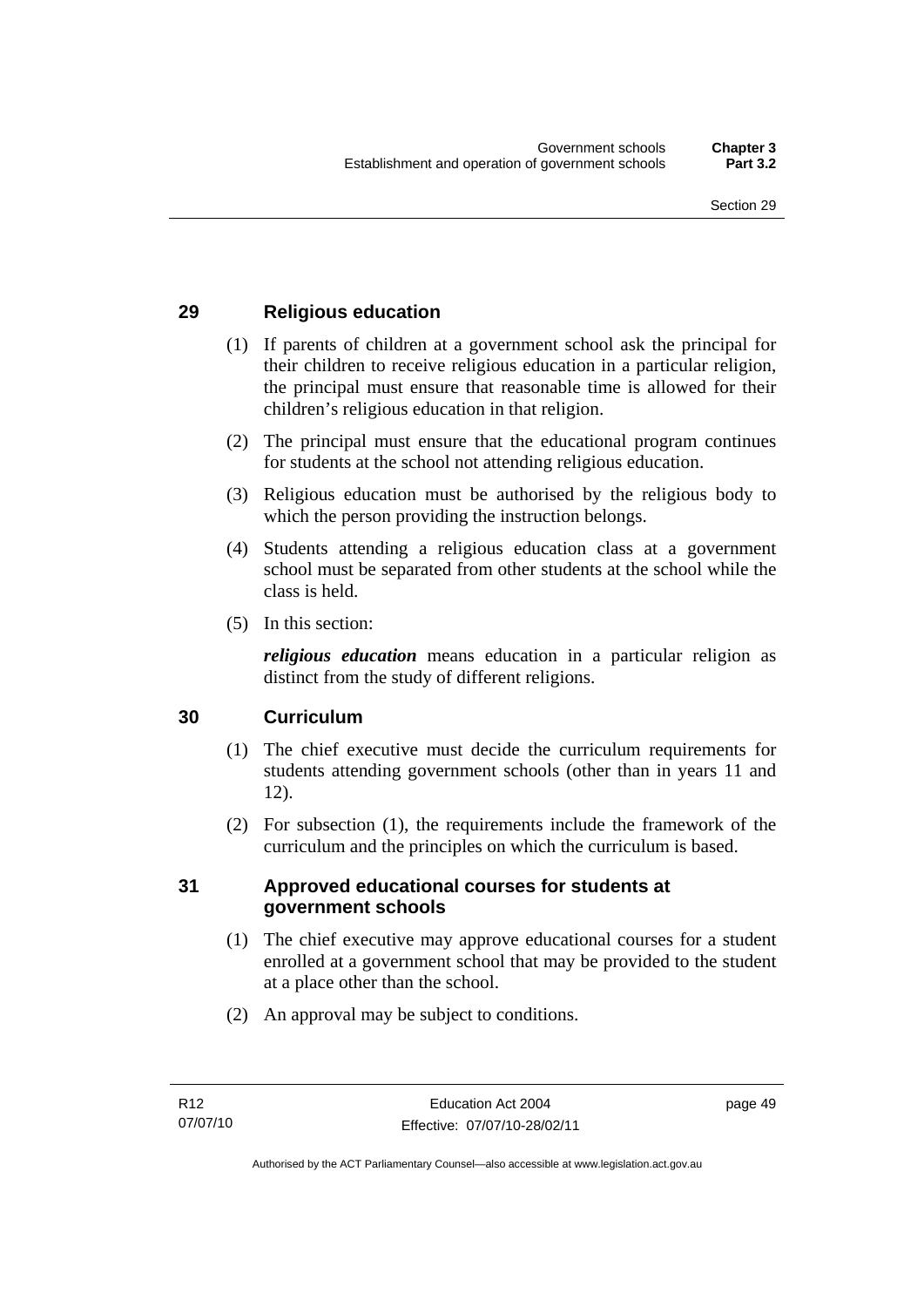- (3) However, the chief executive may approve an educational course only if satisfied that—
	- (a) the standard of the course is appropriate; and
	- (b) there are adequate facilities for conducting the course; and
	- (c) the premises where the course is to be conducted comply with any relevant Territory laws about health and safety standards.

page 50 Education Act 2004 Effective: 07/07/10-28/02/11

R12 07/07/10

Authorised by the ACT Parliamentary Counsel—also accessible at www.legislation.act.gov.au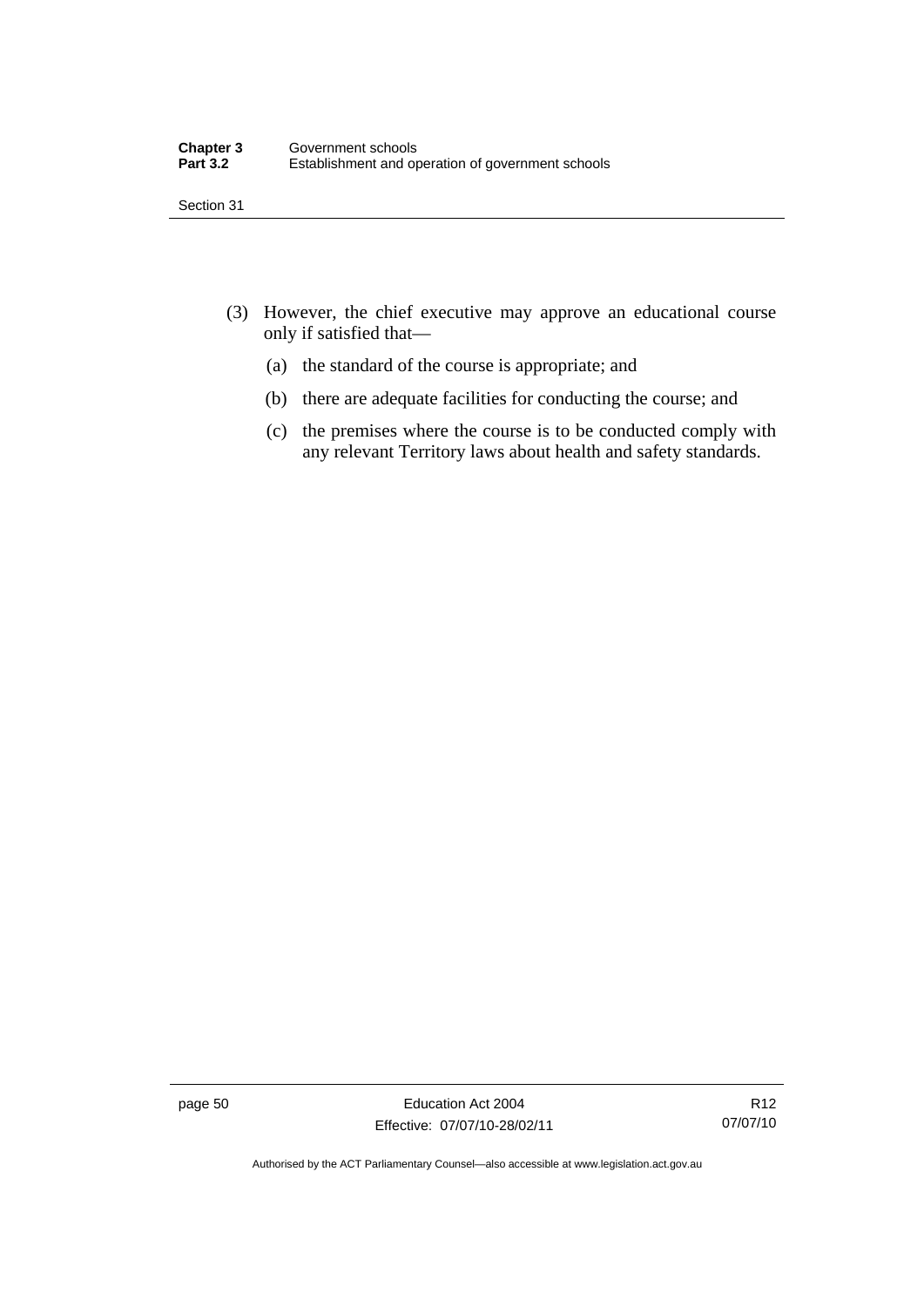# **Part 3.3 Attendance at government schools**

## **32 Keeping of register of enrolments and attendances for government schools**

 (1) The principal of a government school, or the person giving an approved educational course (government), commits an offence if the principal or person fails to keep a register of enrolments and attendances.

Maximum penalty: 10 penalty units.

(2) An offence against this section is a strict liability offence.

## **33 Keeping records of enrolment and attendances for government schools**

- (1) The principal of a government school, or the person giving an approved educational course (government), must ensure that the following information is entered in the register of enrolments and attendances:
	- (a) the full name of each student enrolled at the school or course;
	- (b) a record of the attendance or nonattendance of the student at the school or course on every day when the school or course is open for attendance.

Maximum penalty: 10 penalty units.

- (2) The principal of a government school, or the person giving an approved educational course (government), commits an offence if—
	- (a) the principal or person makes an entry in the register of enrolments and attendances; and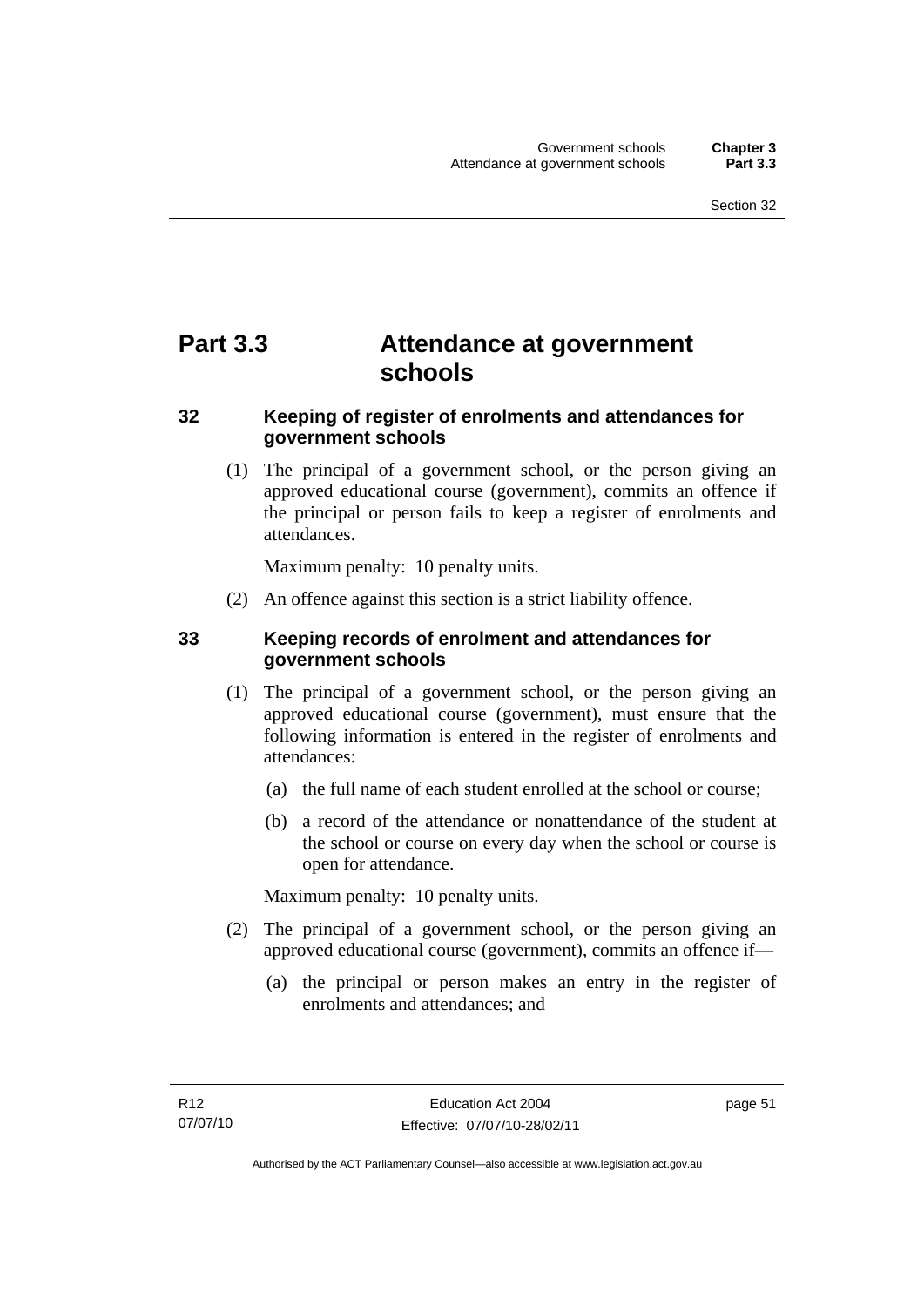(b) the principal or person is reckless about whether the entry is correct.

Maximum penalty: 10 penalty units.

(3) An offence against subsection (1) is a strict liability offence.

## **34 Inspection of register of enrolment and attendances for government schools**

- (1) The principal of a government school, or the person giving an approved educational course (government), commits an offence if—
	- (a) an authorised person (government) asks the principal or person to make the register of enrolments and attendances available to the authorised person; and
	- (b) the principal or person fails to make the register available as asked.

Maximum penalty: 10 penalty units.

- (2) The principal of a government school, or the person giving an approved educational course (government), commits an offence if—
	- (a) the chief executive or an authorised person (government) asks the principal or the person to give the chief executive or authorised person stated information about enrolments or attendances of students at the school or course during a stated period or at a stated time; and
	- (b) the principal or person fails to give the information in accordance with the request.

Maximum penalty: 50 penalty units

 (3) An authorised person (government) may make copies of the register of enrolments and attendances or any part of the register.

Authorised by the ACT Parliamentary Counsel—also accessible at www.legislation.act.gov.au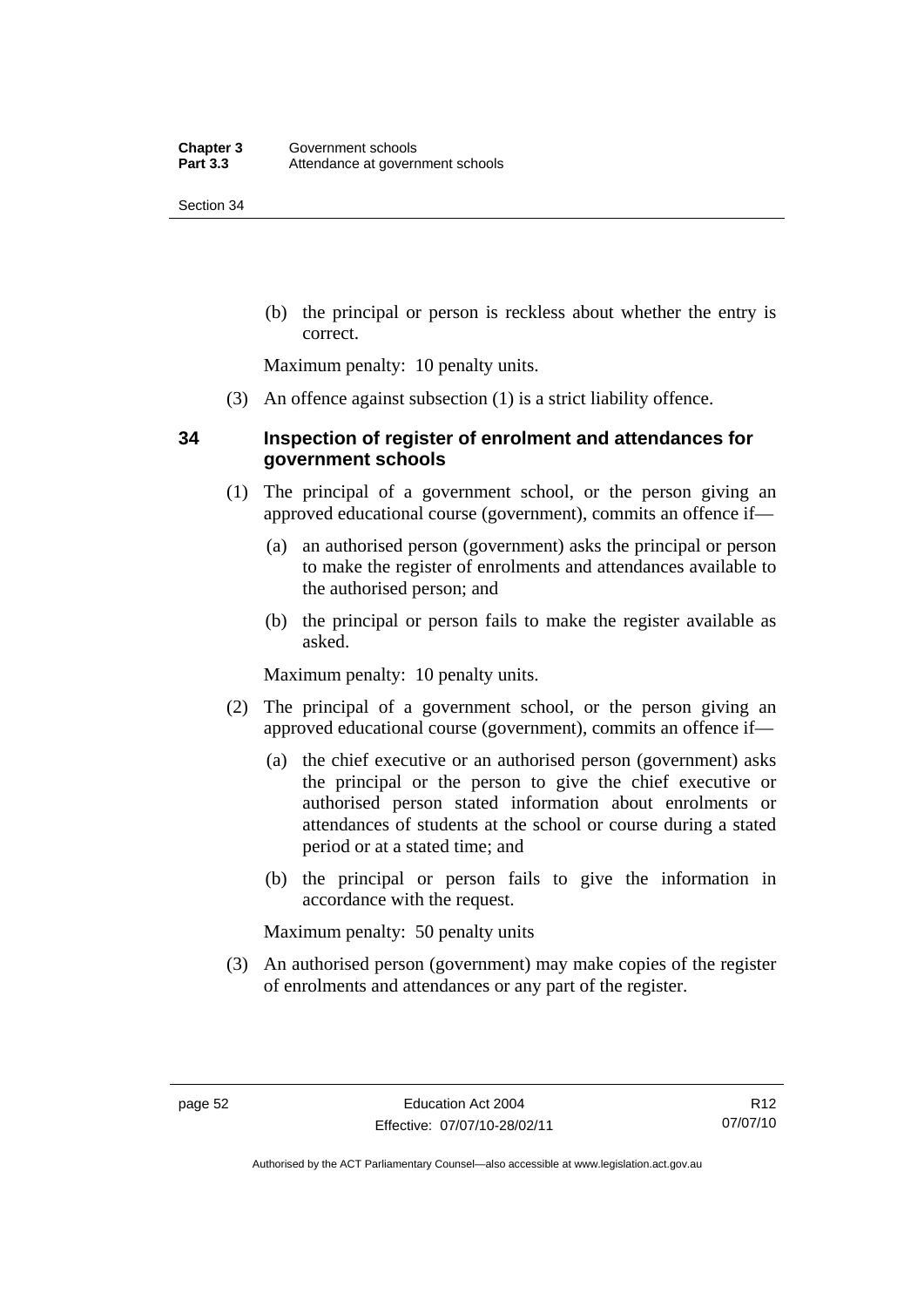- (4) The principal of a government school, or the person giving an approved educational course (government), must take reasonable steps to assist an authorised person (government) in exercising functions under this section.
- (5) An offence against this section is a strict liability offence.

## **35 Procedures to encourage school attendance at government schools**

- (1) The principal of a government school must set up procedures—
	- (a) to encourage students to attend school regularly; and
	- (b) to help parents to encourage their children to attend school regularly.
- (2) The principal must refer parents and children to support services that encourage children to attend school regularly when the procedures mentioned in subsection (1) are not successful.
- (3) If a student enrolled at a government school has not been attending school regularly, the principal of the school may, by written notice, require the student's parents and the child to meet with an authorised person at a stated place and time.

## **36 Suspension, exclusion or transfer of student by chief executive**

- (1) This section applies if—
	- (a) a student attending a government school—
		- (i) is persistently and wilfully noncompliant; or
		- (ii) threatens to be violent or is violent to another student attending the school, a member of the staff of the school or anyone else involved in the school's operation; or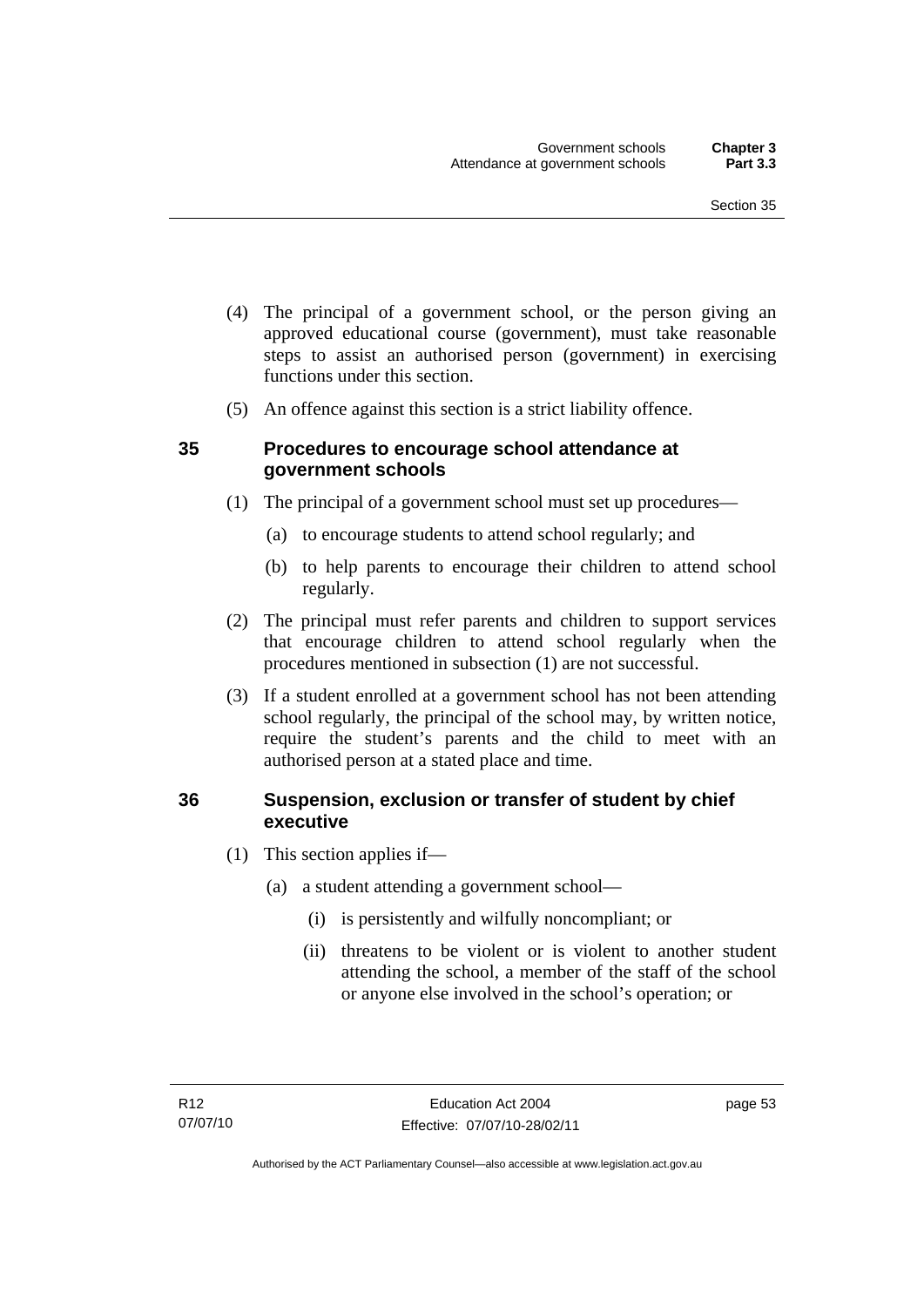- (iii) acts in a way that otherwise threatens the good order of the school or the safety or wellbeing of another student attending the school, a member of staff of the school or anyone else involved in the school's operation; or
- (iv) displays behaviour that is disruptive to the student's learning or that of other students; and
- (b) the principal of the school is satisfied that action should be taken under this section.
- (2) The principal may recommend to the chief executive that the chief executive—
	- (a) suspend the student from the school for a stated period of not longer than 20 days; or
	- (b) transfer the student to another government school; or
	- (c) exclude the student from all government schools.
- (3) After considering the principal's recommendation, the chief executive may—
	- (a) give effect to the recommendation; or
	- (b) take any other action mentioned in subsection (2) that the chief executive considers appropriate; or
	- (c) suspend the student for not longer than 20 days.
- (4) The chief executive may exclude the student only if—
	- (a) the student's parents have been given an opportunity to be consulted, and told in writing, about the proposed exclusion of the child and the reasons for it; and
	- (b) the student has been given a reasonable opportunity to attend counselling, undertake relevant educational programs or receive other appropriate assistance; and

R12 07/07/10

Authorised by the ACT Parliamentary Counsel—also accessible at www.legislation.act.gov.au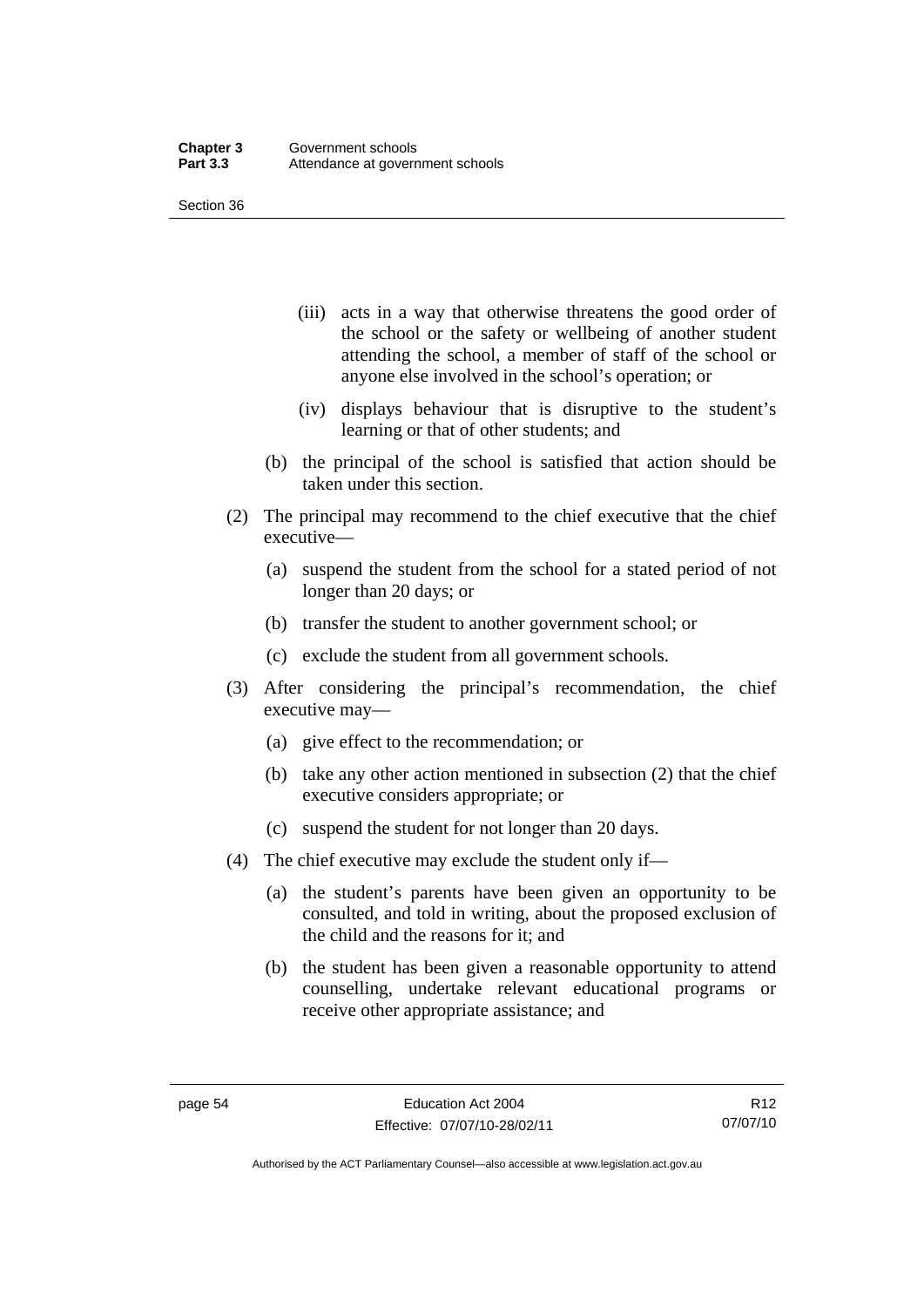- (c) as far as the student's maturity and capacity for understanding allow, the participation of the student has been sought, and any views of the student considered, in deciding whether to exclude the student; and
- (d) the student has been given sufficient information about the decision-making process, in a language and way that the student can understand, to allow the student to take part in the process; and
- (e) the student has been offered alternatives for continuing the student's education during the exclusion.
- (5) The chief executive may suspend or transfer the student only if—
	- (a) the student's parents have been given an opportunity to be consulted, and told in writing, about the proposed suspension or transfer of the student and the reasons for it; and
	- (b) as far as the student's maturity and capacity for understanding allow, the participation of the student has been sought, and any views of the student considered, in deciding whether to suspend or transfer the student; and
	- (c) the student has been given sufficient information about the decision-making process, in a language and way that the student can understand, to allow the student to take part in the process; and
	- (d) the student has been given a reasonable opportunity to continue the child's education during the suspension.
- (6) Despite subsection (5), the chief executive may immediately suspend the student for not longer than 5 days if, in the chief executive's opinion, the circumstances are of such urgency or seriousness to require the child's immediate suspension.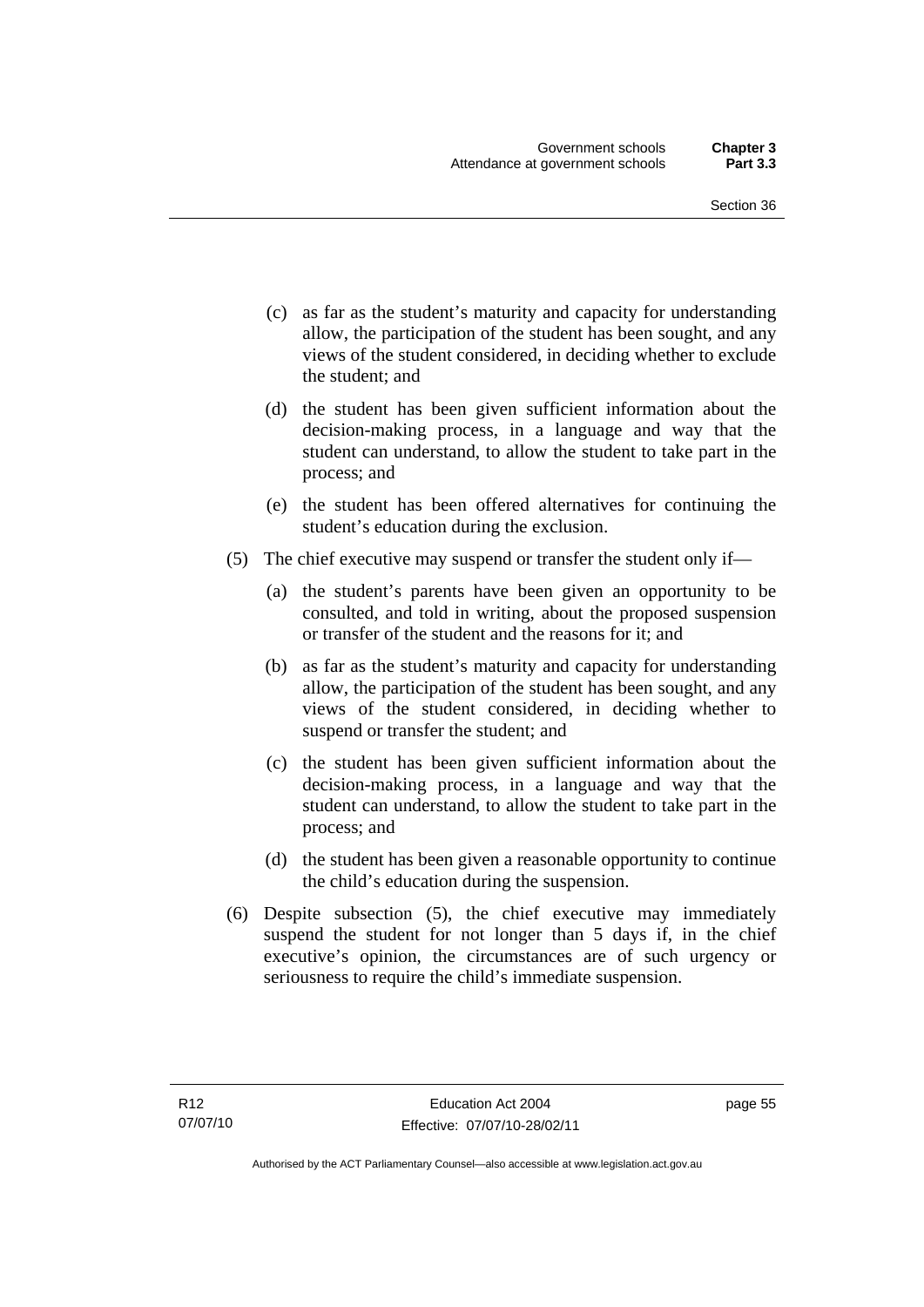- (7) However, before suspending the student under subsection (6), the chief executive must comply with the requirements of subsection  $(5)$  (a) to (d) to the extent that it is practicable and appropriate to do so.
- (8) To remove any doubt, the chief executive may suspend the student under subsection (6) while deciding what other action (if any) should be taken in relation to the student under this section.
- (9) If the student is suspended for 7 or more school days in a school term (whether or not consecutive school days), the chief executive must ensure that the student is given a reasonable opportunity to attend appropriate counselling.
- (10) The chief executive may delegate the chief executive's power to suspend a student from a government school for not longer than 15 days to the principal of the school.
	- *Note* For the making of delegations and the exercise of delegated functions, see Legislation Act, pt 19.4.

page 56 Education Act 2004 Effective: 07/07/10-28/02/11

Authorised by the ACT Parliamentary Counsel—also accessible at www.legislation.act.gov.au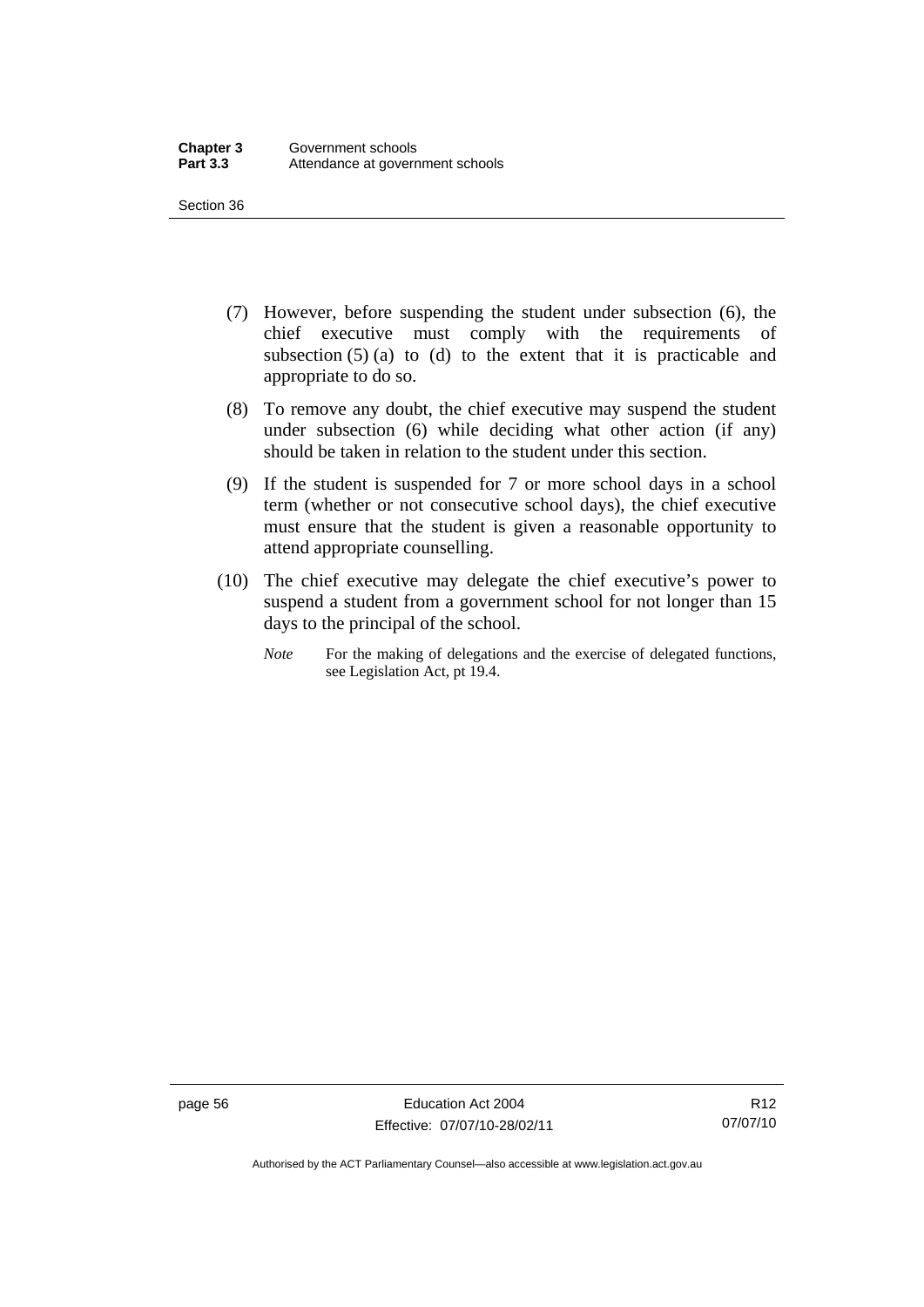# **Part 3.4 School boards of government schools**

## **Division 3.4.1 Interpretation**

## **37 Definitions for pt 3.4**

In this part:

*half-year* means a period of 6 months ending on 30 June or 31 December.

*money*, of a school, means money allocated to the school by the chief executive or otherwise received by the school.

#### **Examples of money otherwise received**

voluntary financial contributions, other donations and sponsorships

*Note* An example is part of the Act, is not exhaustive and may extend, but does not limit, the meaning of the provision in which it appears (see Legislation Act, s 126 and s 132).

## *parents and citizens association*, of a school, means

- (a) the entity declared under section 40 (Declaration of parents and citizens associations in certain circumstances) to be the parents and citizens association of the school; or
- (b) if there is no declaration under that section for the school—the parents and citizens association incorporated under the *Associations Incorporation Act 1991* or the *Associations Incorporation Act 1953* (repealed) in relation to the school.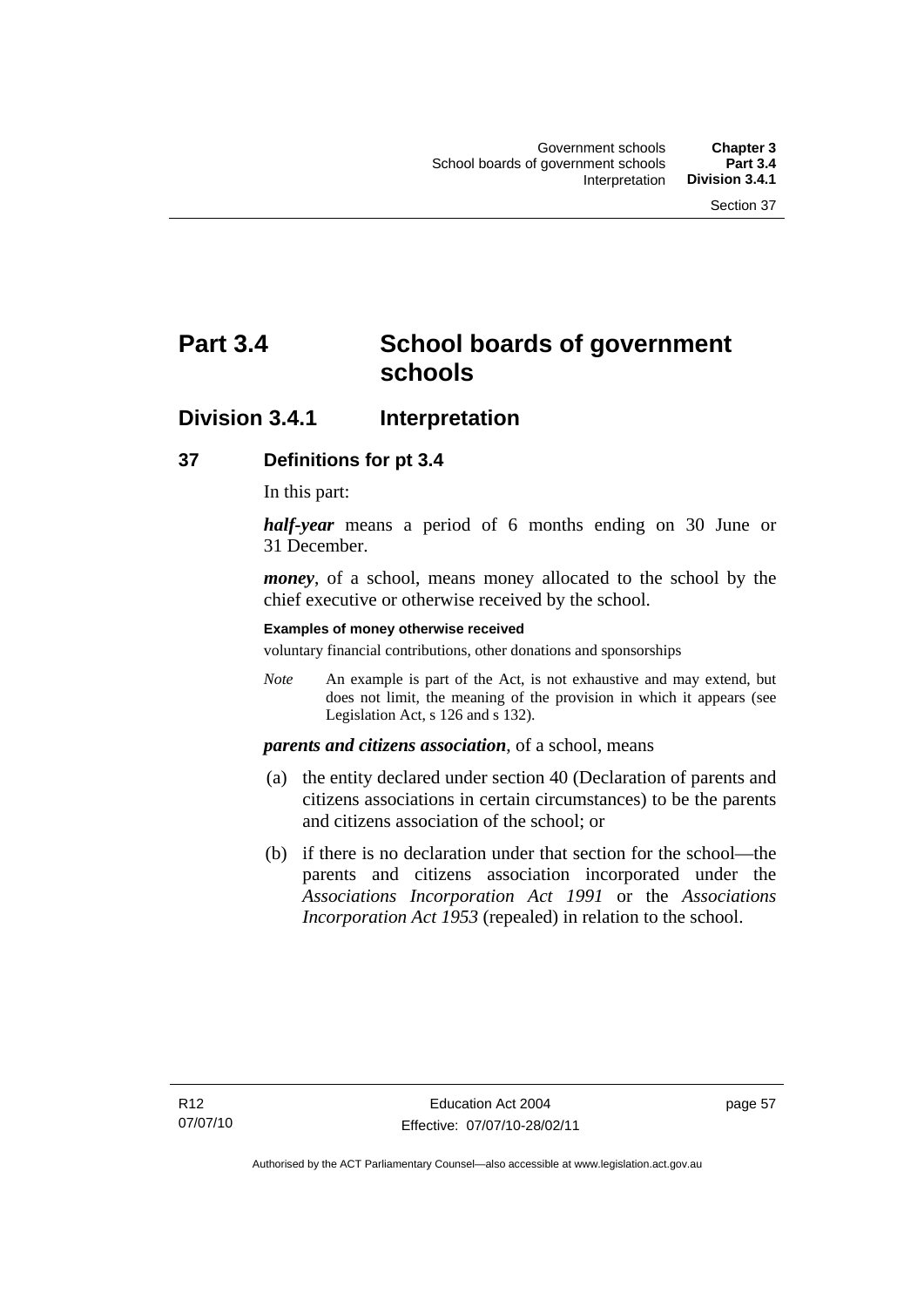*prescribed period*, for a term of office of a member of a school board (other than the principal), means the period—

- (a) beginning on whichever of the following is later:
	- (i) 1 April in the year of the member's election or appointment;
	- (ii) the date of the member's election or appointment; and
- (b) ending at the end of the March at least 12 months, and not more than 24 months, after the beginning of the period.

*school* means a government school, but does not include a preschool.

*small school* means a school (other than a school-related institution) where fewer than 4 teachers are employed.

*student* means a student who attends classes at a school for at least 12 hours per week.

## **Division 3.4.2 Establishment and membership**

## **38 Establishment of school boards**

A school board is established for each government school.

*Note* Section 146 (Preschools) deals with opportunities for parents of children at preschools to participate in the conduct of the preschool.

**39 Functions of school boards etc** 

- (1) The functions of the school board of a government school are—
	- (a) to establish strategic direction and priorities for the school; and
	- (b) to monitor and review school performance and to report on it to the chief executive, parents of students at the school and staff; and
	- (c) to develop, maintain and review curriculum for the school; and

Authorised by the ACT Parliamentary Counsel—also accessible at www.legislation.act.gov.au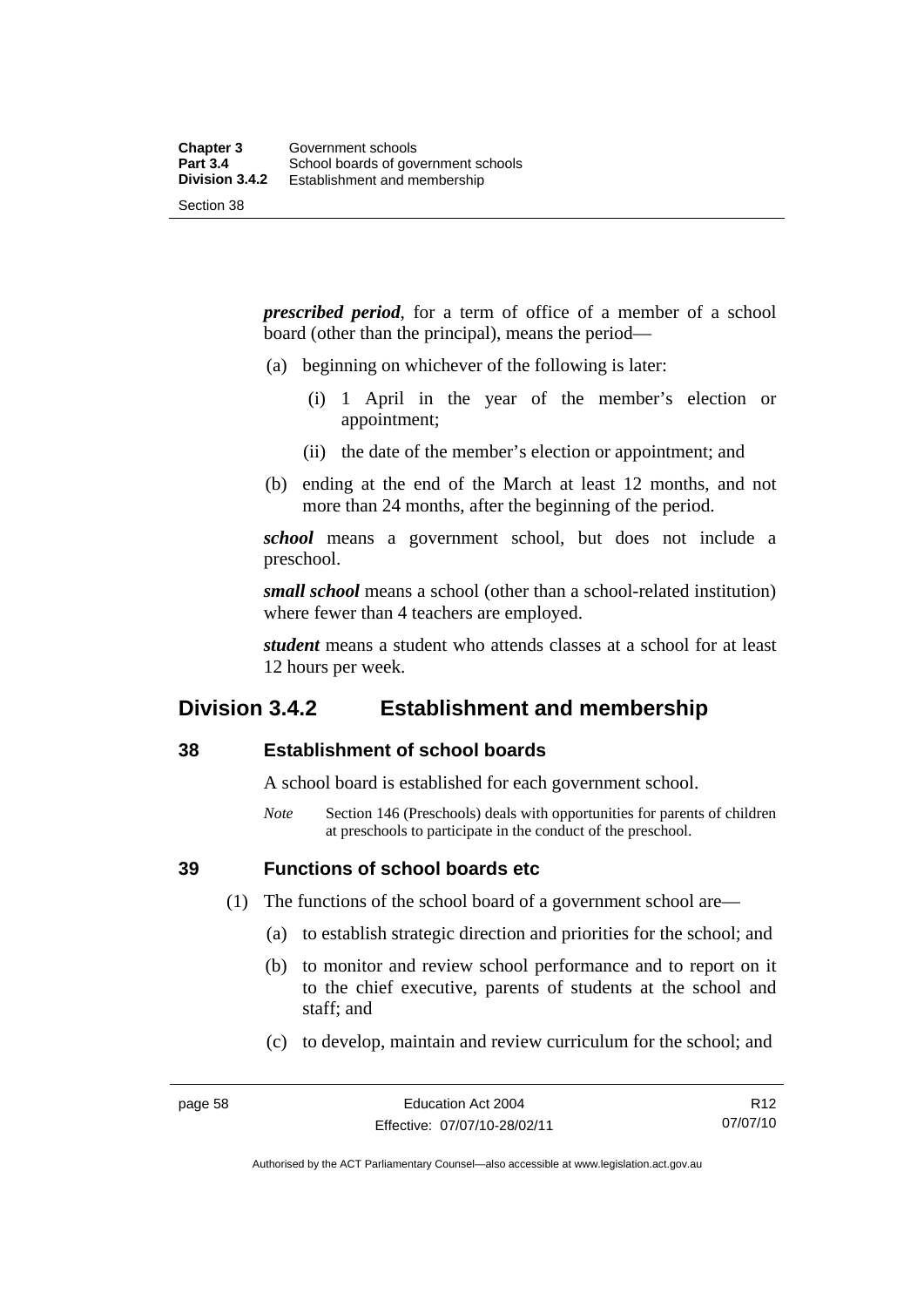- (d) to develop and review education policies at the school; and
- (e) to establish budgetary policies for the school and approve the school budget; and
- (f) to establish policies for the efficient and effective use of school assets and the management of financial risk; and
- (g) to develop relationships between the school and the community and between the school and community organisations; and
- (h) to make recommendations to the chief executive on issues affecting the school; and
- (i) to encourage parent participation in their children's learning; and
- (j) to exercise any other function given to the board under this Act or any other Territory law.
- (2) The chief executive may give written directions to the school board about the exercise of its functions, either generally or in relation to a particular issue.
- (3) The chief executive must, in an annual report under the *Annual Reports (Government Agencies) Act 2004* for a financial year, include particulars of any direction given by the chief executive under this section in that financial year to a particular school board and not to school boards generally.
- (4) The school board must give effect to the chief executive's directions.
- (5) The chief executive is not required—
	- (a) to accept, or act in accordance with, a recommendation of the school board; or
	- (b) to carry out a policy decided by the school board.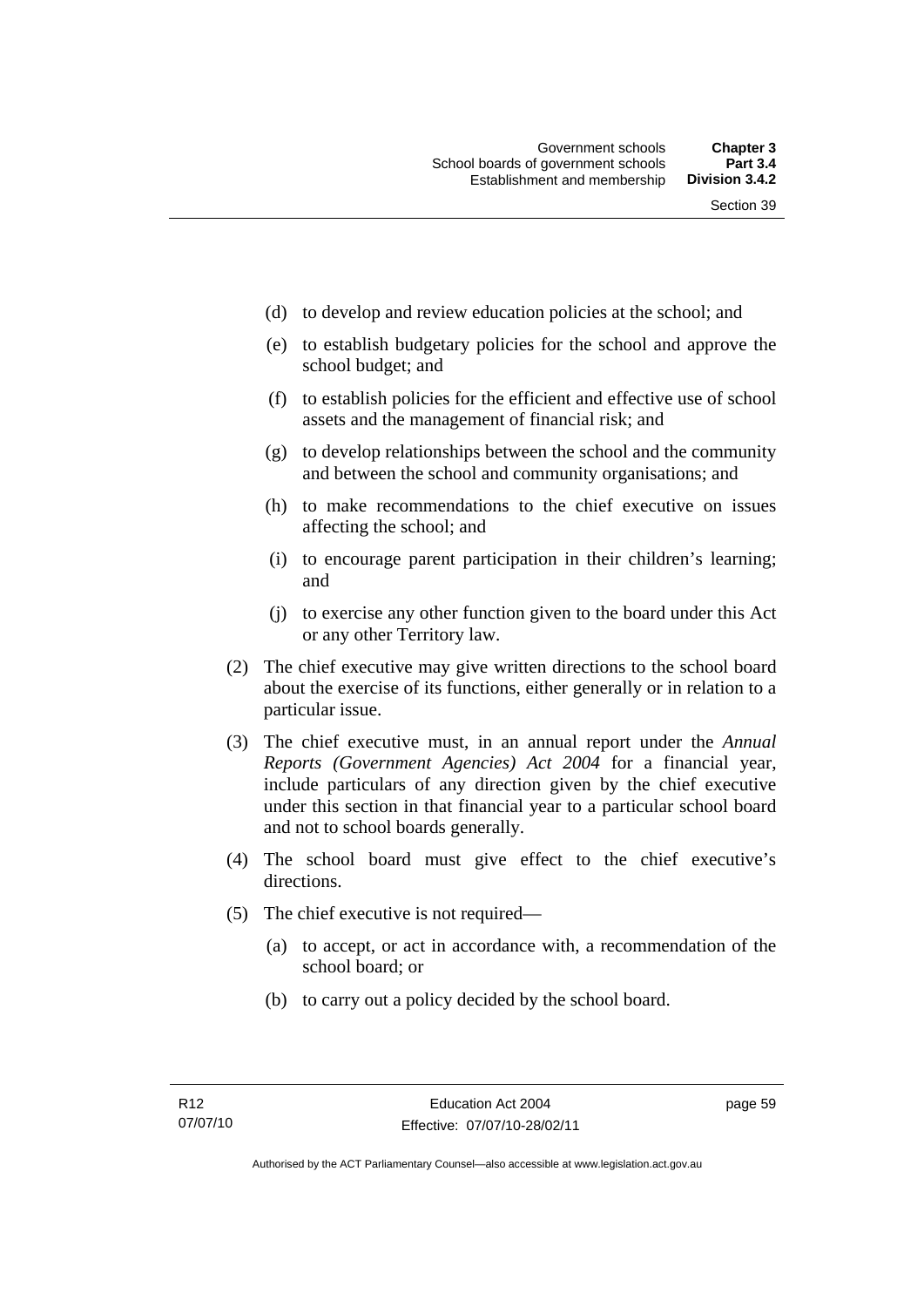## **40 Declaration of parents and citizens associations in certain circumstances**

- (1) If there is a dispute about the entity that should be the parents and citizens association of a government school, the chief executive must call a meeting of parents of students at the school and interested members of the community to discuss the entity to be the representative of the parents and community.
- (2) If, in the chief executive's opinion, it is appropriate in the circumstances to do so, the chief executive may call a meeting of parents of students at a government school and interested members of the community to discuss the entity to be the representative of the parents and community.
- (3) The chief executive may, after considering the outcome of a meeting under subsection (1) or (2) in relation to a government school, recommend to the Minister the entity to be the representative of the parents and community.
- (4) After receiving a recommendation under subsection (3), the Minister may, in writing, declare an entity to be the parents and citizens association of a government school.
- (5) A declaration under subsection (4) is a notifiable instrument.

*Note* A notifiable instrument must be notified under the Legislation Act.

## **41 Composition of school boards generally**

- (1) This section applies to a school board of a government school other than—
	- (a) a small school or a school-related institution; or
	- (b) a school to which section 43 (Composition of school boards of school-related institutions and other schools in special circumstances) applies.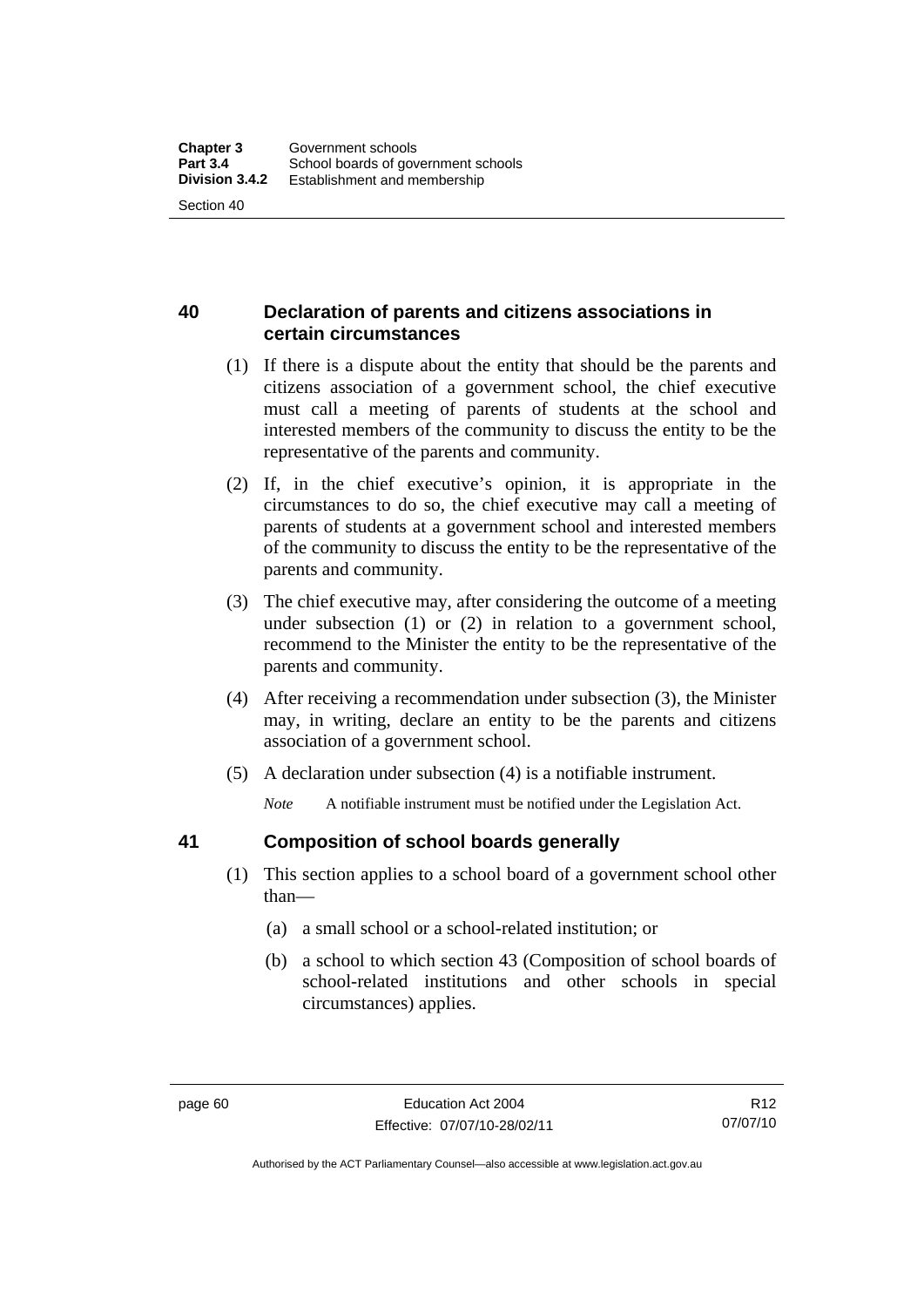- (2) The school board of a government school consists of—
	- (a) the principal of the school; and
	- (b) 1 member (the *appointed member*) appointed by the chief executive as the appointed member; and
	- (c) 2 members (the *staff members*) elected by staff of the school and appointed by the chief executive; and
	- (d) 3 members (the *parents and citizens members*) elected by the parents and citizens association of the school and appointed by the chief executive; and
	- (e) the members (the *board appointed members*) (if any) appointed by the board under subsection (6); and
	- (f) for a school prescribed under the regulations—2 members (the *student members*) elected by the students at the school and appointed by the chief executive.
	- *Note 1* For the making of appointments (including acting appointments), see the Legislation Act, pt 19.3.
	- *Note* 2 In particular, a person may be appointed for a particular provision of a law (see Legislation Act, s 7 (3)) and an appointment may be made by naming a person or nominating the occupant of a position (see s 207).
- (3) A person is eligible to be elected or appointed as a staff member only if the person is employed as a member of the staff of the school.
- (4) A person is eligible to be elected or appointed a student member only if the person is a student at the school.
- (5) The appointed member, staff members, parent and citizens members and student members are appointed for the prescribed period.
- (6) The school board may appoint 1 or more people to be members of the board for a term (not longer than 12 months) decided by the school board.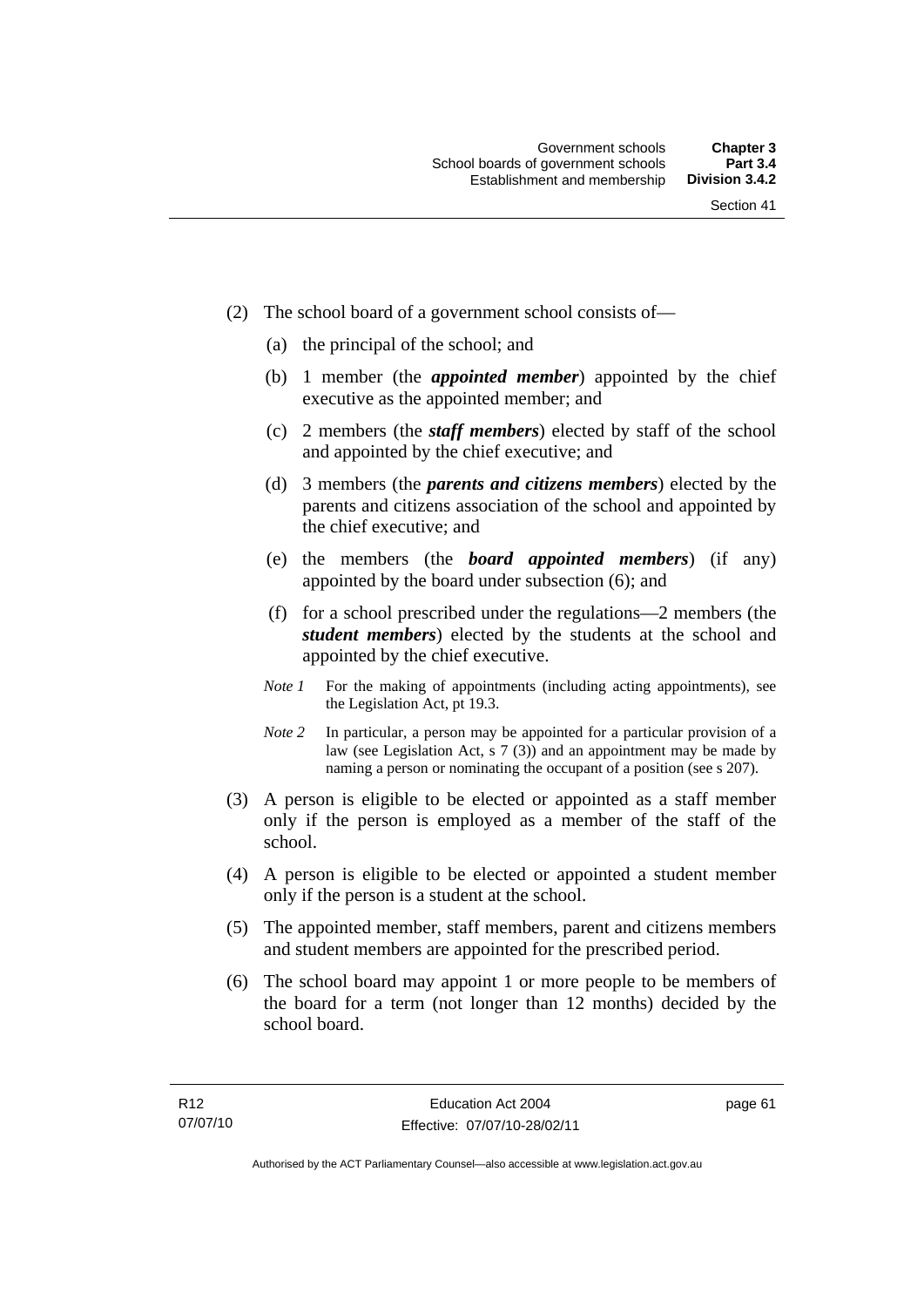(7) The school board must not make an appointment under subsection (6) if there would be more than 2 board appointed members at the same time.

## **42 Composition of school boards of small schools**

- (1) This section applies to a school board of a small school other than a school to which section 43 (Composition of school boards of school-related institutions and other schools in special circumstances) applies.
- (2) The school board of a small school consists of—
	- (a) the principal of the school; and
	- (b) 1 member (the *appointed member*) appointed by the chief executive as the appointed member; and
	- (c) 1 member (the *staff member*) appointed by the chief executive as the staff member; and
	- (d) 2 members (the *parents and citizens members*) elected by the parents and citizens association of the school and appointed by the chief executive; and
	- (e) the members (the *board appointed member*) (if any) appointed by the board under subsection (6).
	- *Note 1* For the making of appointments (including acting appointments), see the Legislation Act, pt 19.3.
	- *Note* 2 In particular, a person may be appointed for a particular provision of a law (see Legislation Act, s 7 (3)) and an appointment may be made by naming a person or nominating the occupant of a position (see s 207).
- (3) A person is eligible to be appointed as the staff member only if the person is employed as a member of the staff of the school.
- (4) The staff member is to be appointed in a way prescribed under the regulations.

R12 07/07/10

Authorised by the ACT Parliamentary Counsel—also accessible at www.legislation.act.gov.au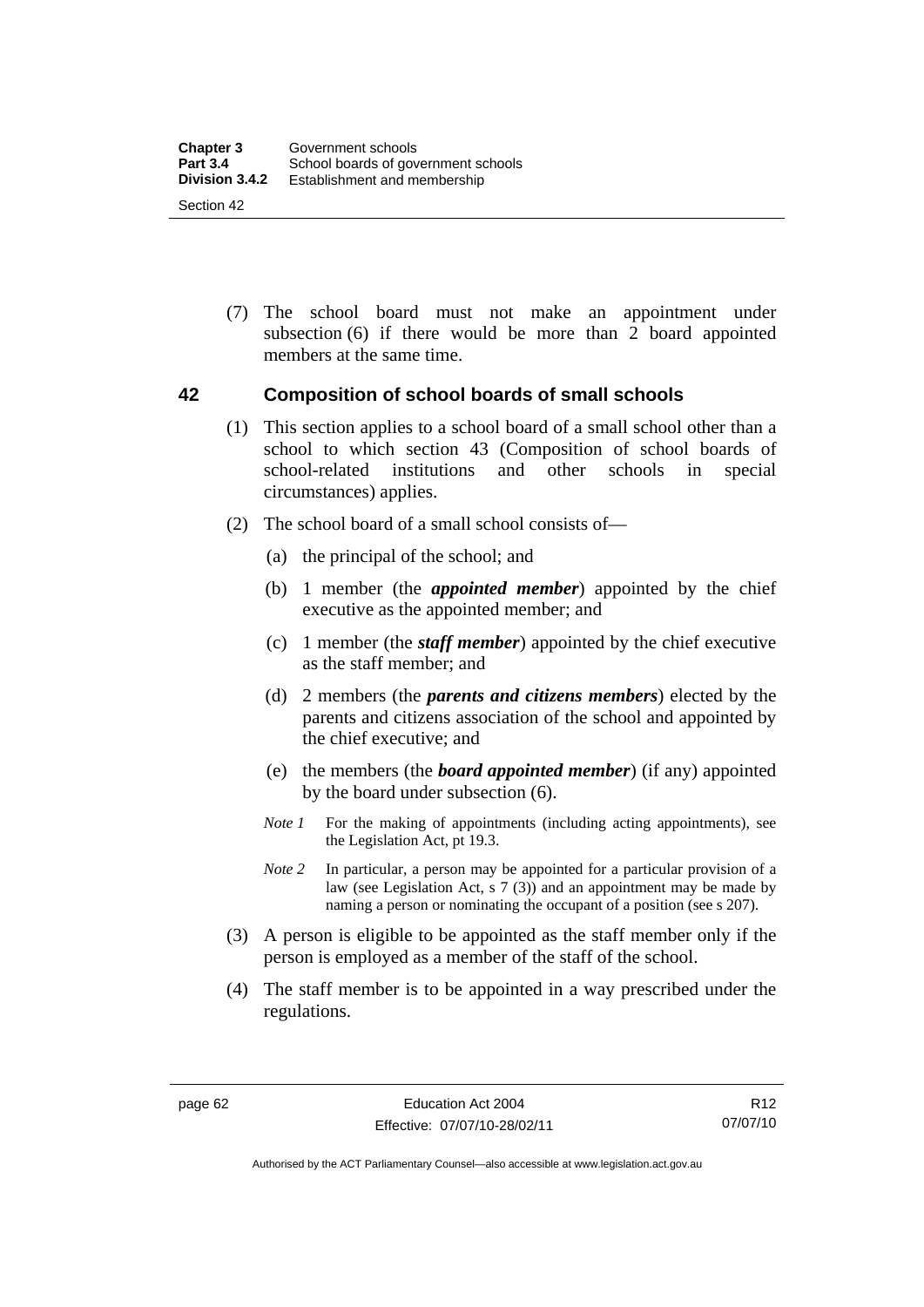- (5) The appointed member, staff member and parent and citizen members are appointed for the prescribed period.
- (6) The school board may appoint 1 or more people to be members of the board for a term (not longer than 12 months) decided by the school board.
- (7) The school board must not make an appointment under subsection (6) if there would be more than 2 board appointed members at the same time.

## **43 Composition of school boards of school-related institutions and other schools in special circumstances**

- (1) This section applies to a school that is—
	- (a) a school-related institution; or
	- (b) declared, in writing, by the chief executive to be a school to which special circumstances apply.
- (2) If the school is a school-related institution, the chief executive must, if practical, determine the composition of the school board of the school.

#### **Example**

It may not be practical to establish a school board for a school-related institution with fewer than 3 staff.

- *Note* An example is part of the Act, is not exhaustive and may extend, but does not limit, the meaning of the provision in which it appears (see Legislation Act, s 126 and s 132).
- (3) Subsection (2) does not prevent the chief executive from determining the composition of a single school board for 2 or more institutions.
- (4) If the chief executive makes a determination under subsection (2) for the school, the chief executive may also determine—
	- (a) the members who are required to be present at a meeting of the board; and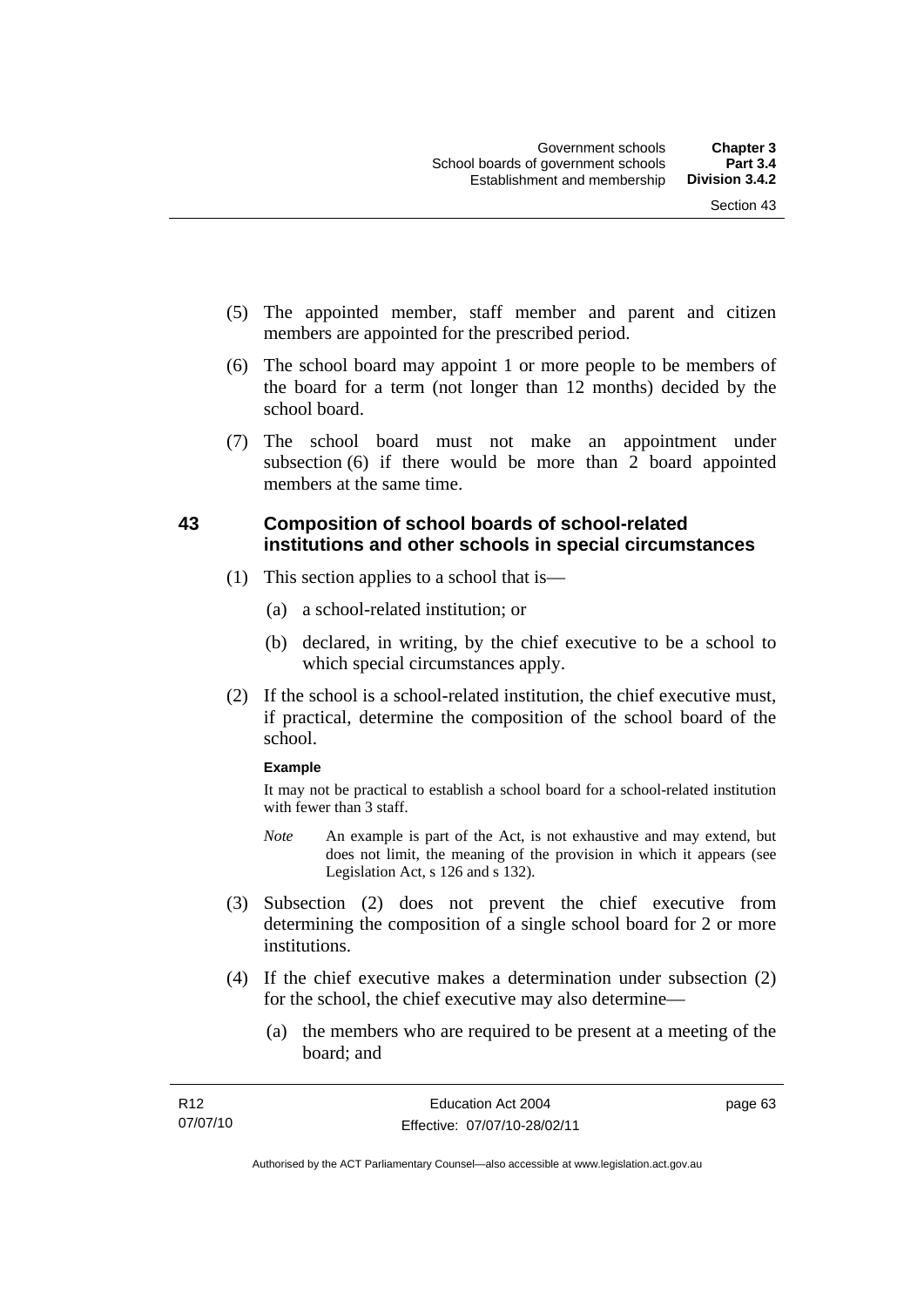- (b) the members who may not vote at a meeting of the board.
- (5) If the school is a school to which special circumstances apply, the chief executive may determine the following:
	- (a) the composition of the school board of the school;
	- (b) the members who are required to be present at a meeting of the board;
	- (c) the members who may not vote at a meeting of the board.
- (6) The chief executive may make a determination under subsection (2), (4) or (5) only with the Minister's written approval.
- (7) Before making the determination the chief executive must, if practical, consult with the parents of students at the school, at a general meeting of the parents, about the composition of the board.
- (8) In deciding whether or not to give the approval, the Minister must have regard to—
	- (a) the need for the principal of the school to be a member of the board; and
	- (b) the need for the chief executive to be represented on the board; and
	- (c) whether staff of the school and students at the school have been consulted about the composition of the board; and
	- (d) any comments made by the staff and students at the school about the composition of the board; and
	- (e) the administrative needs, educational or related objectives, and any special characteristics of the school.
- (9) The chief executive may appoint a person in accordance with the determination to be a member of the board of the school.
	- *Note 1* For the making of appointments (including acting appointments), see Legislation Act, pt 19.3.

R12 07/07/10

Authorised by the ACT Parliamentary Counsel—also accessible at www.legislation.act.gov.au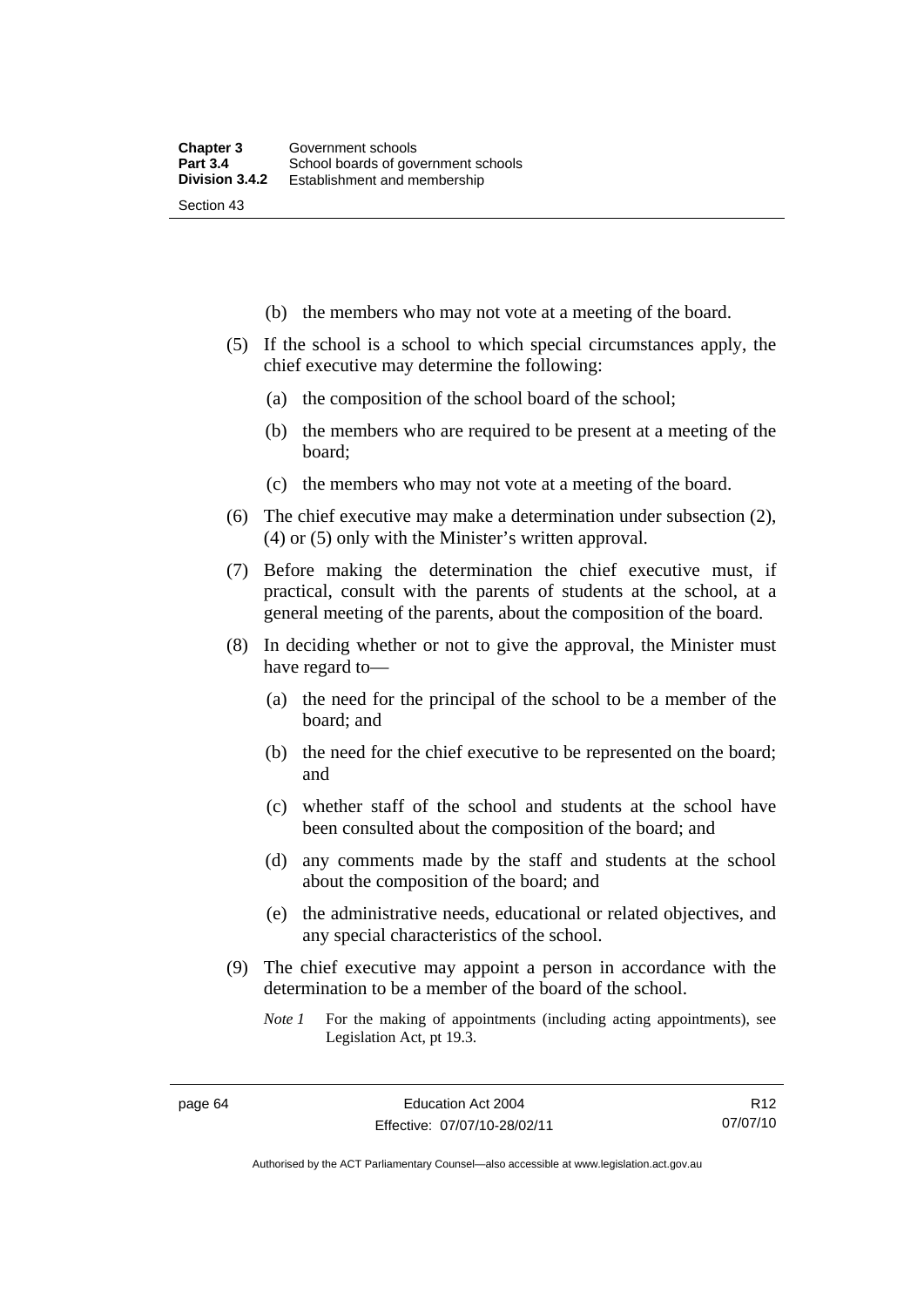- *Note 2* In particular, an appointment may be made by naming a person or nominating the occupant of a position (see s 207).
- (10) A member of the board is appointed for the term stated in the instrument making or evidencing the appointment.
- $(11)$  A determination under subsection  $(2)$ ,  $(4)$  or  $(5)$  must be in writing and is a disallowable instrument.
	- *Note* A disallowable instrument must be notified, and presented to the Legislative Assembly, under the Legislation Act.

#### **44 Ending of appointment of members of school board**

- (1) The chief executive must end the appointment of a member of the school board of a government school if the member ceases to be eligible to be appointed or elected to the position.
- (2) The chief executive must end the appointment of a member of the school board of a government school, other than the principal of the school, if—
	- (a) the member is absent from 3 consecutive meetings of the board without reasonable excuse or leave given by the board; or
	- (b) contravenes section 49 (Disclosure of interests by members of school boards) without reasonable excuse.
- (3) The chief executive may end the appointment of a member of the school board of a government school, other than the principal at the school, for misbehaviour or physical or mental incapacity.
	- *Note* A person's appointment also ends if the person resigns (see Legislation Act, s 210).

## **45 Chairperson and deputy chairperson of school boards**

- (1) The members of the school board of a government school must, whenever necessary, elect—
	- (a) a member to be chairperson; and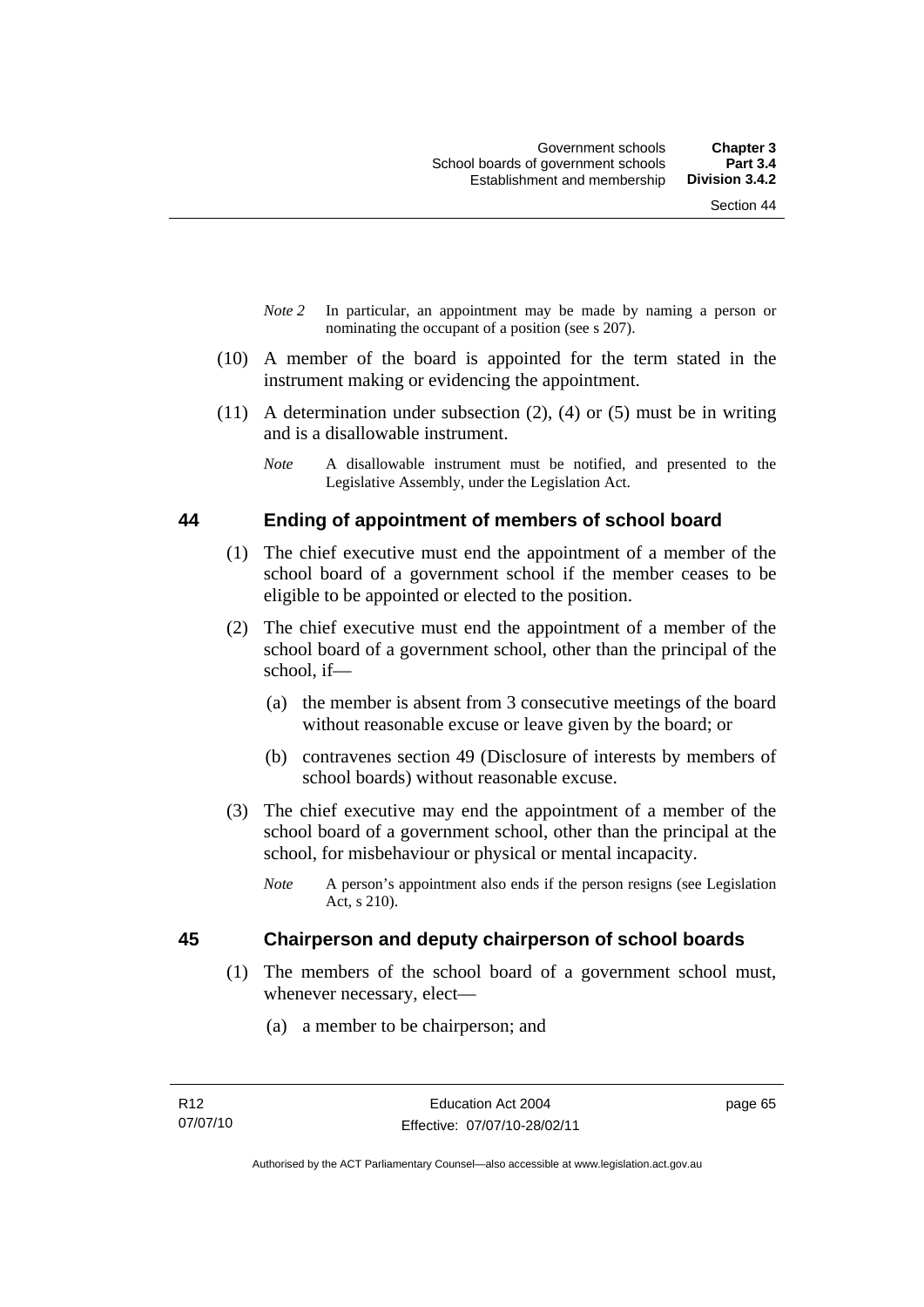- (b) another member to be deputy chairperson.
- (2) The school board must tell the chief executive of the election of a member as chairperson or deputy chairperson.
- (3) The members of the school board must not appoint the principal of the school or a member of staff of the school to be chairperson of the board.

## **46 School boards to take part in selection of school principals**

The members of the school board of a government school must, whenever necessary, nominate a member of the board as a member of any selection panel established by the chief executive to make recommendations to the chief executive about the appointment of the principal for the school.

## **Division 3.4.3 Proceedings of school boards**

## **47 Time and place of meetings of school boards**

- (1) The school board of a government school meets at the times and places it decides.
- (2) However, the school board must meet at least 4 times a year.
- (3) The chairperson—
	- (a) may at any time call a meeting of the school board; and
	- (b) must call a meeting if asked by the Minister, the chief executive or 3 members of the board.
- (4) If the chairperson is not available to call a meeting for any reason, the deputy chairperson or the principal of the school may call a meeting of the school board.

Authorised by the ACT Parliamentary Counsel—also accessible at www.legislation.act.gov.au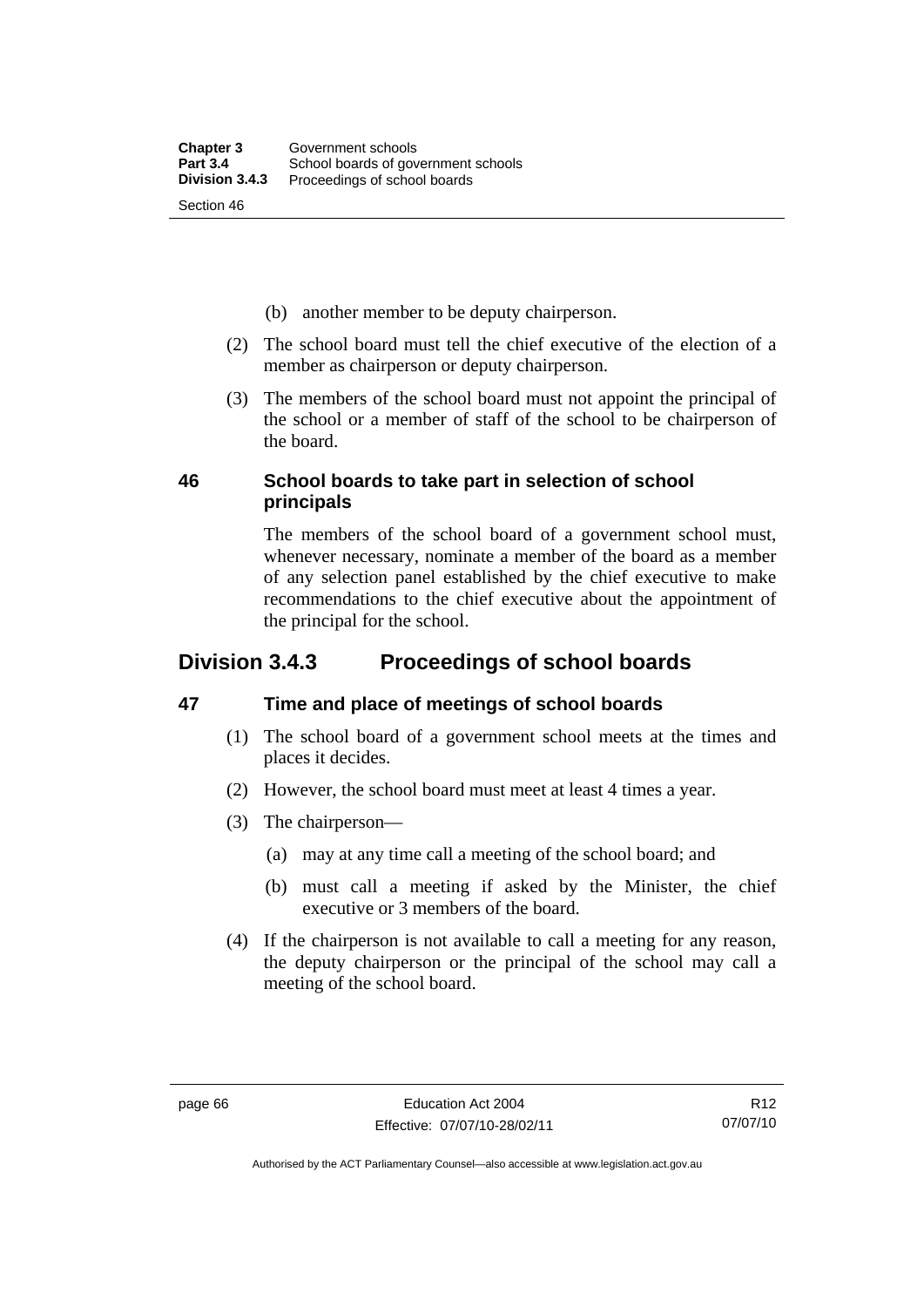## **48 Procedures governing proceedings of school boards**

- (1) The chairperson of the school board of a government school presides at all meetings of the board at which the chairperson is present.
- (2) If the chairperson is absent, the deputy chairperson presides.
- (3) If the chairperson and deputy chairperson are both absent, the member chosen by the members present presides.
- (4) Business may be carried out at a meeting of the school board only if 3 or more members are present and—
	- (a) for the school board of a school other than a school to which section 43 (Composition of school boards of school-related institutions and other schools in special circumstances) applies—at least 1 of the members present is a staff member and at least 1 of the members present is a parents and citizens association member; or
	- (b) for the school board of a school to which section 43 applies the members (if any) who are required, under the determination under section 43 (4) or (5) applying to the school, to be present at a meeting of the school board are present.
- (5) At a meeting of the school board each member (other than a nonvoting member) has a vote on each question to be decided.
- (6) A question is to be decided by a majority of the votes of the members present and voting but, if the votes are equal, the member presiding has a casting vote.
- (7) The school board may hold meetings, or allow members to take part in meetings, by telephone, closed-circuit television or another form of communication.
- (8) A member who takes part in a meeting under subsection (7) is taken to be present at the meeting.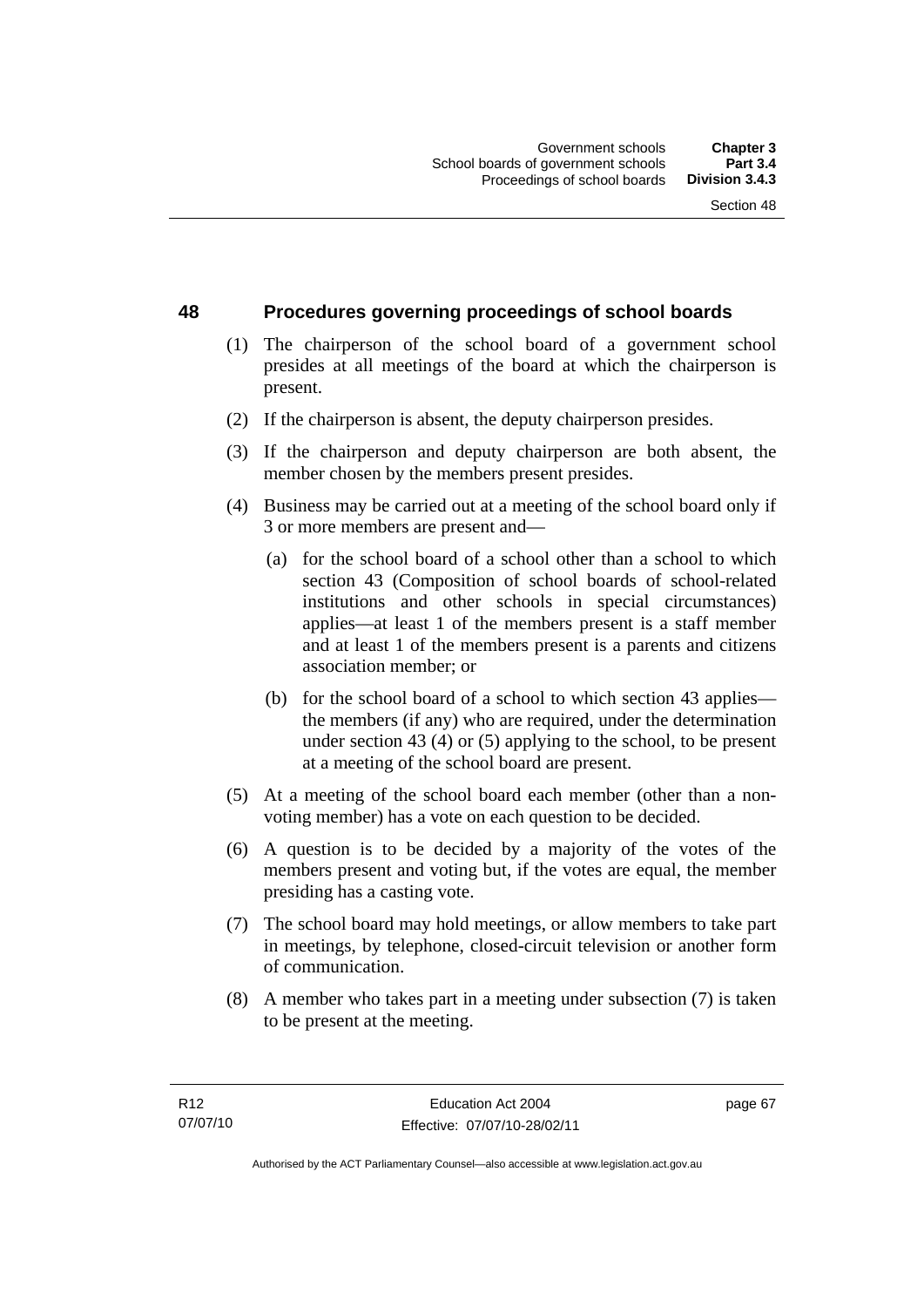- (9) A resolution of the school board is a valid resolution, even though it is not passed at a meeting of the board, if—
	- (a) all members (other than the non-voting members) agree, in writing, to the proposed resolution; and
	- (b) notice of the resolution is given under procedures decided by the school board.
- (10) The school board must keep minutes of its meetings.
- (11) The school board may conduct its proceedings (including its meetings) as it otherwise considers appropriate.
- (12) In this section:

*non-voting member* means—

- (a) for the school board of a school other than a school to which section 43 applies—a board appointed member; or
- (b) for the school board of a school to which section 43 applies—a member who, under the determination under section 43 (4) or (5) applying to the school, may not vote at a meeting of the school board.

## **49 Disclosure of interests by members of school boards**

- (1) This section applies to a member of a school board if—
	- (a) the member has a direct or indirect financial interest in an issue being considered, or about to be considered, by the board; and
	- (b) the interest could conflict with the proper exercise of the member's functions in relation to the board's consideration of the issue.
- (2) As soon as practicable after the relevant facts come to the member's knowledge, the member must disclose the nature of the interest to a meeting of the school board.

R12 07/07/10

Authorised by the ACT Parliamentary Counsel—also accessible at www.legislation.act.gov.au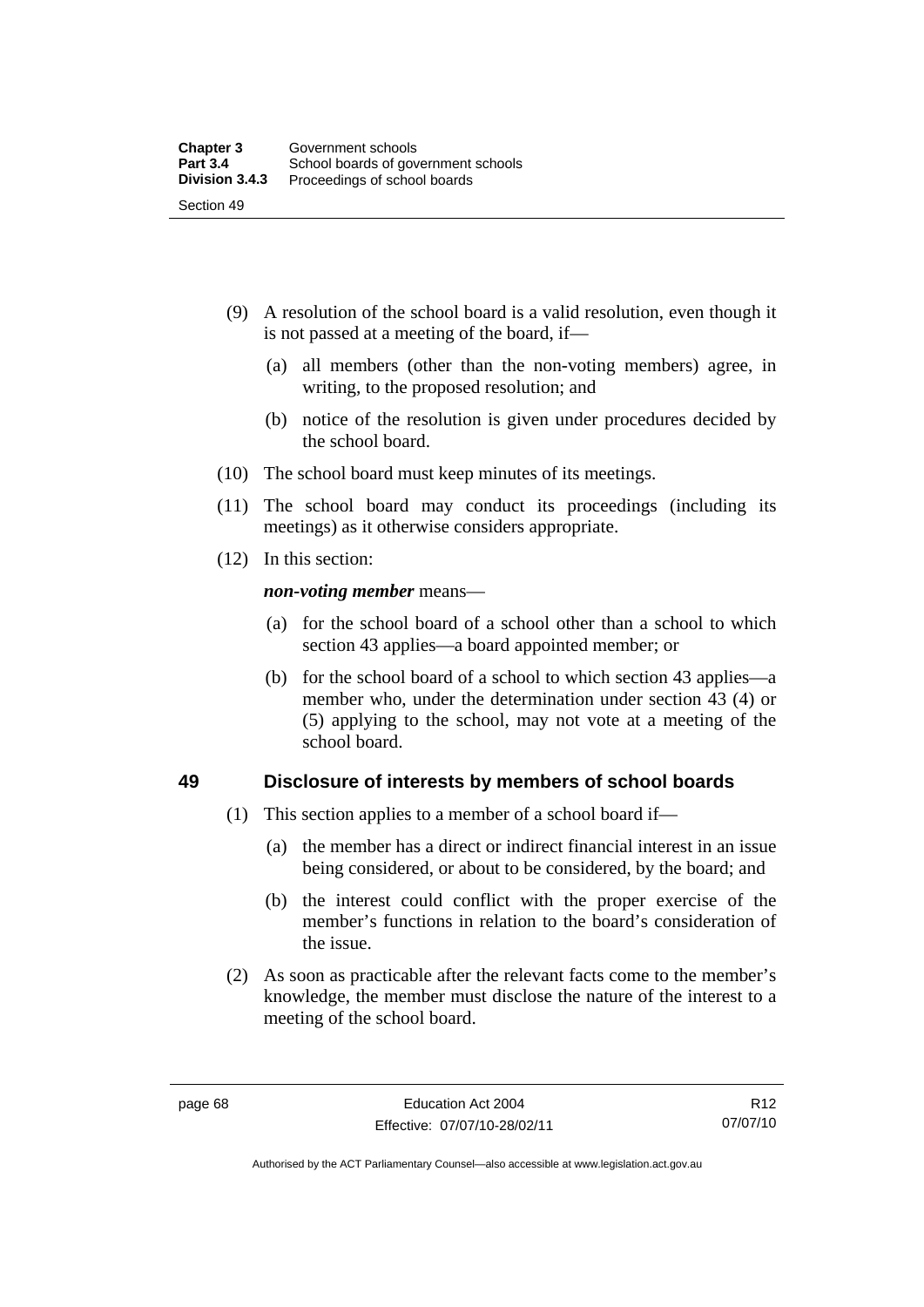- (3) The disclosure must be recorded in the school board's minutes and, unless the board otherwise decides, the member (the *first member*) must not—
	- (a) be present when the board considers the issue; or
	- (b) take part in a decision of the board on the issue.
- (4) Any other member who also has a direct or indirect financial interest in the issue must not—
	- (a) be present when the school board is considering its decision under subsection (3) in relation to the first member; or
	- (b) take part in making the decision.
- (5) Within 14 days after the end of each financial year, the chairperson of the school board must give the chief executive a statement of any disclosure of interest made under this section in relation to the school board during the financial year.

## **49A Protection of members of school boards**

- (1) A person who is, or has been, a member of a school board of a government school is not civilly liable for an act or omission done honestly in the exercise of a function under this Act.
- (2) Any liability that would, apart from subsection (1), attach to a person attaches to the Territory.

## **Division 3.4.4 Financial matters**

## **50 School boards to approve budgets**

- (1) The school board of a government school must approve a budget for each year.
- (2) The school board must approve the budget before the date decided by the chief executive.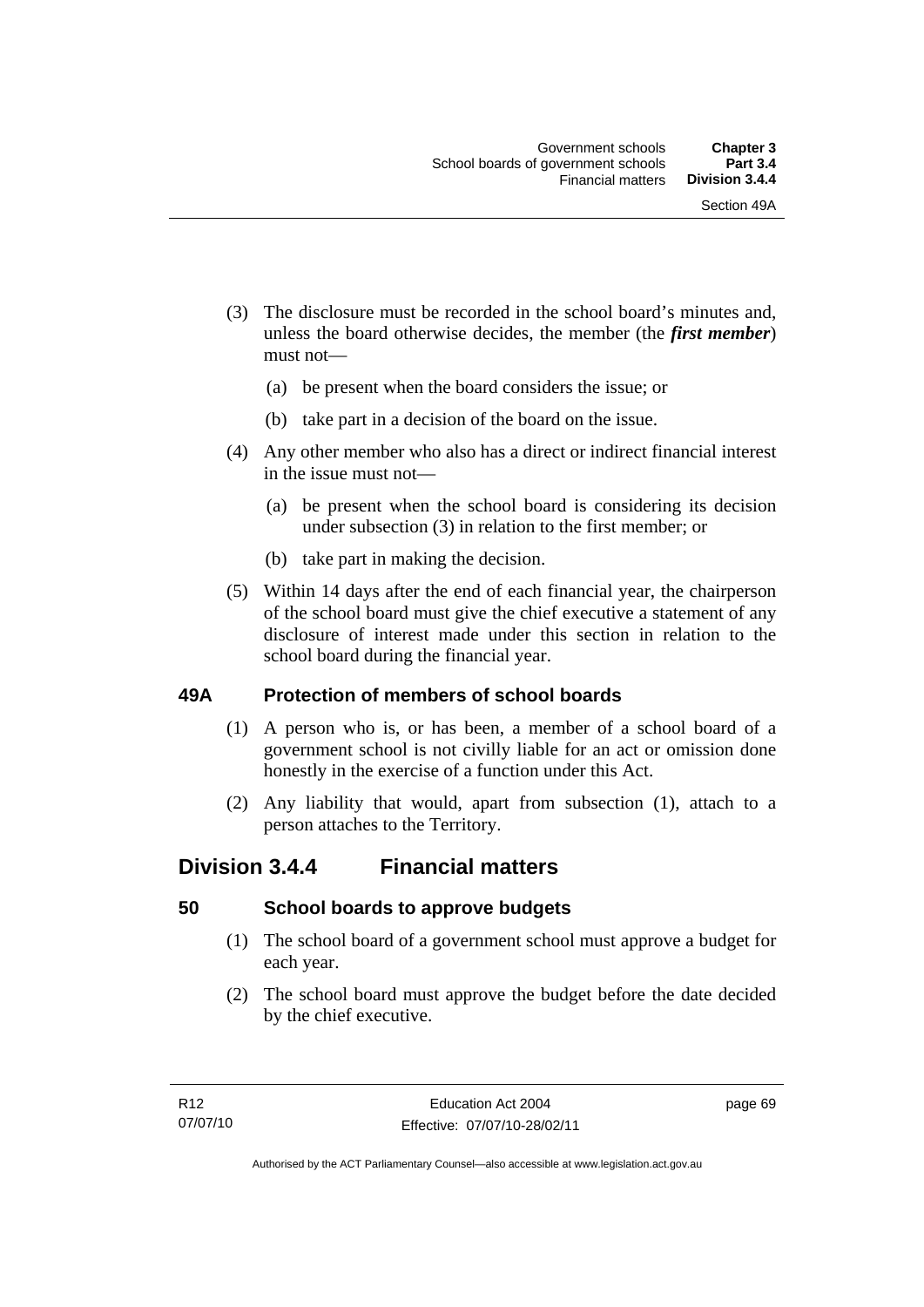- (3) The budget may only be approved by the school board if it is in the form, and based on the accounting or other policies or practices, (if any) required by the chief executive.
- (4) The chief executive may ask the school board to approve a budget for a part of a year.
- (5) The school board must comply with the request.
- (6) If the school board approves the budget, money of the school may be spent in accordance with the budget.

## **51 Application of money of school**

The school board of a government school may approve the spending of money of the school only in payment or discharge of the costs of, or liabilities incurred by, the school.

## **52 School boards to approve financial statement and report**

- (1) As soon as practicable after the end of each half-year (but not later than the date decided by the chief executive), the school board of a government school must approve a financial statement for the halfyear, in a form approved by the chief executive or as the chief executive directs.
- (2) As soon as practicable after the end of each year (but not later than the date decided by the chief executive), the school board of a government school must approve an annual report on the board's operations during the year.
- (3) The annual report must include—
	- (a) the financial statements approved under subsection (1) for each half-year; and
	- (b) a statement of how voluntary contributions made to the school have been or will be spent; and

R12 07/07/10

Authorised by the ACT Parliamentary Counsel—also accessible at www.legislation.act.gov.au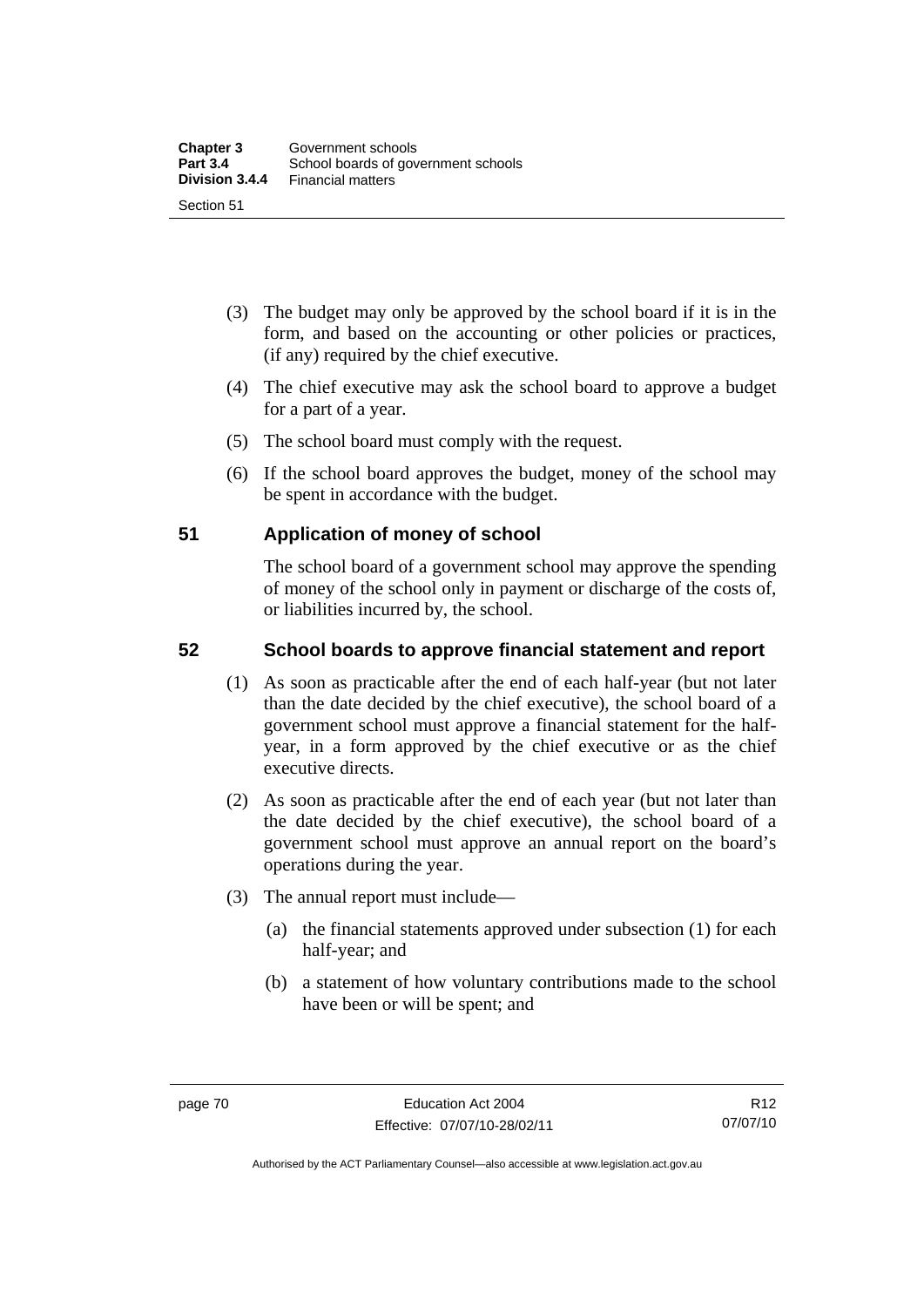- (c) if a school board is holding funds in reserve—a statement setting out the purposes for which the funds are being held and the amount being held for each of those purposes.
- *Note* If a form is approved under s 154 for a statement under par (c), the form must be used.
- (4) The school board must give a copy of each report approved under this section to the chief executive.
- (5) The chief executive may issue guidelines about what is, or is not, holding funds in reserve.

## **53 School boards to make available summaries of budget and annual report**

- (1) Not later than 14 days after approving the budget for a year, the school board of a government school must make a summary of the budget available to parents of students at the school and to the staff and students of the school.
- (2) Not later than 14 days after approving the annual report for a year, the school board of a government school must make a summary of the report available to parents of students at the school and to the staff and students of the school.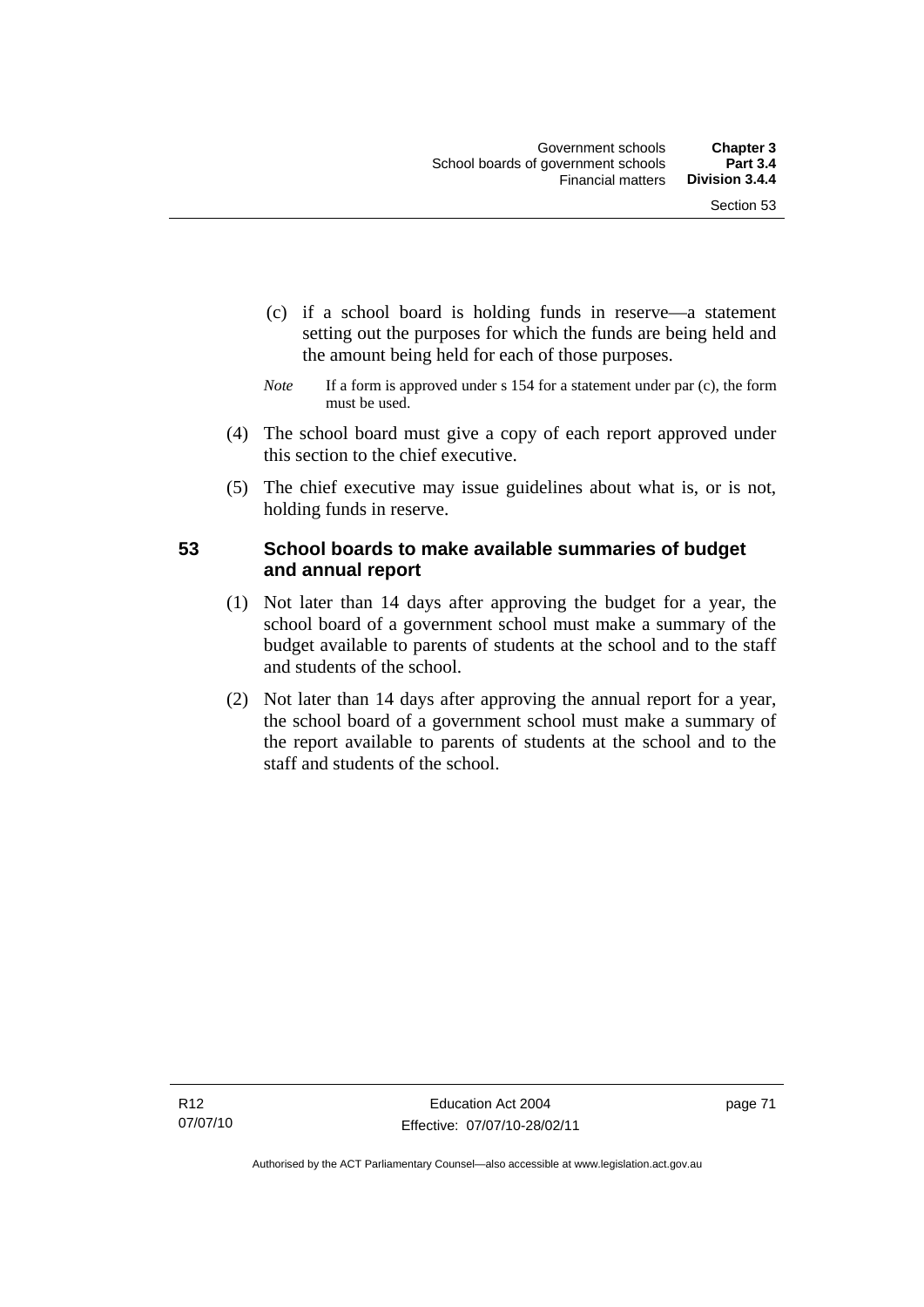# **Part 3.5 Government Schools Education Council**

## **Division 3.5.1 Establishment and membership**

## **54 Establishment of council (government)**

The Government Schools Education Council (in this part called the *council*) is established.

## **55 Functions of council (government)**

The functions of the council are—

- (a) to advise the Minister on any aspect of the ACT government school system; and
- (b) when asked by the Minister under this paragraph, to inquire into and give advice to the Minister on any aspect of the ACT government school system; and
- (c) to meet with the Non-Government Schools Education Council to discuss matters of mutual interest; and
- (d) to exercise any other function given to the council under this Act or any other Territory law.
- *Note* The Minister must present a copy of any advice given under s 55 (a) or (b) to the Legislative Assembly (see s 66A).

## **56 Membership of council (government)**

The council consists of the following members:

- (a) the chief executive;
- (b) the members (*appointed members*) appointed under section 57.

R12 07/07/10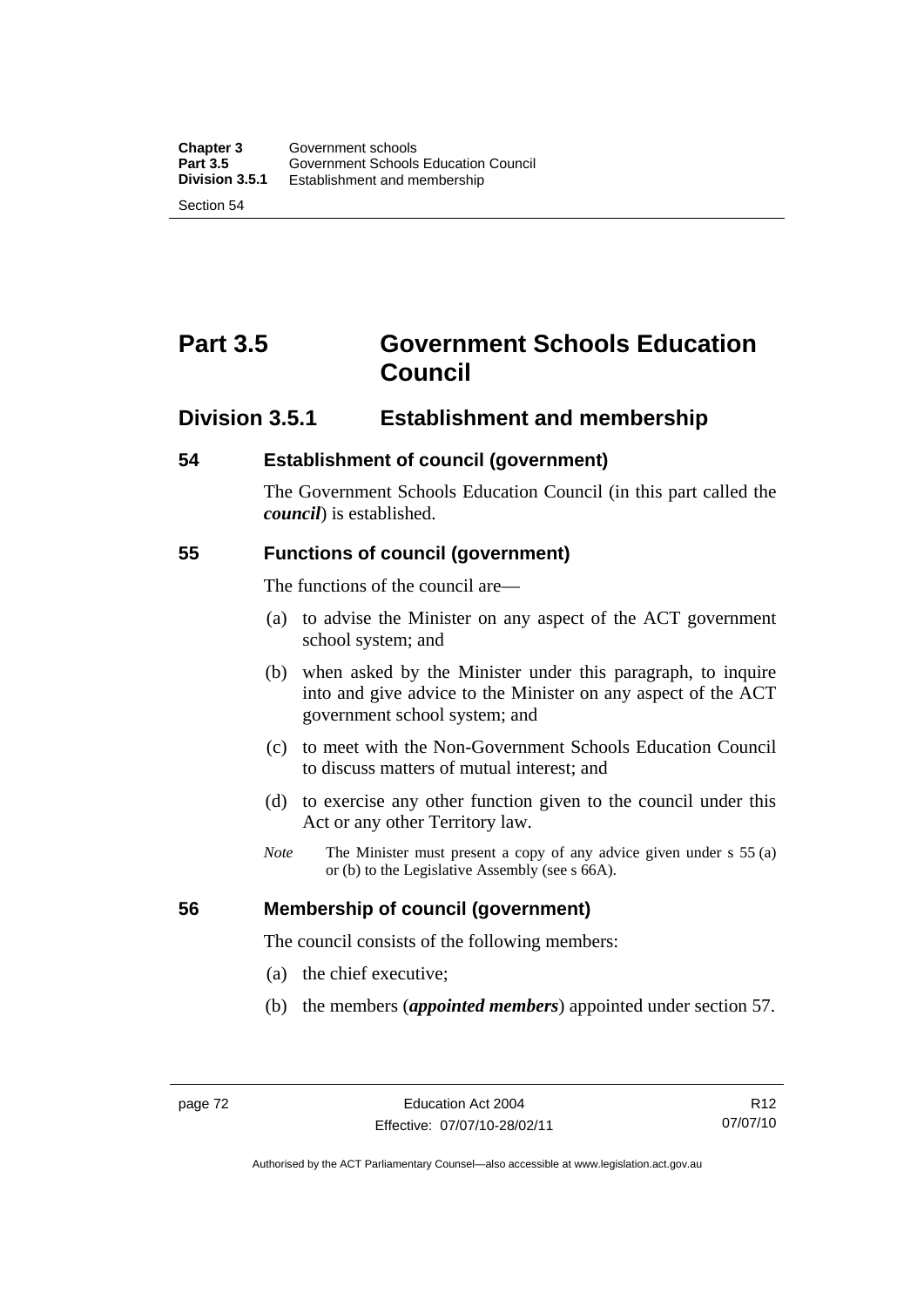## **57 Appointed members of council (government)**

- (1) The Minister must appoint the following members of the council:
	- (a) a chairperson;
	- (b) 6 people who, in the Minister's opinion, have experience in 1 or more of the areas of business and commerce, public policy, early childhood care, education, the special needs of young people and teacher education (the *community members*);
	- (c) 10 people who, in the Minister's opinion, represent the views of government school education (the *education members*).
	- *Note 1* For the making of appointments (including acting appointments), see Legislation Act, pt 19.3.
	- *Note 2* In particular, an appointment may be made by naming a person or nominating the occupant of a position (see s 207).
	- *Note 3* Certain Ministerial appointments require consultation with a Legislative Assembly committee and are disallowable (see Legislation Act, div 19.3.3).
- (2) For subsection (1) (c), the Minister must appoint—
	- (a) 2 education members chosen from nominations of the peak organisation representing principals; and
	- (b) 2 education members chosen from nominations of the government teacher union; and
	- (c) 2 education members chosen from nominations of the peak organisation representing parent associations of government schools; and
	- (d) 2 education members chosen from nominations of the peak organisation representing students; and
	- (e) 1 education member chosen from nominations of the peak organisation representing school boards; and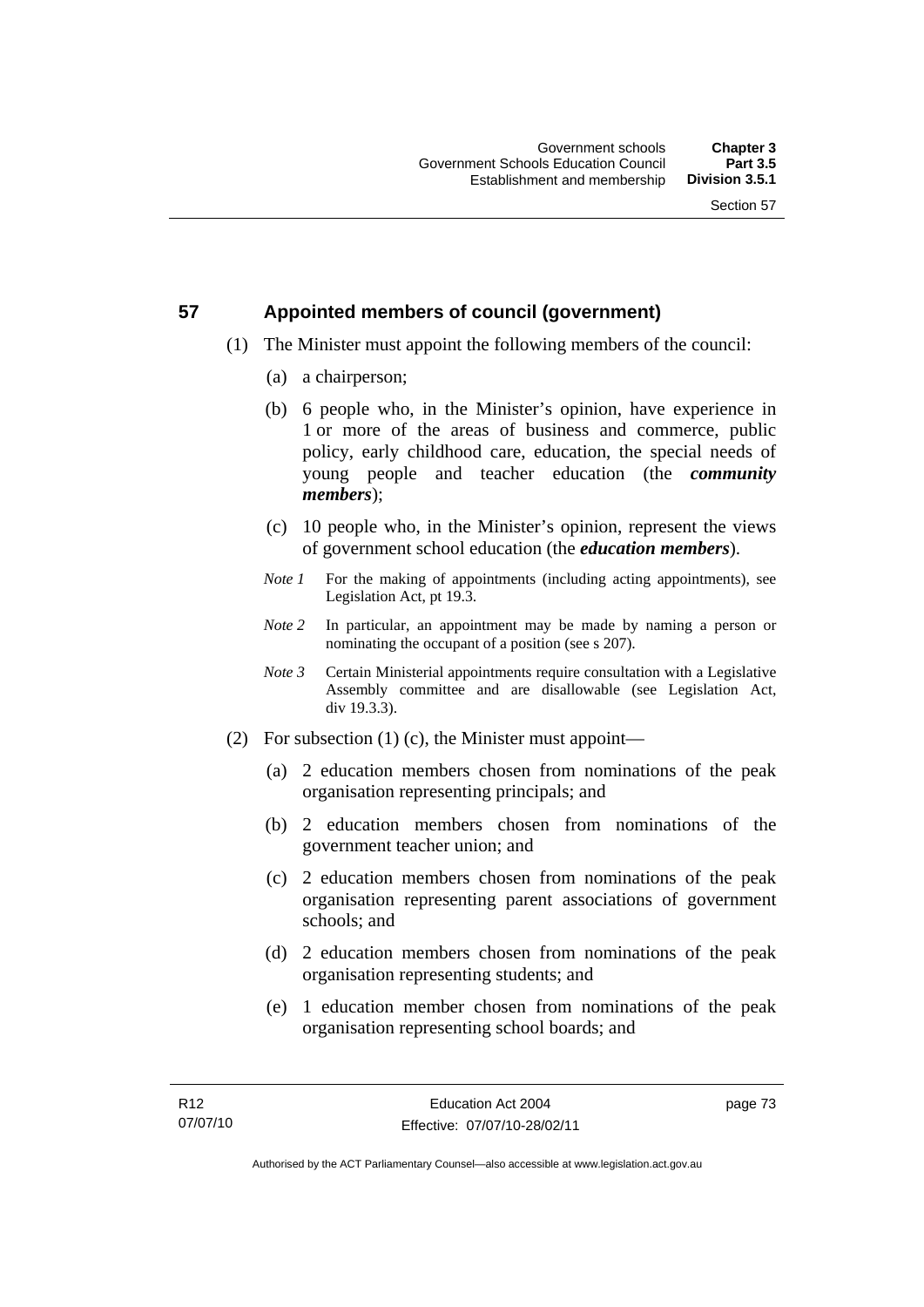(f) 1 education member chosen from nominations of the peak organisation representing preschool parents.

## **58 Deputy chairperson of council (government)**

- (1) The appointed members must, whenever necessary, elect another appointed member to be deputy chairperson.
- (2) The council must tell the Minister of the election of an appointed member as deputy chairperson.

## **59 Term of appointment to council (government)**

- (1) An appointed member is to be appointed for a term not longer than 3 years.
- (2) The instrument appointing, or evidencing the appointment of, an appointed member must state whether the person is appointed as chairperson or a community or education member.
	- *Note* A person may be reappointed to a position if the person is eligible to be appointed to the position (see Legislation Act, s 208 and dict, pt 1, def *appoint*).

## **60 Ending of appointment to council (government)**

- (1) The Minister may end the appointment of an appointed member—
	- (a) for misbehaviour; or
	- (b) for contravening section 65 (Disclosure of interests by members of council (government)).
	- *Note* A person's appointment also ends if the person resigns (see Legislation Act, s 210).
- (2) The Minister may also end the appointment of an education member if satisfied that the person no longer represents the views of the organisation from which the person was chosen.

R12 07/07/10

Authorised by the ACT Parliamentary Counsel—also accessible at www.legislation.act.gov.au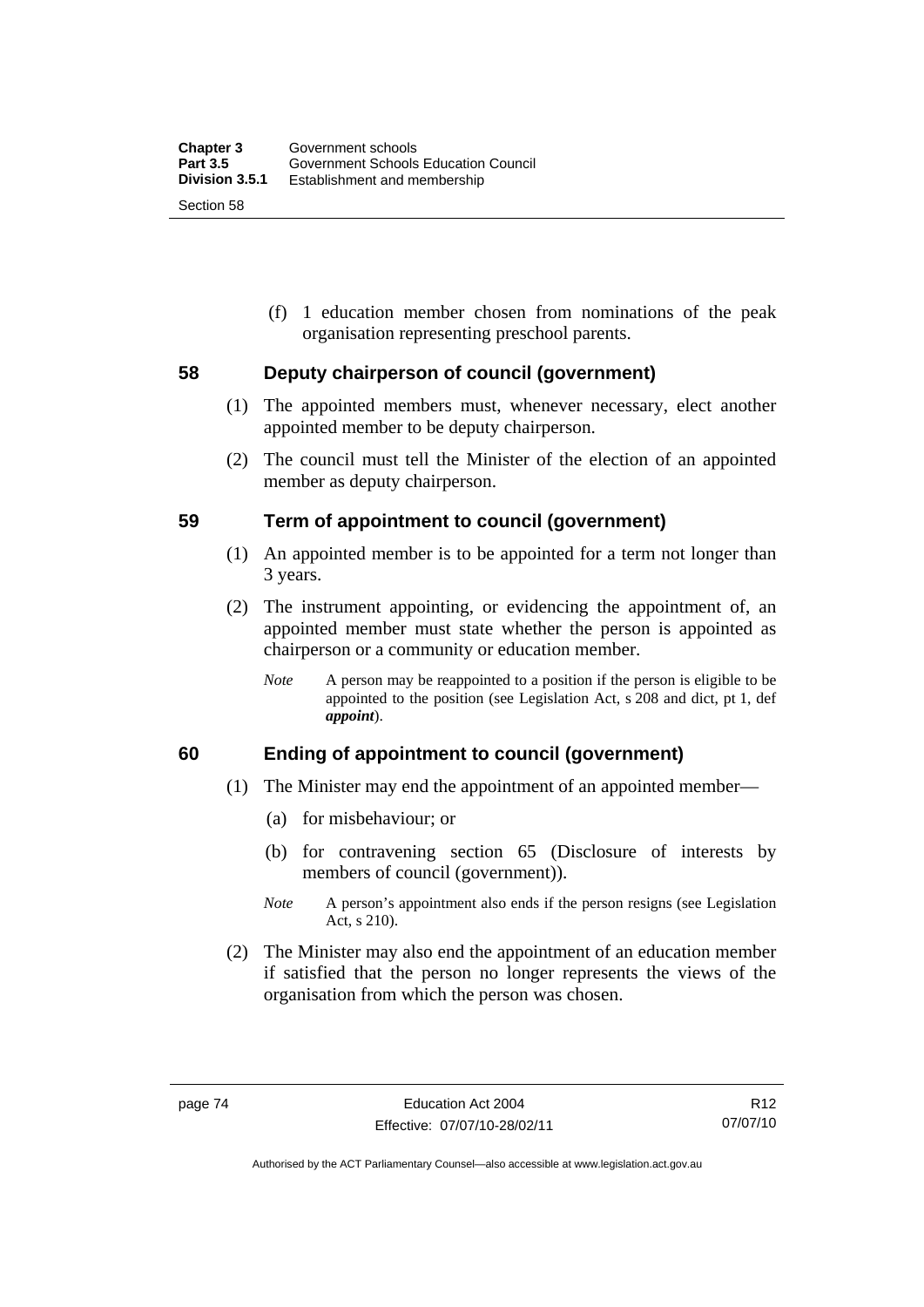## **61 Conditions of appointment generally of appointed members**

An appointed member holds the position on the conditions not provided by this Act or another Territory law that are decided by the Minister.

## **62 Arrangements for staff**

- (1) The council may arrange with the chief executive to use public servants in the administrative unit under the chief executive's control.
- (2) The *Public Sector Management Act 1994* applies to the management by the council of public servants the subject of an arrangement under subsection (1).

# **Division 3.5.2 Proceedings of council (government)**

## **63 Time and place of meetings of council (government)**

- (1) The council meets at the times and places it decides.
- (2) However, the council must meet at least twice a year.
- (3) The chairperson—
	- (a) may at any time call a meeting of the council; and
	- (b) must call a meeting if asked by the Minister, the chief executive or at least 9 members.
- (4) If the chairperson is not available to call a meeting for any reason, the deputy chairperson may call a meeting of the council.

## **64 Procedures governing proceedings of council (government)**

 (1) The chairperson of the council presides at all meetings of the council at which the chairperson is present.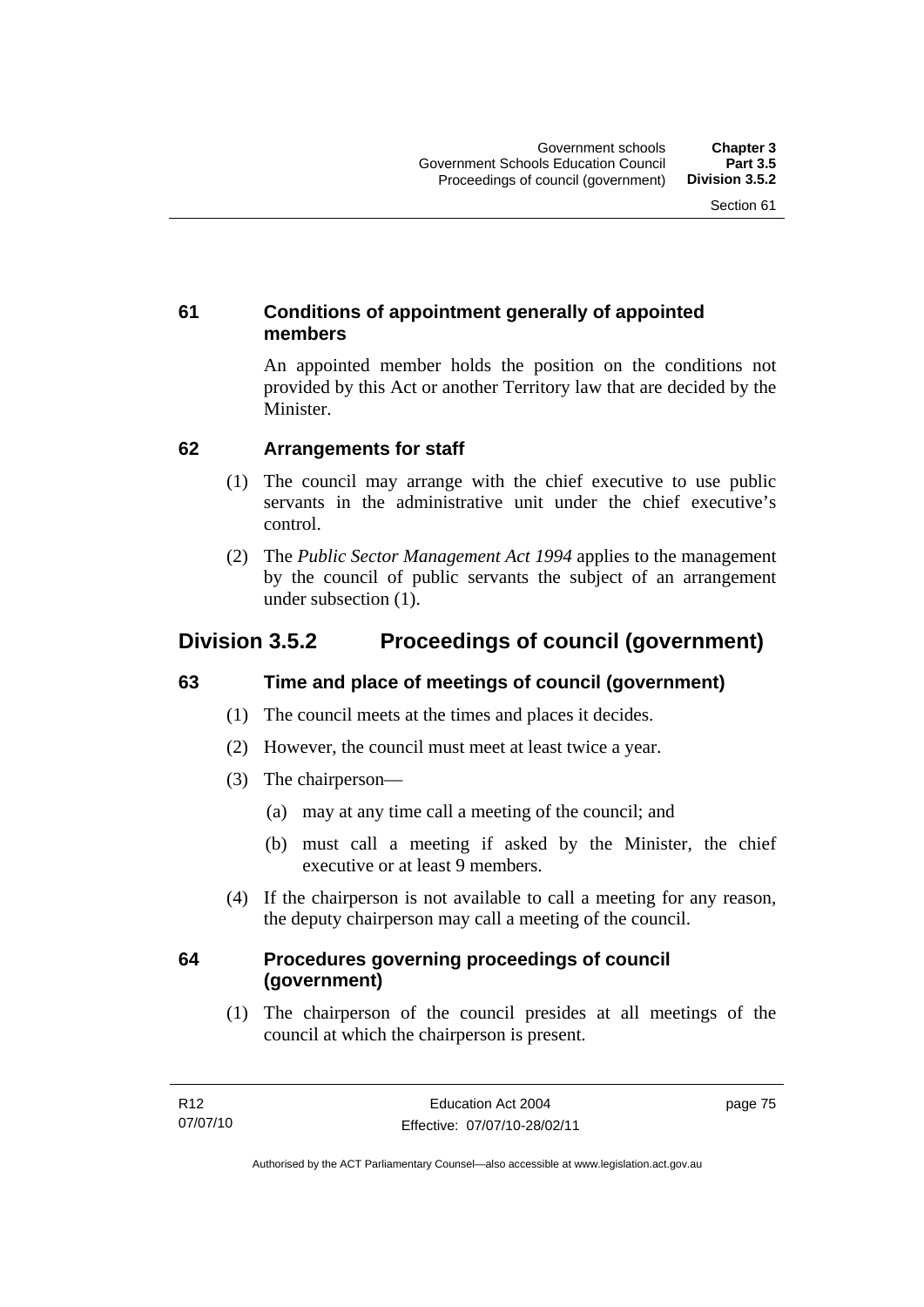- (2) If the chairperson is absent, the deputy chairperson presides.
- (3) If the chairperson and deputy chairperson are both absent, the member chosen by the members present presides.
- (4) Business may be carried out at a meeting of the council only if 9 members are present.
- (5) At a meeting of the council each appointed member has a vote on each question to be decided.
- (6) A question is to be decided by a majority of the votes of the members present and voting but, if the votes are equal, the member presiding has a casting vote.
- (7) The council may hold meetings, or allow members to take part in meetings, by telephone, closed-circuit television or another form of communication.
- (8) A member who takes part in a meeting under subsection (7) is taken to be present at the meeting.
- (9) A resolution of the council is a valid resolution, even though it was not passed at a meeting of the council, if—
	- (a) all appointed members agree, in writing, to the proposed resolution; and
	- (b) notice of the resolution is given under procedures decided by the council.
- (10) The council must keep minutes of its meetings.
- (11) The council may conduct its proceedings (including its meetings) as it otherwise considers appropriate.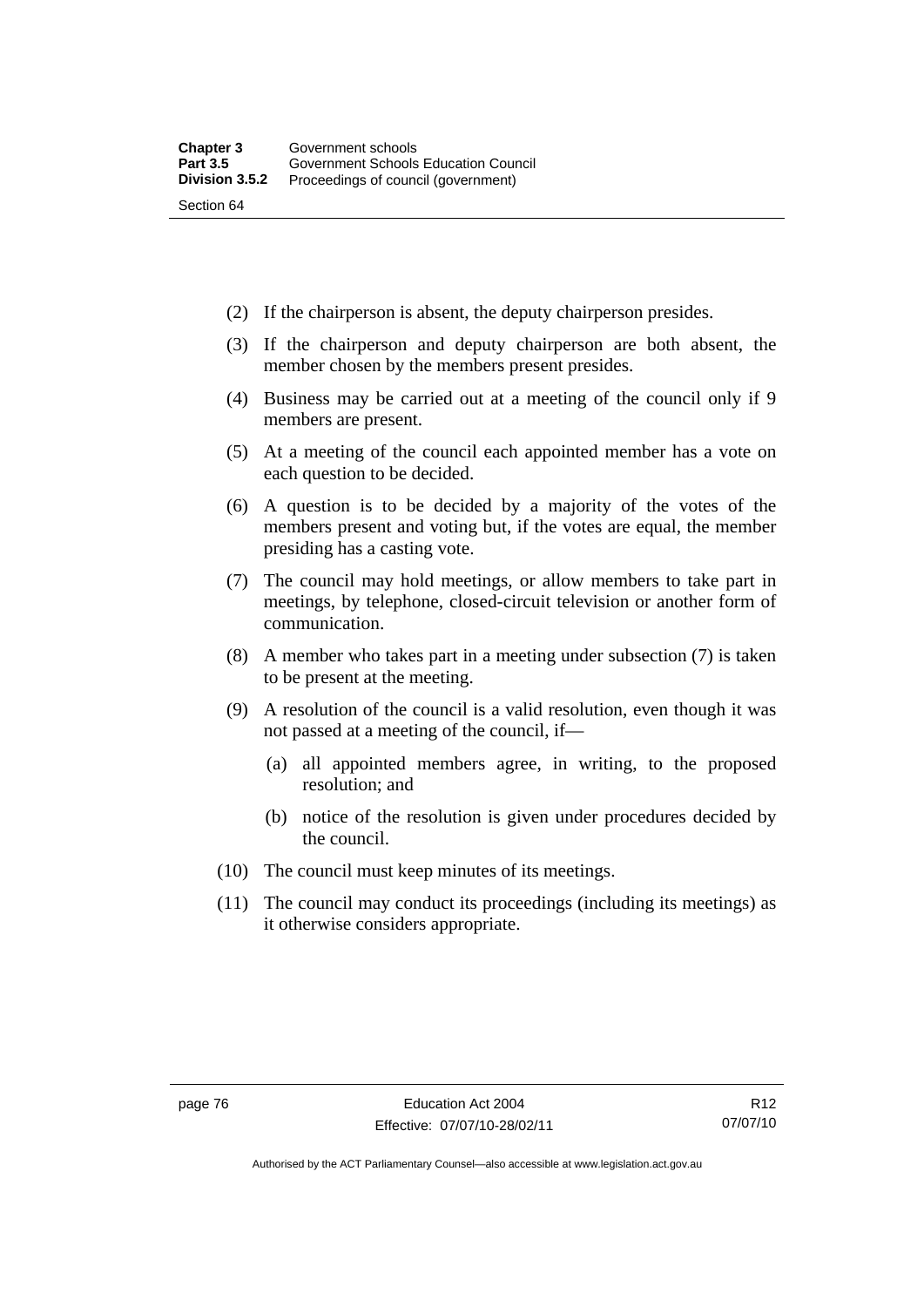## **65 Disclosure of interests by members of council (government)**

- (1) This section applies to a member of the council if—
	- (a) the member has a direct or indirect financial interest in an issue being considered, or about to be considered, by the council; and
	- (b) the interest could conflict with the proper exercise of the member's functions in relation to the council's consideration of the issue.
- (2) As soon as practicable after the relevant facts come to the member's knowledge, the member must disclose the nature of the interest to a meeting of the council.
- (3) The disclosure must be recorded in the council's minutes and, unless the council otherwise decides, the member (the *first member*) must not—
	- (a) be present when the council considers the issue; or
	- (b) take part in a decision of the council on the issue.
- (4) Any other member who also has a direct or indirect financial interest in the issue must not—
	- (a) be present when the council is considering its decision under subsection (3) in relation to the first member; or
	- (b) take part in making the decision.
- (5) Within 14 days after the end of each financial year, the chairperson of the council must give the Minister a statement of any disclosure of interest made under this section during the financial year.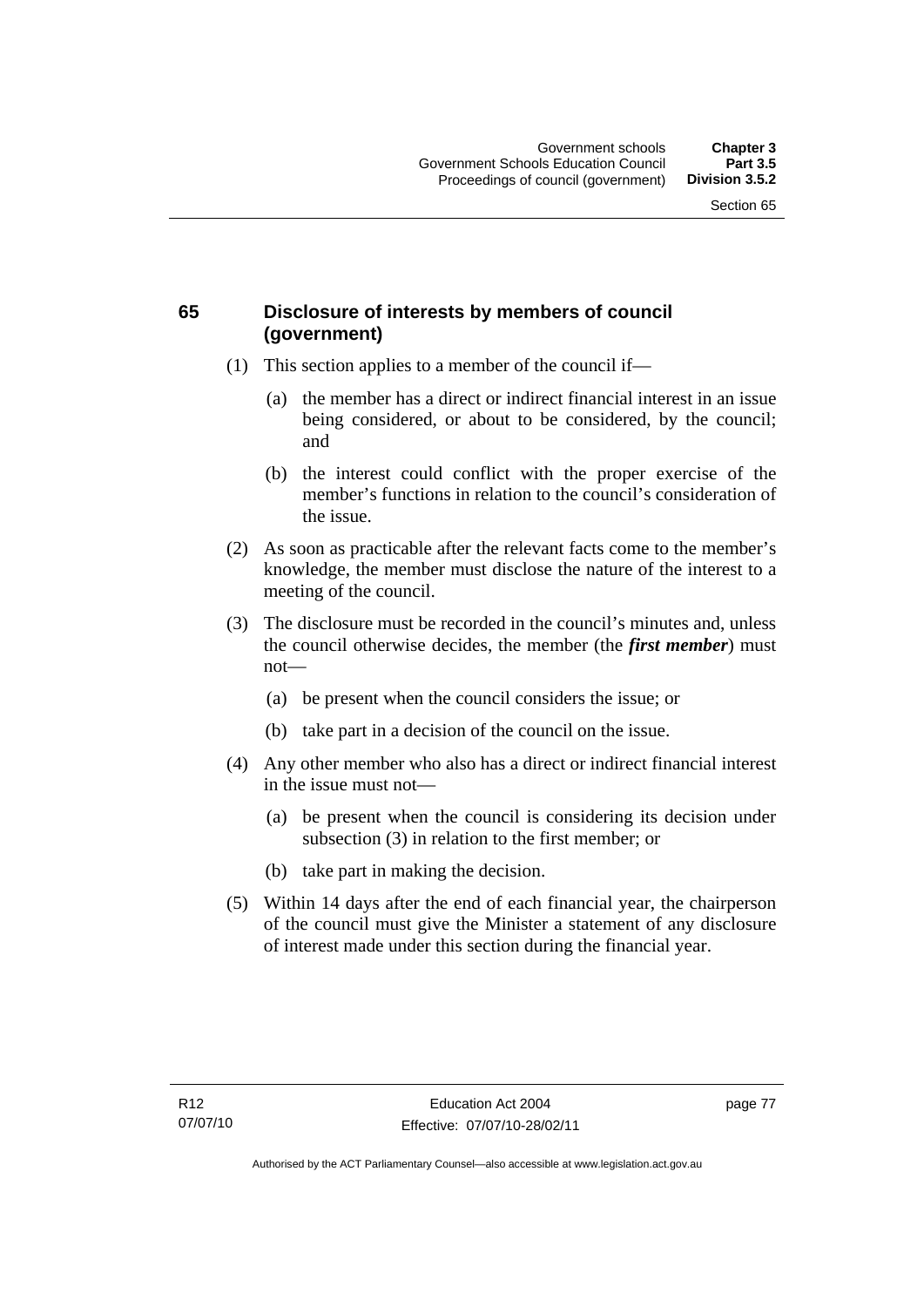# **Division 3.5.3 Other provisions relating to council (government)**

#### **66 Minister to seek advice**

- (1) Before deciding the budget priorities and strategic directions for government schools each year, the Minister must ask for, and consider the advice of, the Government Schools Education Council.
- (2) This section does not limit the matters that the Minister may take into account in deciding the budget priorities and strategic directions for government schools.

## **66A Minister to present advice of council (government)**

The Minister must present a copy of advice given to the Minister under section 55 (a) or (b) (Functions of council (government)) to the Legislative Assembly within 6 sitting days after the day it is given to the Minister.

page 78 Education Act 2004 Effective: 07/07/10-28/02/11

Authorised by the ACT Parliamentary Counsel—also accessible at www.legislation.act.gov.au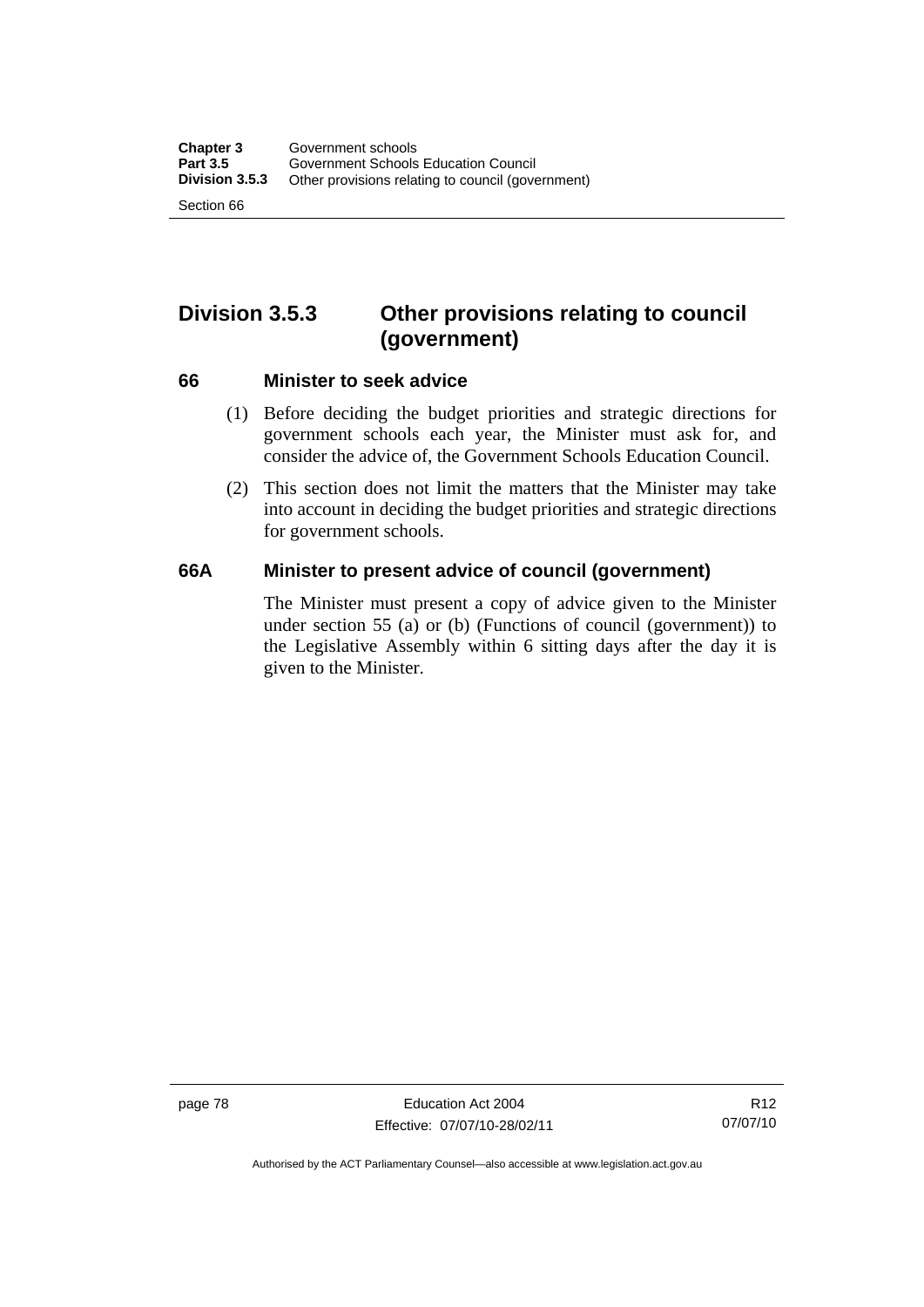# **Part 3.6 Other provisions**

## **Division 3.6.1 Authorised persons (government)**

## **67 Appointment of authorised persons (government)**

- (1) The chief executive may appoint a person to be an authorised person (government) for this Act or a provision of this Act, other than chapter 4 (Non-government schools).
	- *Note 1* For the making of appointments (including acting appointments), see the Legislation Act, pt 19.3.
	- *Note 2* In particular, a person may be appointed for a particular provision of a law (see Legislation Act, s 7 (3)) and an appointment may be made by naming a person or nominating the occupant of a position (see s 207).
- (2) The regulations may prescribe a person to be an authorised person (government) for this Act or a provision of this Act, other than chapter 4.
- (3) A person may be appointed as an authorised person (government) under subsection (1) only if—
	- (a) the person is an Australian citizen or a permanent resident of Australia; and
	- (b) the chief executive is satisfied that the person is a suitable person to be appointed, having regard in particular to—
		- (i) whether the person has any criminal convictions; and
		- (ii) the person's employment record; and
	- (c) the person has satisfactorily completed adequate training to exercise the powers of an authorised person (government) proposed to be given to the person.
- (4) To remove any doubt, a person may be both an authorised person (government) and an authorised person (non-government).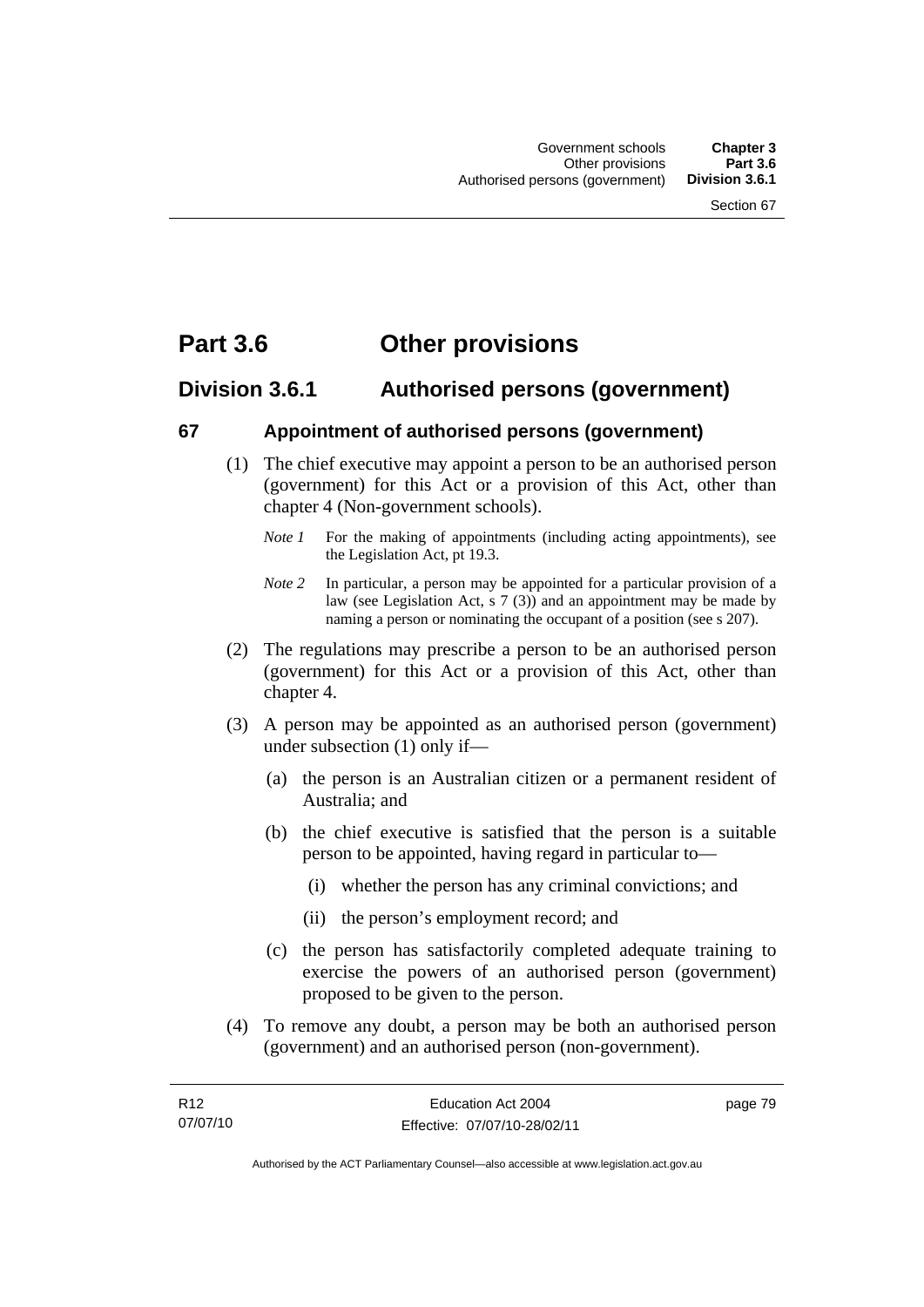## **68 Identity cards for authorised persons (government)**

- (1) The chief executive must give an authorised person (government) an identity card that states the person is an authorised person (government) for this Act, or stated provisions of this Act, and shows—
	- (a) a recent photograph of the person; and
	- (b) the name of the person; and
	- (c) the date of issue of the card; and
	- (d) an expiry date for the card; and
	- (e) anything else prescribed under the regulations.
- (2) A person who ceases to be an authorised person (government) must return his or her identity card to the chief executive as soon as practicable, but within 21 days after the day the person ceases to be an authorised person.

Maximum penalty: 1 penalty unit.

(3) An offence against subsection (2) is a strict liability offence.

## **Division 3.6.2 Inspection powers for government schools**

## **69 Power not to be exercised before identity card shown etc**

- (1) An authorised person (government) may exercise a power under this chapter in relation to a person only if the authorised person first shows the person his or her identity card.
- (2) An authorised person (government) may not remain in a government school entered under this division if, when asked by the principal, the authorised person does not show his or her identity card.

R12 07/07/10

Authorised by the ACT Parliamentary Counsel—also accessible at www.legislation.act.gov.au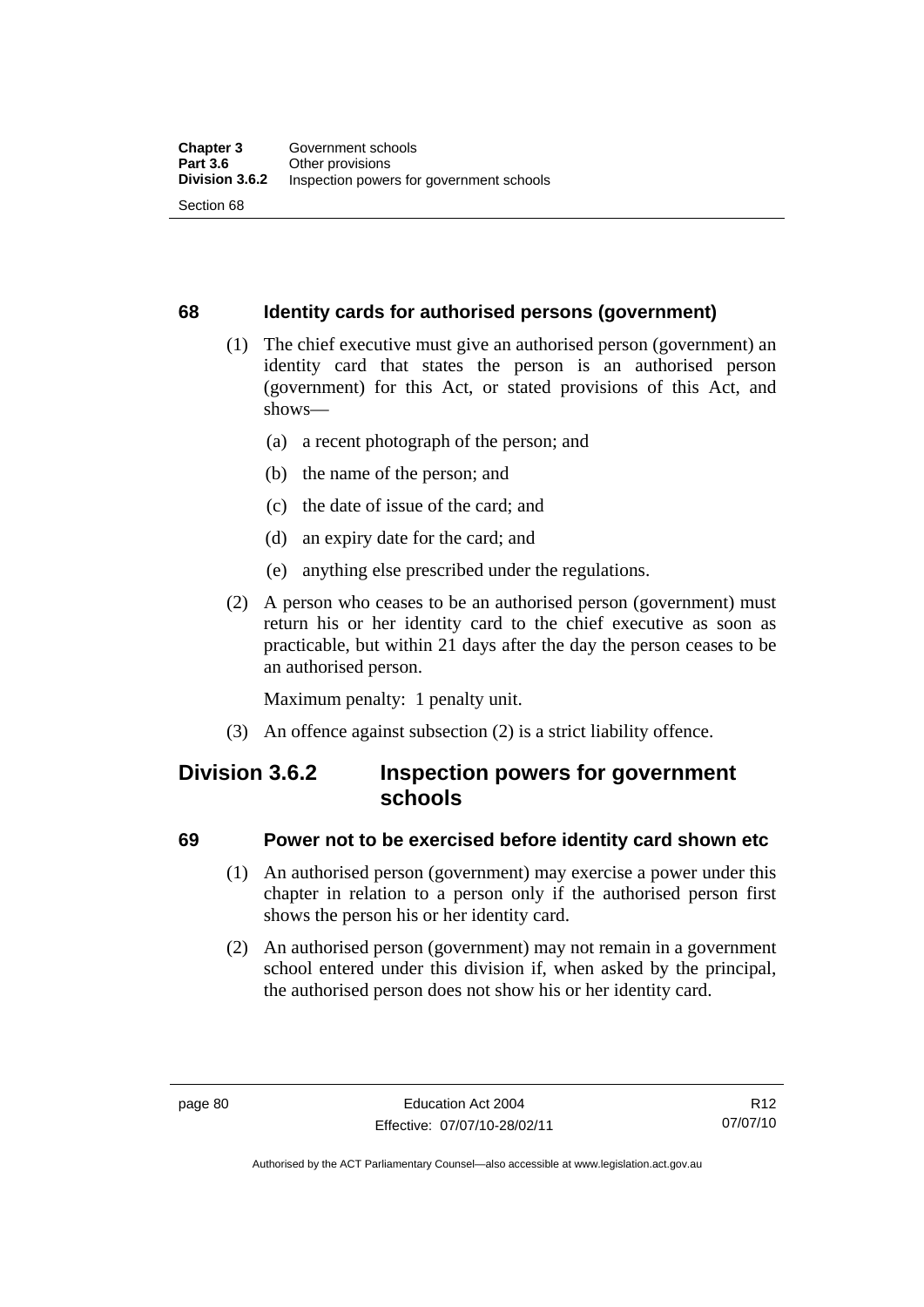## **70 Entry to government schools**

An authorised person (government) may enter a government school at any time.

## **71 Powers on entry**

An authorised person (government) who enters a government school under section 70 may inspect the school or anything in it (including the register of enrolment and attendances).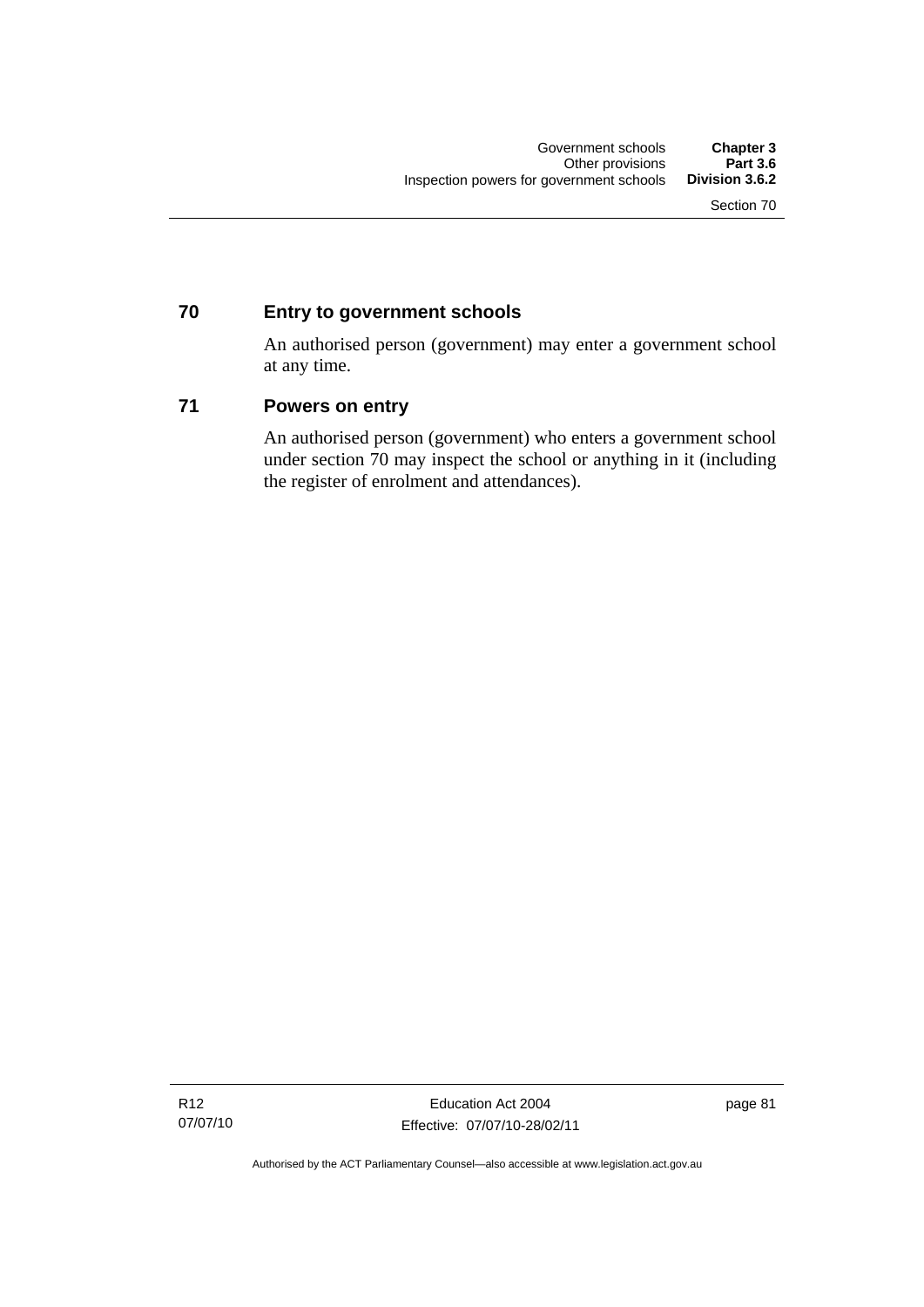**Chapter 4** Non-government schools Part 4.1 **General** 

Section 74

# **Chapter 4 Non-government schools**

# **Part 4.1 General**

## **74 Meaning of** *school* **in ch 4**

In this chapter:

*school* does not include a government school.

#### **75 Principles on which ch 4 based**

The following are the principles on which this chapter is based:

- (a) the non-government school sector consists of schools from a range of different educational and religious philosophies;
- (b) the variety of schools in the sector reflects the diversity of the community in the ACT and the preferences of parents for a particular style of education for their children;
- (c) the non-government schools sector is committed to—
	- (i) developing the spiritual, physical, emotional and intellectual welfare of its students; and
	- (ii) innovation, diversity and choice; and
	- (iii) maximising student outcomes; and
	- (iv) teacher, parent and student participation in all aspects of school education; and
	- (v) promoting the partnership between home and school; and
	- (vi) preparing students for their full participation in all aspects of a democratic society.

Authorised by the ACT Parliamentary Counsel—also accessible at www.legislation.act.gov.au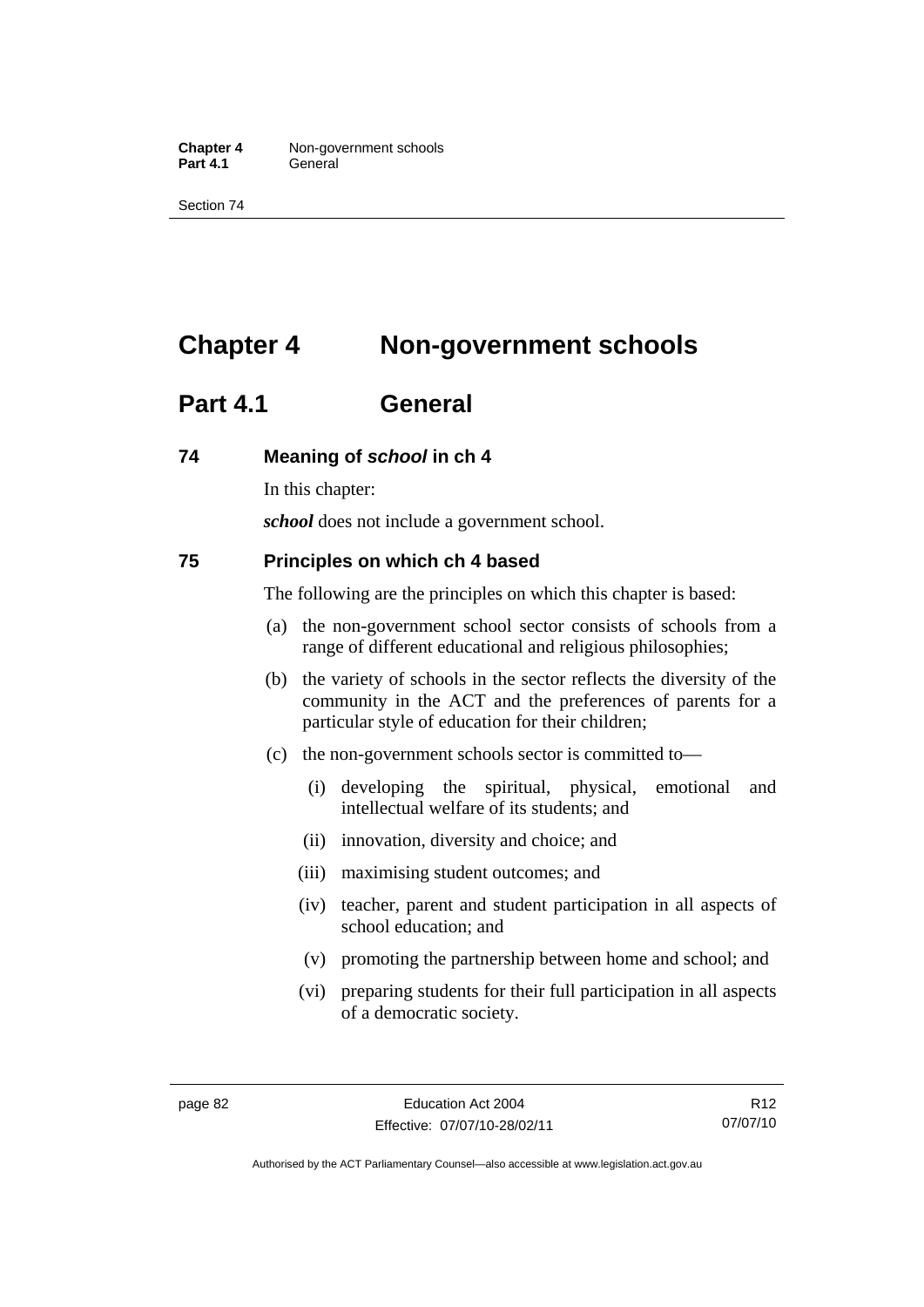## **77 Registrar**

The Minister must appoint a Registrar of Non-Government Schools.

- *Note 1* For the making of appointments (including acting appointments), see Legislation Act, pt 19.3.
- *Note* 2 In particular, an appointment may be made by naming a person or nominating the occupant of a position (see s 207).
- *Note 3* Certain Ministerial appointments require consultation with a Legislative Assembly committee and are disallowable (see Legislation Act, div 19.3.3).

## **78 Functions of registrar**

The registrar has the following functions:

- (a) to register non-government schools;
- (b) to keep a register of non-government schools;
- (c) to exercise any other function given to the registrar under this Act or any other Territory law.

## **79 Register of non-government schools**

- (1) The registrar must keep a register of non-government schools.
- (2) A person may, without charge, inspect the register of non-government schools during ordinary business hours at the office of the chief executive.
- (3) A person may, on payment of the reasonable copying costs, obtain a copy of all or part of the register.

## **80 Availability of information about operation of nongovernment schools and their educational programs**

 (1) The principal of a non-government school must make available to parents of students at the school and to the staff and students of the school information about the school's educational programs and policies, and the operation of the school.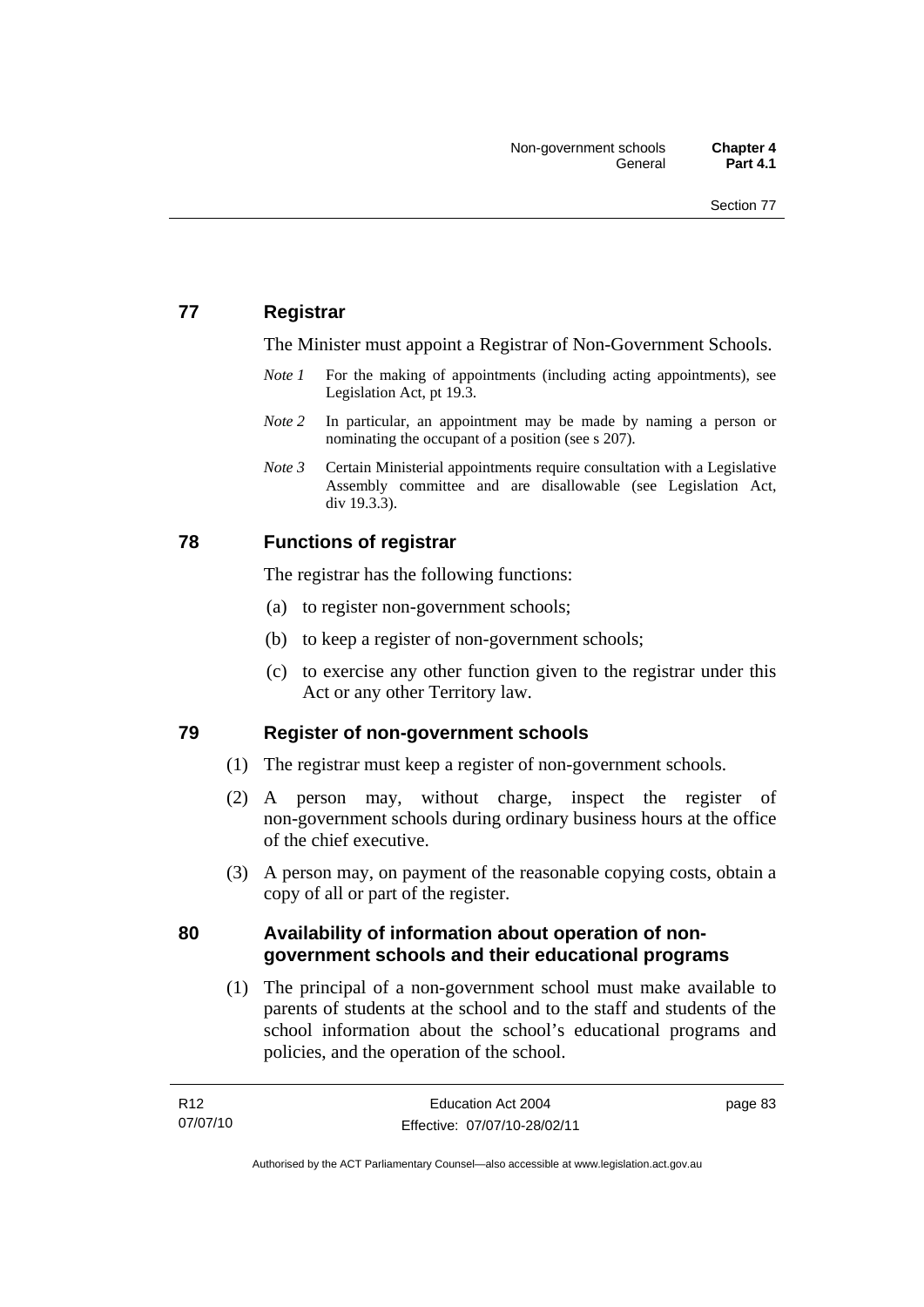| <b>Chapter 4</b> | Non-government schools |
|------------------|------------------------|
| <b>Part 4.1</b>  | General                |

 (2) The principal of a non-government school must also consult parents of students at the school about the operation of the school, including its educational programs and policies.

## **81 Approved educational courses for students at nongovernment schools**

- (1) The principal of a non-government school may approve educational courses that may be provided to a student enrolled at the school at a place other than the school.
- (2) An approval may be subject to conditions.
- (3) However, the principal may approve an educational course only if satisfied that—
	- (a) the standard of the course is appropriate; and
	- (b) there are adequate facilities for conducting the course; and
	- (c) the premises where the course is to be conducted comply with any relevant Territory laws about health and safety standards.

Authorised by the ACT Parliamentary Counsel—also accessible at www.legislation.act.gov.au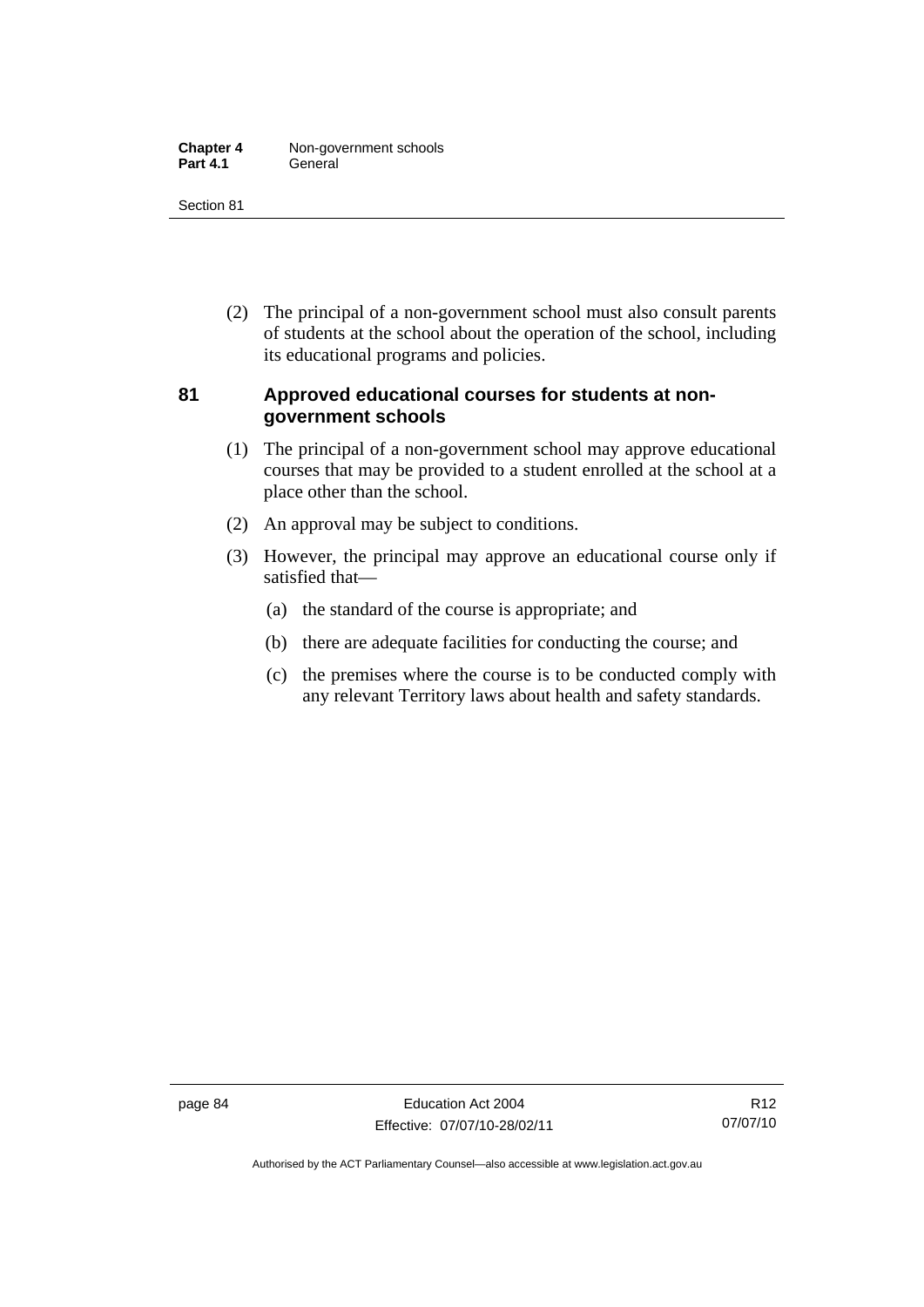# **Part 4.2 Registration—non-government schools**

#### **82 Schools to be registered**

 (1) A person must not conduct a school unless it is registered or provisionally registered under this part.

Maximum penalty: 50 penalty units.

- (2) The principal of a school commits an offence if—
	- (a) the school is not registered or provisionally registered under this part; and
	- (b) the school begins educating a student at any educational level.

Maximum penalty: 20 penalty units.

- (3) The principal of a school commits an offence if—
	- (a) the school is not registered or provisionally registered under this part for education at a particular campus; and
	- (b) the school begins educating a student at that campus.

Maximum penalty: 10 penalty units.

- (4) The principal of a school commits an offence if—
	- (a) the school is not registered or provisionally registered under this part for education at a particular education level; and
	- (b) the school begins educating a student at that education level.

Maximum penalty: 10 penalty units.

(5) An offence against this section is a strict liability offence.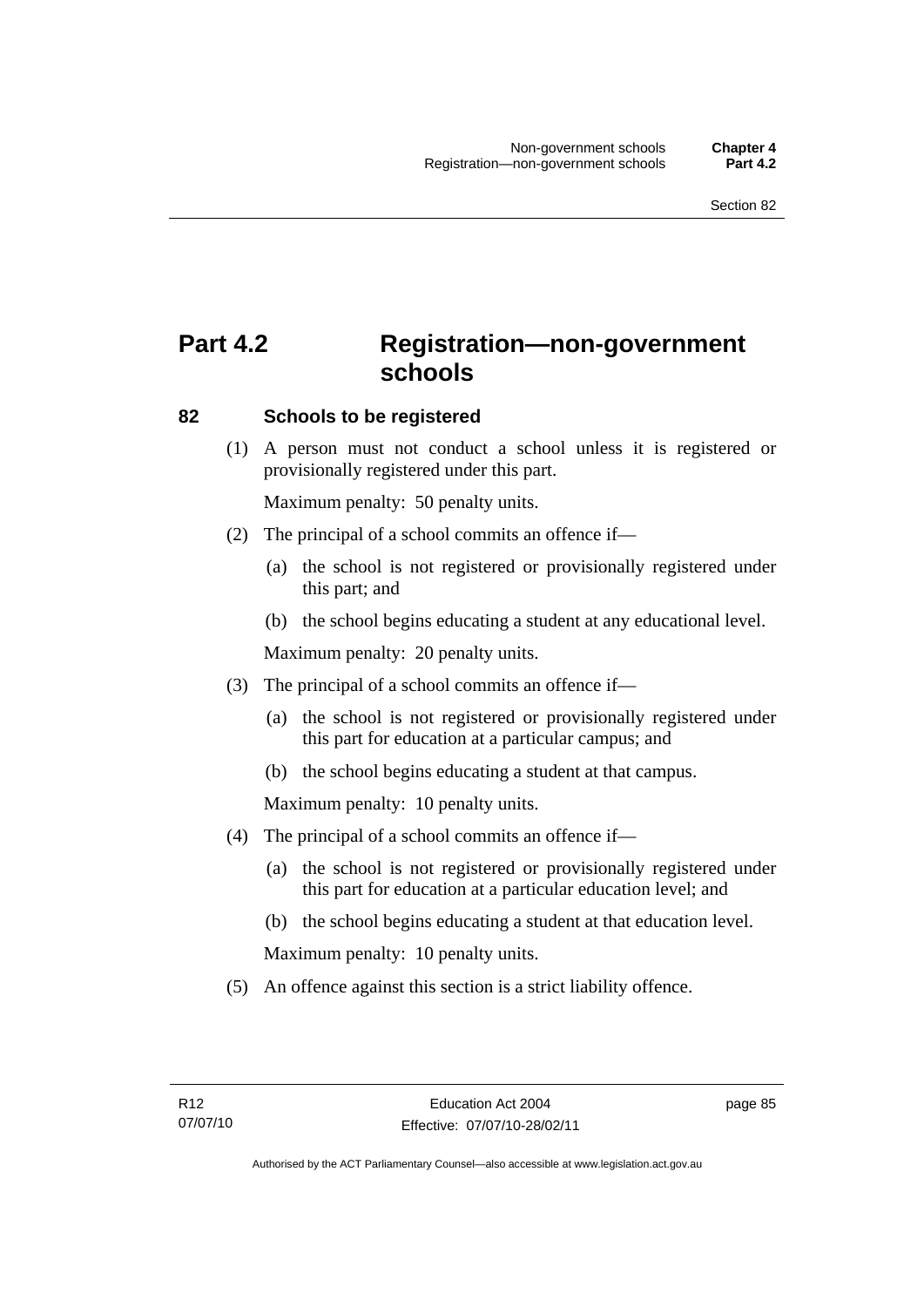## **83 Applications for in-principle approval for proposed registration**

- (1) This section applies if a person intends to make application under—
	- (a) section 85 for provisional registration of a school; or
	- (b) section 88A for registration of a school at an additional campus; or
	- (c) section 89 for registration of a school at an additional educational level.
- (2) The person must apply in writing to the Minister for approval (*inprinciple approval*) to apply for the proposed registration.
- (3) The application must state the day the person proposes to begin operating the school or operating the school at the additional campus or additional educational level (the *proposed opening day*).
- (4) The proposed opening day must be at least 2 years, but not more than 4 years, after the day the application is made.
- (5) The chief executive must publish notice of the making of the application in a daily newspaper.
- (6) The notice must state that written comments on the proposed registration may be made to the Minister within a stated period of at least 60 days after the day the notice is published.
- (7) The chief executive must make a copy of the application for in-principle approval available for inspection free of charge to the public during ordinary business hours at the office of an administrative unit administered by the chief executive.

## **84 Deciding in-principle applications**

 (1) In deciding whether to give in-principle approval for the provisional registration of a school, the Minister must have regard to—

Authorised by the ACT Parliamentary Counsel—also accessible at www.legislation.act.gov.au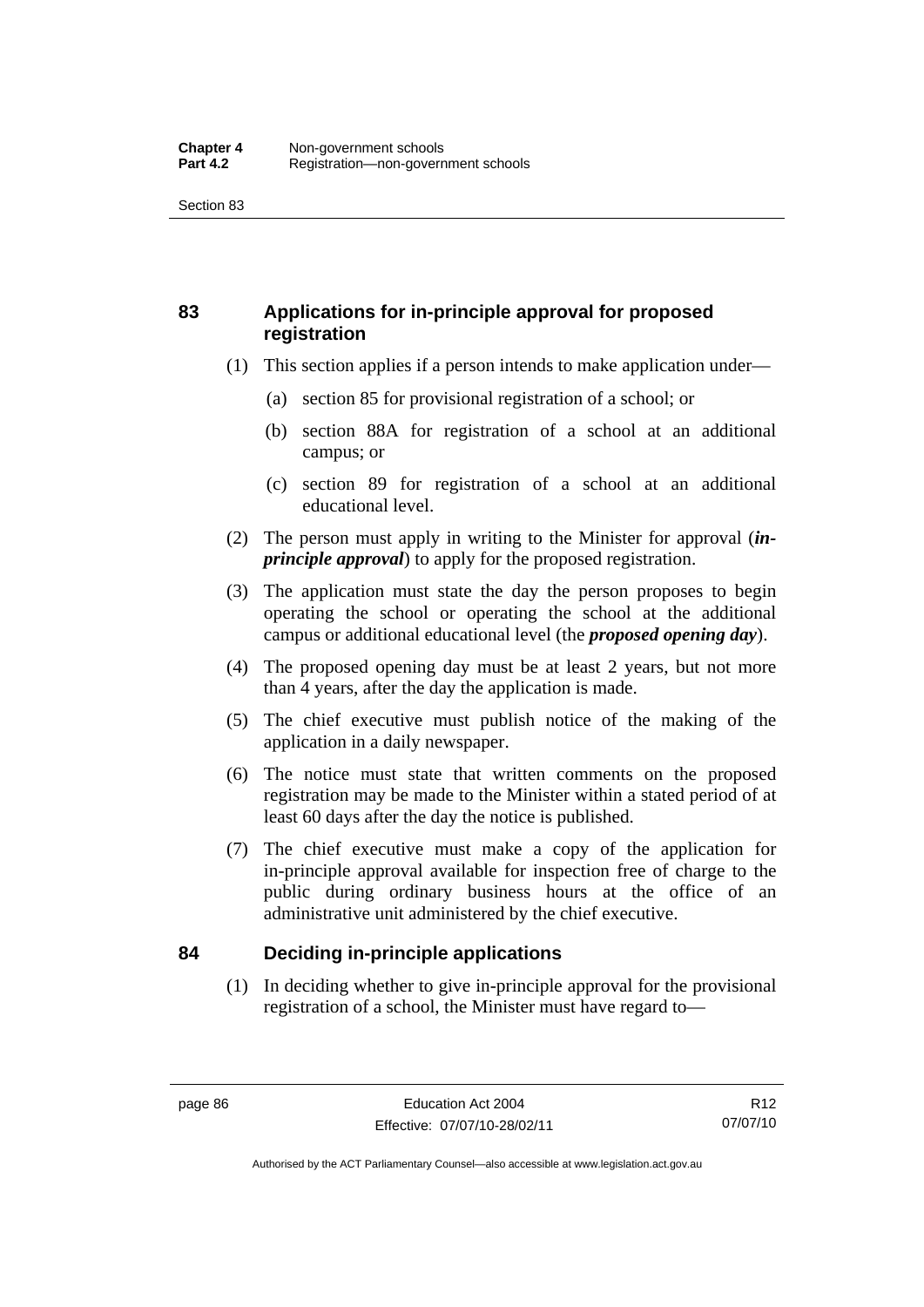- (a) whether the proposed school would undermine the viability of existing schools; and
- (b) whether there is, or is likely to be, demand in the community for the proposed school, including—
	- (i) any increase, or likely increase, in the number of schoolage children in the area where the school is to be located; and
	- (ii) the level of registration of interest shown by the community for the proposed school.
- (2) In deciding whether to give in-principle approval for the registration of a school at an additional campus, the Minister must have regard to—
	- (a) whether the provision of the additional campus by the school would undermine the viability of other existing schools; and
	- (b) the demand for the additional campus, including the level of registration of interest shown by the community for the proposed provision of the additional campus by the school.
- (3) In deciding whether to give in-principle approval for the registration of a school at an additional educational level, the Minister must have regard to—
	- (a) whether the provision of the additional educational level by the school would undermine the viability of other existing schools; and
	- (b) the demand for the additional educational level, including the level of registration of interest shown by the community for the proposed provision of the additional educational level by the school.
- (4) If the Minister is satisfied after considering the application, and after having regard to any comments made under section 83 (6) and the matters mentioned in subsection (1), (2) or (3), that in-principle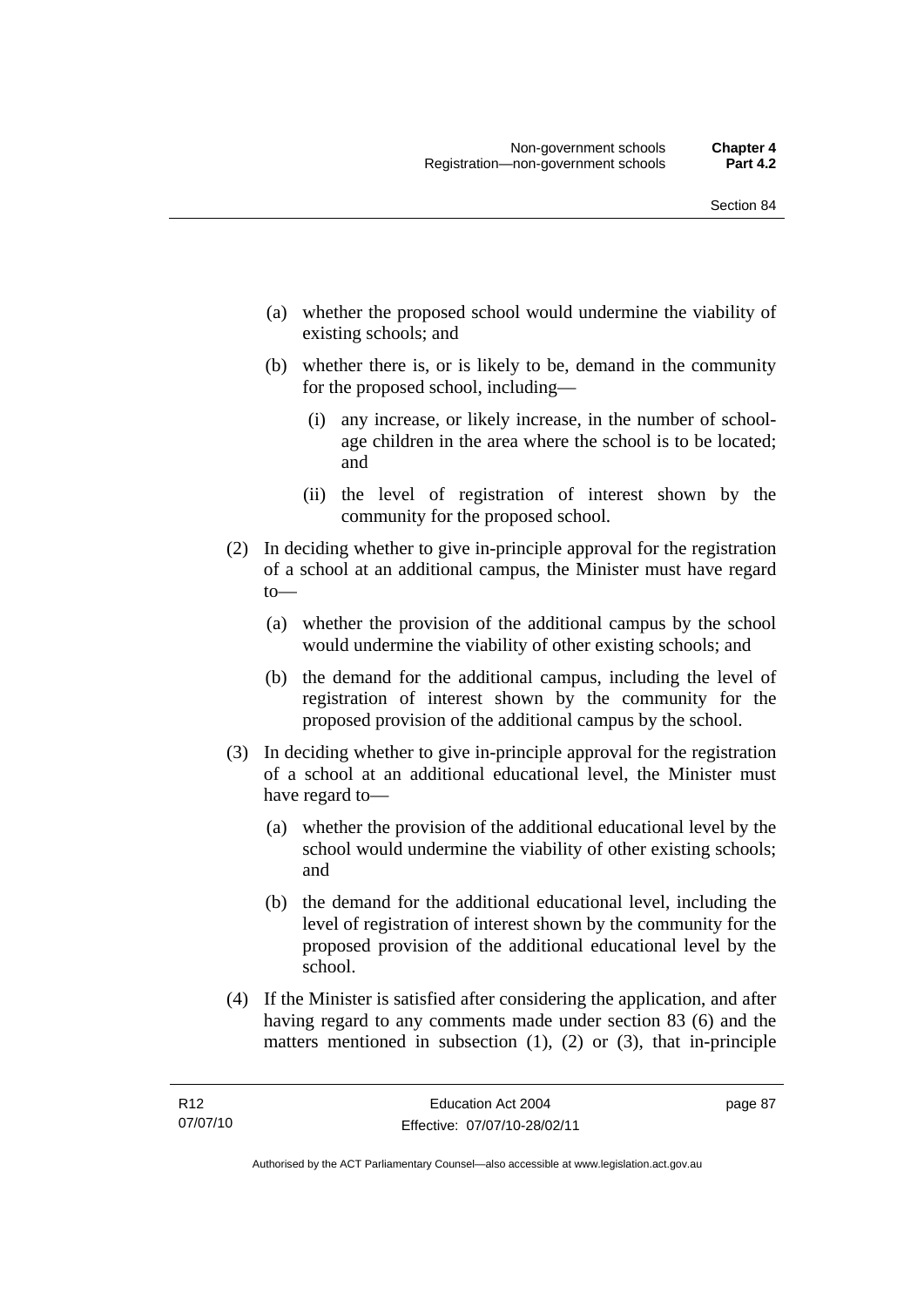approval should be given for the proposed registration, the Minister must, by written notice, give the person in-principle approval for the proposed application.

- (5) If the Minister is not satisfied after considering the application, and after having regard to any comments made under section 83 (6) and the matters mentioned in subsection  $(1)$ ,  $(2)$  or  $(3)$ , that in-principle approval should be given for the proposed registration, the Minister must, by written notice, refuse to give the person in-principle approval for the proposed application.
- (6) A notice under subsection (4) or (5) must state the Minister's reasons for giving or refusing to give in-principle approval for the proposed registration.
- (7) The chief executive must make a copy of the Minister's reasons available for inspection by members of the public at the chief executive's office during ordinary business hours.
- (8) An in-principle approval lapses on whichever of the following is later:
	- (a) 2 years after the day it is given;
	- (b) the proposed opening day.

- **85 Application for provisional registration** 
	- (1) This section applies if—
		- (a) a person has in-principle approval under section 84 to apply for provisional registration of a school; and
		- (b) the person has given the registrar written notice of the person's intention to apply at least the prescribed period before the first day of the school year or term when it is proposed to begin operating the school; and
		- (c) the in-principle approval has not lapsed.

Authorised by the ACT Parliamentary Counsel—also accessible at www.legislation.act.gov.au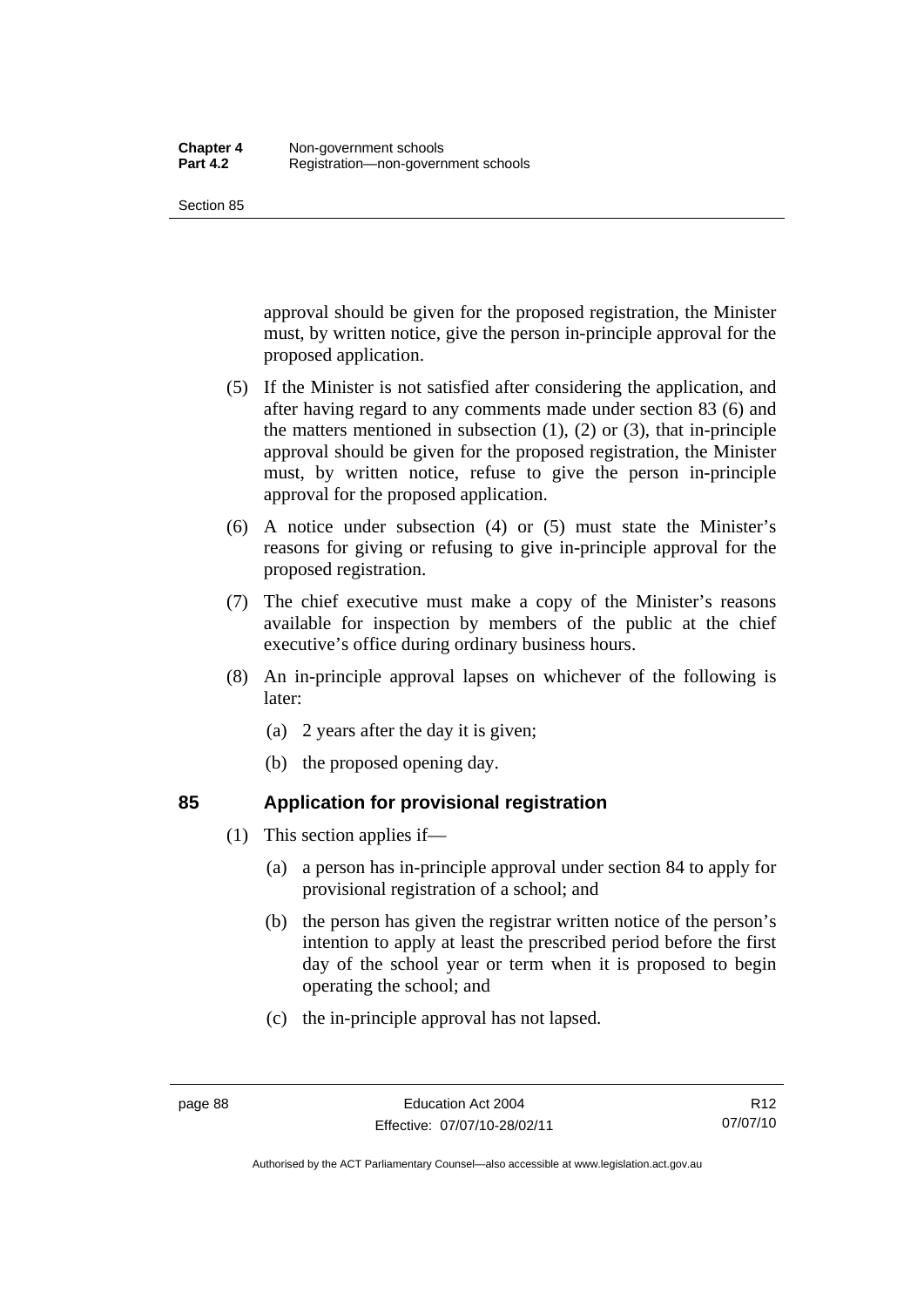- (2) The person may apply in writing to the Minister for provisional registration of the school.
- (3) The application must state where the school is to be located.
- (4) The chief executive must publish notice of the making of the application in a daily newspaper.
- (5) The chief executive must make a copy of the application for provisional registration available for inspection free of charge to the public during ordinary business hours at the office of an administrative unit administered by the chief executive.
- (6) In this section:

#### *prescribed period* means—

- (a) 6 months; or
- (b) if the Minister approves a shorter period for the notice—that period.

#### **86 Provisional registration**

- (1) This section applies if an application is made under section 85 for provisional registration of a school.
- (2) Before deciding whether the school should be provisionally registered, the Minister must appoint a panel to report to the Minister on the application.
	- *Note 1* For the making of appointments (including acting appointments), see the Legislation Act, pt 19.3.
	- *Note 2* In particular, a person may be appointed for a particular provision of a law (see Legislation Act, s 7 (3)) and an appointment may be made by naming a person or nominating the occupant of a position (see s 207).
	- *Note 3* Certain Ministerial appointments require consultation with an Assembly committee and are disallowable (see Legislation Act, div 19.3.3).
- (3) If the Minister is satisfied after considering the panel's report that the school meets the criteria mentioned in subsection (6), the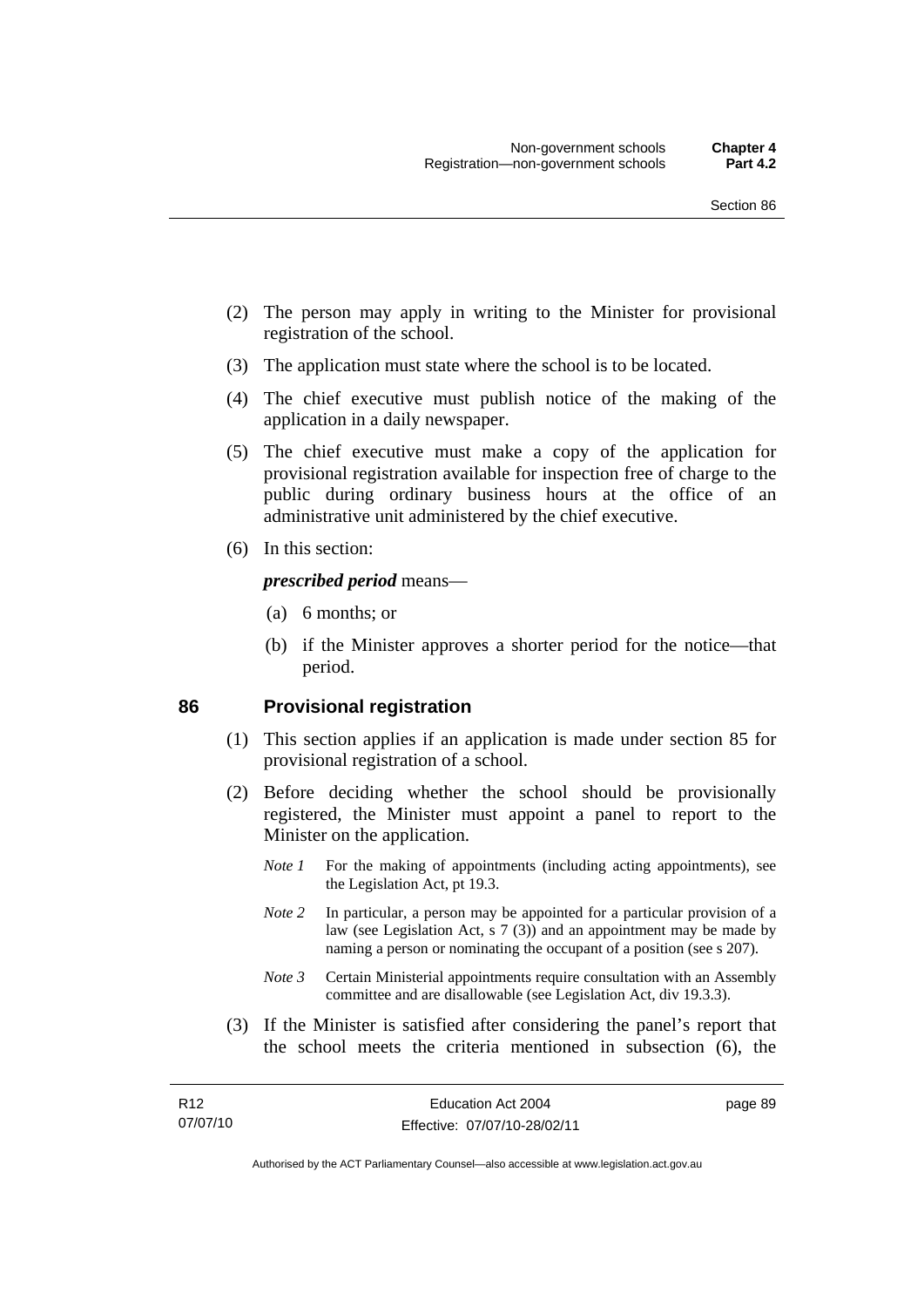Minister must direct the registrar to provisionally register the school.

*Note* Section 93 deals with the duration of provisional registration.

- (4) If the Minister directs the registrar to provisionally register the school, the registrar must provisionally register the school by—
	- (a) entering particulars of the school required under the regulations in the register of non-government schools; and
	- (b) giving the proprietor of the school a certificate of provisional registration for the school.
- (5) If the Minister is not satisfied after considering the panel's report that the school meets the criteria mentioned in subsection (6), the Minister must direct the registrar to refuse to provisionally register the school.
- (6) The criteria for provisional registration of a school are that—
	- (a) the proprietor of the school is a corporation; and
	- (b) the school will have appropriate policies, facilities and equipment for—
		- (i) the curriculum to be offered by the school; and
		- (ii) the safety and welfare of its students; and
	- (c) the curriculum (including the framework of the curriculum and the principles on which the curriculum is based) will meet the curriculum requirements for students attending government schools; and
	- (d) the nature and content of the education to be offered at the school will be appropriate for the educational levels for which provisional registration of the school is sought; and
	- (e) the teaching staff will be qualified to teach at the educational levels at which they are to be employed to teach; and

R12 07/07/10

Authorised by the ACT Parliamentary Counsel—also accessible at www.legislation.act.gov.au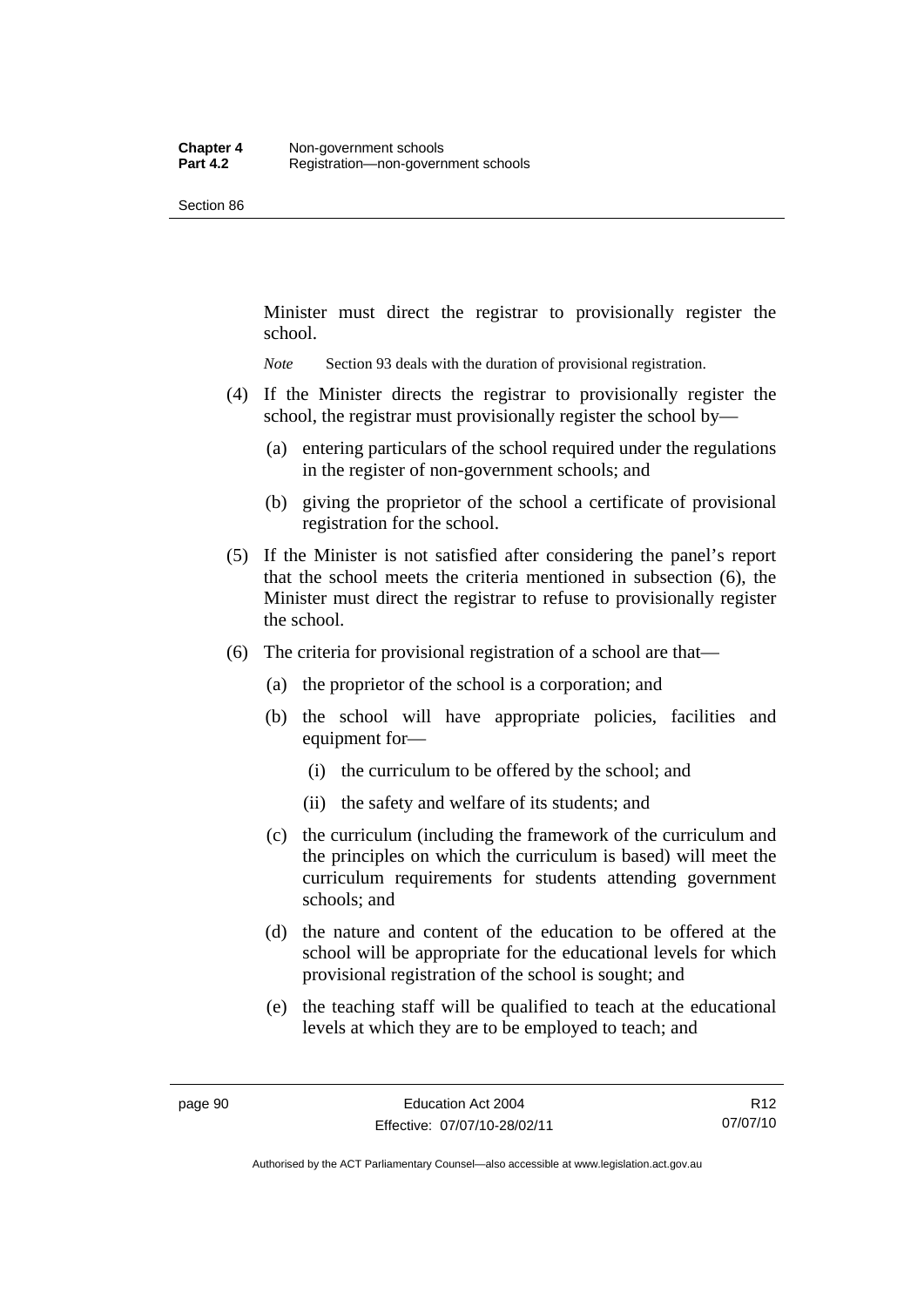- (f) the school will have satisfactory processes to monitor quality educational outcomes; and
- (g) the school will be financially viable.

## **87 Application for registration**

- (1) This section applies to a school that has been provisionally registered for at least 12 months.
- (2) The proprietor of the school may apply in writing to the Minister for registration of the school at the educational levels for which the school is provisionally registered.
- (3) The chief executive must publish notice of the making of the application in a daily newspaper.
- (4) The chief executive must make a copy of the application for registration available for inspection free of charge to the public during ordinary business hours at the office of an administrative unit administered by the chief executive.

## **88 Registration**

- (1) This section applies if an application is made under section 87 for registration of a school.
- (2) Before deciding whether the school should be registered, the Minister must appoint a panel to report to the Minister on the application.
	- *Note 1* For the making of appointments (including acting appointments), see the Legislation Act, pt 19.3.
	- *Note 2* In particular, a person may be appointed for a particular provision of a law (see Legislation Act, s 7 (3)) and an appointment may be made by naming a person or nominating the occupant of a position (see s 207).
	- *Note 3* Certain Ministerial appointments require consultation with an Assembly committee and are disallowable (see Legislation Act, div 19.3.3).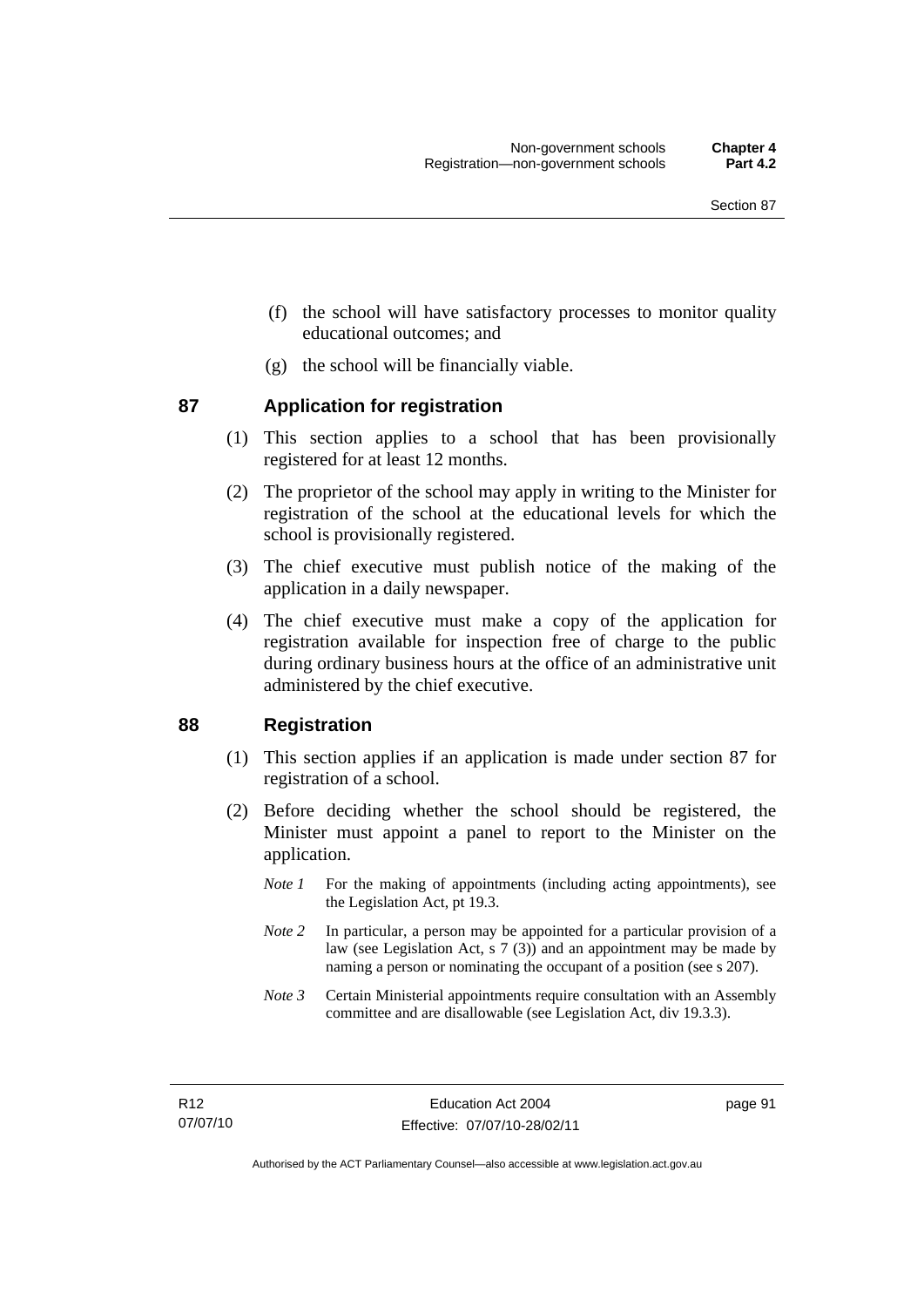- (3) If the Minister is satisfied after considering the panel's report that the school meets the criteria mentioned in subsection (6), the Minister must direct the registrar to register the school for a stated period of not longer than 5 years.
- (4) If the Minister directs the registrar to register the school, the registrar must register the school by—
	- (a) entering particulars of the school required under the regulations in the register of non-government schools; and
	- (b) giving the proprietor of the school a certificate of registration for the school.
- (5) If the Minister is not satisfied after considering the panel's report that the school meets the criteria mentioned in subsection (6), the Minister must direct the registrar to refuse to register the school.
- (6) The criteria for registration of a school are that—
	- (a) the proprietor of the school is a corporation; and
	- (b) the school has appropriate policies, facilities and equipment for—
		- (i) the curriculum offered by the school; and
		- (ii) the safety and welfare of its students; and
	- (c) the curriculum (including the framework of the curriculum and the principles on which the curriculum is based) meets the curriculum requirements for students attending government schools; and
	- (d) the nature and content of the education offered at the school are appropriate for the educational levels for which the school is provisionally registered; and
	- (e) the teaching staff are qualified to teach at the educational levels at which they are employed to teach; and

R12 07/07/10

Authorised by the ACT Parliamentary Counsel—also accessible at www.legislation.act.gov.au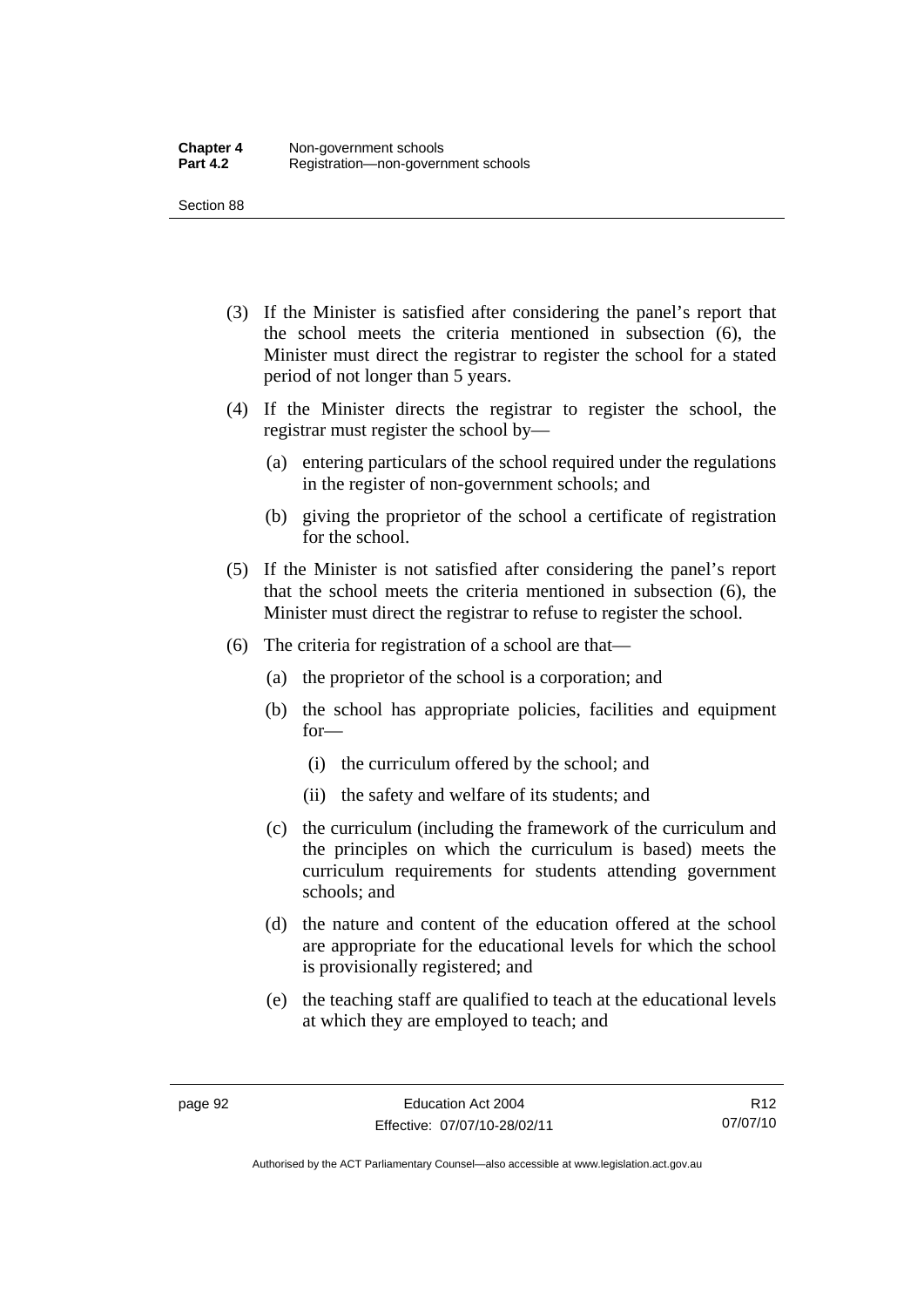- (f) the school has satisfactory processes to monitor quality educational outcomes; and
- (g) the school is financially viable.

## **88A Application for registration at additional campus**

- (1) This section applies if—
	- (a) a proprietor of a registered non-government school has in-principle approval under section 84 (Deciding in-principle applications) to apply for registration of the school at a stated additional campus; and
	- (b) the proprietor has given the registrar written notice of the proprietor's intention to apply at least the prescribed period before the first day of the school year or term when it is proposed to begin operating the school at the additional campus; and
	- (c) the in-principle approval has not lapsed.
- (2) The proprietor of the school may apply in writing to the Minister for registration of the school at the additional campus.
- (3) The chief executive must publish notice of the making of the application in a daily newspaper.
- (4) The notice must state that written comments on the proposed registration may be made to the Minister within a stated period of at least 60 days after the day the notice is published.
- (5) The chief executive must make a copy of the application for registration available for inspection free of charge to the public during ordinary business hours at the office of an administrative unit administered by the chief executive.
- (6) In this section:

*prescribed period* means—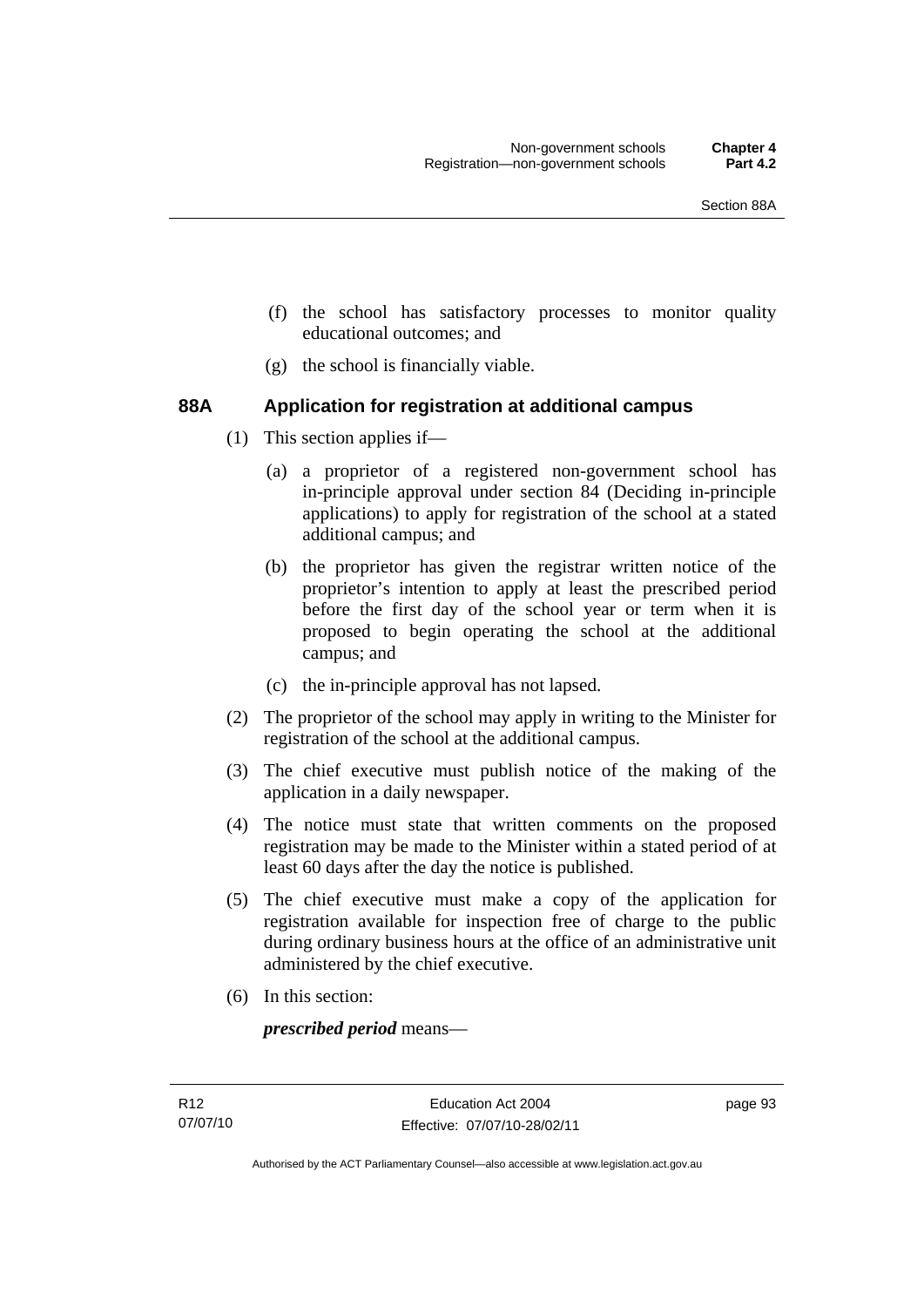Section 88B

- (a) 6 months; or
- (b) if the Minister approves a shorter period for the application that period.

#### **88B Registration at additional campus**

- (1) This section applies if an application is made under section 88A for registration of a school at an additional campus.
- (2) Before deciding whether the school should be registered at the additional campus, the Minister must appoint a panel to report to the Minister on the application.
	- *Note 1* For the making of appointments (including acting appointments), see the Legislation Act, pt 19.3.
	- *Note 2* In particular, a person may be appointed for a particular provision of a law (see Legislation Act, s 7 (3)) and an appointment may be made by naming a person or nominating the occupant of a position (see s 207).
	- *Note 3* Certain Ministerial appointments require consultation with an Assembly committee and are disallowable (see Legislation Act, div 19.3.3).
- (3) If the Minister is satisfied after considering the panel's report that the school meets the criteria mentioned in subsection (7), the Minister must direct the registrar to register the school at the additional campus.
- (4) If the Minister directs the registrar to register the school at the additional campus, the registrar must register the school at the additional campus by—
	- (a) entering the particulars of the school required under the regulations in the register of non-government schools; and
	- (b) giving the proprietor of the school a certificate of registration that includes the additional campus (a *new certificate*).
- (5) If the registrar gives the proprietor a new certificate, the proprietor must return the school's existing certificate of registration to the

R12 07/07/10

Authorised by the ACT Parliamentary Counsel—also accessible at www.legislation.act.gov.au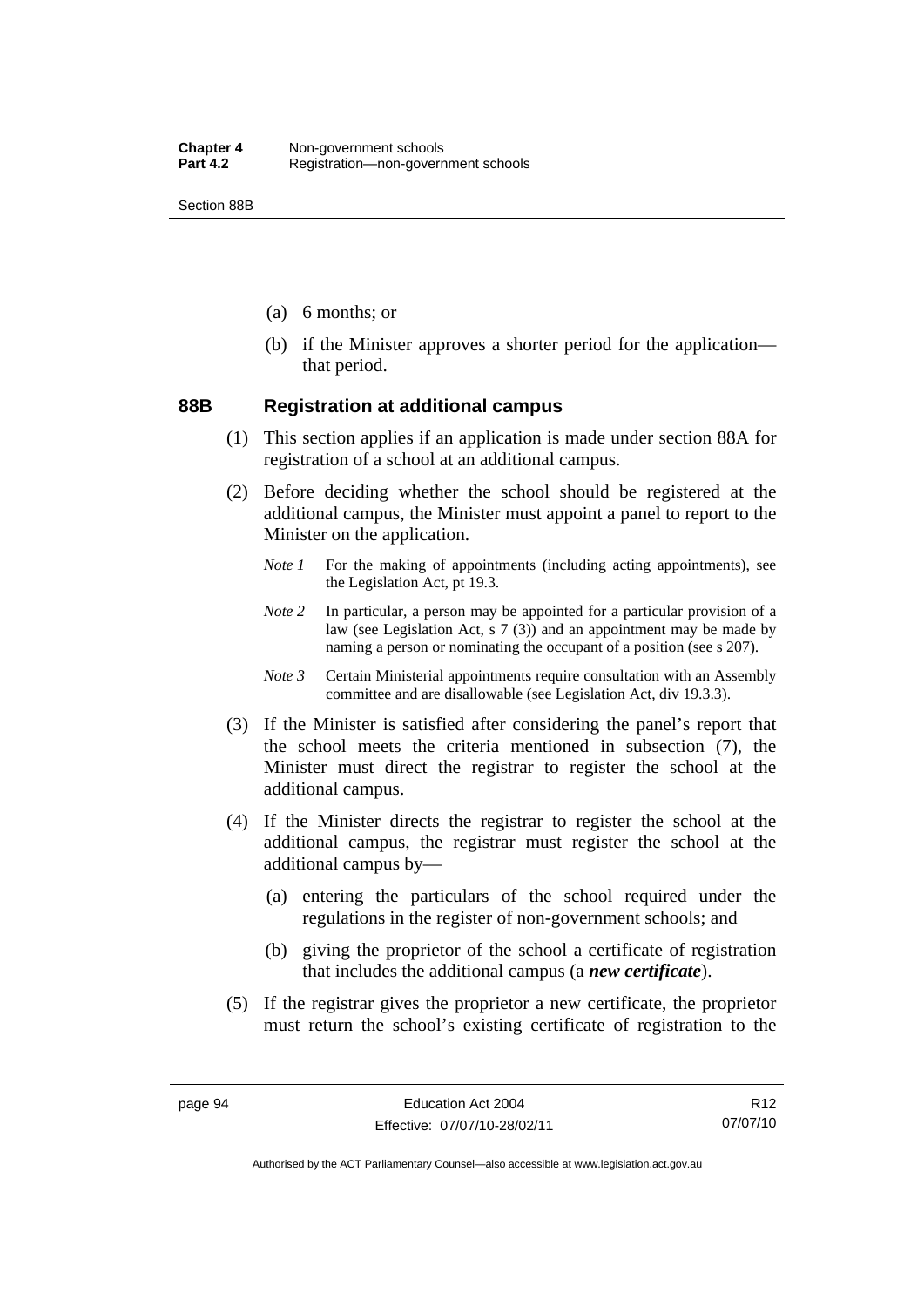registrar within 14 days after the day the proprietor receives the new certificate.

- (6) If the Minister is not satisfied after considering the panel's report that the school meets the criteria mentioned in subsection (7), the Minister must direct the registrar to refuse to register the school at the additional campus.
- (7) The criteria for registration of a school at an additional campus are that—
	- (a) the school will have appropriate policies, facilities and equipment for—
		- (i) the curriculum to be offered by the school at the additional campus; and
		- (ii) the safety and welfare of its students at the additional campus; and
	- (b) the curriculum (including the framework of the curriculum and the principles on which the curriculum is based) meets the curriculum requirements for students attending government schools; and
	- (c) the nature and content of the education to be offered at the school will be appropriate for the additional campus; and
	- (d) the teaching staff will be qualified to teach at the additional campus; and
	- (e) the school will have satisfactory processes to monitor quality educational outcomes at the additional campus; and
	- (f) the school will be financially viable.

## **89 Application for registration at additional educational levels**

(1) This section applies if—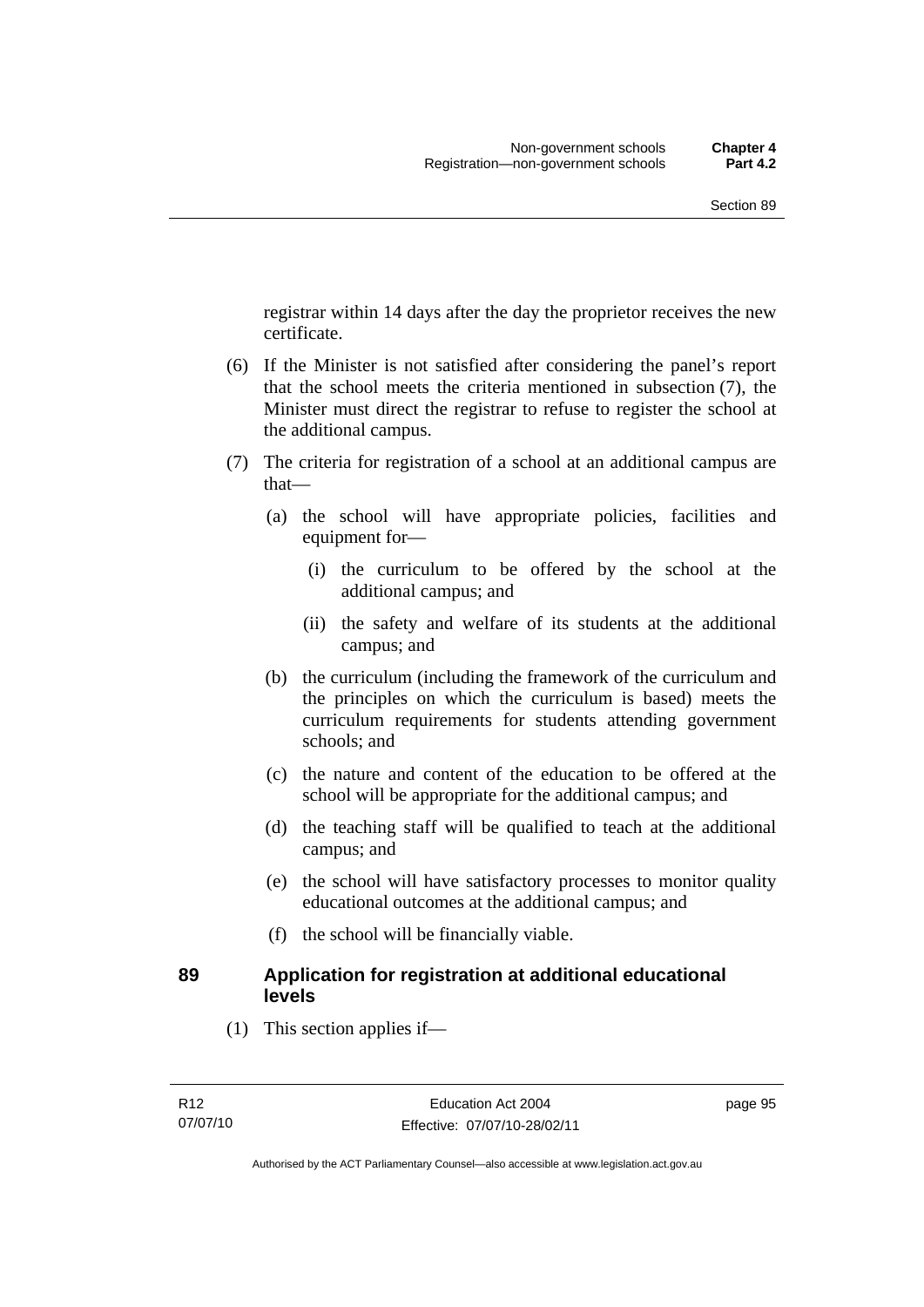- (a) a proprietor of a registered non-government school has inprinciple approval under section 84 (Deciding in-principle applications) to apply to operate the school at a stated additional educational level; and
- (b) the proprietor has given the registrar written notice of the proprietor's intention to apply at least the prescribed period before the first day of the school year or term when it is proposed to begin operating the school at the additional educational level; and
- (c) the in-principle approval has not lapsed.
- (2) The proprietor of the school may apply in writing to the Minister for registration of the school at the additional educational level.
- (3) The chief executive must publish notice of the making of the application in a daily newspaper.
- (4) The notice must state that written comments on the proposed registration may be made to the Minister within a stated period of at least 60 days after the day the notice is published.
- (5) The chief executive must make a copy of the application for registration available for inspection free of charge to the public during normal business hours at the office of an administrative unit administered by the chief executive.
- (6) In this section:

#### *prescribed period* means—

- (a) 6 months; or
- (b) if the Minister approves a shorter period for the application that period.

## **90 Registration at additional educational levels**

 (1) This section applies if an application made under section 89 for registration of a school at an additional educational level.

R12 07/07/10

Authorised by the ACT Parliamentary Counsel—also accessible at www.legislation.act.gov.au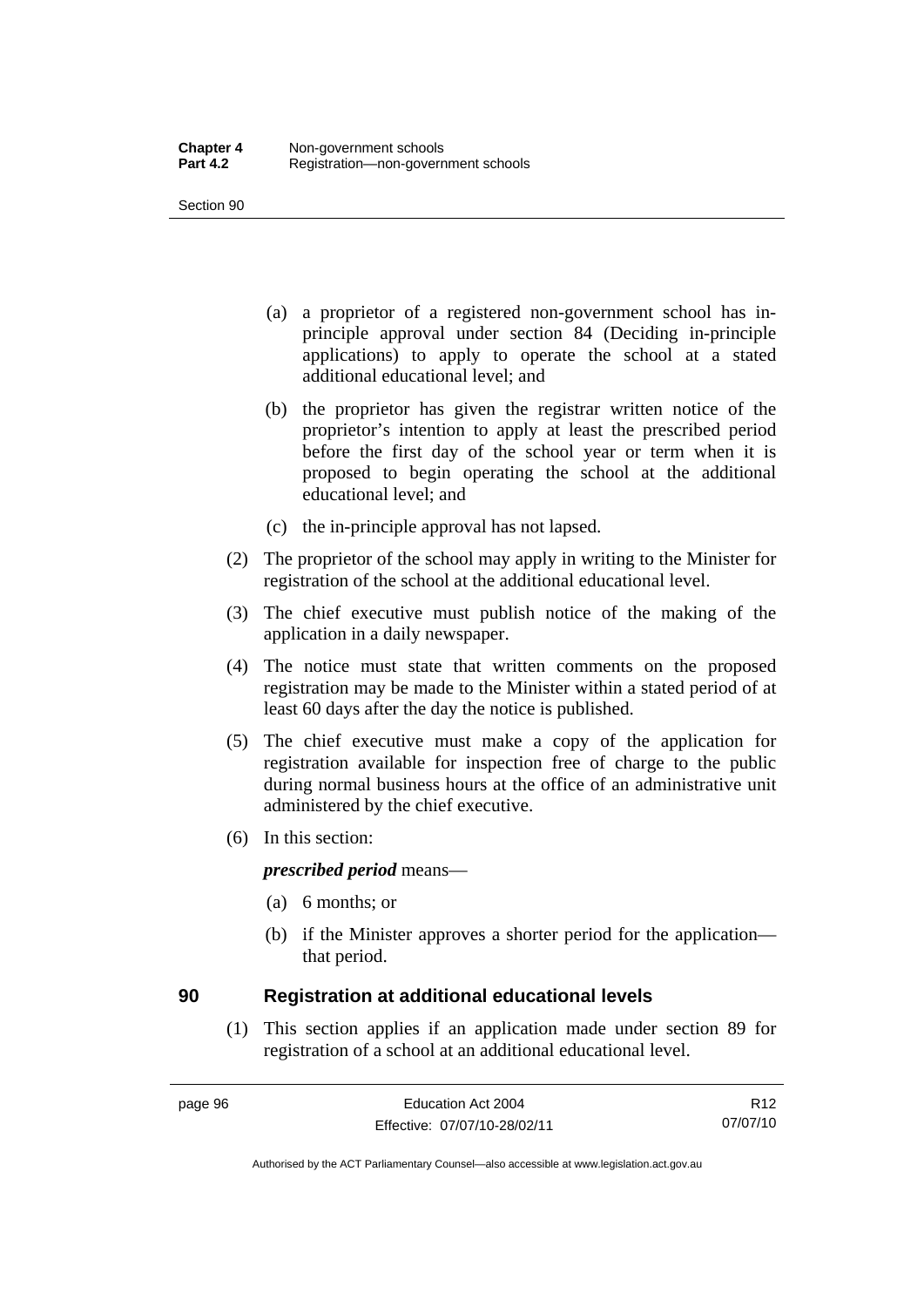- (2) Before deciding whether a school should be registered at the additional educational level, the Minister must appoint a panel to report to the Minister on the application.
	- *Note 1* For the making of appointments (including acting appointments), see the Legislation Act, pt 19.3.
	- *Note 2* In particular, a person may be appointed for a particular provision of a law (see Legislation Act, s 7 (3)) and an appointment may be made by naming a person or nominating the occupant of a position (see s 207).
	- *Note 3* Certain Ministerial appointments require consultation with an Assembly committee and are disallowable (see Legislation Act, div 19.3.3).
- (3) If the Minister is satisfied after considering the panel's report that the school meets the criteria mentioned in subsection (7), the Minister must direct the registrar to register the school at the additional educational level.
- (4) If the Minister directs the registrar to register the school at the additional educational level, the registrar must register the school at the additional educational level by—
	- (a) entering the particulars of the school required under the regulations in the register of non-government schools; and
	- (b) giving the proprietor of the school a certificate of registration that includes the additional educational level (a *new certificate*).
- (5) If the registrar gives the proprietor a new certificate, the proprietor must return the school's existing certificate of registration to the registrar within 14 days after the day the proprietor receives the new certificate.
- (6) If the Minister is not satisfied after considering the panel's report that the school meets the criteria mentioned in subsection (7), the Minister must direct the registrar to refuse to register the school at the additional educational level.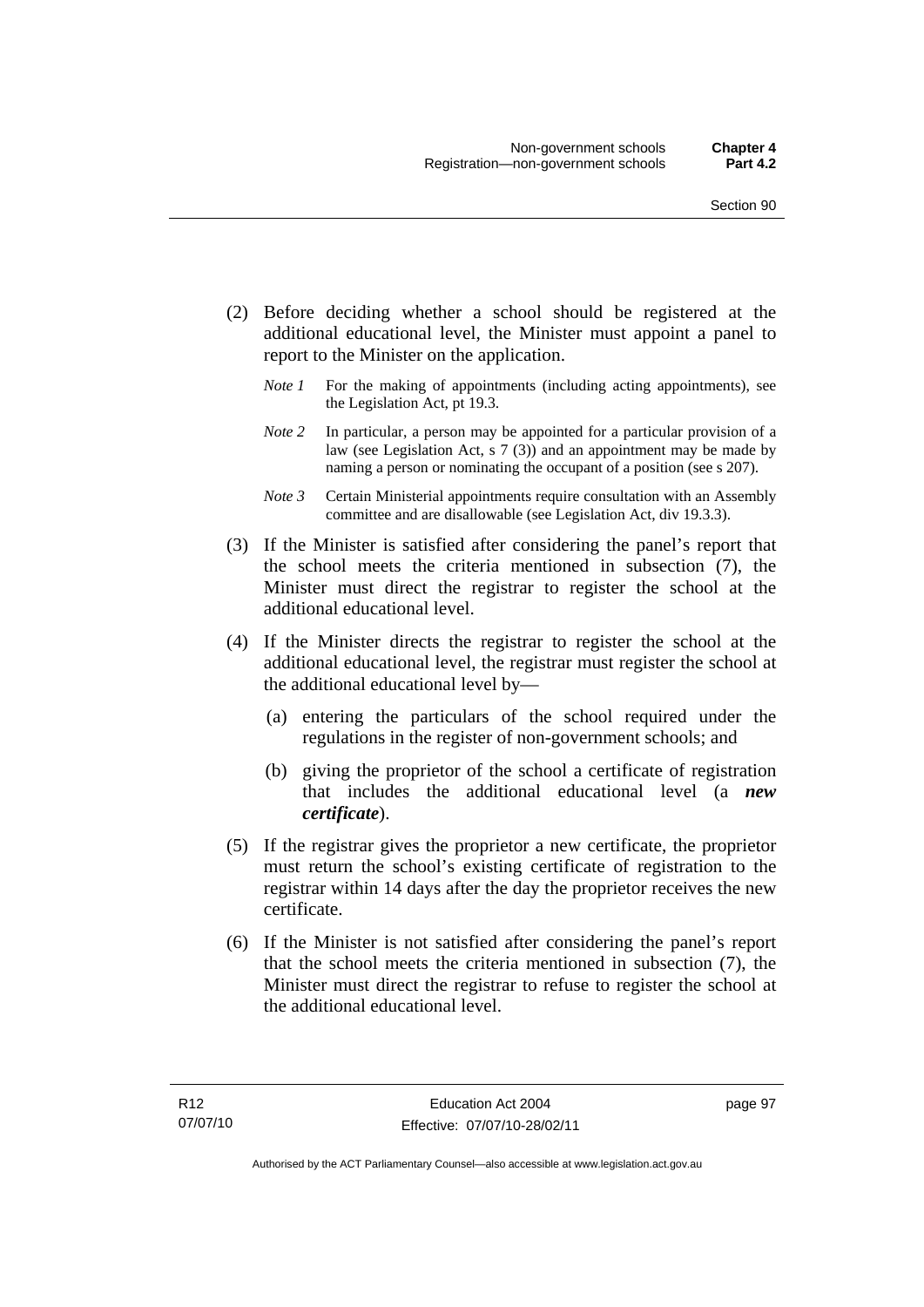- (7) The criteria for registration of a school at an additional educational level are that—
	- (a) the school will have appropriate policies, facilities and equipment for—
		- (i) the curriculum to be offered by the school at the additional educational level; and
		- (ii) the safety and welfare of its students at the additional educational level; and
	- (b) the curriculum (including the framework of the curriculum and the principles on which the curriculum is based) meets the curriculum requirements for students attending government schools; and
	- (c) the nature and content of the education to be offered at the school will be appropriate for the additional educational level; and
	- (d) the teaching staff will be qualified to teach at the additional educational level; and
	- (e) the school will have satisfactory processes to monitor quality educational outcomes at the additional educational level; and
	- (f) the school will be financially viable.

#### **91 Conditions of provisional registration or registration**

The conditions of provisional registration or registration of a school under this part are that—

- (a) the proprietor of the school remains a corporation; and
- (b) the school has appropriate policies, facilities and equipment for—
	- (i) the curriculum offered by the school; and
	- (ii) the safety and welfare of its students; and

Authorised by the ACT Parliamentary Counsel—also accessible at www.legislation.act.gov.au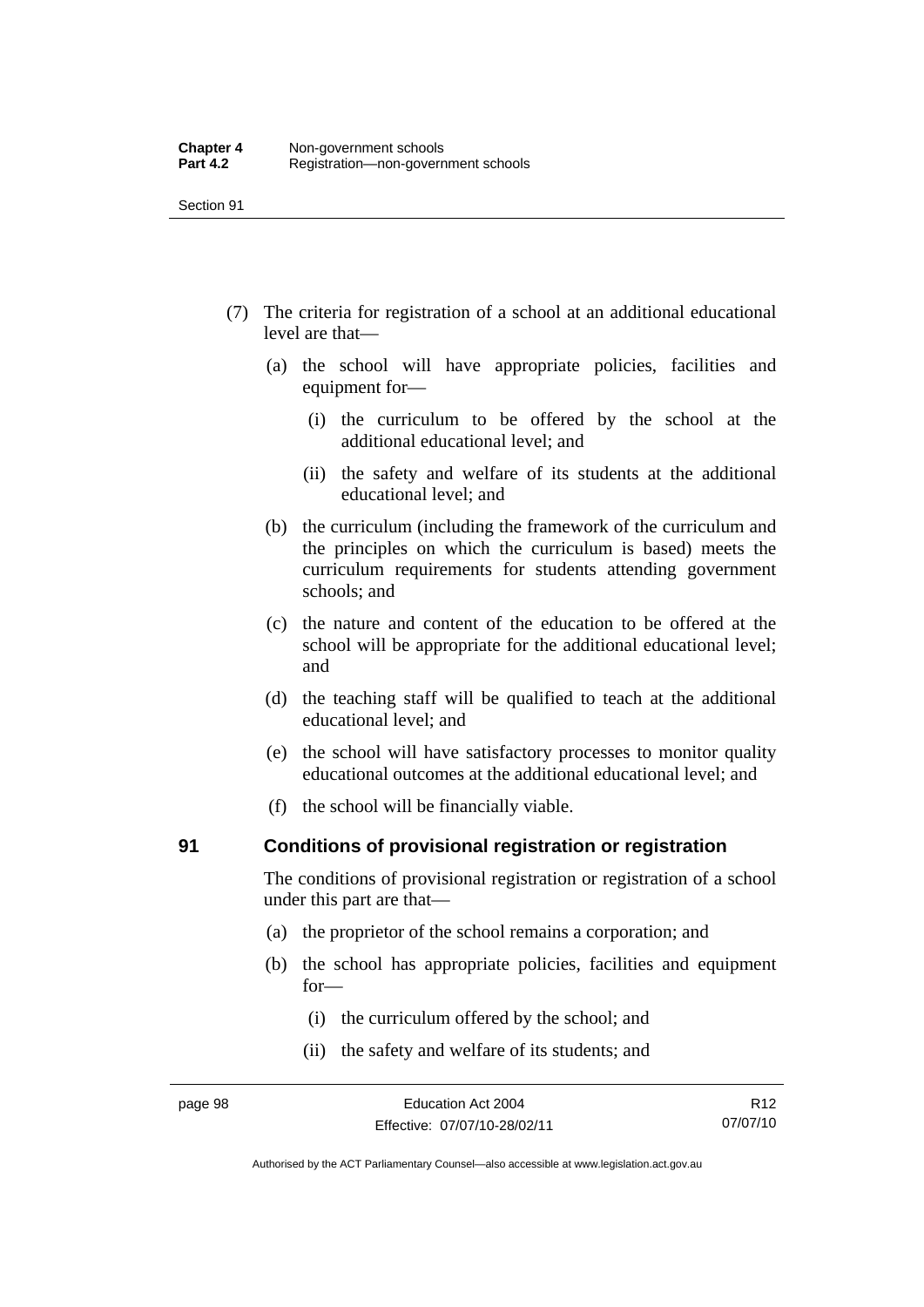- (c) the curriculum (including the framework of the curriculum and the principles on which the curriculum is based) meets the curriculum requirements for students attending government schools; and
- (d) the nature and content of the education offered at the school are appropriate for the educational levels for which the school is provisionally registered or registered; and
- (e) the teaching staff are qualified to teach at the educational levels at which they are employed to teach; and
- (f) the school has satisfactory processes to monitor quality educational outcomes; and
- (g) the school is financially viable.

## **92 Certificate of provisional registration or registration**

- (1) A certificate of provisional registration or registration of a nongovernment school must—
	- (a) state the proprietor of the school; and
	- (b) state the educational level or levels for which the school is provisionally registered or registered under this part; and
	- (c) state the location of the campus or campuses for which the school is provisionally registered or registered under this part; and
	- (d) state the term of provisional registration or registration; and
	- (e) include any other particulars required under the regulations.
- (2) The registrar may include any other particulars in the certificate that the registrar considers appropriate.
- (3) The proprietor of a registered non-government school must tell the registrar in writing about a change in any of the particulars of the certificate within 1 month after the day the change happens.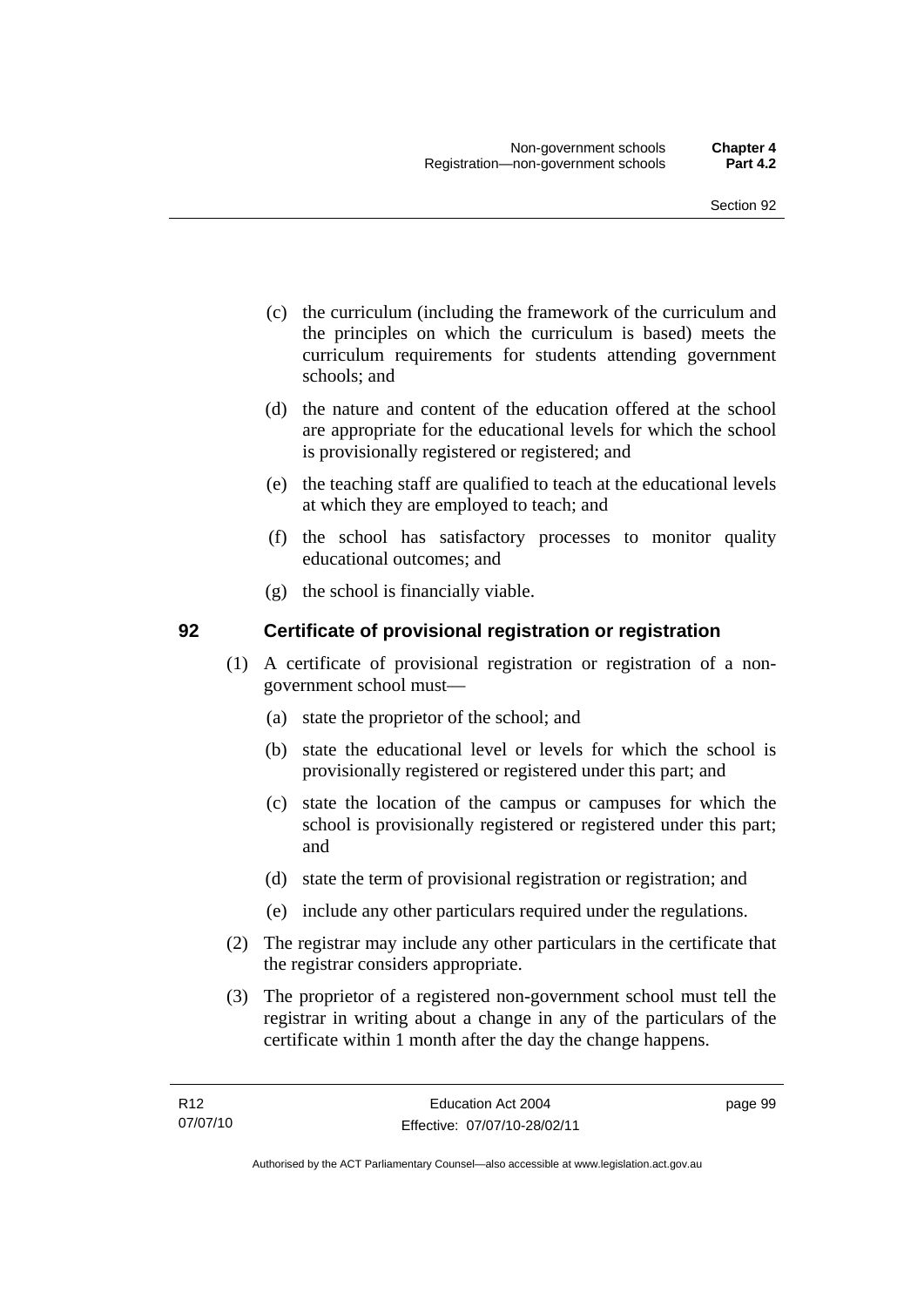#### **93 Period of provisional registration and registration**

- (1) Provisional registration of a school ends when the earliest of the following happens:
	- (a) 2 years after the school is provisionally registered;
	- (b) the school is registered under section 88.
- (2) Registration of a school is for a period not longer than 5 years stated in the school's certificate of registration.

#### **94 Investigation of complaints—non-government schools**

- (1) The proprietor of a non-government school must develop and implement a complaints policy for the school.
- (2) The proprietor of a non-government school must, as soon as practicable, investigate any complaint about the administration, management and operation of the school that, in the proprietor's opinion, is not a frivolous or vexatious complaint.

## **95 Cancellation of provisional registration or registration**

- (1) The Minister may direct the registrar to cancel the provisional registration or registration of a school if satisfied on reasonable grounds—
	- (a) that a condition of the school's provisional registration or registration has been contravened; or
	- (b) that the school's proprietor or principal has otherwise contravened this Act.
	- *Note* Section 91 (Conditions of provisional registration or registration) sets out the conditions of registration.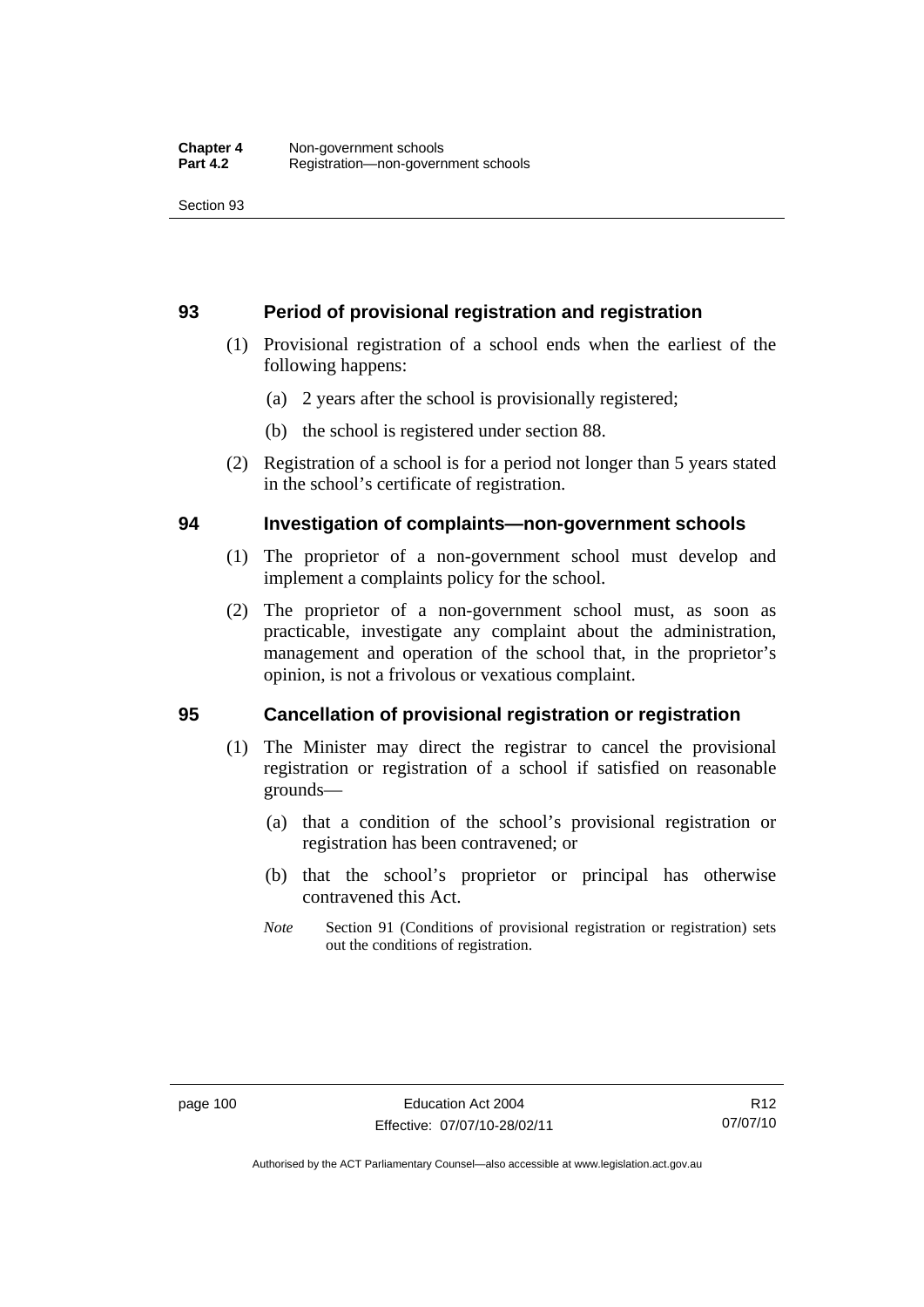- (2) Before directing the registrar to cancel the provisional registration or registration of a school, the Minister must give the proprietor of the school a written notice—
	- (a) stating the grounds on which the Minister proposes to direct the registrar to cancel the provisional registration or registration; and
	- (b) stating the facts that, in the Minister's opinion, establish the grounds; and
	- (c) telling the proprietor that the proprietor may, within 14 days beginning the day after the day the proprietor receives the notice, give a written response to the Minister about the matters in the notice.
- (3) In deciding whether to direct the registrar to cancel the provisional registration or registration, the Minister must consider any response given to the Minister in accordance with subsection (2) (c).
- (4) If the Minister is satisfied that the grounds for cancelling the provisional registration or registration have been established, the Minister may direct the registrar to cancel the school's provisional registration or registration.
- (5) If the Minister directs the registrar to cancel the school's provisional registration or registration, the registrar must cancel the provisional registration or registration by noting the cancellation in the particulars of the school in the register of non-government schools.
- (6) The Minister must give the proprietor written notice of the Minister's decision.
- (7) Cancellation of provisional registration or registration takes effect on the day when notice of the cancellation is given to the proprietor or, if the notice states a later date of effect, that date.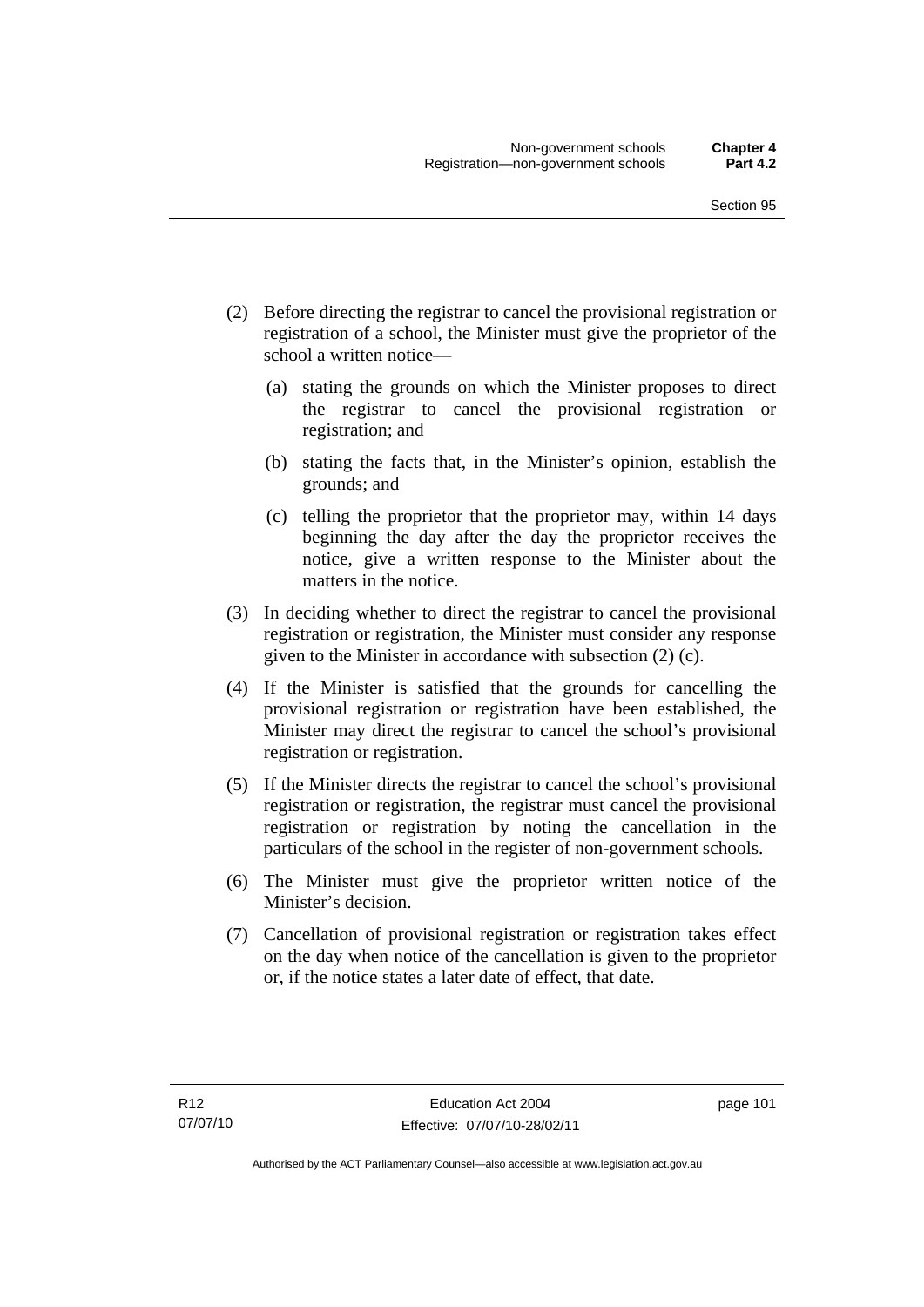#### **96 Application for renewal of registration**

- (1) The proprietor of a non-government school that is registered under this part may apply in writing to the Minister for renewal of the registration.
- (2) The application must be made at least the prescribed period before the registration ends.
- (3) In this section:

*prescribed period* means—

- (a) 6 months; or
- (b) if the Minister approves a shorter period—that period.

## **97 Renewal of registration**

- (1) This section applies if application is made under section 96 for renewal of registration of a school.
- (2) Before deciding whether the registration of a school should be renewed, the Minister must appoint a panel to report to the Minister on the application.
	- *Note 1* For the making of appointments (including acting appointments), see the Legislation Act, pt 19.3.
	- *Note* 2 In particular, a person may be appointed for a particular provision of a law (see Legislation Act, s 7 (3)) and an appointment may be made by naming a person or nominating the occupant of a position (see s 207).
	- *Note 3* Certain Ministerial appointments require consultation with an Assembly committee and are disallowable (see Legislation Act, div 19.3.3).
- (3) If the Minister is satisfied, after considering the panel's report, that the school meets the criteria mentioned in subsection (6), the Minister must direct the registrar to renew the registration of the school for a stated period of not longer than 5 years.

R12 07/07/10

Authorised by the ACT Parliamentary Counsel—also accessible at www.legislation.act.gov.au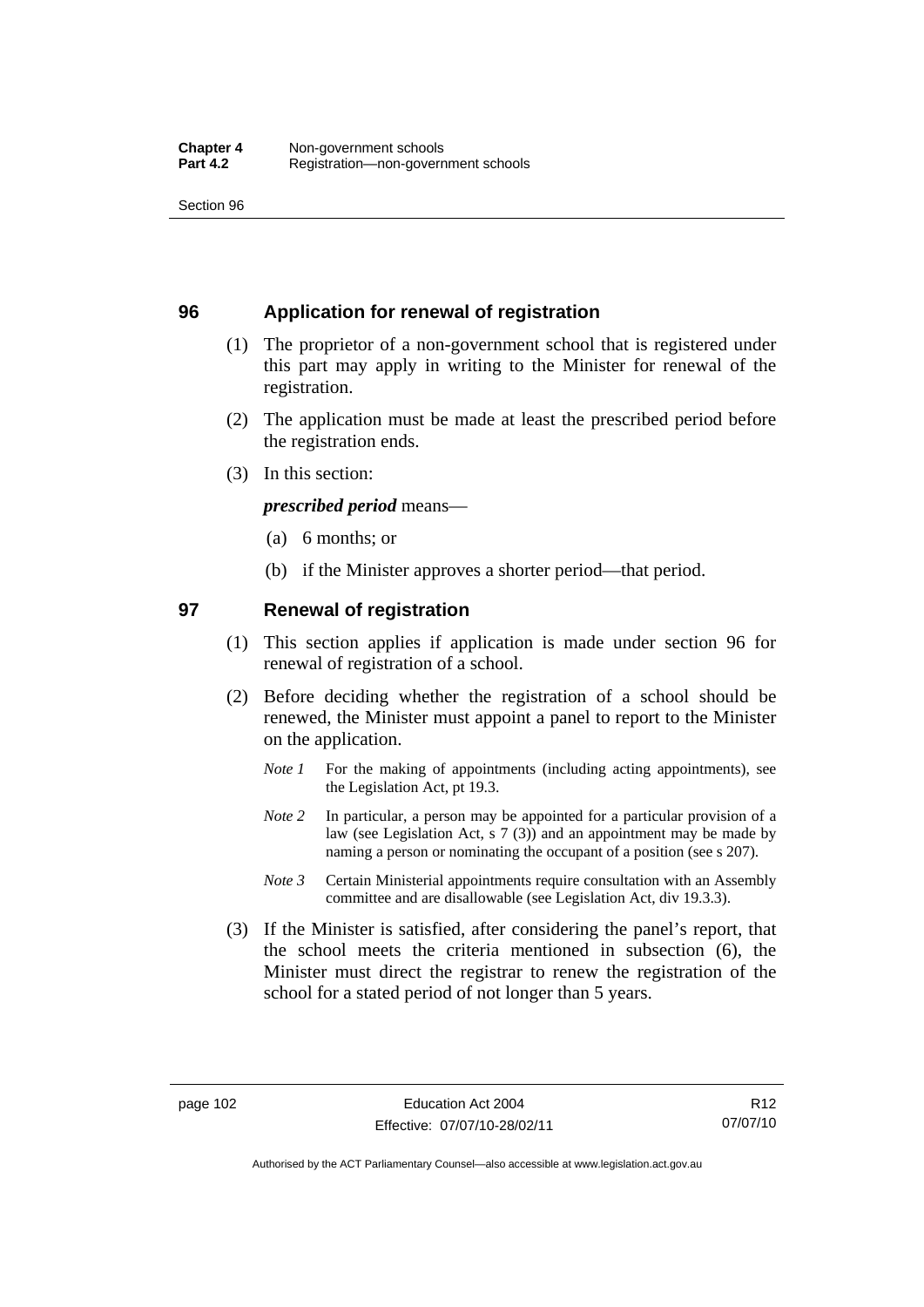- (4) If the Minister directs the registrar to renew the registration of the school, the registrar must renew the registration by—
	- (a) entering the particulars of the school required under the regulations in the register of non-government schools; and
	- (b) giving the proprietor of the school a certificate of registration for the school.
- (5) If the Minister is not satisfied, after considering the panel's report, that the school meets the criteria mentioned in subsection (6), the Minister must direct the registrar to refuse to renew the registration of the school.
- (6) The criteria for renewal of registration of a school are that—
	- (a) the proprietor of the school remains a corporation; and
	- (b) the school has appropriate policies, facilities and equipment for—
		- (i) the curriculum offered by the school; and
		- (ii) the safety and welfare of its students; and
	- (c) the curriculum (including the framework of the curriculum and the principles on which the curriculum is based) meets the curriculum requirements for students attending government schools; and
	- (d) the nature and content of the education offered at the school are appropriate for the educational levels for which the school is provisionally registered or registered; and
	- (e) the teaching staff are qualified to teach at the educational levels at which they are employed to teach; and
	- (f) the school has satisfactory processes to monitor quality educational outcomes; and
	- (g) the school is financially viable.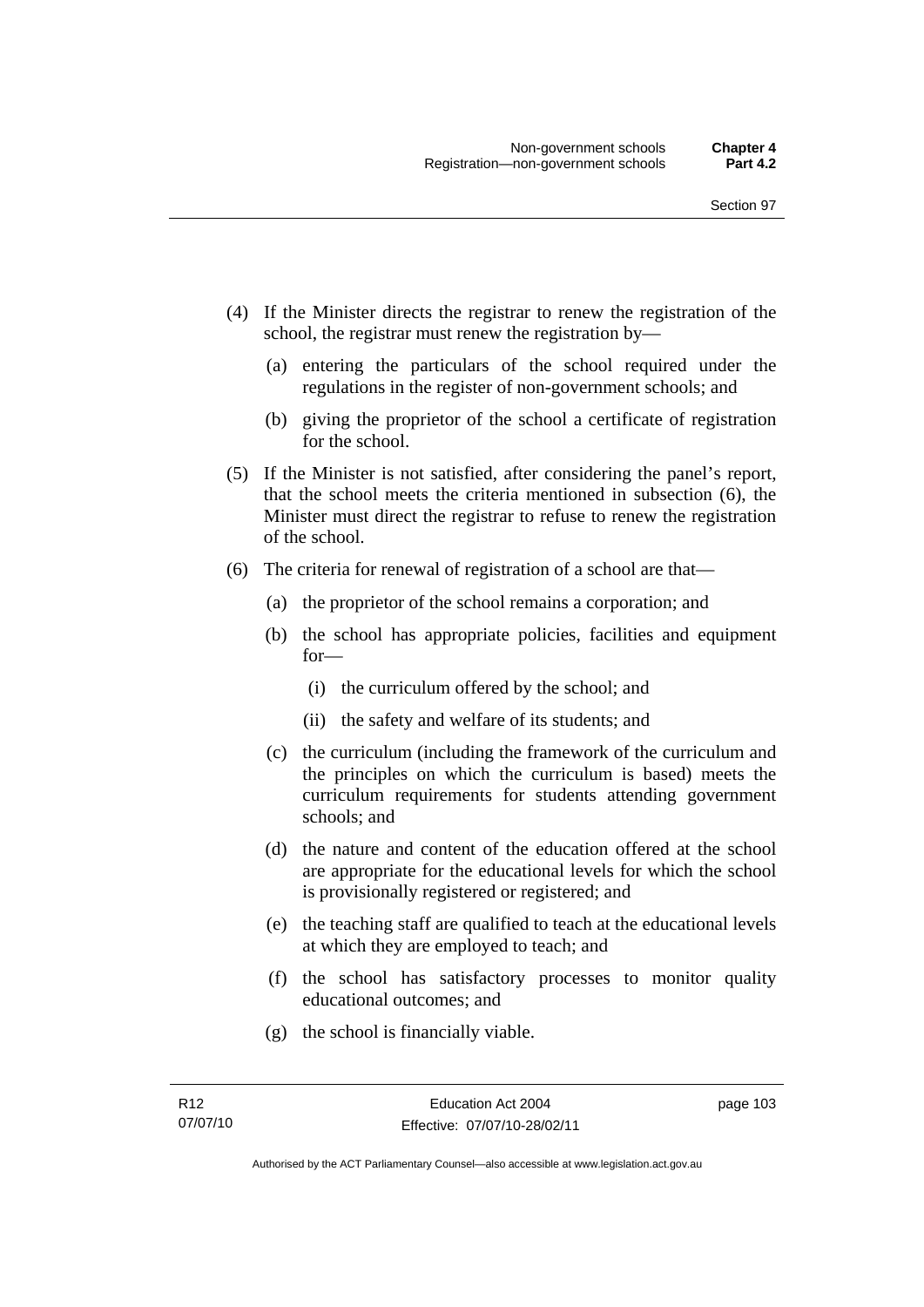#### **98 Inspection of panel reports for school registration etc**

- (1) This section applies to a report to the Minister by a panel under any of the following provisions:
	- (a) section 86 (Provisional registration);
	- (b) section 88 (Registration);
	- (c) section 88B (Registration at additional campus);
	- (d) section 90 (Registration at additional educational levels);
	- (e) section 97 (Renewal of registration).
- (2) A person may, without charge, inspect a copy of the report during ordinary business hours at the office of the chief executive.
- (3) A person may, on payment of the reasonable copying costs, obtain a copy of all or part of the report.

page 104 Education Act 2004 Effective: 07/07/10-28/02/11

Authorised by the ACT Parliamentary Counsel—also accessible at www.legislation.act.gov.au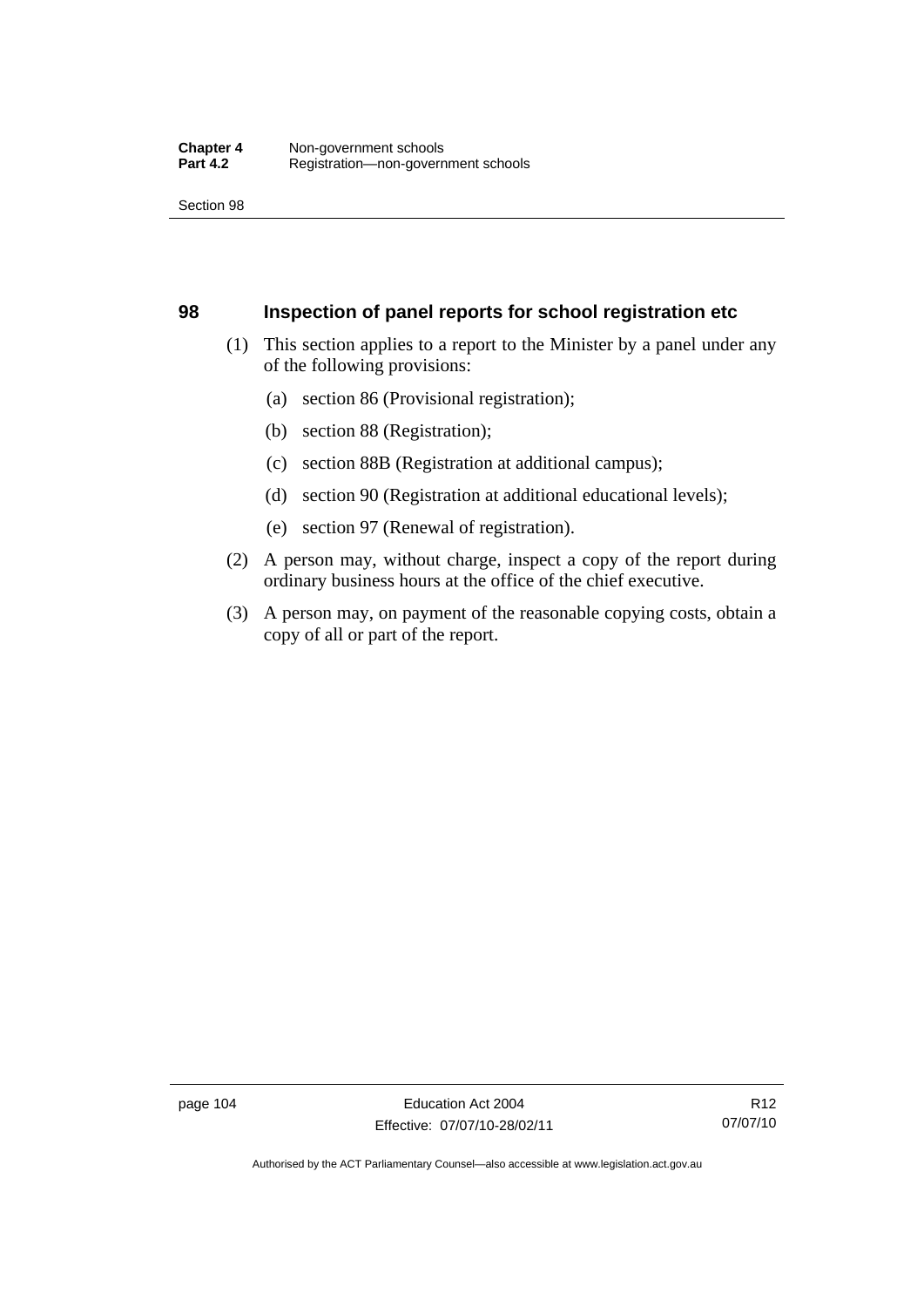# **Part 4.3 Attendance at non-government schools**

## **99 Keeping of register of enrolments and attendances for non-government schools**

 (1) The principal of a non-government school, or the person giving an approved educational course (non-government), commits an offence if the principal or person fails to keep a register of enrolments and attendances

Maximum penalty: 10 penalty units.

(2) An offence against this section is a strict liability offence.

## **100 Keeping records of enrolment and attendances for nongovernment schools**

- (1) The principal of a non-government school, or the person giving an approved educational course (non-government), must ensure that the following information is entered in the register of enrolments and attendances:
	- (a) the full name of each student enrolled at the school or course;
	- (b) a record of the attendance or nonattendance of the student at the school or course on every day when the school or course is open for attendance.

Maximum penalty: 10 penalty units.

- (2) The principal of a non-government school, or the person giving an approved educational course (non-government), commits an offence if—
	- (a) the principal or person makes an entry in the register of enrolments and attendances; and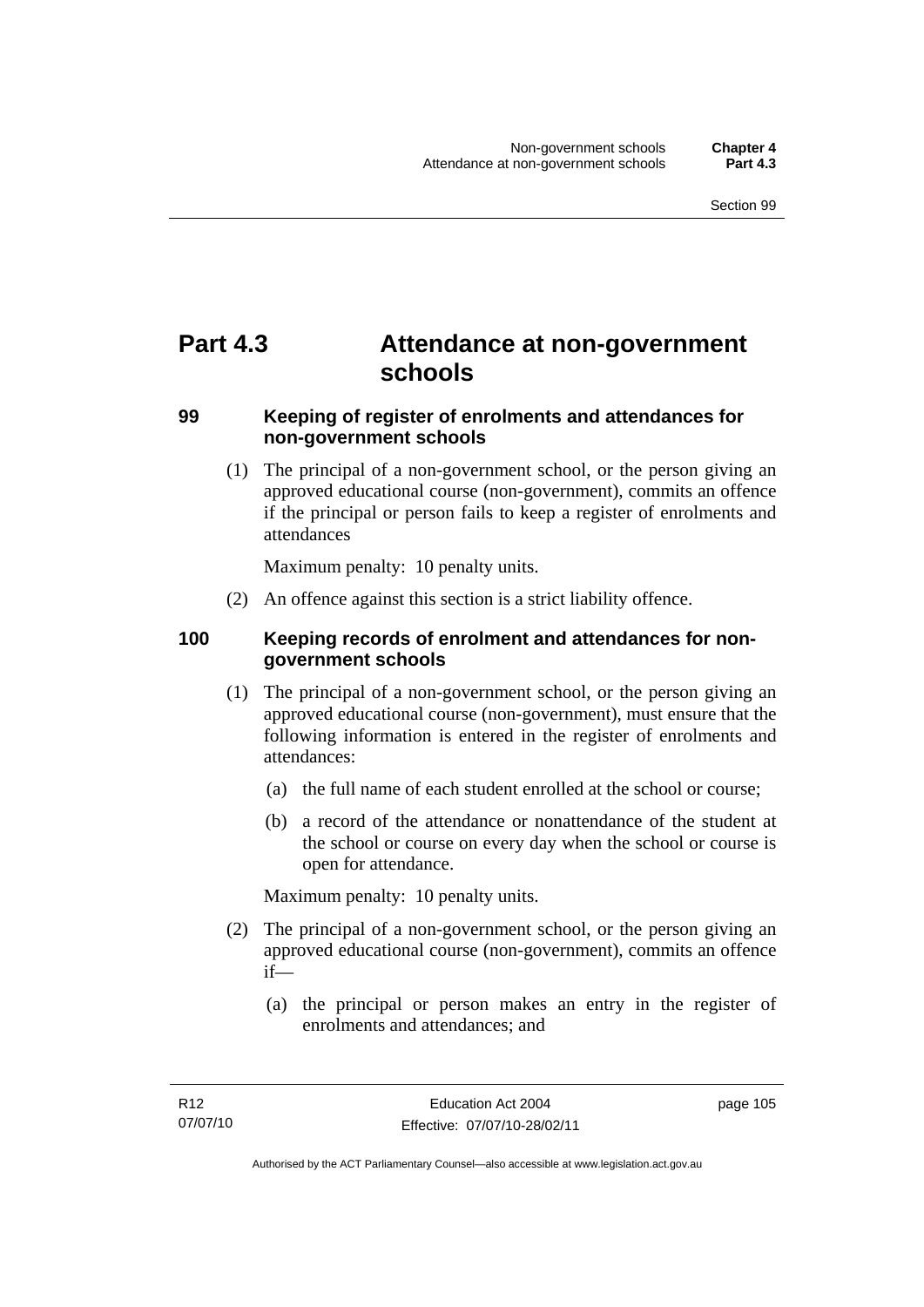(b) the principal or person is reckless about whether the entry is correct.

Maximum penalty: 10 penalty units.

(3) An offence against subsection (1) is a strict liability offence.

#### **101 Inspection of register of enrolment and attendances for non-government schools**

- (1) The principal of a non-government school, or the person giving an approved educational course (non-government), commits an offence if—
	- (a) an authorised person (non-government) asks the principal or person to make the register of enrolments and attendances available to the authorised person; and
	- (b) the principal or person fails to make the register available as asked.

Maximum penalty: 10 penalty units.

- (2) The principal of a non-government school, or the person giving an approved educational course (non-government), commits an offence if—
	- (a) the chief executive or an authorised person (non-government) asks the principal or the person to give the chief executive or authorised person stated information about enrolments or attendances of students at the school or course during a stated period or at a stated time; and
	- (b) the principal or person fails to give the information in accordance with the request.

Maximum penalty: 50 penalty units.

 (3) An authorised person (non-government) may make copies of the register of enrolments and attendances or any part of the register.

R12 07/07/10

Authorised by the ACT Parliamentary Counsel—also accessible at www.legislation.act.gov.au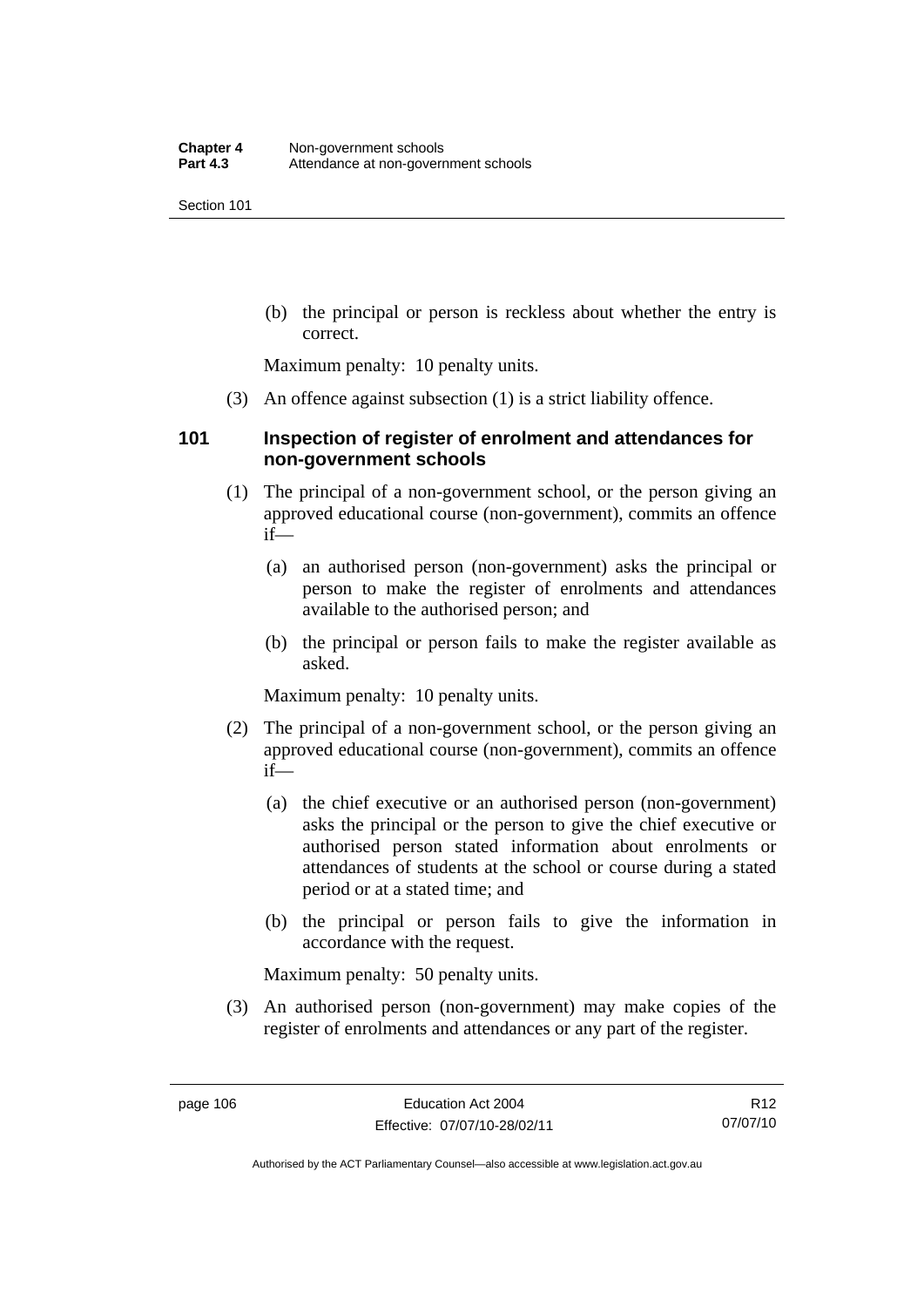- (4) The principal of a non-government school, or the person giving an approved educational course (non-government), must take reasonable steps to assist an authorised person (non-government) in exercising functions under this section.
- (5) An offence against this section is a strict liability offence.

#### **102 Procedures to encourage attendance at non-government schools**

- (1) The principal of a non-government school must set up procedures—
	- (a) to encourage students to attend school regularly; and
	- (b) to help parents to encourage their children to attend school regularly.
- (2) The principal must refer parents and children to support services that encourage children to attend school regularly when the procedures mentioned in subsection (1) are not successful.
- (3) If a student enrolled at a non-government school has not been attending school regularly, the principal of the school may, by written notice, require the student's parents and the student to meet with an authorised person (non-government) at a stated place and time.

#### **103 Reporting to parents—non-government schools**

- (1) The principal of a non-government school must set up procedures for giving reports to the parents of a student enrolled at the school about the student's academic progress and social development at the school.
- (2) A report must be given to the student's parents at least twice a year.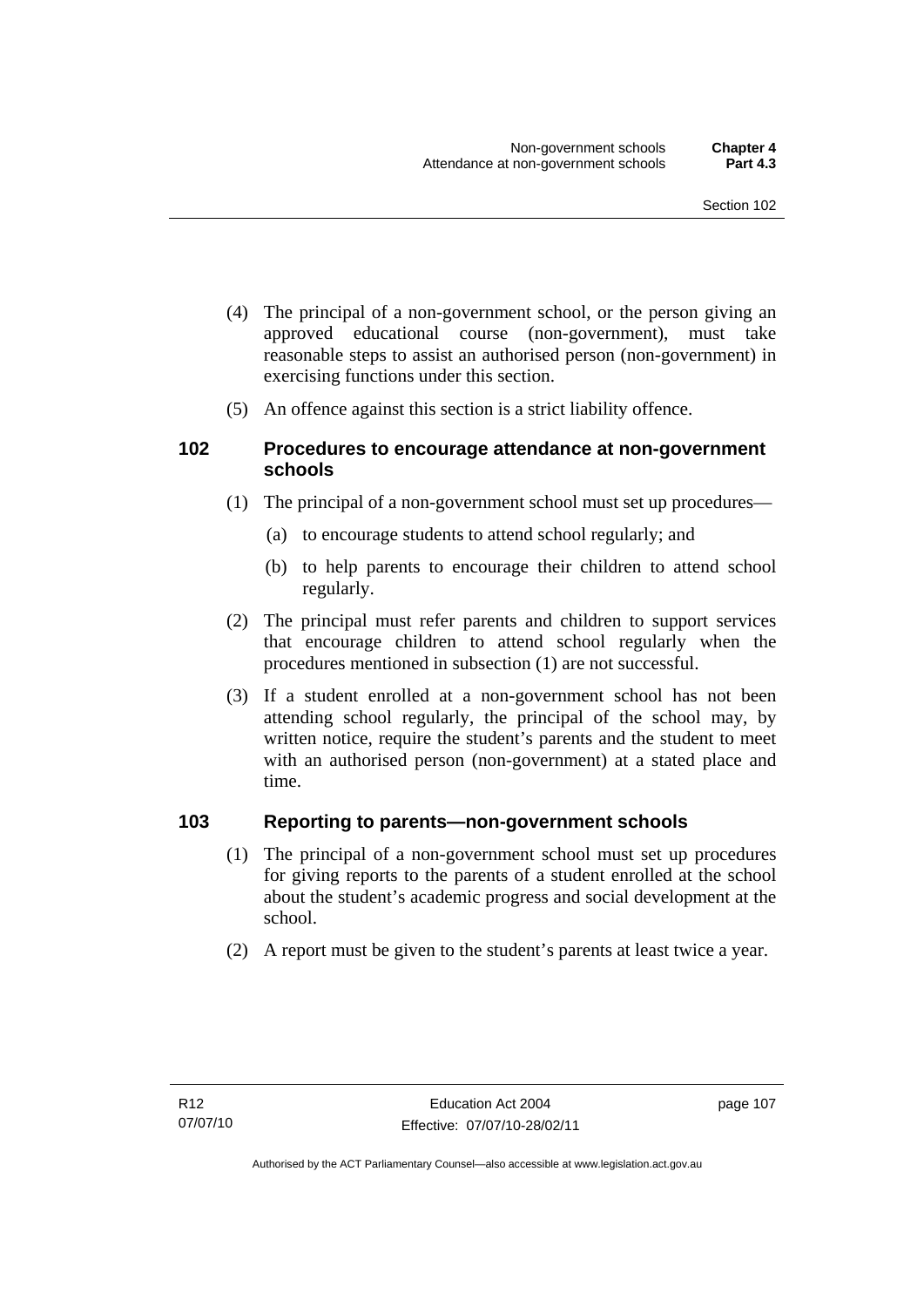## **104 Suspension, transfer or exclusion of students—Catholic systemic schools**

- (1) This section applies if—
	- (a) a student attending a non-government school that is a Catholic systemic school—
		- (i) is persistently and wilfully noncompliant; or
		- (ii) threatens to be violent or is violent to another student attending the school, a member of the staff of the school or anyone else involved in the school's operation; or
		- (iii) acts in a way that otherwise threatens the good order of the school or the safety or wellbeing of another student attending the school, a member of staff of the school or anyone else involved in the school's operation; or
		- (iv) displays behaviour that is disruptive to the student's learning or that of other students; and
	- (b) the principal of the school is satisfied that action should be taken under this section.
- (2) The principal may recommend to the director that the director-
	- (a) suspend the student from the school for a stated period of not longer than 20 days; or
	- (b) transfer the student to another Catholic systemic school; or
	- (c) exclude the student from all Catholic systemic schools.
- (3) After considering the principal's recommendation, the director may—
	- (a) give effect to the recommendation; or
	- (b) take any other action mentioned in subsection (2) that the director considers appropriate; or
	- (c) suspend the student for not longer than 20 days.

Authorised by the ACT Parliamentary Counsel—also accessible at www.legislation.act.gov.au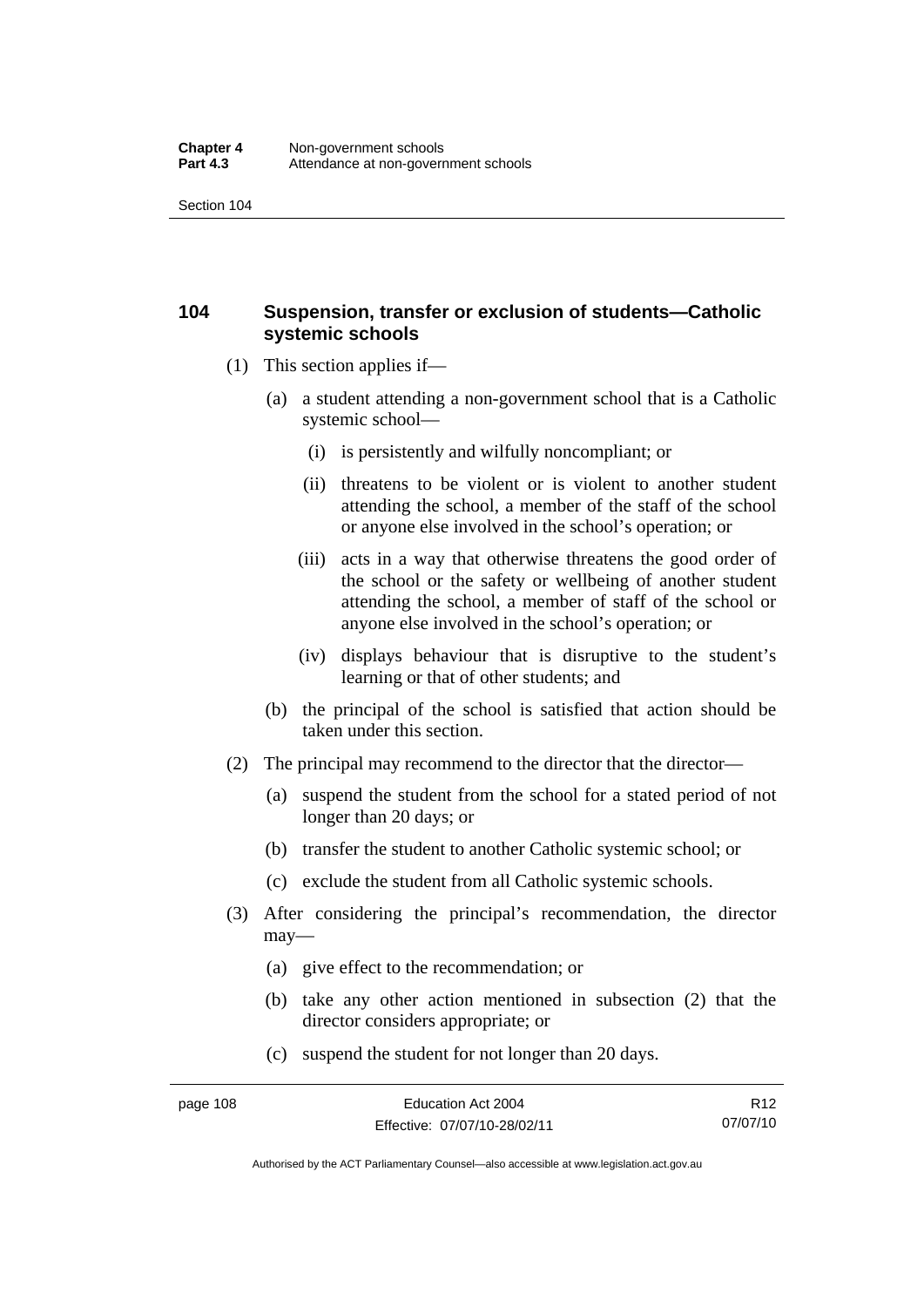- (4) The director may exclude the student only if—
	- (a) the student's parents have been given an opportunity to be consulted, and told in writing, about the proposed exclusion of the student and the reasons for it; and
	- (b) the student has been given a reasonable opportunity to attend counselling, undertake relevant educational programs or receive other appropriate assistance; and
	- (c) as far as the student's maturity and capacity for understanding allow, the participation of the student has been sought, and any views of the student considered, in deciding whether to exclude the student; and
	- (d) the student has been given sufficient information about the decision-making process, in a language and way that the student can understand, to allow the student to take part in the process; and
	- (e) the student has been offered information about alternatives for continuing the student's education after the exclusion.
- (5) The director may suspend or transfer the student only if—
	- (a) the student's parents have been given an opportunity to be consulted, and told in writing, about the proposed suspension or transfer of the student and the reasons for it; and
	- (b) as far as the student's maturity and capacity for understanding allow, the participation of the student has been sought, and any views of the student considered, in deciding whether to suspend or transfer the student; and
	- (c) the student has been given sufficient information about the decision-making process, in a language and way that the student can understand, to allow the student to take part in the process; and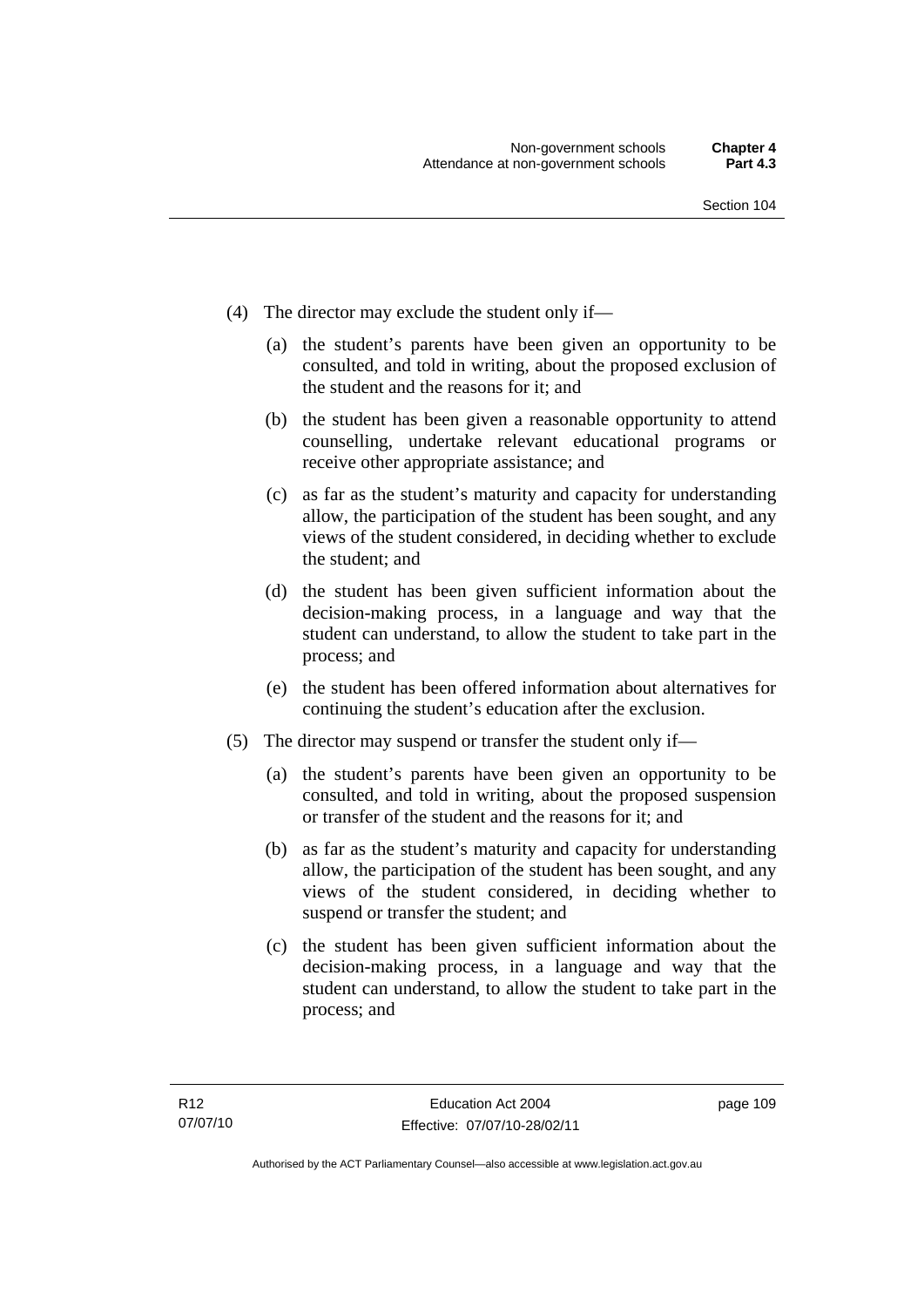- (d) the student has been given a reasonable opportunity to continue the student's education during the suspension.
- (6) Despite subsection (5), the director may immediately suspend the student for not longer than 5 days if, in the director's opinion, the circumstances are of such urgency or seriousness to require the student's immediate suspension.
- (7) However, before suspending the student under subsection (6), the director must comply with the requirements of subsection (5) (a) to (d) to the extent that it is practicable and appropriate to do so.
- (8) To remove any doubt, the director may suspend the student under subsection (6) while deciding what other action (if any) should be taken in relation to the student under this section.
- (9) If the student is suspended for 7 or more school days in a school term (whether or not consecutive school days), the director must ensure that the student is given a reasonable opportunity to attend appropriate counselling.
- (10) The director may delegate the director's power to suspend a student from a school for not longer than 15 days to the principal of the school.
	- *Note* For the making of delegations and the exercise of delegated functions, see Legislation Act, pt 19.4.
- (11) If the director excludes a student from all Catholic systemic schools, the director must give the registrar written notice of the exclusion.
- (12) In this section:

*director* means the person occupying the position prescribed under the regulations.

Authorised by the ACT Parliamentary Counsel—also accessible at www.legislation.act.gov.au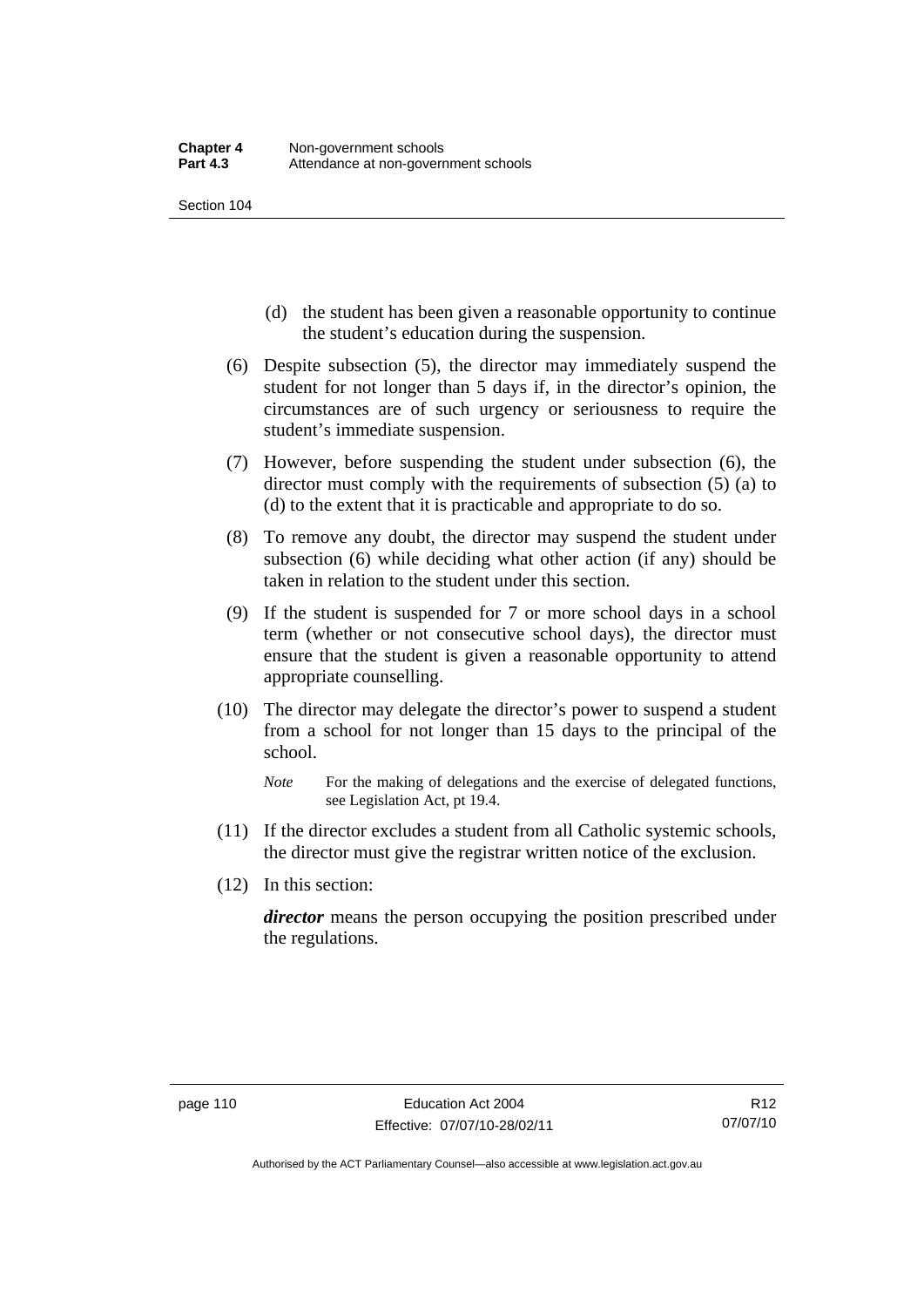#### **105 Suspension or exclusion of students—other nongovernment schools**

- (1) This section applies if—
	- (a) a student attending a non-government school (other than a Catholic systemic school)—
		- (i) is persistently and wilfully noncompliant; or
		- (ii) threatens to be violent or is violent to another student attending the school, a member of the staff of the school or anyone else involved in the school's operation; or
		- (iii) acts in a way that otherwise threatens the good order of the school or the safety or wellbeing of another student attending the school, a member of staff of the school or anyone else involved in the school's operation; or
		- (iv) displays behaviour that is disruptive to the student's learning or that of other students; and
	- (b) the principal of the school is satisfied that action should be taken under this section.
- (2) The principal may—
	- (a) suspend the student from the school for a stated period of not longer than 20 days; or
	- (b) exclude the student from the school.
- (3) The principal may exclude the student only if—
	- (a) the student's parents have been given an opportunity to be consulted, and told in writing, about the proposed exclusion of the student and the reasons for it; and
	- (b) the student has been given a reasonable opportunity to attend counselling, undertake relevant educational programs or receive other appropriate assistance; and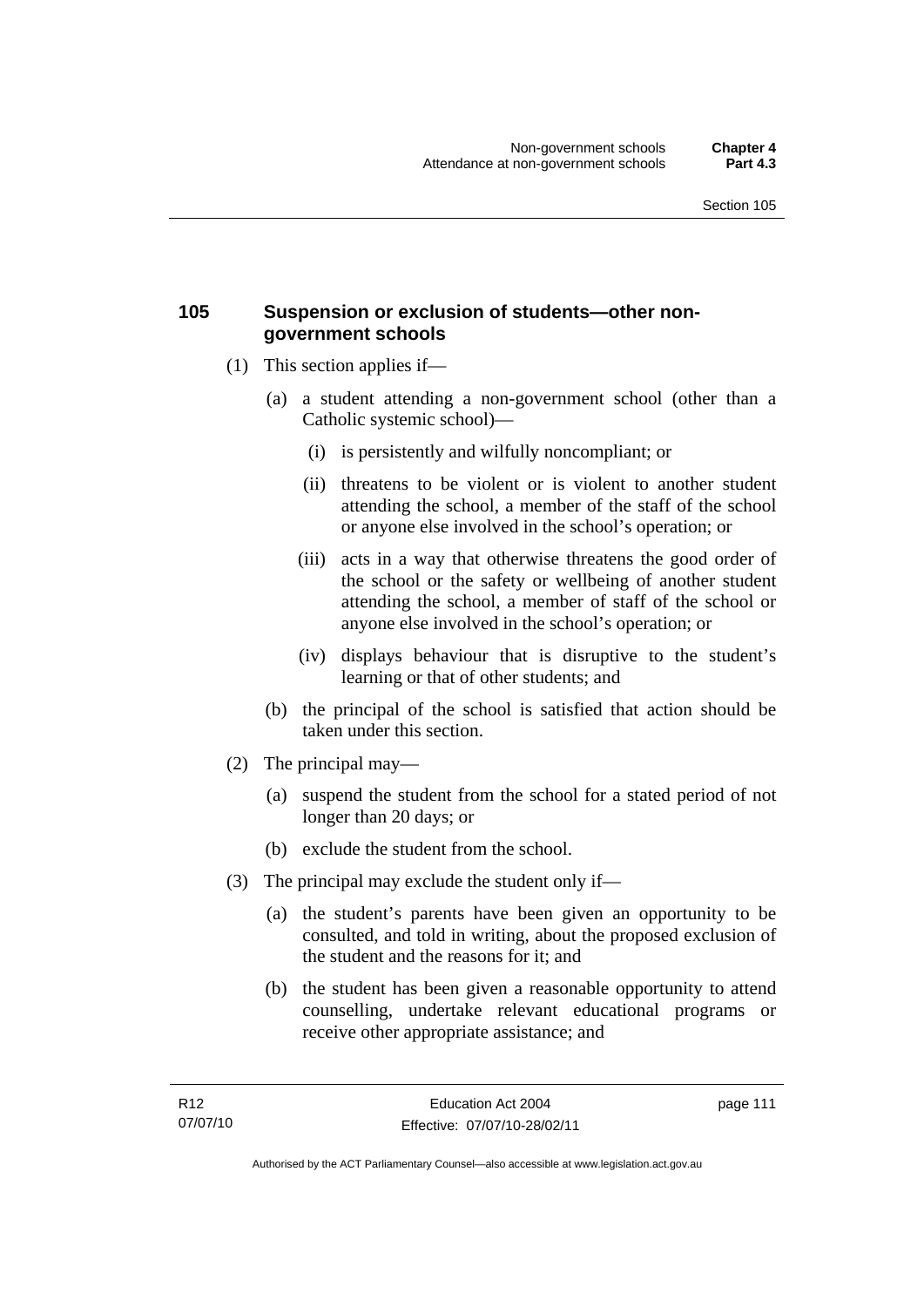- (c) as far as the student's maturity and capacity for understanding allow, the participation of the student has been sought, and any views of the student considered, in deciding whether to exclude the student; and
- (d) the student has been given sufficient information about the decision-making process, in a language and way that the student can understand, to allow the student to take part in the process; and
- (e) the student has been offered information about alternatives for continuing the student's education after the exclusion.
- (4) The principal may suspend the student only if—
	- (a) the student's parents have been given an opportunity to be consulted, and told in writing, about the proposed suspension of the student and the reasons for it; and
	- (b) as far as the student's maturity and capacity for understanding allow, the participation of the student has been sought, and any views of the student considered, in deciding whether to suspend the student; and
	- (c) the student has been given sufficient information about the decision-making process, in a language and way that the student can understand, to allow the student to take part in the process; and
	- (d) the student has been given a reasonable opportunity to continue the student's education during the suspension.
- (5) Despite subsection (4), the principal may immediately suspend a student for not longer than 5 days if, in the principal's opinion, the circumstances are of such urgency or seriousness to require the student's immediate suspension.
- (6) However, before suspending a student under subsection (5), the principal must comply with the requirements of subsection (4) (a) to (d) to the extent that it is practicable and appropriate to do so.

R12 07/07/10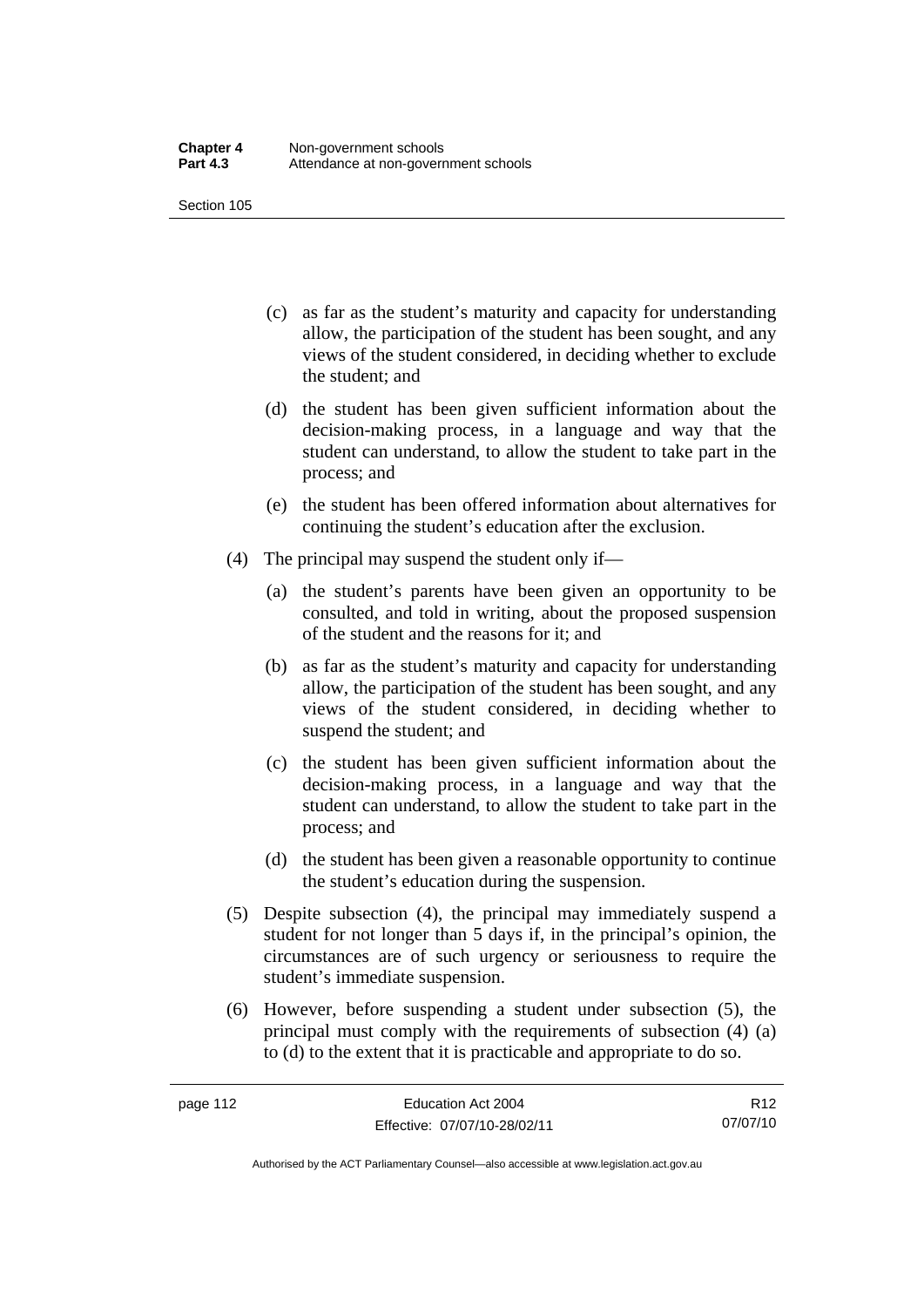- (7) To remove any doubt, the principal may suspend the student under subsection (5) while deciding what other action (if any) should be taken in relation to the student under this section.
- (8) If the student is suspended for 7 or more school days in a school term (whether or not consecutive school days), the principal must ensure that the student is given a reasonable opportunity to attend appropriate counselling.
- (9) If the principal of the school excludes a student from the school, the principal must give the registrar written notice of the exclusion.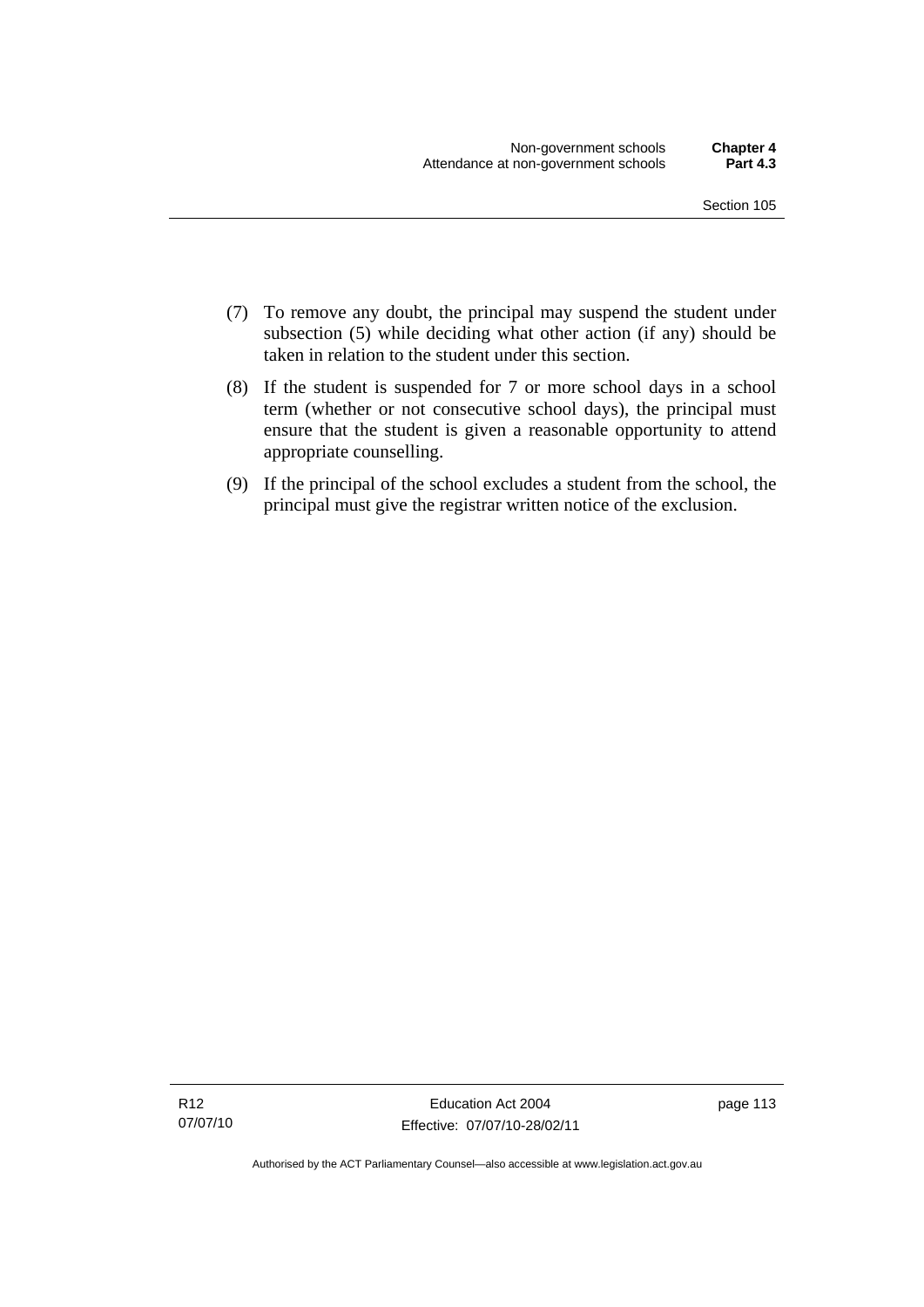# **Part 4.4 Non-government Schools Education Council**

## **Division 4.4.1 Establishment and membership**

#### **106 Establishment of council (non-government)**

The Non-government Schools Education Council (in this part called the *council*) is established.

#### **107 Functions of council (non-government)**

The functions of the council are—

- (a) to advise the Minister on any aspect of non-government schooling; and
- (b) when asked by the Minister under this paragraph, to inquire into and give advice to the Minister on any aspect of nongovernment schooling; and
- (c) to meet with the Government Schools Education Council to discuss matters of mutual interest; and
- (d) to exercise any other function given to the council under this Act or any other Territory law.
- *Note* The Minister must present a copy of any advice given under s 107 (a) or (b) to the Legislative Assembly (see s 118A).

## **108 Membership of council (non-government)**

The council consists of the members appointed under section 109.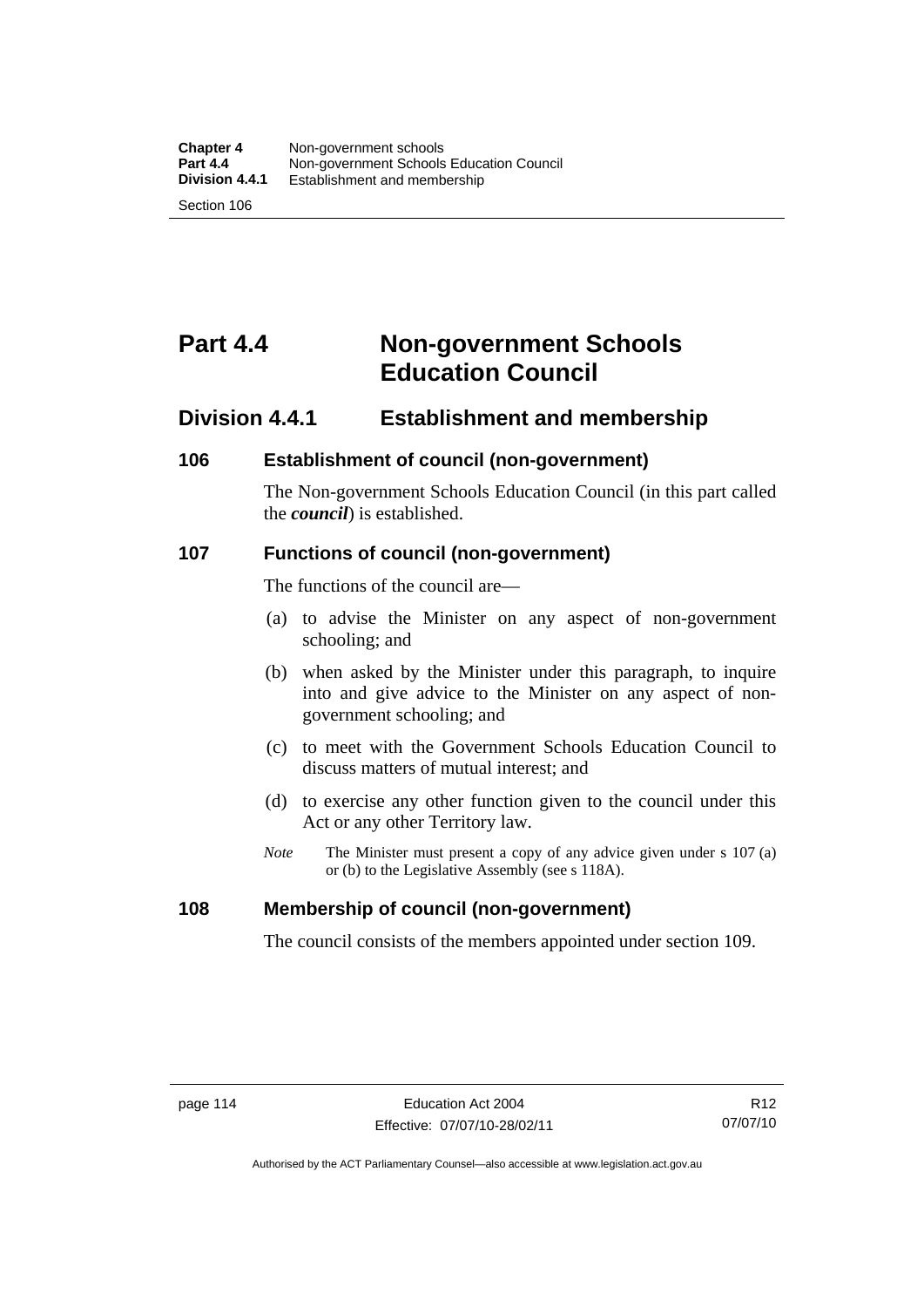#### **109 Members of council (non-government)**

- (1) The Minister must appoint the following members of the council:
	- (a) a chairperson;
	- (b) 4 people who, in the Minister's opinion, represent the views of the general community (the *community members*);
	- (c) 6 people who, in the Minister's opinion, represent the views of non-government school education (the *education members*).
	- *Note 1* For the making of appointments (including acting appointments), see the Legislation Act, pt 19.3.
	- *Note* 2 In particular, a person may be appointed for a particular provision of a law (see Legislation Act, s 7 (3)) and an appointment may be made by naming a person or nominating the occupant of a position (see s 207).
	- *Note 3* Certain Ministerial appointments require consultation with an Assembly committee and are disallowable (see Legislation Act, div 19.3.3).
- (2) For subsection  $(1)$  (c), the Minister must appoint—
	- (a) 3 education members chosen from nominations of organisations representing Catholic schools; and
	- (b) 1 education member chosen from nominations of organisations representing non-Catholic independent schools; and
	- (c) 1 education member chosen from nominations of the nongovernment school union; and
	- (d) 1 education member chosen from nominations of organisations representing parent associations of non-government schools.

#### **110 Deputy chairperson of council (non-government)**

- (1) The members of the council must, whenever necessary, elect another member to be deputy chairperson.
- (2) The council must tell the Minister of the election of the member as deputy chairperson.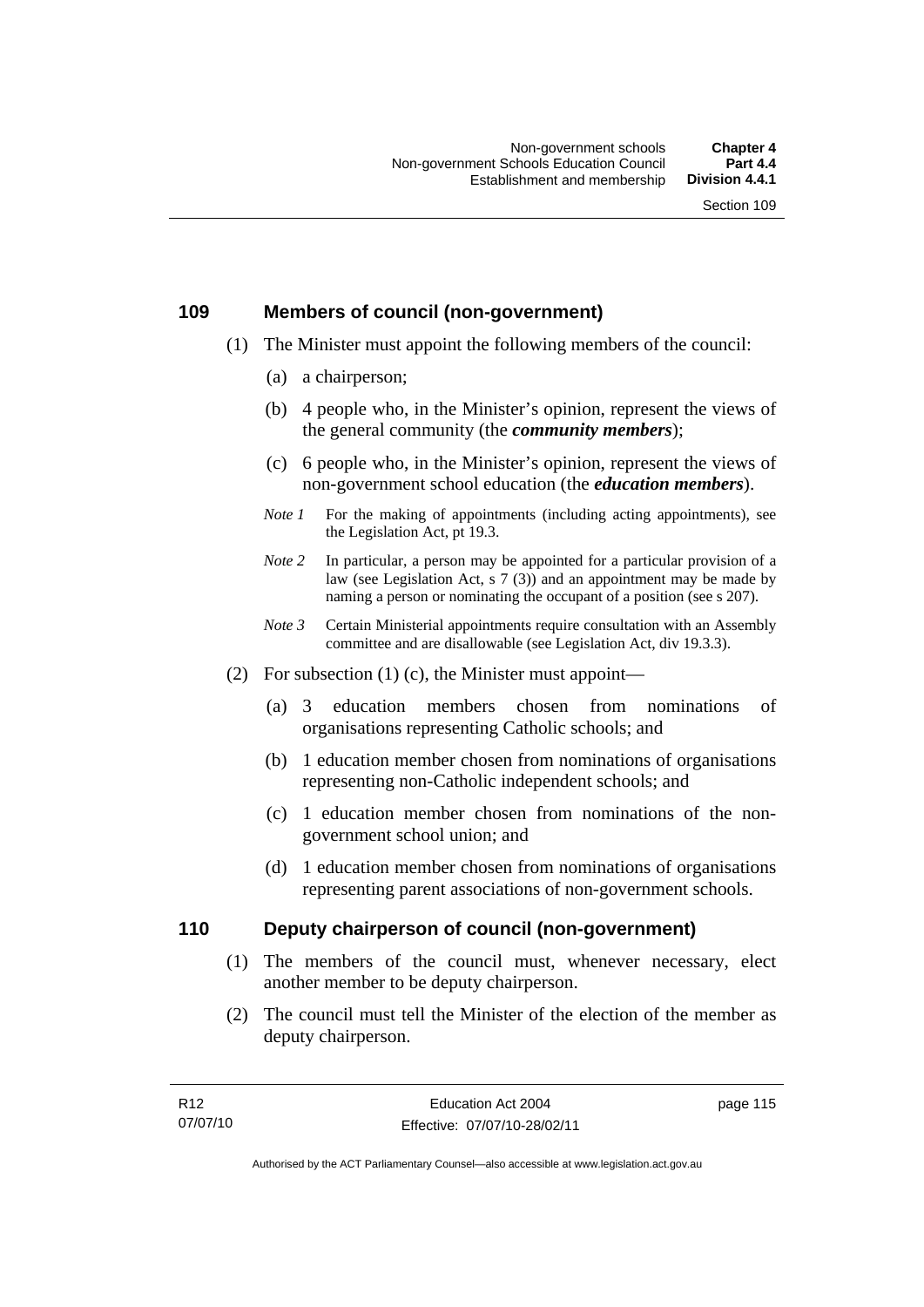#### **111 Term of appointment to council (non-government)**

- (1) A member of the council is to be appointed for a term not longer than 3 years.
- (2) The instrument appointing, or evidencing the appointment of, a member of the council must state whether the person is appointed as chairperson or a community or education member.
	- *Note* A person may be reappointed to a position if the person is eligible to be appointed to the position (see Legislation Act, s 208 and dict, pt 1, def *appoint*).

#### **112 Ending of appointment to council (non-government)**

- (1) The Minister may end the appointment of a member of the council—
	- (a) for misbehaviour; or
	- (b) for contravening section 117 (Disclosure of interests by members of council (non-government)).
- (2) The Minister may also end the appointment of an education member if satisfied that the person no longer represents the views of the organisation from which the person was chosen.
	- *Note* A person's appointment also ends if the person resigns (see Legislation Act s 210).

## **113 Conditions of appointment generally of council (nongovernment) members**

A member of the council holds the position on the conditions not provided by this Act or another Territory law that are decided by the Minister.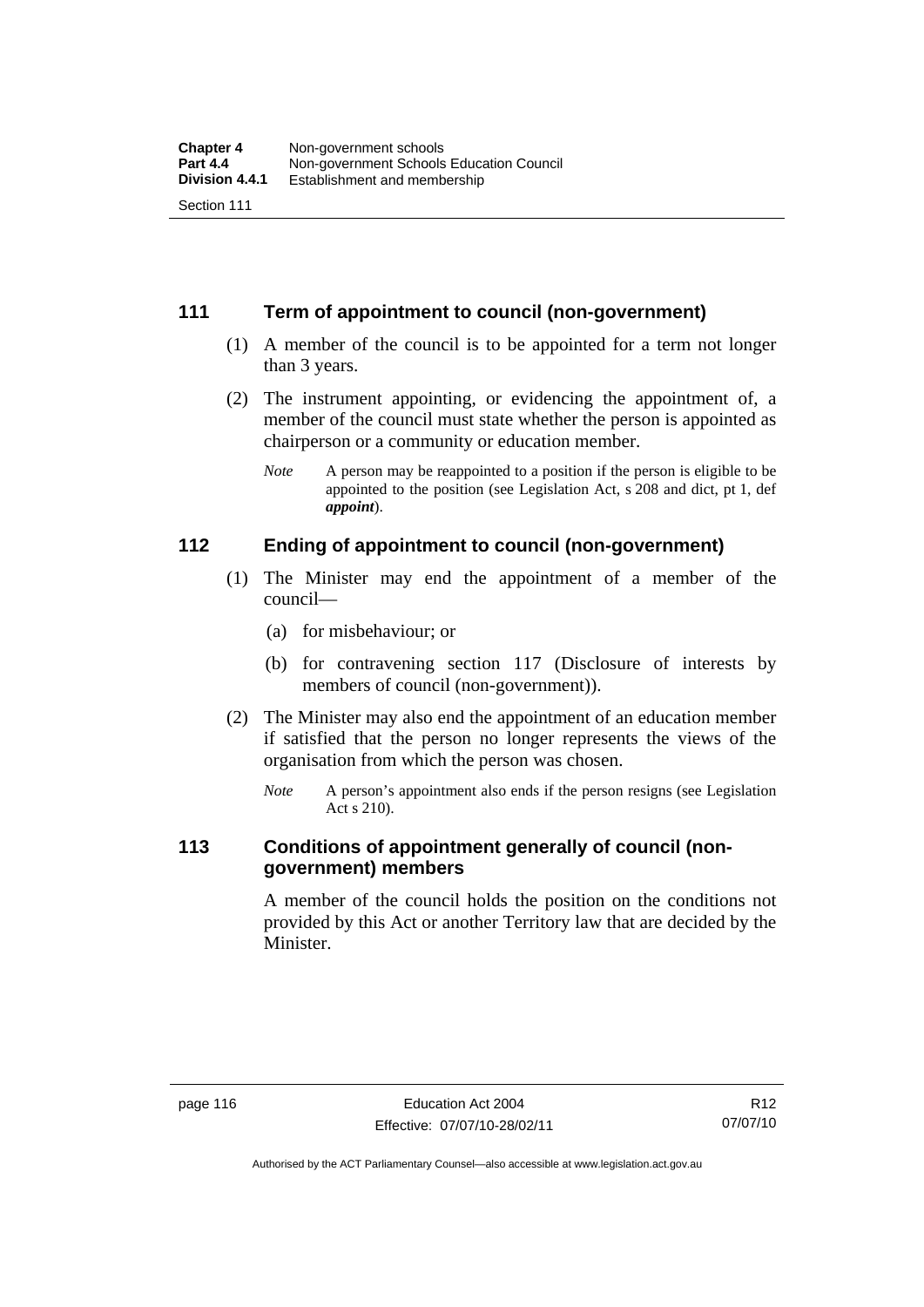## **114 Arrangements for staff**

- (1) The council (non-government) may arrange with the chief executive to use public servants in the administrative unit under the chief executive's control.
- (2) The *Public Sector Management Act 1994* applies to the management by the council (non-government) of public servants the subject of an arrangement under subsection (1).

## **Division 4.4.2 Proceedings of council (nongovernment)**

## **115 Time and place of meetings of council (non-government)**

- (1) The council meets at the times and places it decides.
- (2) However, the council must meet at least twice a year.

## **116 Proceedings of council (non-government)**

- (1) The council must keep minutes of its meetings.
- (2) The council may conduct its proceedings (including its meetings) as it considers appropriate.

## **117 Disclosure of interests by members of council (nongovernment)**

- (1) This section applies to a member of the council if—
	- (a) the member has a direct or indirect financial interest in an issue being considered, or about to be considered, by the council; and
	- (b) the interest could conflict with the proper exercise of the member's functions in relation to the council's consideration of the issue.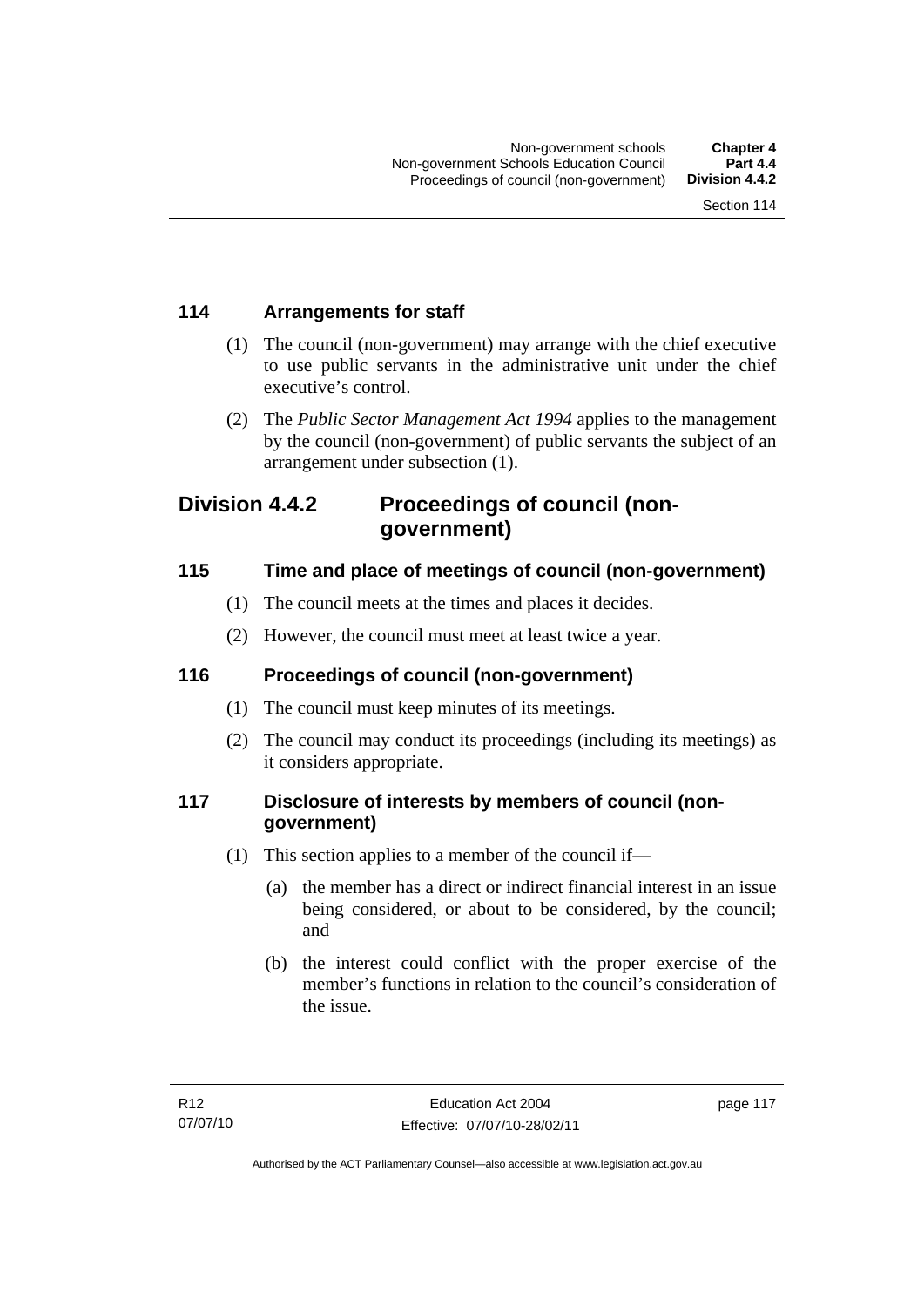- (2) As soon as practicable after the relevant facts come to the member's knowledge, the member must disclose the nature of the interest to a meeting of the council.
- (3) The disclosure must be recorded in the council's minutes and, unless the council otherwise decides, the member (the *first member*) must not—
	- (a) be present when the council considers the issue; or
	- (b) take part in a decision of the council on the issue.
- (4) Any other member who also has a direct or indirect financial interest in the issue must not—
	- (a) be present when the council is considering its decision under subsection (3) in relation to the first member; or
	- (b) take part in making the decision.
- (5) Within 14 days after the end of each financial year, the chairperson of the council must give the Minister a statement of any disclosure of interest made under this section during the financial year.

## **Division 4.4.3 Other provisions relating to council (non-government)**

## **118 Minister to seek advice**

- (1) Before deciding the budget priorities for non-government schools each year, the Minister must ask for, and consider the advice of, the Non-government Schools Education Council.
- (2) This section does not limit the matters that the Minister may take into account in deciding the budget priorities for non-government schools.

Authorised by the ACT Parliamentary Counsel—also accessible at www.legislation.act.gov.au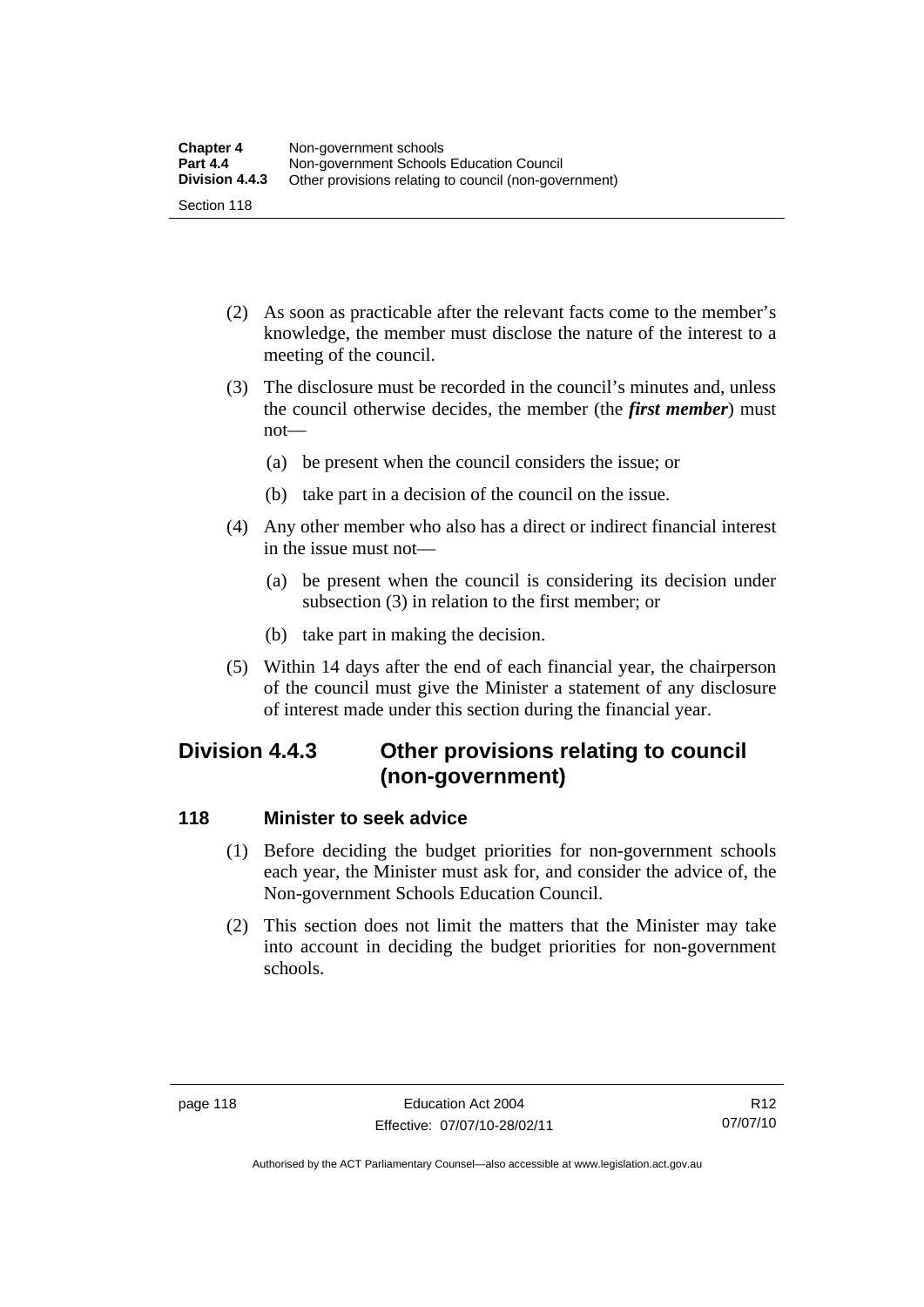## **118A Minister to present advice of council (non-government)**

The Minister must present a copy of advice given to the Minister under section 107 (a) or (b) (Functions of council (nongovernment)) to the Legislative Assembly within 6 sitting days after the day it is given to the Minister.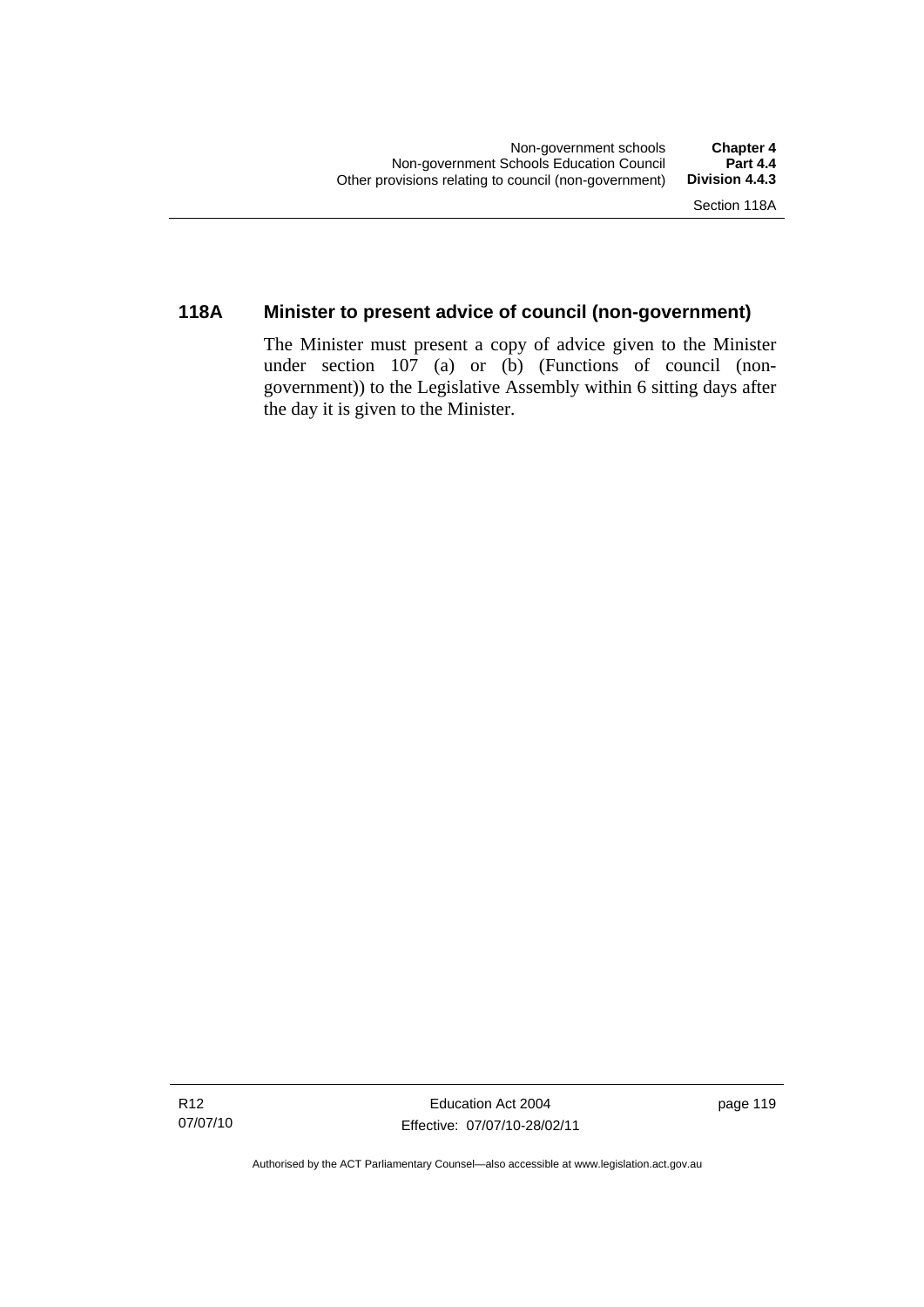## **Part 4.5 Other provisions**

## **Division 4.5.1 Authorised persons (nongovernment)**

#### **119 Appointment of authorised persons (non-government)**

- (1) The chief executive may appoint a person to be an authorised person (non-government) for this chapter or a provision of this chapter.
	- *Note 1* For the making of appointments (including acting appointments), see the Legislation Act, pt 19.3.
	- *Note 2* In particular, a person may be appointed for a particular provision of a law (see Legislation Act, s 7 (3)) and an appointment may be made by naming a person or nominating the occupant of a position (see s 207).
- (2) The regulations may prescribe a person to be an authorised person (non-government) for this chapter or a provision of this chapter.
- (3) A person may be appointed as an authorised person (nongovernment) under subsection (1) only if—
	- (a) the person is an Australian citizen or a permanent resident of Australia; and
	- (b) the chief executive is satisfied that the person is a suitable person to be appointed, having regard in particular to—
		- (i) whether the person has any criminal convictions; and
		- (ii) the person's employment record; and
	- (c) the person has satisfactorily completed adequate training to exercise the powers of an authorised person (non-government) proposed to be given to the person.
- (4) To remove any doubt, a person may be both an authorised person (government) and an authorised person (non-government).

R12 07/07/10

Authorised by the ACT Parliamentary Counsel—also accessible at www.legislation.act.gov.au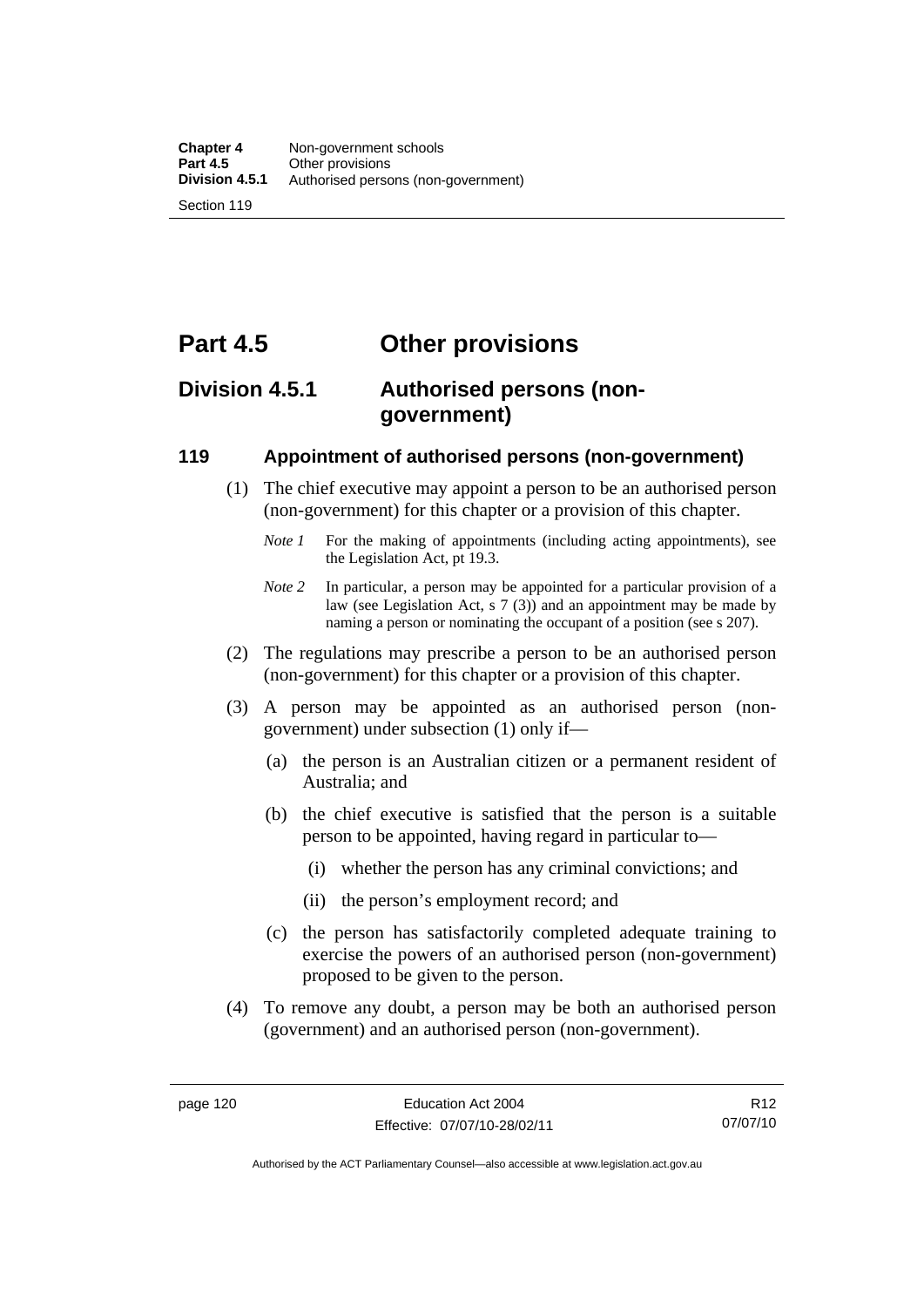## **120 Identity cards for authorised persons (non-government)**

- (1) The chief executive must give an authorised person (nongovernment) an identity card that states the person is an authorised person (non-government) for this chapter, or stated provisions of this chapter, and shows—
	- (a) a recent photograph of the person; and
	- (b) the name of the person; and
	- (c) the date of issue of the card; and
	- (d) an expiry date for the card; and
	- (e) anything else prescribed under the regulations.
- (2) A person who ceases to be an authorised person (non-government) must return his or her identity card to the chief executive as soon as practicable, but within 21 days after the day the person ceases to be an authorised person.

Maximum penalty: 1 penalty unit.

(3) An offence against subsection (2) is a strict liability offence.

## **Division 4.5.2 Inspection powers for non-government schools**

## **121 Power not to be exercised before identity card shown etc**

- (1) An authorised person (non-government) may exercise a power under this chapter in relation to a person only if the authorised person first shows the person his or her identity card.
- (2) An authorised person (non-government) may not remain in a nongovernment school entered under this division if, when asked by the principal, the authorised person does not show his or her identity card.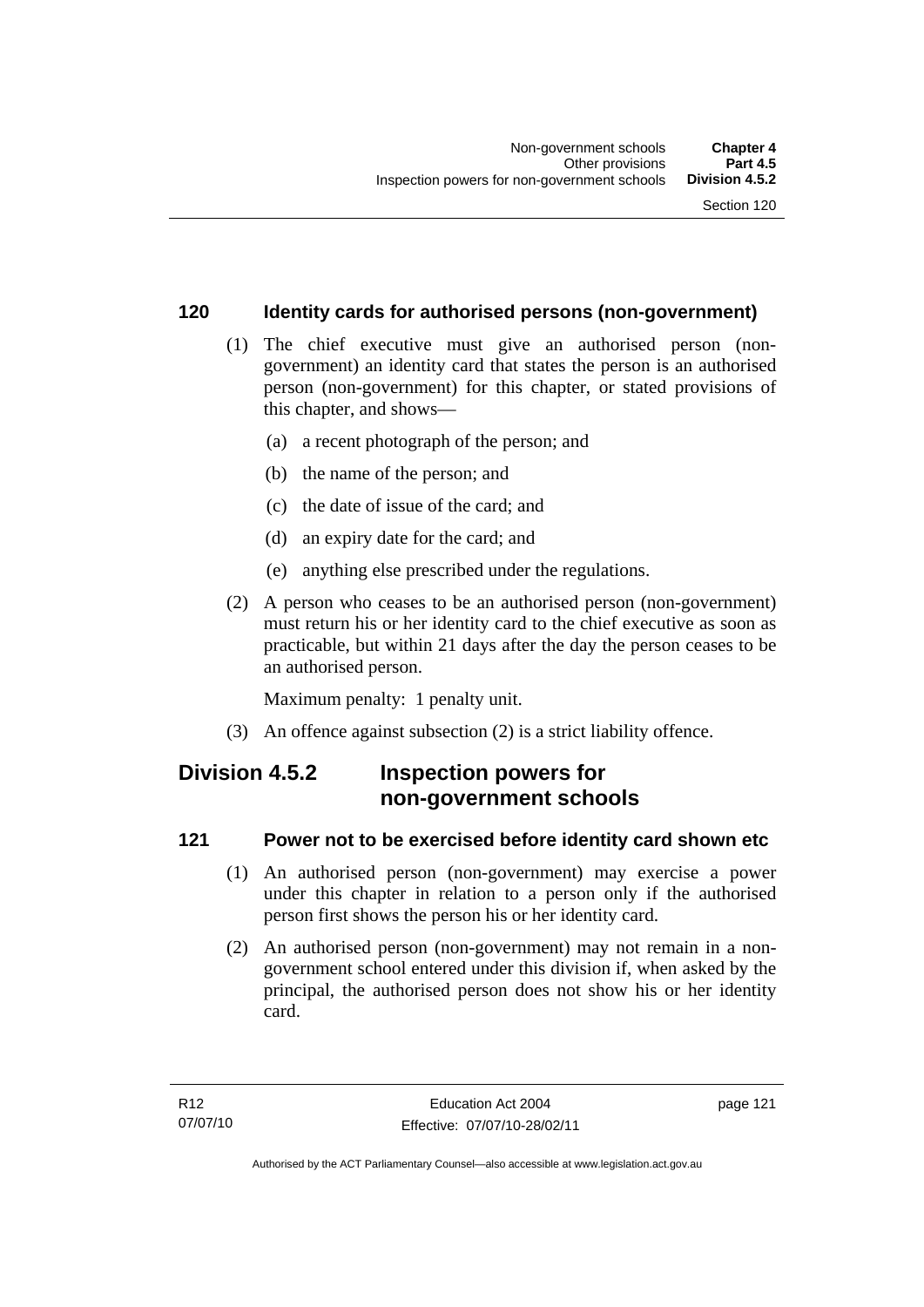#### **122 Entry to non-government schools for inspections**

To find out whether this Act is being complied with, an authorised person (non-government) may enter a non-government school at any time when it is being used as a school under this Act.

#### **123 Entry to non-government schools with consent**

- (1) An authorised person (non-government) may enter a nongovernment school at any other time if the principal of the school consents to the entry.
- (2) An authorised person (non-government) may, without the principal's consent, enter the non-government school to ask for consent to enter the school.

#### **124 Consent to entry**

- (1) This section applies if an authorised person (non-government) intends to ask the principal of a non-government school to consent to the authorised person entering the school.
- (2) Before asking for the consent, the authorised person (nongovernment) must tell the principal—
	- (a) the reason for the entry; and
	- (b) that the principal is not required to consent.
- (3) If the consent is given, the authorised person (non-government) must ask the principal to sign an acknowledgment of the consent.
- (4) The acknowledgment must state that—
	- (a) the principal was told—
		- (i) the reason for the entry; and
		- (ii) that the principal is not required to consent; and

Authorised by the ACT Parliamentary Counsel—also accessible at www.legislation.act.gov.au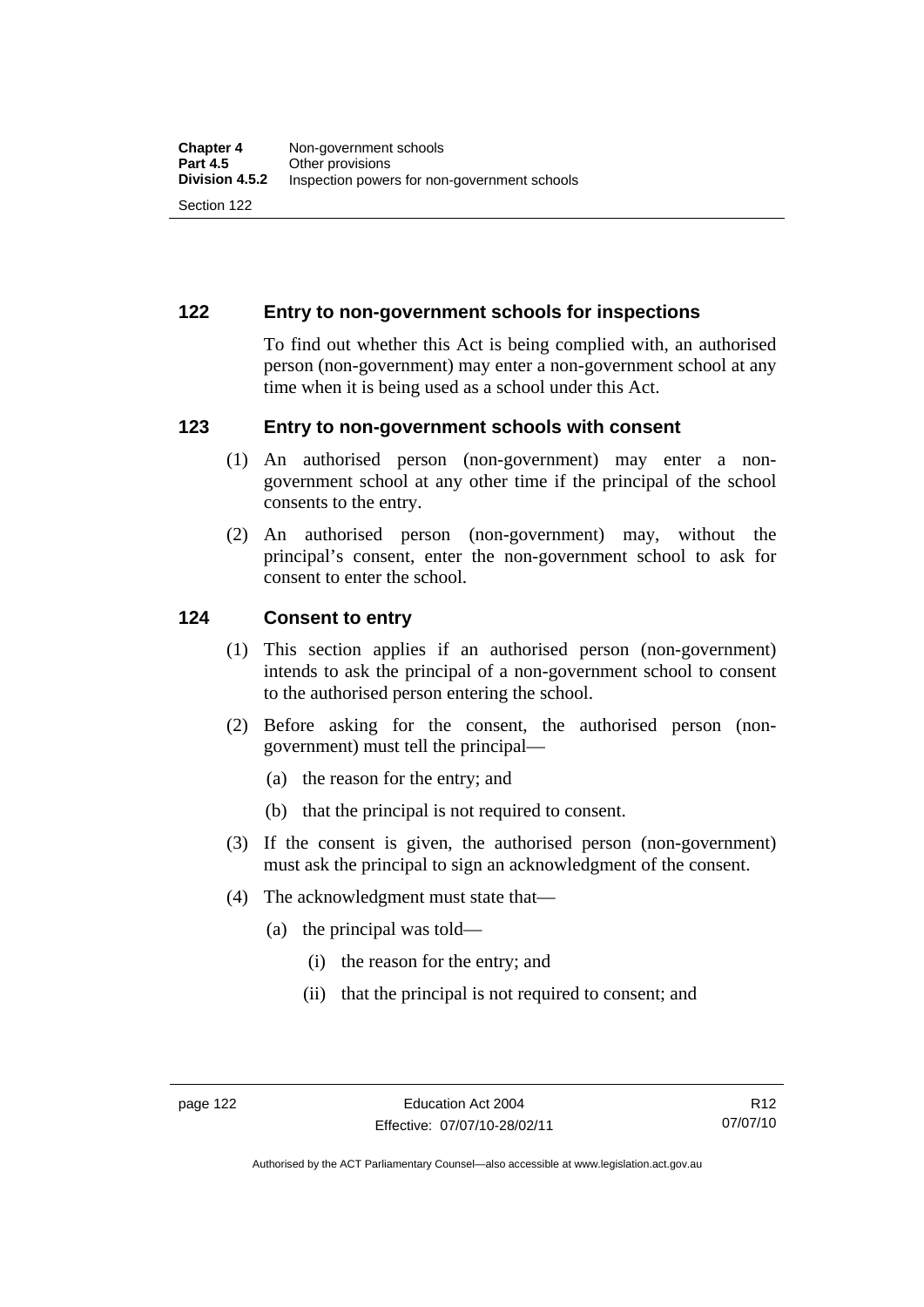- (b) the principal gives an authorised person (non-government) consent to enter the school and exercise powers under this chapter; and
- (c) the time and date the consent was given.
- (5) If the principal signs an acknowledgment of consent, the authorised person (non-government) must immediately give a copy to the principal.
- (6) A court may assume that the principal did not consent if—
	- (a) a question arises, in a proceeding in the court, whether the principal consented to the authorised person (non-government) entering the school under this chapter; and
	- (b) an acknowledgment under this section is not produced in evidence for the entry; and
	- (c) it is not proved that the principal consented to the entry.

#### **125 Powers on entry**

An authorised person (non-government) who enters a nongovernment school under section 122 (Entry to non-government schools for inspections) or section 123 (Entry to non-government schools with consent) may inspect the school or anything in it (including the register of enrolments and attendances).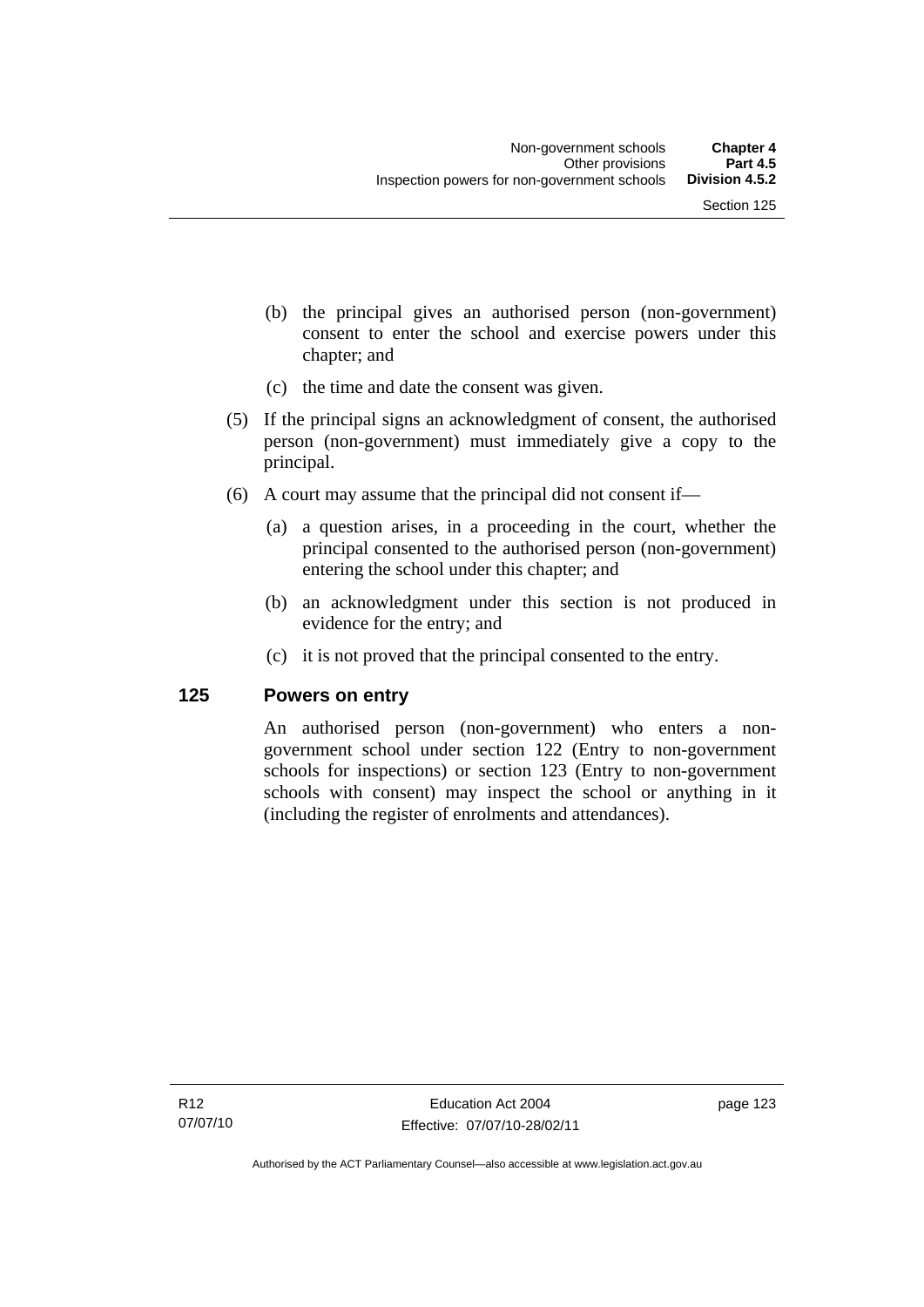**Chapter 5** Home education Part 5.1 **General** 

Section 128

# **Chapter 5 Home education**

## **Part 5.1 General**

#### **128 Principles on which ch 5 based**

The following are the principles on which this chapter is based:

- (a) parents have the right to choose a suitable educational environment for their children;
- (b) there is a diversity of religious and educational philosophies held by parents providing home education for their children;
- (c) the diversity of educational philosophies reflects the diversity of preferences of parents for particular forms of education for their children;
- (d) home education is committed to—
	- (i) offering a broad range of opportunities that foster in each child the development of the child's unique spiritual, emotional, physical, social and intellectual being; and
	- (ii) valuing the individual needs, interests and aptitudes of each child; and
	- (iii) preparing each child to become an independent and effective local and global citizen.

Authorised by the ACT Parliamentary Counsel—also accessible at www.legislation.act.gov.au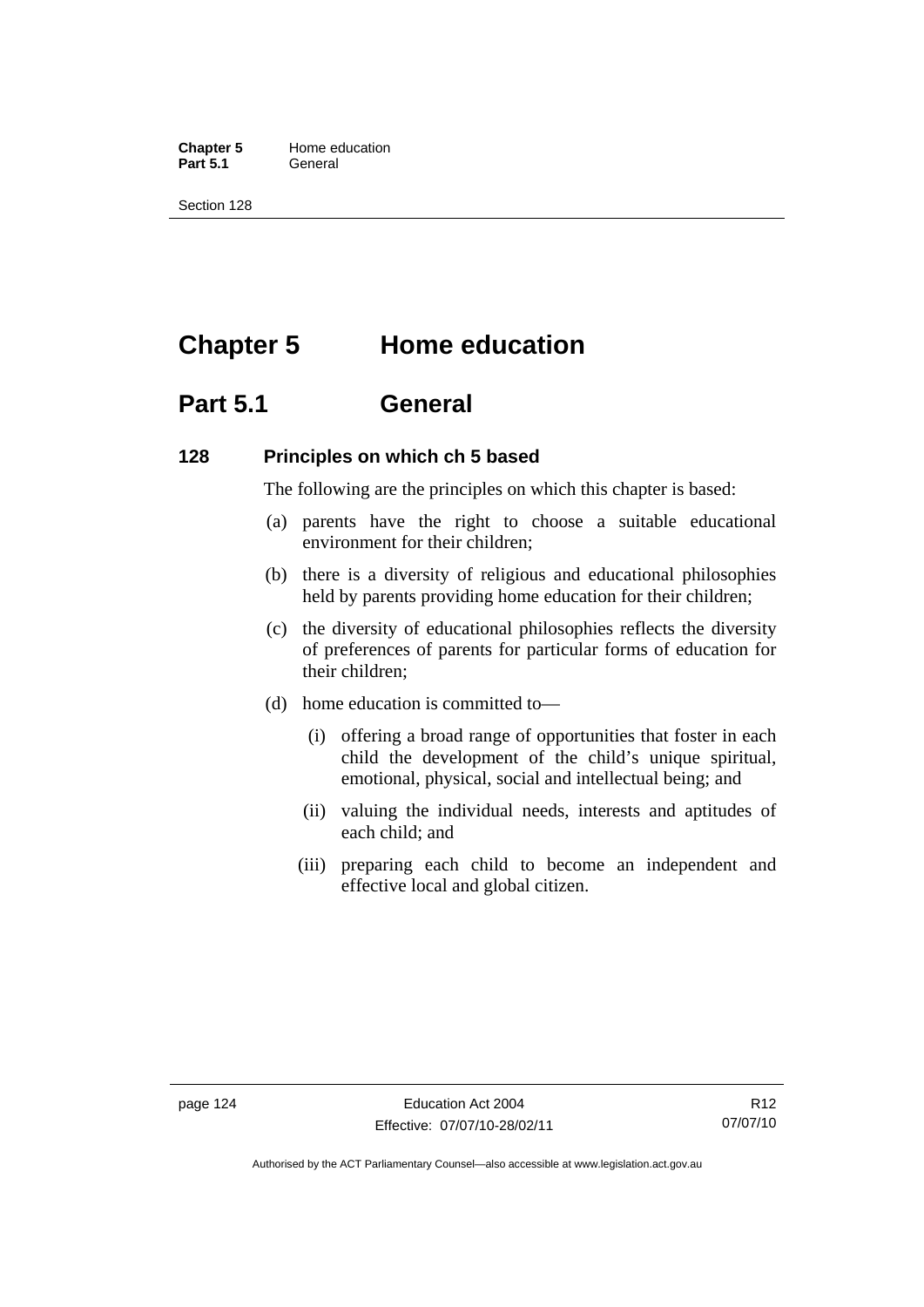# **Part 5.2 Registration—home education**

## **129 Meaning of** *home education*

In this Act:

*home education*, in relation to a child, means education conducted by 1 or both of the child's parents from a home base.

## **130 Provisional registration for home education**

- (1) The parents of a child may apply, in writing, to the chief executive for registration of the child for home education.
- (2) On receiving an application under subsection (1), the chief executive must provisionally register the child for home education.
- (3) Provisional registration for home education ends—
	- (a) 6 months after the day the provisional registration begins; or
	- (b) if the child is registered sooner under section 131 (3)—on the day the child is registered.

## **131 Registration for home education**

- (1) This section applies if a child is provisionally registered for home education under section 130.
- (2) Also, this section applies if—
	- (a) the parents of a child apply in writing to the chief executive for registration for home education; and
	- (b) immediately before the application, the child was registered or approved (however described) under the law of a State or another Territory for home education.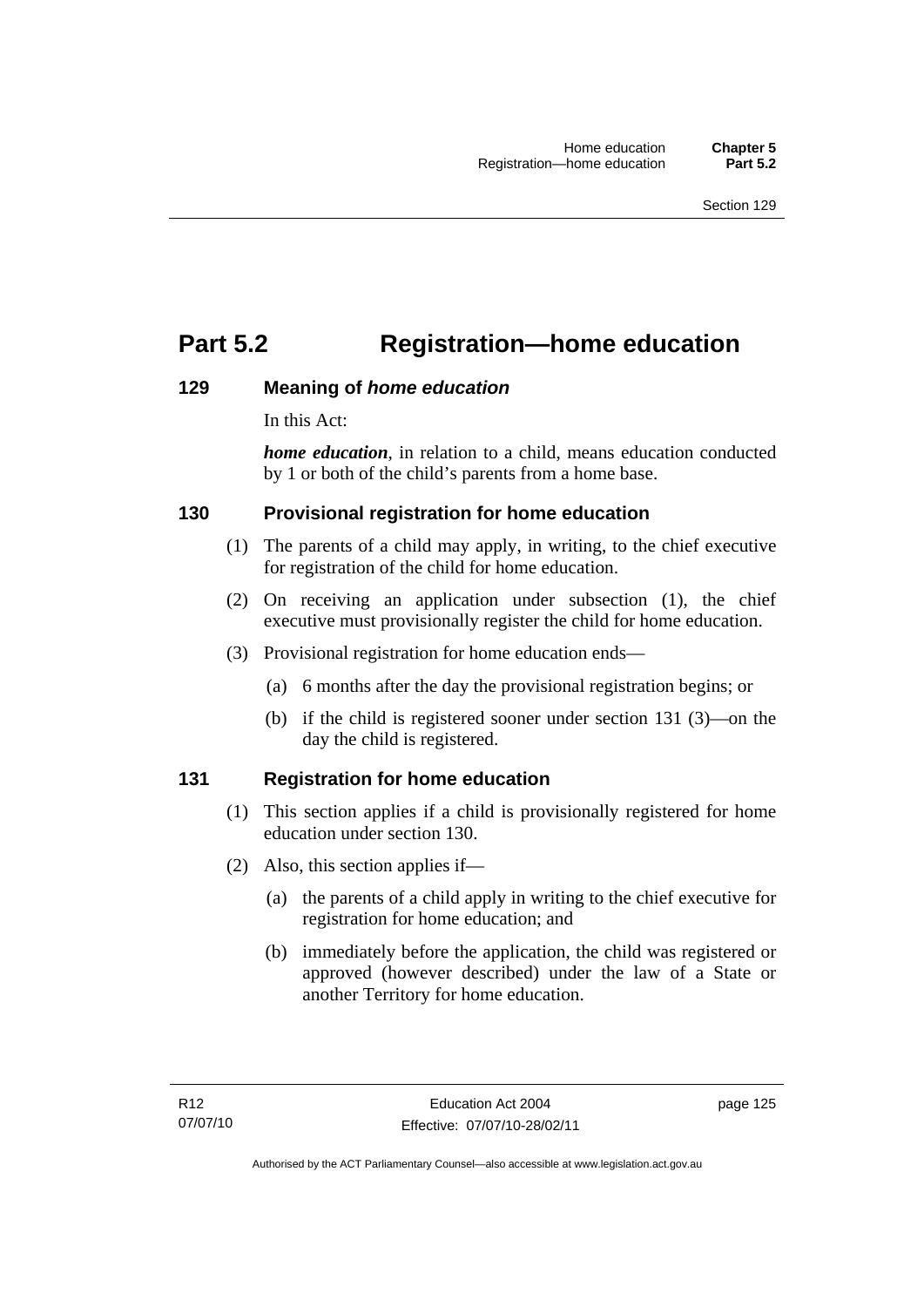- (3) The chief executive may register the child for home education for a period of not longer than 2 years if satisfied that the conditions for registration will be complied with.
- (4) To decide whether the conditions for registration will be complied with, an authorised person (government) may inspect any education programs, materials or other records proposed to be used for the home education.

#### **132 Conditions of registration for home education**

The registration of a child for home education is subject to the following conditions:

- (a) the parents of the child are to provide high-quality education for the child;
- (b) the parents of the child must document the educational opportunities offered by the parents to their child and the strategies they use to encourage their child to learn;
- (c) the parents of the child must make available for inspection on request by the chief executive any education programs, materials or other records used for the home education.

## **133 Registration of child**

If the chief executive approves the registration of a child for home education, the chief executive must—

- (a) enter the particulars prescribed under the regulations in the home education register kept under section 139 (Home education register); and
- (b) give the parents of the child a certificate of registration for the child.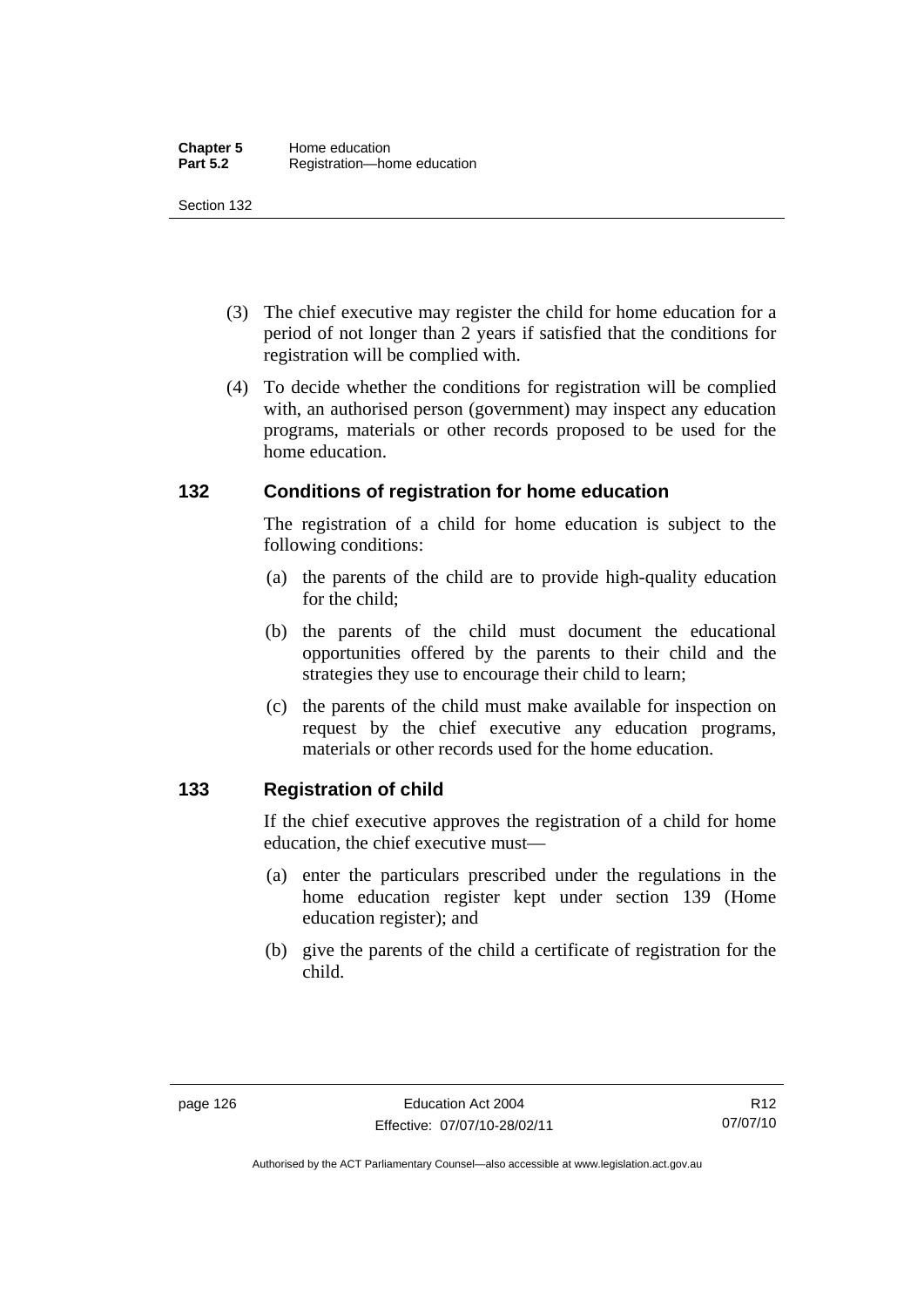#### **134 Period of registration**

Registration of a child for home education is for the period (not longer than 2 years) stated in the certificate of registration.

#### **135 Cancellation of registration for home education**

- (1) The chief executive may cancel the registration of a child for home education if the chief executive is satisfied on reasonable grounds that a parent has contravened a condition of the registration.
- (2) Before cancelling registration, the chief executive must give the parents a written notice—
	- (a) stating the grounds on which the chief executive proposes to cancel the registration; and
	- (b) stating the facts that, in the chief executive's opinion, establish the grounds; and
	- (c) telling the parents that they may, within 30 days beginning the day after the day they receive the notice, give a written response to the chief executive about the matters in the notice.
- (3) In deciding whether to cancel registration, the chief executive must consider any response given to the chief executive in accordance with subsection  $(2)$  (c).
- (4) However, the chief executive must not cancel the registration if satisfied that—
	- (a) the parents have demonstrated that the contravention has been rectified and that they will comply with the conditions of the registration; and
	- (b) it is not otherwise in the public interest that the registration be cancelled.
- (5) The chief executive must give the parents written notice of the decision.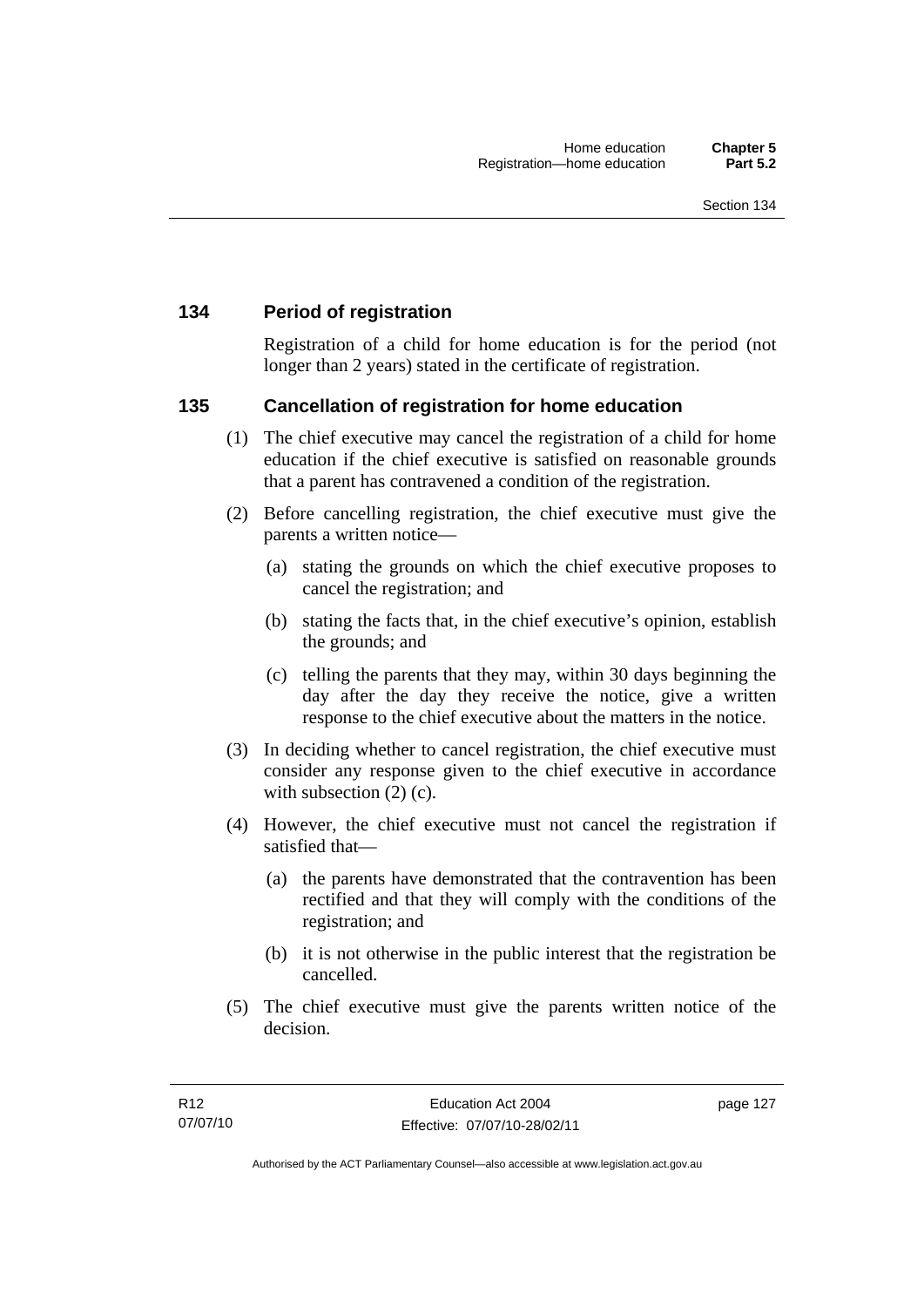(6) Cancellation of registration takes effect on the day when notice of the cancellation is given to the parents or, if the notice states a later date of effect, that date.

#### **136 Certificate of registration for home education**

A certificate of registration for home education must state—

- (a) the name of the child registered for home education; and
- (b) the names of the child's parents; and
- (c) the address of the home base from which the home education will be carried out; and
- (d) the period of registration; and
- (e) the conditions of registration; and
- (f) any other particulars prescribed under the regulations.

#### **137 Renewal of registration for home education**

- (1) The parents of a child who is registered for home education under this part may apply in writing to the chief executive for renewal of the registration.
- (2) The application must be made at least the prescribed period before the registration ends.
- (3) The chief executive may renew the registration of the child for home education for a period of not longer than 2 years if satisfied that the conditions for registration will be complied with.
- (4) In this section:

#### *prescribed period* means—

- (a) 3 months; or
- (b) if the chief executive approves a shorter period—that period.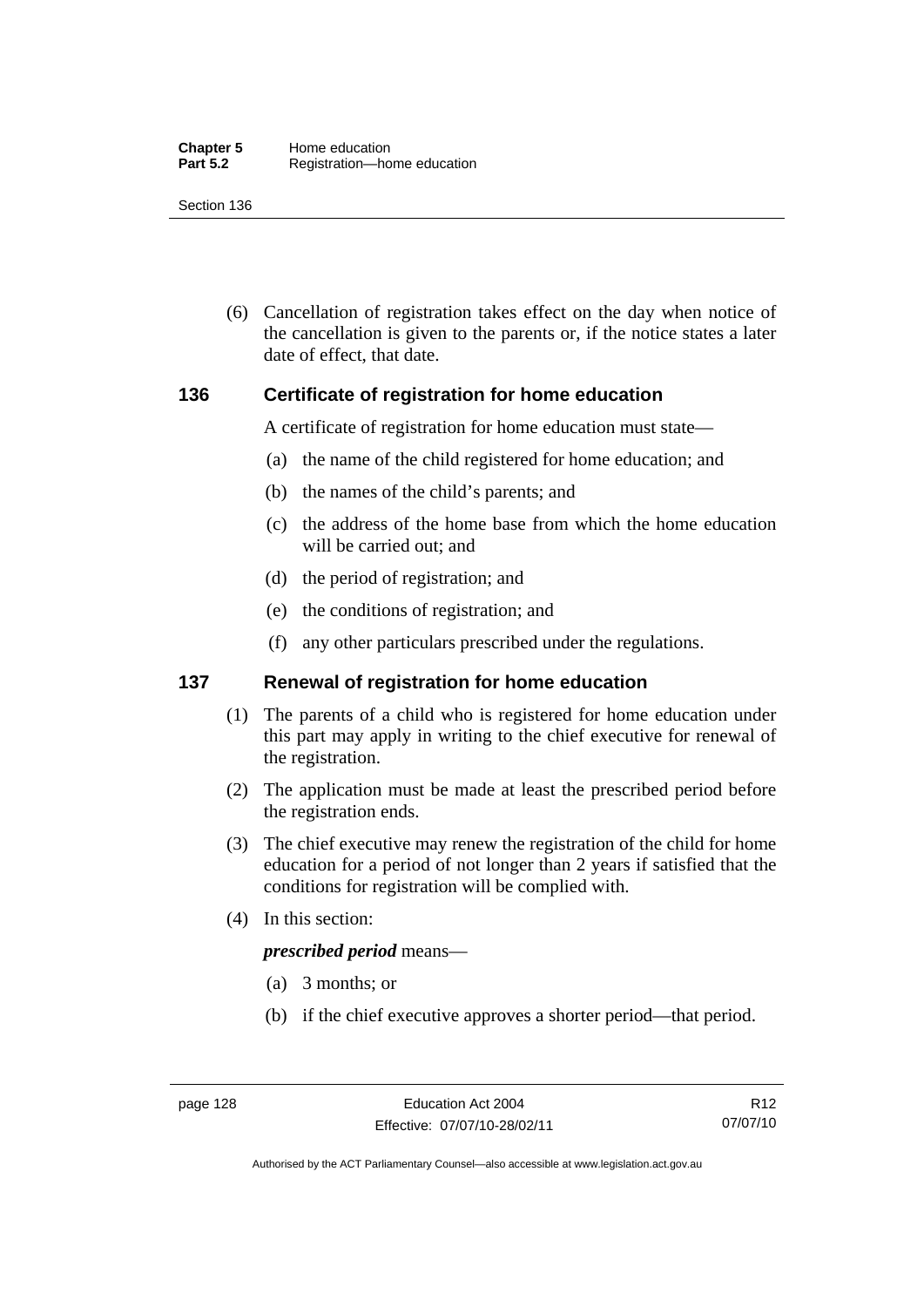#### **138 Home education reports**

The parents of a child registered for home education must give the chief executive a report about the educational progress of the child once every year.

#### **139 Home education register**

The chief executive must keep a register of children registered for home education.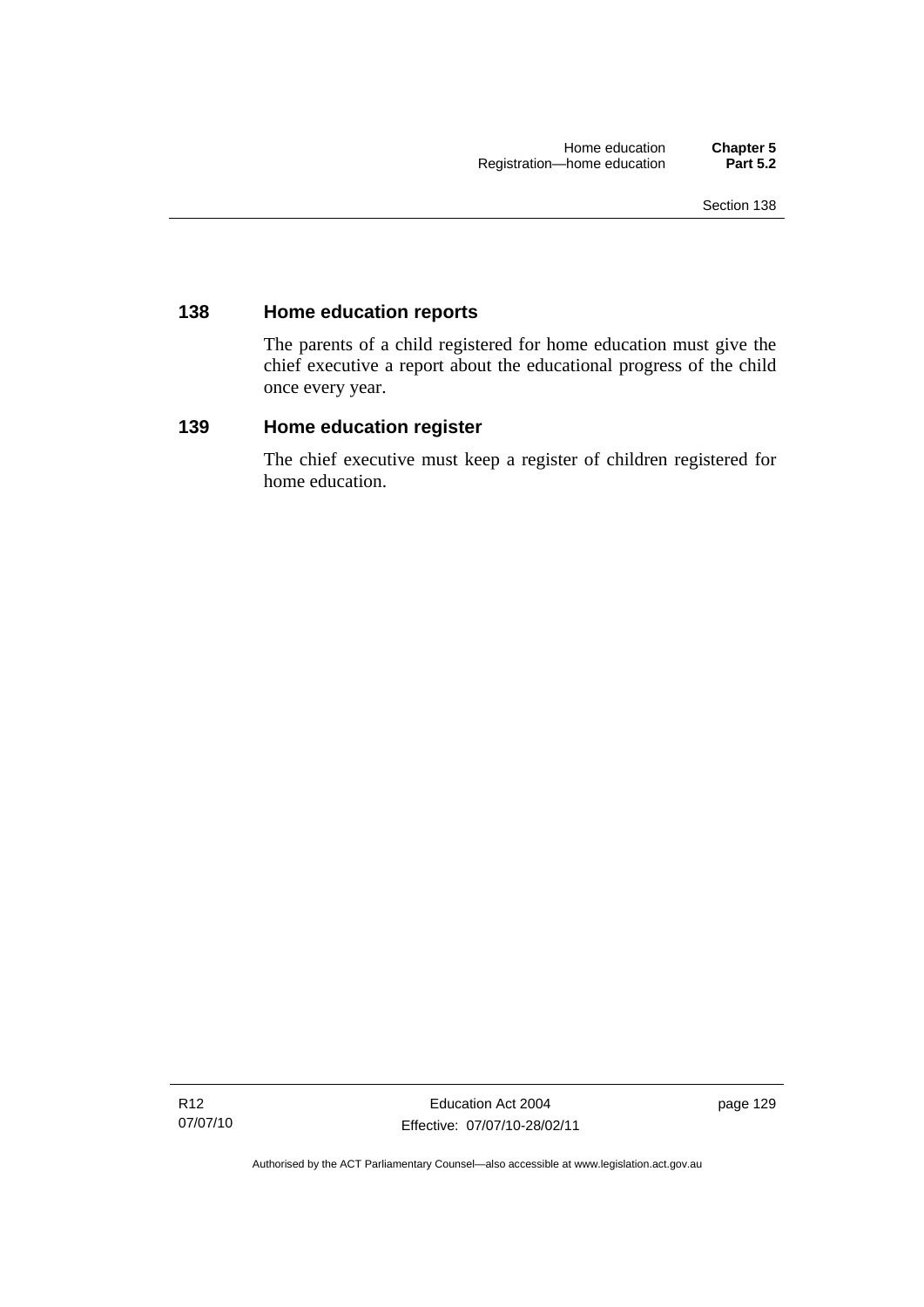# **Chapter 6 Miscellaneous**

# **Part 6.1 Notification and review of decisions**

#### **140 Definitions***—***pt 6.1**

In this part:

*decision-maker* means—

- (a) for an internally reviewable decision—a person mentioned in schedule 1, column 5 in relation to the decision; or
- (b) for a reviewable decision—
	- (i) the internal reviewer in relation to the decision; or
	- (ii) if the decision is made personally by the Minister or chief executive—a person mentioned in schedule 1, column 5 in relation to the decision.

*internally reviewable decision* means a decision (other than a decision made personally by the Minister or chief executive) mentioned in schedule 1, column 3 under a provision of this Act mentioned in column 2 in relation to the decision.

*internal reviewer*—see section 144 (1).

*internal review notice*—see the *ACT Civil and Administrative Tribunal Act 2008*, section 67B (1).

#### *reviewable decision* means—

 (a) a decision of an internal reviewer in relation to an internally reviewable decision; or

Authorised by the ACT Parliamentary Counsel—also accessible at www.legislation.act.gov.au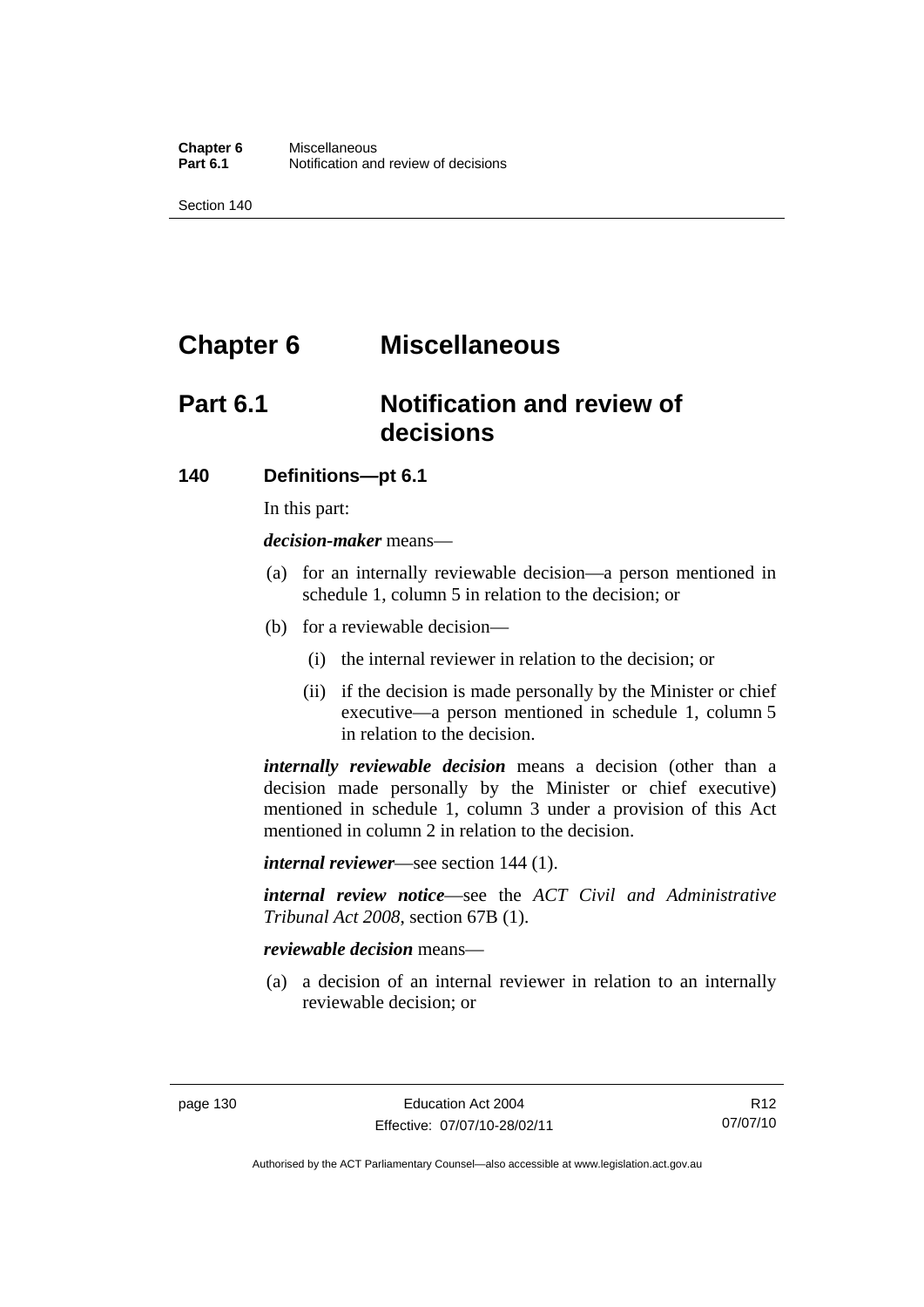(b) if a decision is made personally by the Minister or chief executive—a decision mentioned in schedule 1, column 3 under a provision of this Act mentioned in column 2 in relation to the decision.

#### **141 Internal review notices**

If a decision-maker makes an internally reviewable decision, the decision-maker must give an internal review notice to each entity mentioned in schedule 1, column 4 in relation to the decision.

- *Note 1* The decision-maker must also take reasonable steps to give an internal review notice to any other person whose interests are affected by the decision (see *ACT Civil and Administrative Tribunal Act 2008*, s 67B).
- *Note* 2 The requirements for internal review notices are prescribed under the *ACT Civil and Administrative Tribunal Act 2008*.

#### **142 Applications for internal review**

- (1) The following may apply to the decision-maker for review of an internally reviewable decision:
	- (a) an entity mentioned in schedule 1, column 4 in relation to the decision;
	- (b) any other person whose interests are affected by the decision.
- (2) The application must—
	- (a) be in writing; and
	- (b) state the applicant's name and address; and
	- (c) set out the applicant's reasons for making the application.
	- *Note* If a form is approved under s 154 for the application, the form must be used.
- (3) The application must be given to the decision-maker within—
	- (a) 28 days after the day the applicant is given the internal review statement; or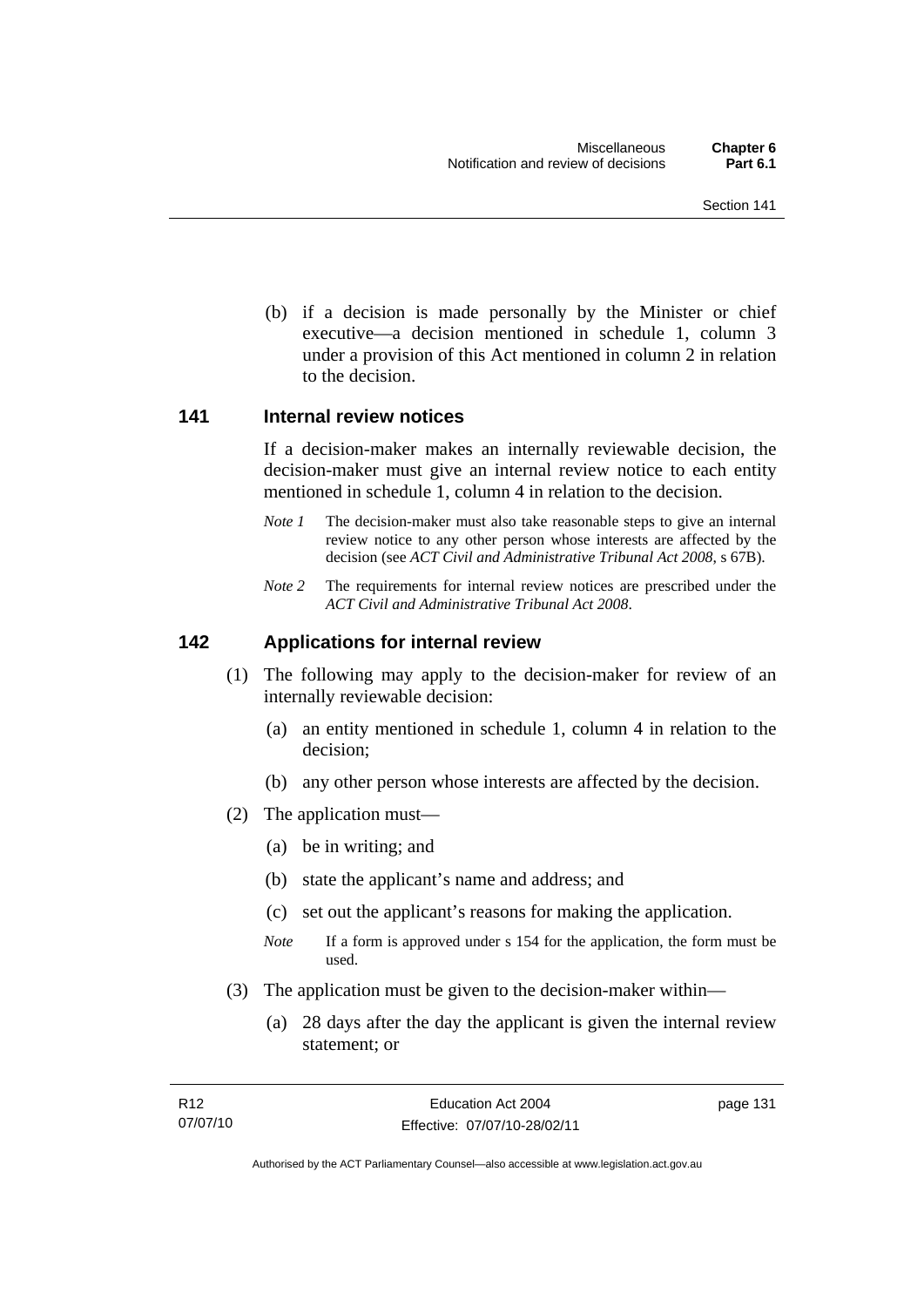(b) a longer period allowed by the internal reviewer before or after the end of the 28-day period.

#### **143 Applications not stay reviewable decisions**

Making an application for internal review of an internally reviewable decision does not affect the operation of the decision.

#### **144 Internal review**

- (1) If application is made for internal review of an internally reviewable decision, the decision-maker must arrange for someone else (the *internal reviewer*) to review the decision.
- (2) The internal reviewer must, within 28 days after the decision-maker receives the application for internal review—
	- (a) confirm the decision; or
	- (b) vary the decision; or
	- (c) set aside the decision and substitute its own decision.
- (3) If the decision is not varied or set aside within the 28-day period, the decision is taken to have been confirmed by the internal reviewer.

#### **145 Reviewable decision notices**

If a decision-maker makes a reviewable decision, the decision-maker must give a reviewable decision notice to—

 (a) for a decision in relation to an internally reviewable decision each entity that is given an internal review notice; or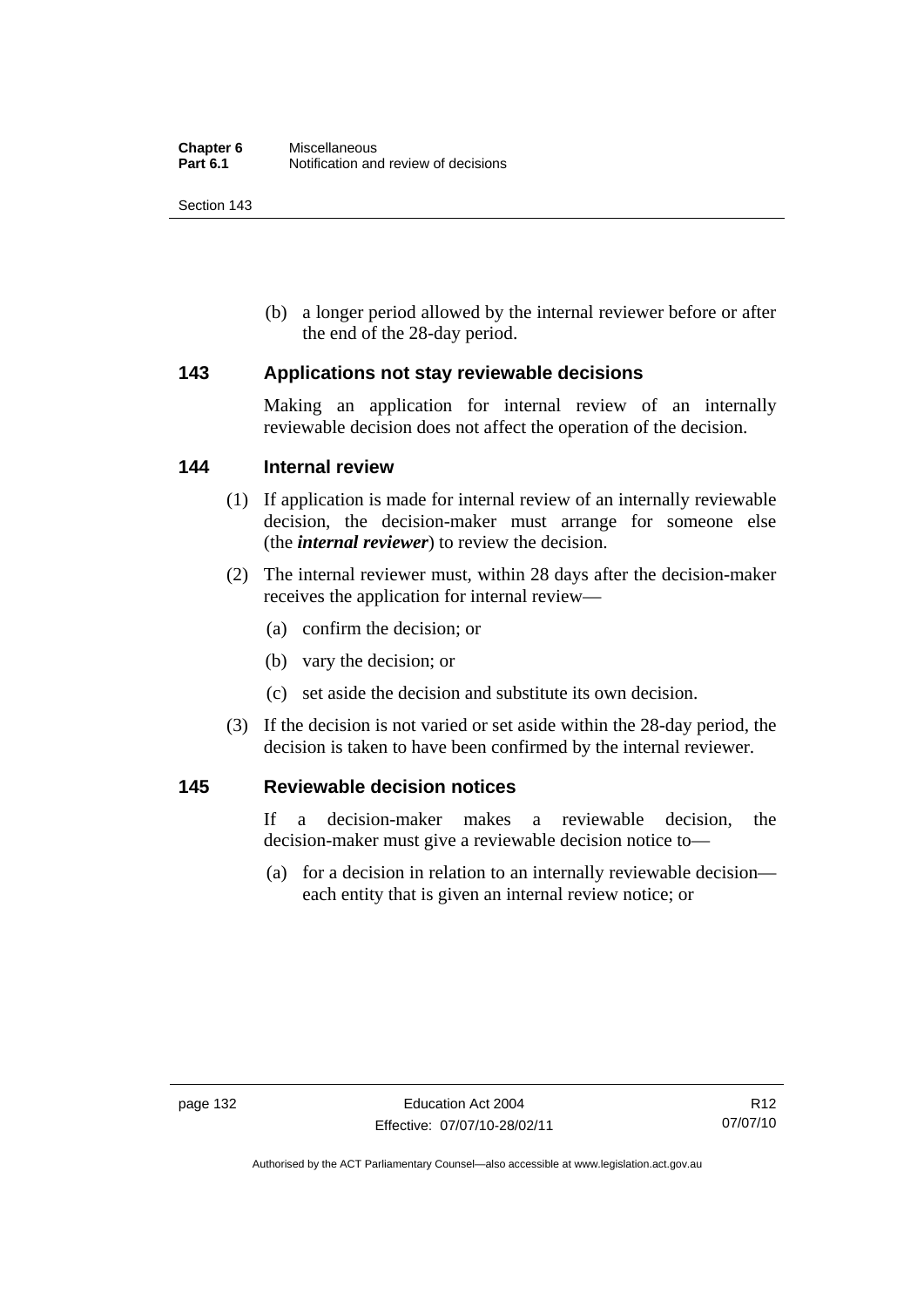- (b) for a decision made personally by the Minister or chief executive—each entity mentioned in schedule 1, column 4 in relation to the decision.
- *Note 1* The decision-maker must also take reasonable steps to give a reviewable decision notice to anyone whose interests are affected by the decision (see *ACT Civil and Administrative Tribunal Act 2008*, s 67A).
- *Note 2* The requirements for reviewable decision notices are prescribed under the *ACT Civil and Administrative Tribunal Act 2008*.

# **145A Applications to ACAT**

The following may apply to the ACAT for review of a reviewable decision:

- (a) an entity mentioned in schedule 1, column 4;
- (b) any other person whose interests are affected by the decision.
- *Note* If a form is approved under the *ACT Civil and Administrative Tribunal Act 2008* for the application, the form must be used.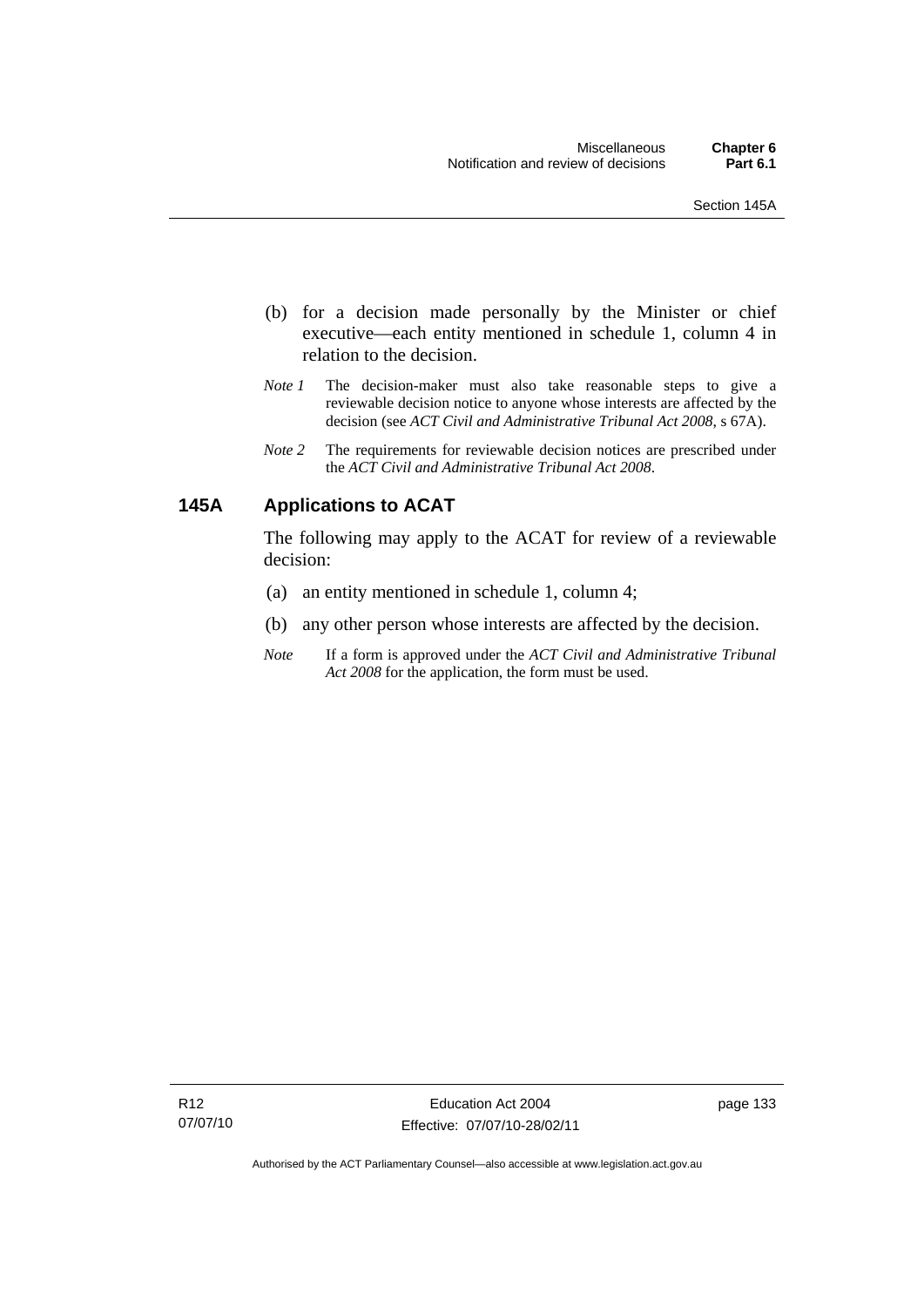**Chapter 6** Miscellaneous<br>**Part 6.2** Other provision **Other provisions** 

Section 146

# **Part 6.2 Other provisions**

## **146 Preschools**

In exercising functions in relation to a government preschool, the chief executive must take the steps necessary to encourage, and give opportunities to, parents of children attending the preschool to participate in the conduct of the preschool.

# **146A Student transfer register**

- (1) The chief executive must establish procedures for recording the transfer of students between schools in the ACT.
- (2) The principal of a school must comply with any procedures for recording the transfer of students to and from the school that the chief executive—
	- (a) establishes under subsection (1); and
	- (b) notifies to the principal.
- (3) In this section:

*school* means a government school or non-government school.

# **147 Offences on school premises**

(1) A person must not trespass on school premises.

Maximum penalty: 5 penalty units.

 (2) A person commits an offence if the person behaves in an offensive or disorderly way on school premises.

Maximum penalty: 10 penalty units.

- (3) A person commits an offence if the person—
	- (a) is on school premises; and

R12 07/07/10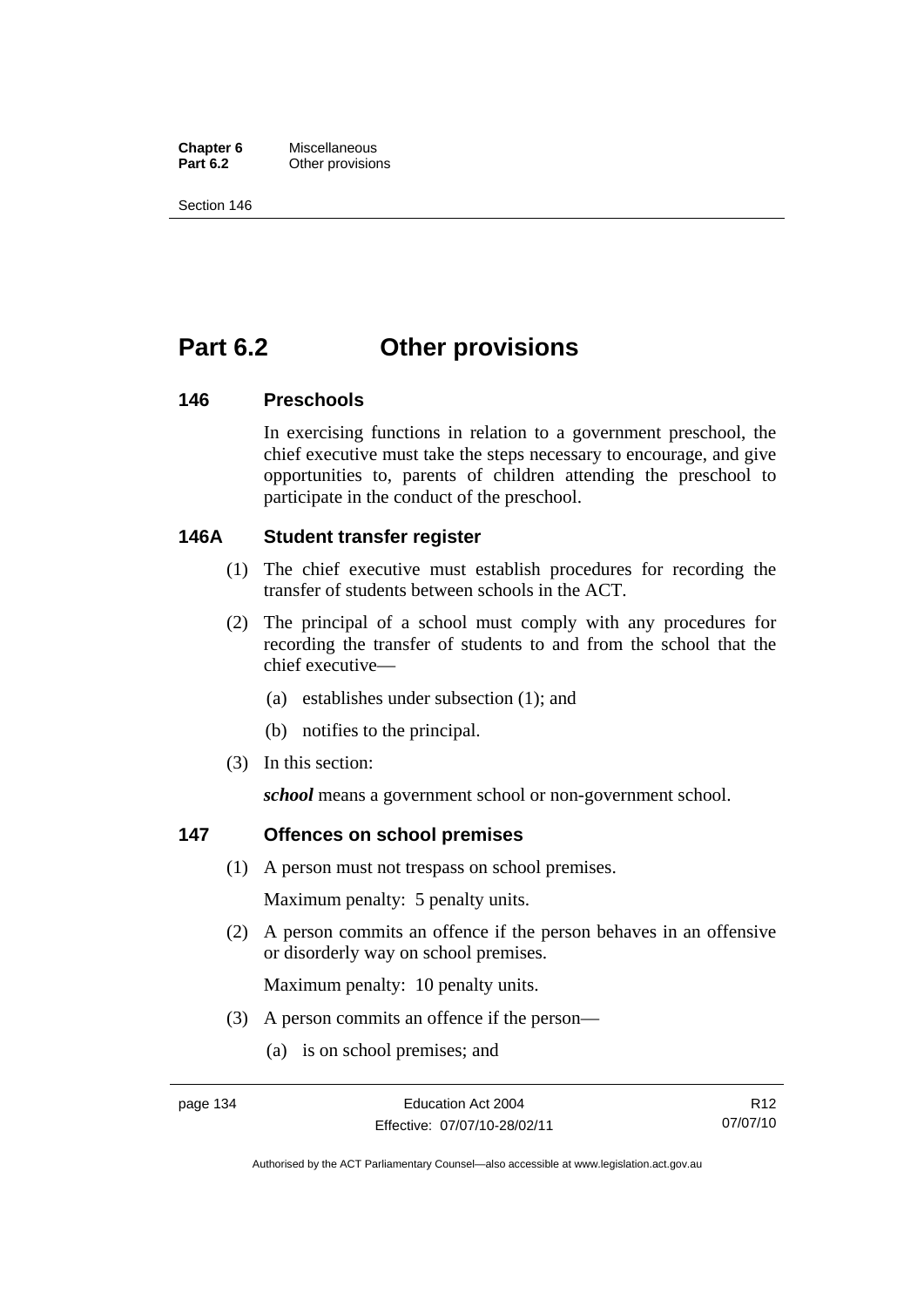- (b) is directed to leave the premises by a police officer, the principal of the school or a person authorised by the principal; and
- (c) fails to leave the premises in accordance with the direction.

Maximum penalty: 10 penalty units.

- (4) An offence against this section is a strict liability offence.
- (5) In this section:

*school premises* means land (including any building or structure on the land) occupied by a school.

## **148 Obligations on parents**

- (1) For this Act, if an obligation is expressed to apply to the parents of a child it is sufficient for any parent of the child to carry out the obligation.
- (2) For this Act, if an obligation is expressed to apply to the parents of a child and no parent carries out the obligation, each parent is liable for the failure to carry out the obligation.

### **149 Notification of parents**

For this Act, if notice is required to be given to the parents of a child or student, or there is an obligation to ask or tell the parents of a child or student something, it is sufficient if a parent of the child or student is given notice or asked or told the thing.

## **150 Minister may grant scholarships etc**

- (1) The Minister may give bursaries, exhibitions, free places, prizes, scholarships or other forms of assistance or reward to be used for—
	- (a) the benefit of a student at a government school, or at a college or university in the ACT; or

page 135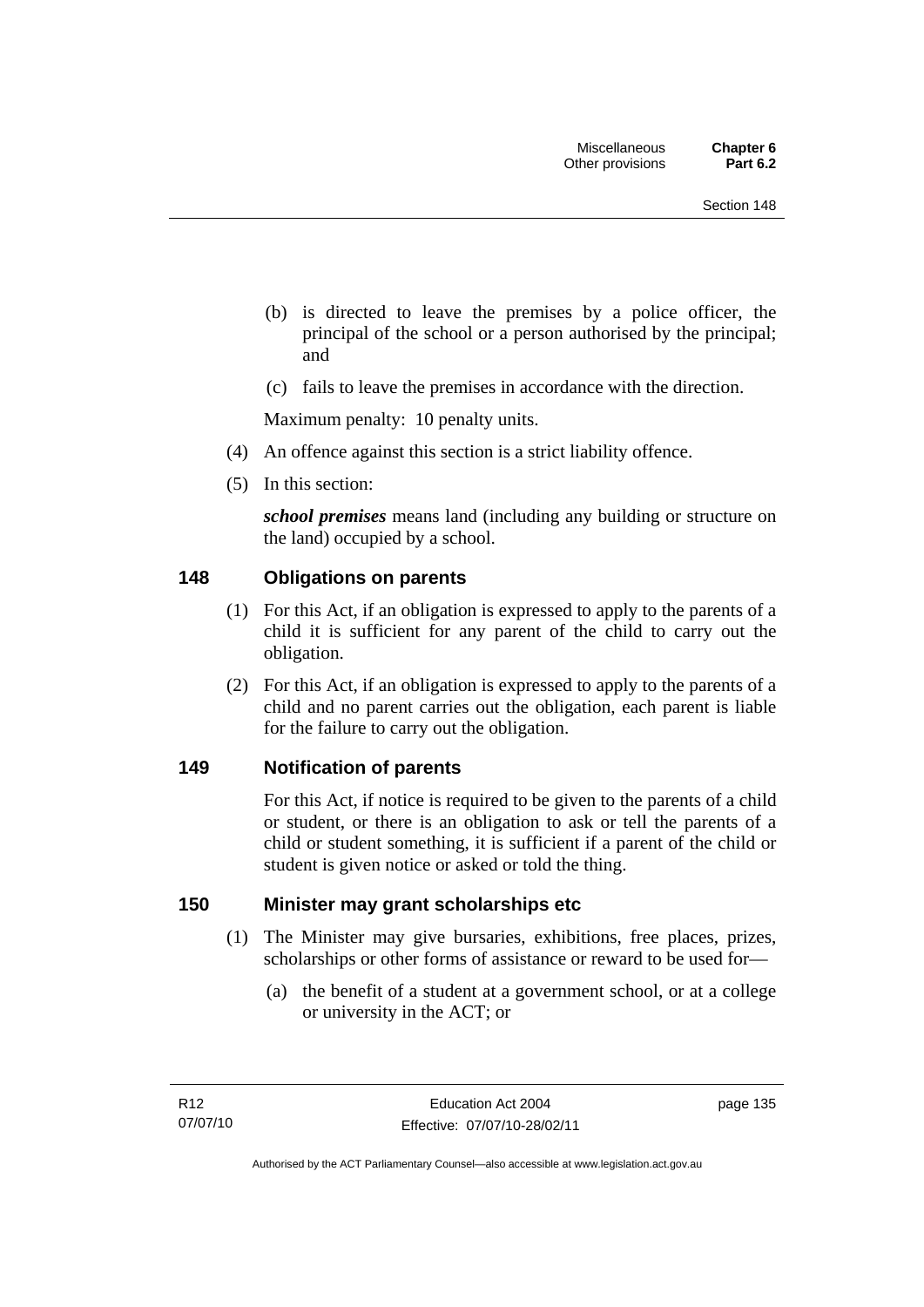Section 151

- (b) the benefit of a government school, or a college or university in the ACT; or
- (c) a child registered for home education in the ACT.

#### **Example for par (b)**

a fund to provide for a teacher with particular skills to teach at a particular government school

- *Note* An example is part of the Act, is not exhaustive and may extend, but does not limit, the meaning of the provision in which it appears (see Legislation Act, s 126 and s 132).
- (2) To remove any doubt, this section does not appropriate public money.

# **151 Gifts and donations**

- (1) This section applies if the Minister is satisfied that a condition attached to, or a purpose of, a gift or bequest of property to the Territory on trust for educational purposes (the *original trust*) is inappropriate, impracticable, or impossible to comply with.
- (2) The Minister may, in writing, declare the property the subject of the original trust is subject to another trust.
- (3) The declaration must state the purposes of the other trust.
- (4) In making the declaration, the Minister must ensure that the property is dealt with as nearly as is practicable for the purposes for which it was held immediately before the declaration, except so far as it is inappropriate, impracticable, or impossible to do so.
- (5) When the declaration commences, the original trust ceases and the property is taken to be held by the Territory in trust for the purposes stated in the declaration.
- (6) A declaration is a notifiable instrument.
	- *Note* A notifiable instrument must be notified under the Legislation Act.

R12 07/07/10

Authorised by the ACT Parliamentary Counsel—also accessible at www.legislation.act.gov.au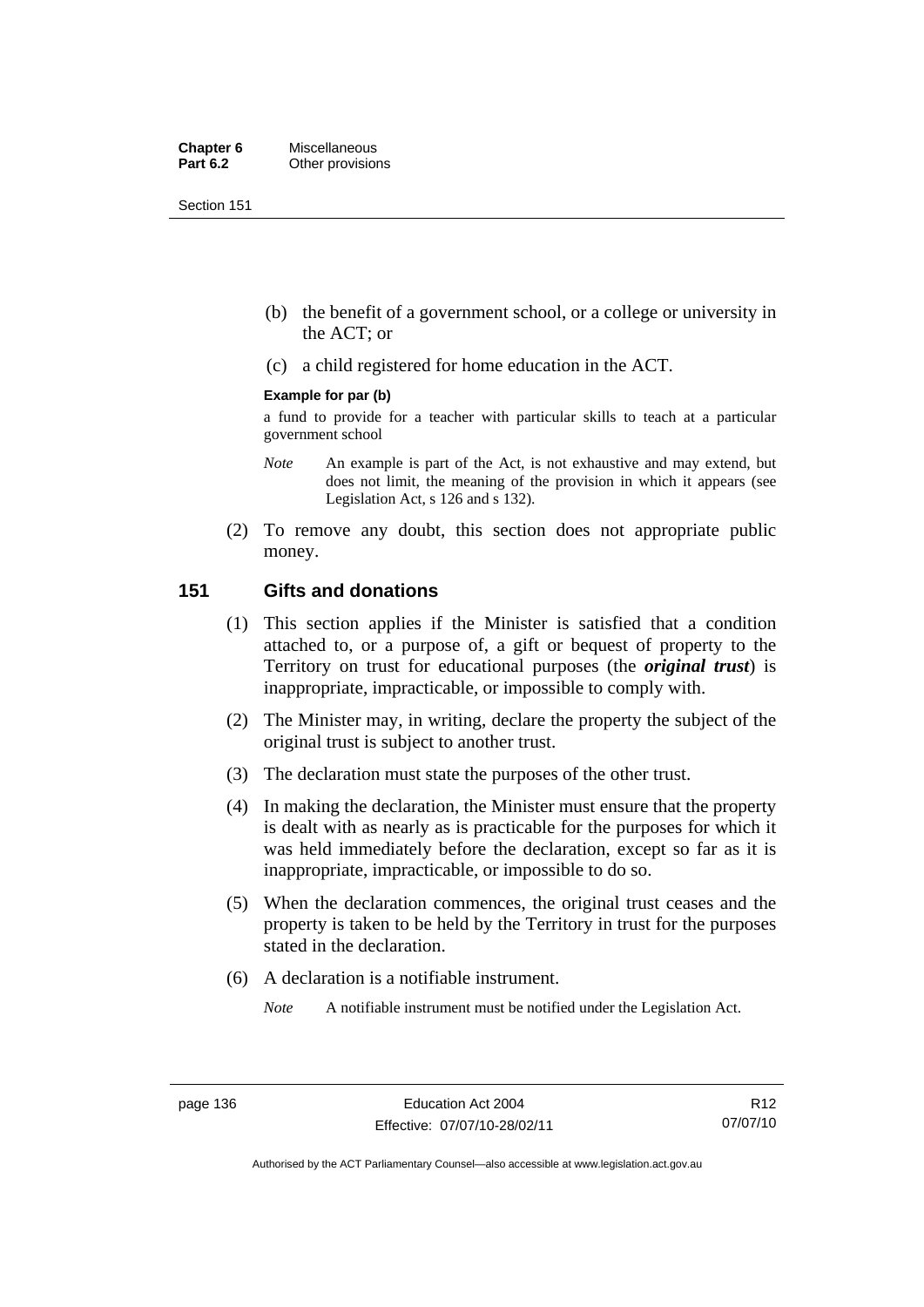# **152 Education trust fund**

- (1) The Minister must keep and administer a fund called the education trust fund.
- (2) The assets of the fund may only be used in accordance with this section.
- (3) The chief executive must open and maintain under the *Financial Management Act 1996*, section 51 (Departmental trust banking accounts) a trust account with an authorised deposit-taking institution (the *education trust account*) to be used only for the fund.
- (4) The account consists of—
	- (a) money held by the Territory in trust in relation to anything mentioned in section 150 (Minister may grant scholarships etc); and
	- (b) any other money that may be lawfully paid into the fund.
- (5) The fund may be used only for the following purposes:
	- (a) promoting education;
	- (b) giving bursaries, exhibitions, free places, prizes, scholarships or other forms of assistance or reward for a benefit mentioned in section 150;
	- (c) any other purpose prescribed under the regulations.

# **153 Notices of intention under former education Act to conduct schools at additional educational levels**

- (1) This section applies in relation to a school if—
	- (a) before 27 November 2003, a person gave the registrar a notice of intention under the former education Act, section 22 (1) (Provisional registration) in relation to the school; and

page 137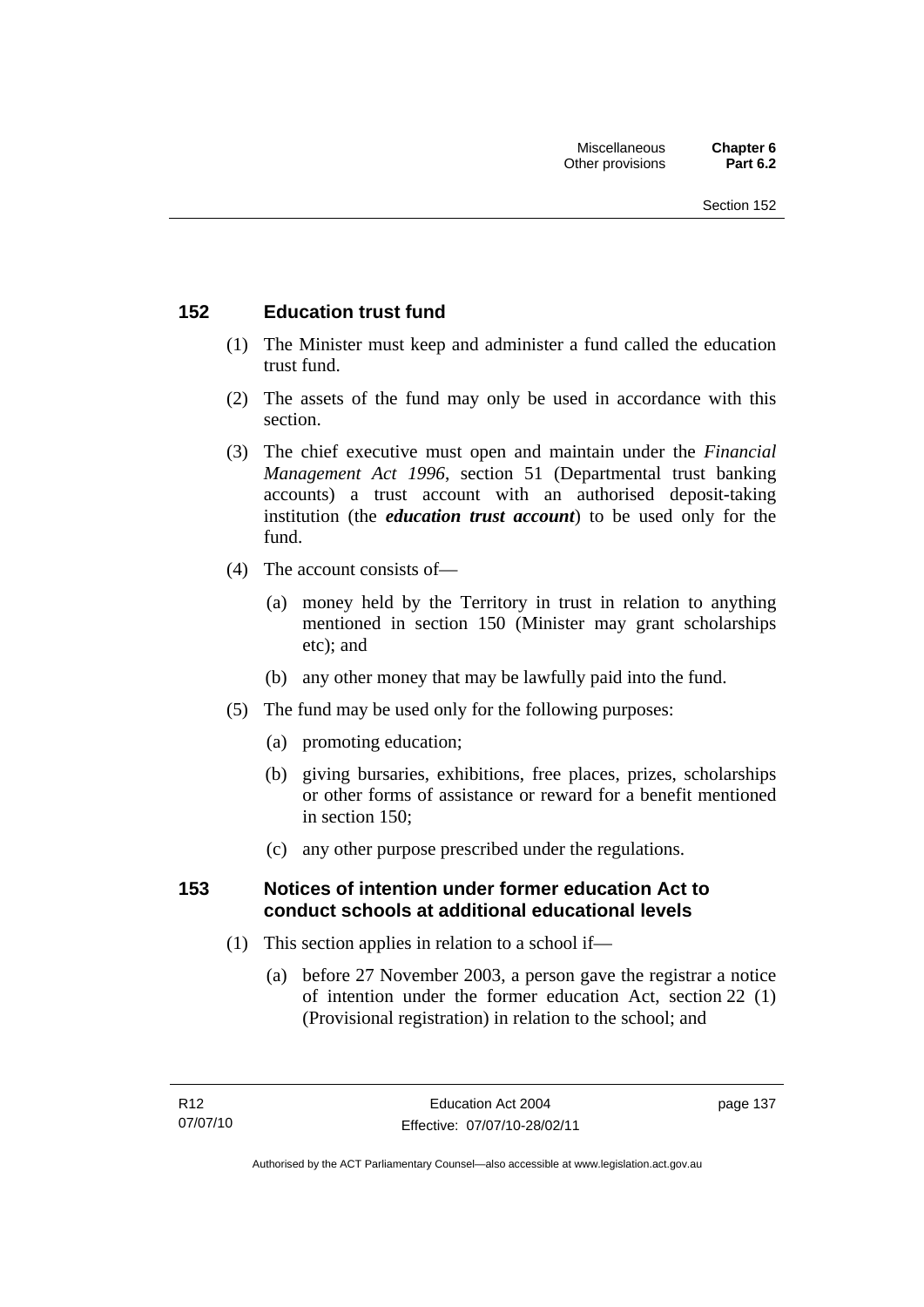#### **Chapter 6** Miscellaneous<br>**Part 6.2** Other provision **Other provisions**

Section 153A

- (b) the notice related to the conduct of the school at an additional educational level; and
- (c) the school was registered under the former education Act, section 23 immediately before the commencement of this section.
- (2) For section 89 (1) (a), the proprietor of the school is taken to have in-principle approval under section 84 to apply to operate the school at the additional educational level.
- (3) For section 89 (1) (c), and despite section 84 (8), the in-principle approval is taken to lapse on 31 December 2014.
- (4) In this section:

*former education Act* means the *Education Act 1937* (repealed).

*registrar*—see the former education Act, section 5.

(5) This section expires on 1 January 2015.

## **153A Evidence—certificate signed by principal etc**

- (1) This section applies in relation to a proceeding for an offence against this Act.
	- *Note* A reference to an Act includes a reference to the statutory instruments made or in force under the Act, including any regulation (see Legislation Act, s 104).
- (2) A certificate that appears to be signed by the principal of a government school, the principal of a non-government school, the person giving an approved educational course (government) or the person giving an approved educational course (non-government) and that states any of the following matters, is evidence of the matters:
	- (a) that a stated child was or was not enrolled at the school or course;
	- (b) that a stated child did or did not attend the school or course.

R12 07/07/10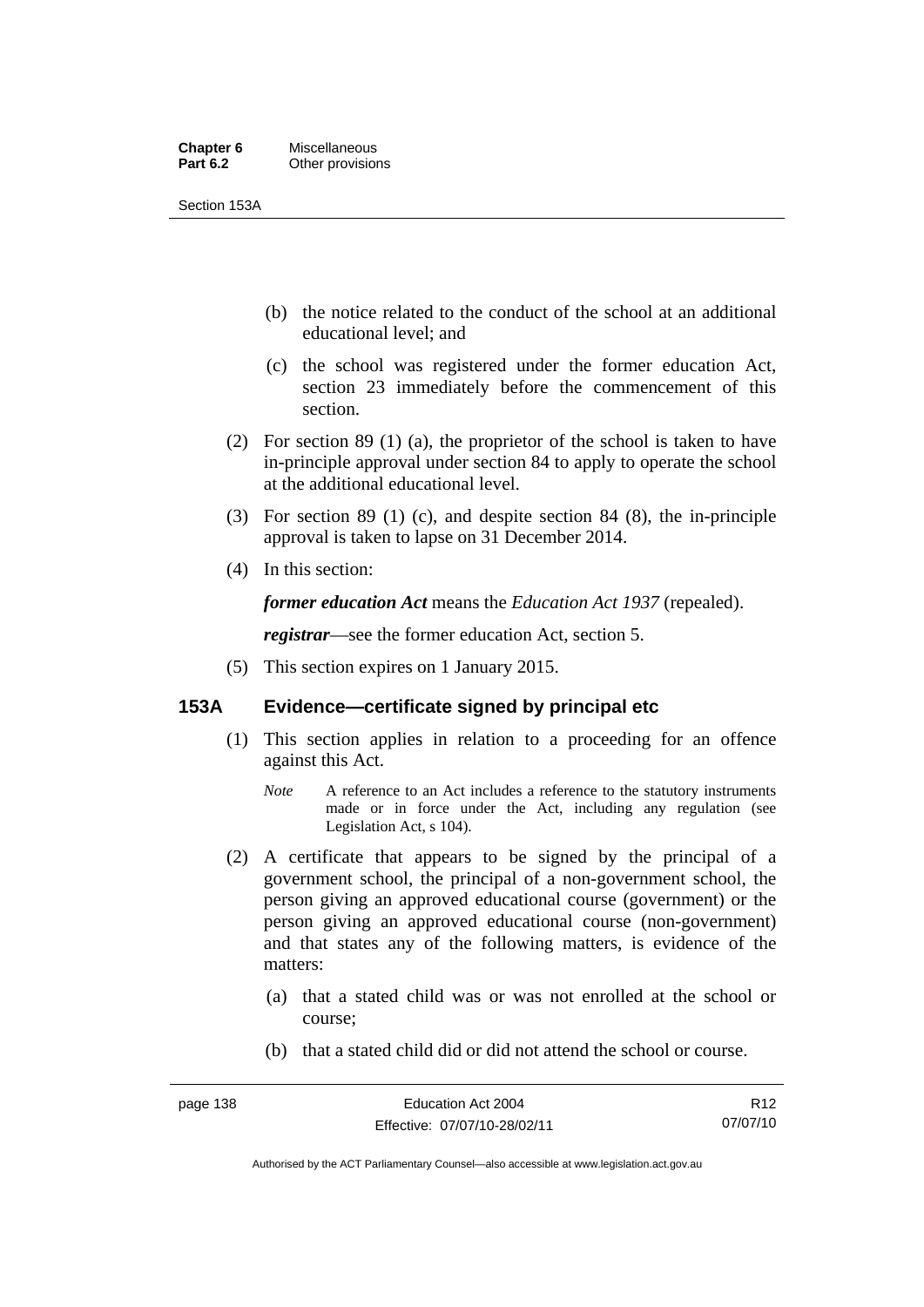- (3) A certificate that appears to be signed by the registrar (however described) of an education provider or training alternative provider and that states any of the following matters, is evidence of the matters:
	- (a) that a stated child was or was not enrolled with the provider;
	- (b) that a stated child did or did not attend the provider.
- (4) A certificate that appears to be signed by a child's employer or purported employer in relation to an employment alternative and that states any of the following matters, is evidence of the matters:
	- (a) that a stated child was or was not employed with the employer or purported employer;
	- (b) that a stated child worked for stated hours.
- (5) A certificate mentioned in this section may state a matter by reference to a date or period.

### **154 Approved forms**

- (1) The Minister may approve forms for this Act.
- (2) If the Minister approves a form for a particular purpose, the approved form must be used for that purpose.

*Note* For other provisions about forms, see Legislation Act, s 255.

(3) An approved form is a notifiable instrument.

*Note* A notifiable instrument must be notified under the Legislation Act.

## **155 Regulation-making power**

- (1) The Executive may make regulations for this Act.
	- *Note* Regulations must be notified, and presented to the Legislative Assembly, under the Legislation Act.

page 139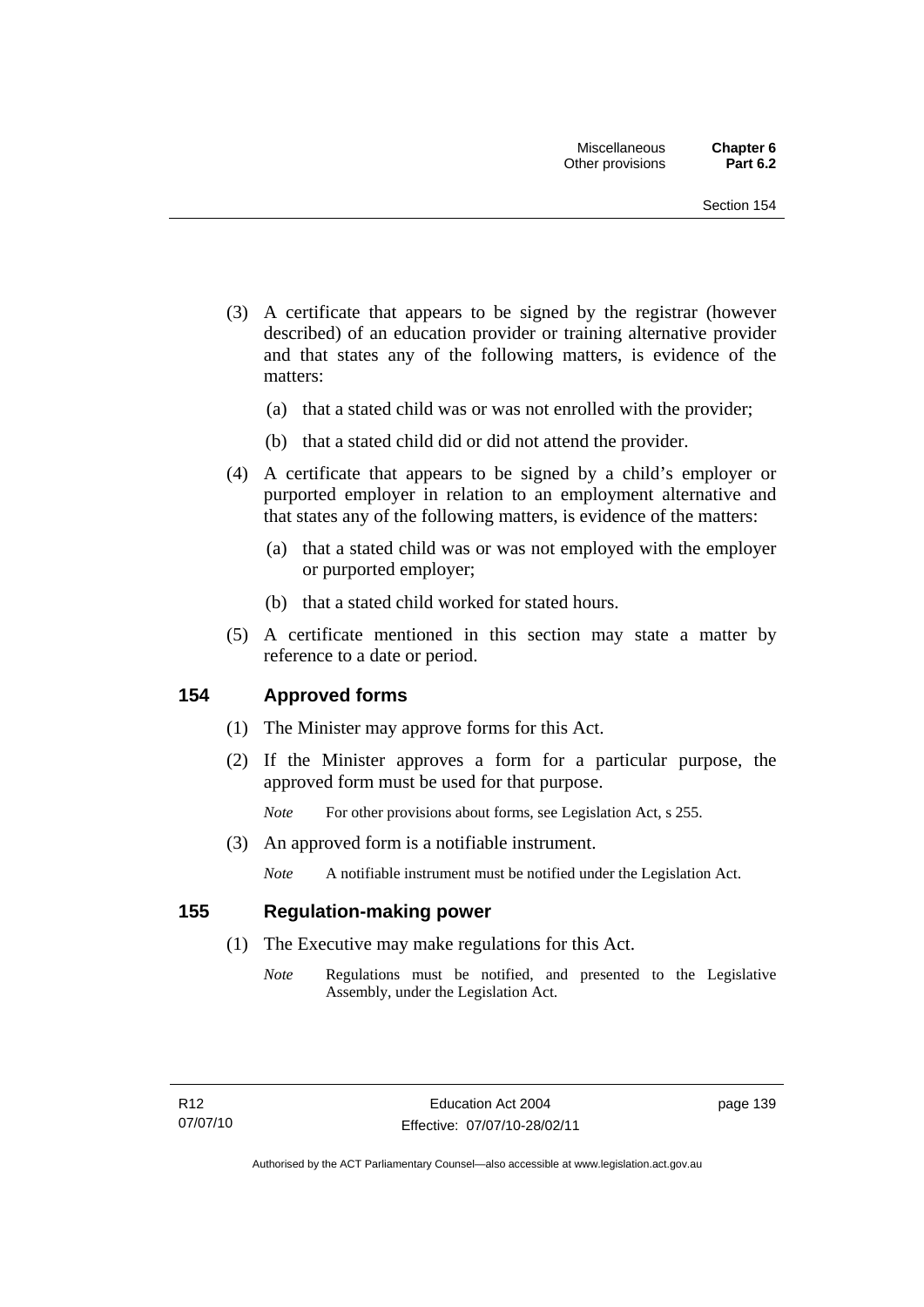| Chapter 6       | Miscellaneous    |
|-----------------|------------------|
| <b>Part 6.2</b> | Other provisions |

Section 155

 (2) The regulations may also prescribe offences for contraventions of the regulations and prescribe maximum penalties of not more than 10 penalty units for offences against the regulations.

page 140 **Education Act 2004** Effective: 07/07/10-28/02/11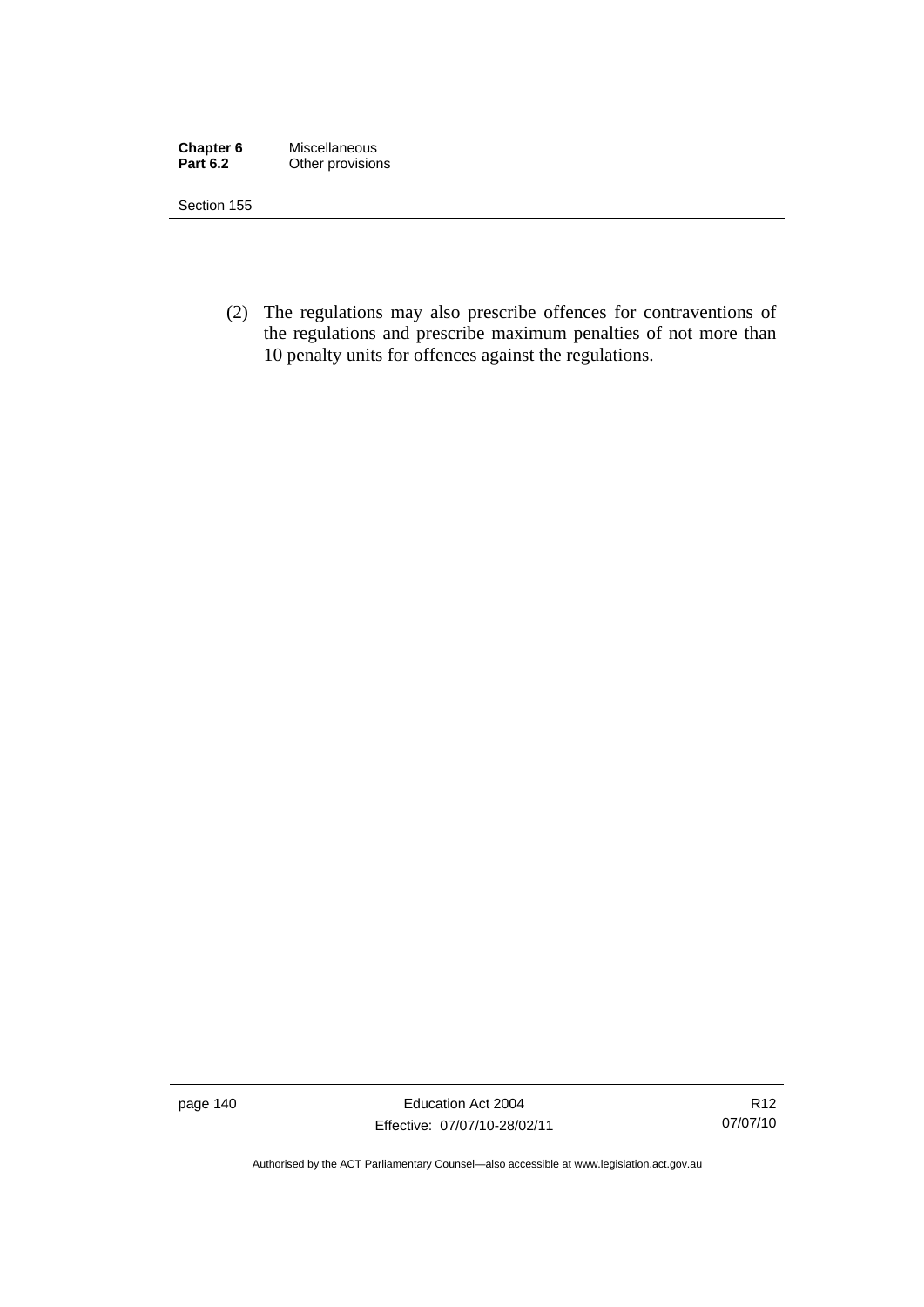# **Chapter 9 Transitional—Education (Participation) Amendment Act 2009**

# **300 Meaning of** *amending Act***—ch 9**

In this chapter:

*amending Act* means the *Education (Participation) Amendment Act 2009*.

# **301 Application of amending Act**

- (1) The amendments made by the amending Act do not apply in relation to a child if on 1 January 2010—
	- (a) the child is at least 15 years old; and
	- (b) the child is not—
		- (i) enrolled at a school; or
		- (ii) registered for home education (however described) in the ACT or elsewhere.
- (2) However, the amendments made by the amending Act apply in relation to the child if after 1 January 2010 the child is—
	- (a) enrolled at a school; or
	- (b) registered for home education (however described) in the ACT or elsewhere.
- (3) In this section:

*school* means—

(a) a government school; or

page 141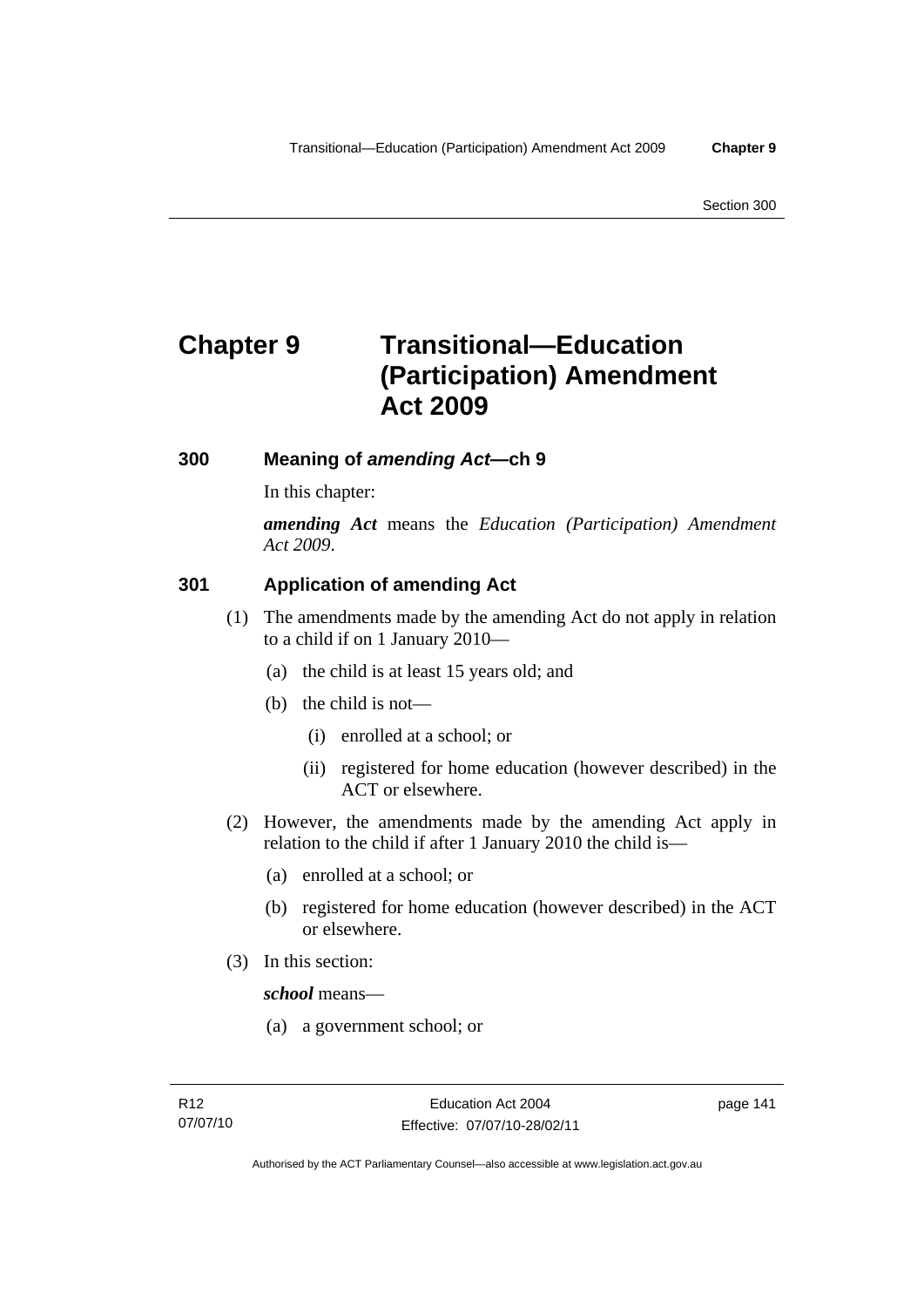Section 302

- (b) a non-government school; or
- (c) a school (however described) under the law of a State, another Territory or a foreign country.

## **302 Transitional regulations**

- (1) A regulation may prescribe transitional matters necessary or convenient to be prescribed because of the enactment of the amending Act.
- (2) A regulation may modify this chapter (including in relation to another territory law) to make provision in relation to anything that, in the Executive's opinion, is not, or is not adequately or appropriately, dealt with in this chapter.
- (3) A regulation under subsection (2) has effect despite anything elsewhere in this Act or another territory law.

# **303 Expiry—ch 9**

- (1) This chapter expires 2 years after the day it commences.
- (2) This chapter (other than section 302) is a law to which the Legislation Act, section 88 (Repeal does not end effect of transitional laws etc) applies.

page 142 Education Act 2004 Effective: 07/07/10-28/02/11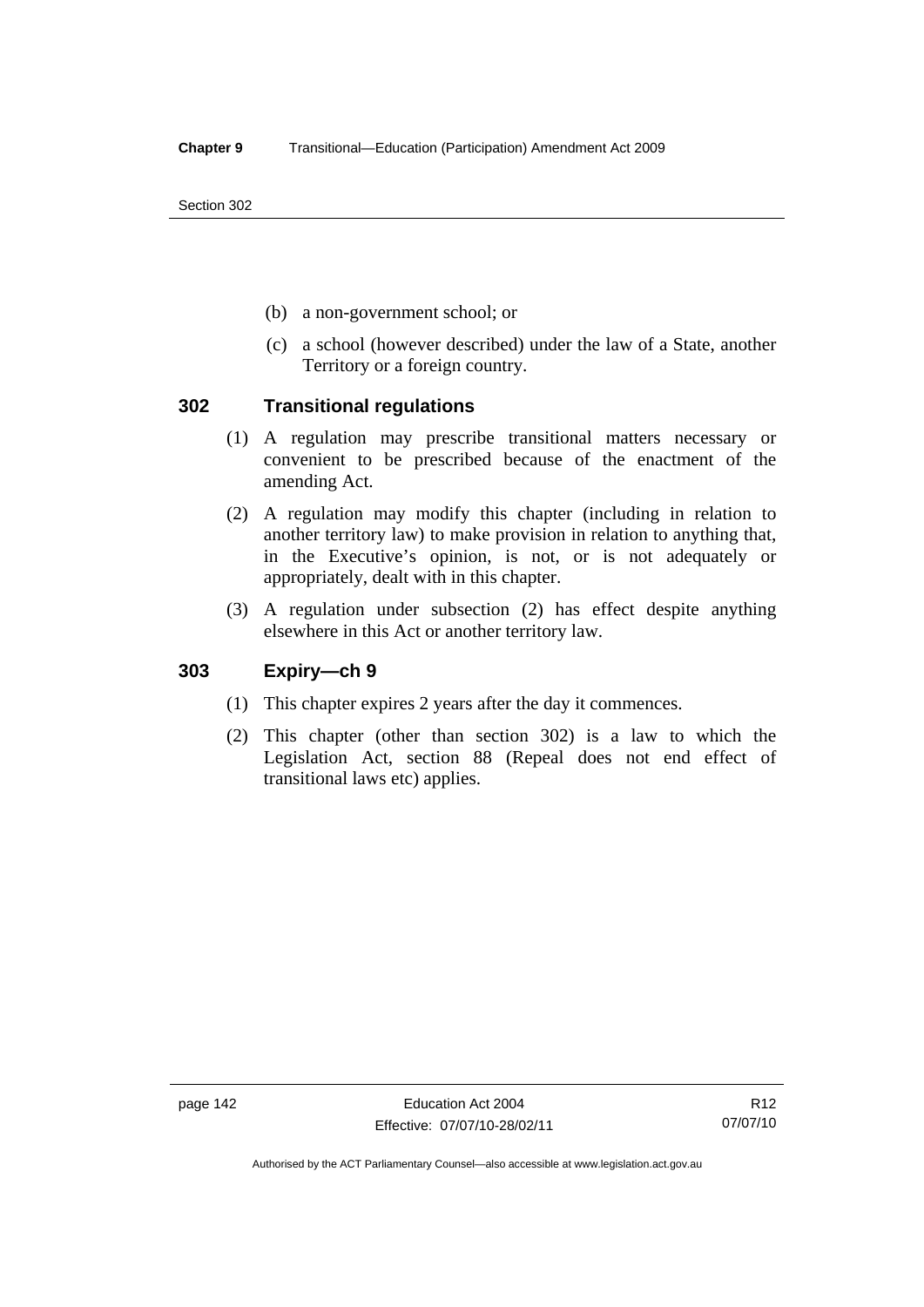# **Schedule 1 Reviewable decisions**

(see pt  $6.1$ )

| column 1<br>item | column <sub>2</sub><br>section | column 3<br>decision                                                                                                                              | column 4<br>entity | column 5<br>decision-maker |
|------------------|--------------------------------|---------------------------------------------------------------------------------------------------------------------------------------------------|--------------------|----------------------------|
| $\mathbf{1}$     | 12A                            | issue exemption<br>certificate for<br>shorter period<br>than applied for                                                                          | applicant          | chief executive            |
| $\overline{2}$   | 12A                            | issue exemption<br>certificate<br>exempting child<br>from full-time<br>participation<br>requirement-<br>participation<br>stated in<br>certificate | applicant          | chief executive            |
| 3                | 12A                            | refuse to issue<br>exemption<br>certificate                                                                                                       | applicant          | chief executive            |
| 4                | 12C                            | issue exemption<br>certificate subject<br>to condition                                                                                            | applicant          | chief executive            |
| 5                | 13                             | revoke exemption<br>certificate                                                                                                                   | child's parents    | chief executive            |
| 6                | 14A                            | issue approval<br>statement for<br>shorter period<br>than applied for                                                                             | applicant          | chief executive            |

R12 07/07/10 page 143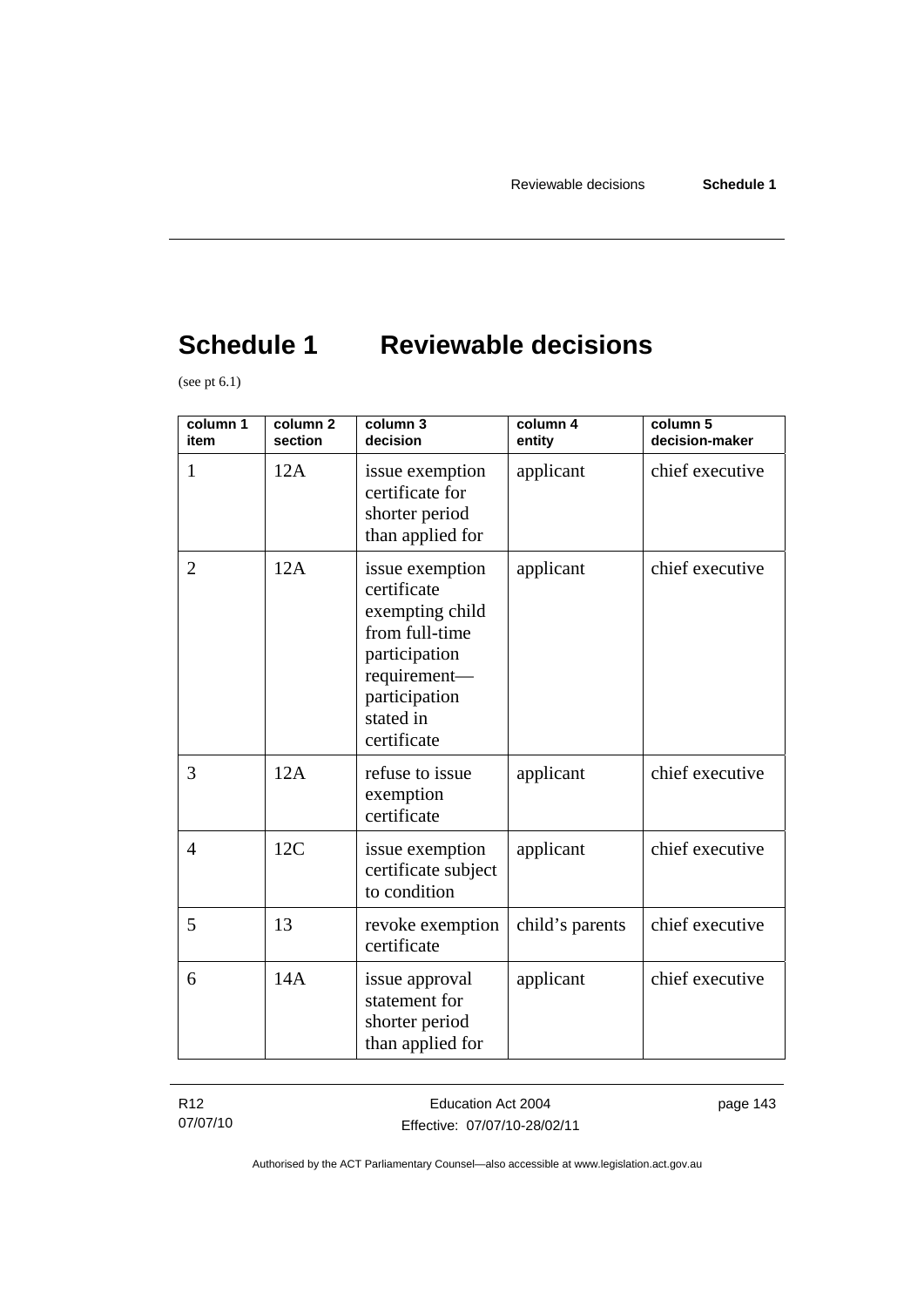## **Schedule 1** Reviewable decisions

| column 1<br>item | column <sub>2</sub><br>section | column 3<br>decision                                                                                                          | column 4<br>entity                                        | column $5$<br>decision-maker |
|------------------|--------------------------------|-------------------------------------------------------------------------------------------------------------------------------|-----------------------------------------------------------|------------------------------|
| 7                | 14A                            | issue approval<br>statement<br>approving other<br>than full-time<br>participation-<br>participation<br>stated in<br>statement | applicant                                                 | chief executive              |
| 8                | 14A                            | refuse to issue<br>approval<br>statement                                                                                      | applicant                                                 | chief executive              |
| 9                | 14C(4)                         | issue approval<br>statement subject<br>to condition                                                                           | applicant                                                 | chief executive              |
| 10               | 15A                            | revoke approval<br>statement                                                                                                  | child's parents                                           | chief executive              |
| 11               | 36                             | suspend, transfer<br>or exclude<br>student                                                                                    | parents of<br>student                                     | chief executive              |
| 12               | 84(5)                          | refuse to give in-<br>principle<br>approval                                                                                   | applicant for<br>in-principle<br>approval                 | Minister                     |
| 13               | 86(5)                          | direct registrar to<br>refuse to<br>provisionally<br>register<br>non-government<br>school                                     | applicant for<br>provisional<br>registration of<br>school | Minister                     |

page 144 **Education Act 2004** Effective: 07/07/10-28/02/11

R12 07/07/10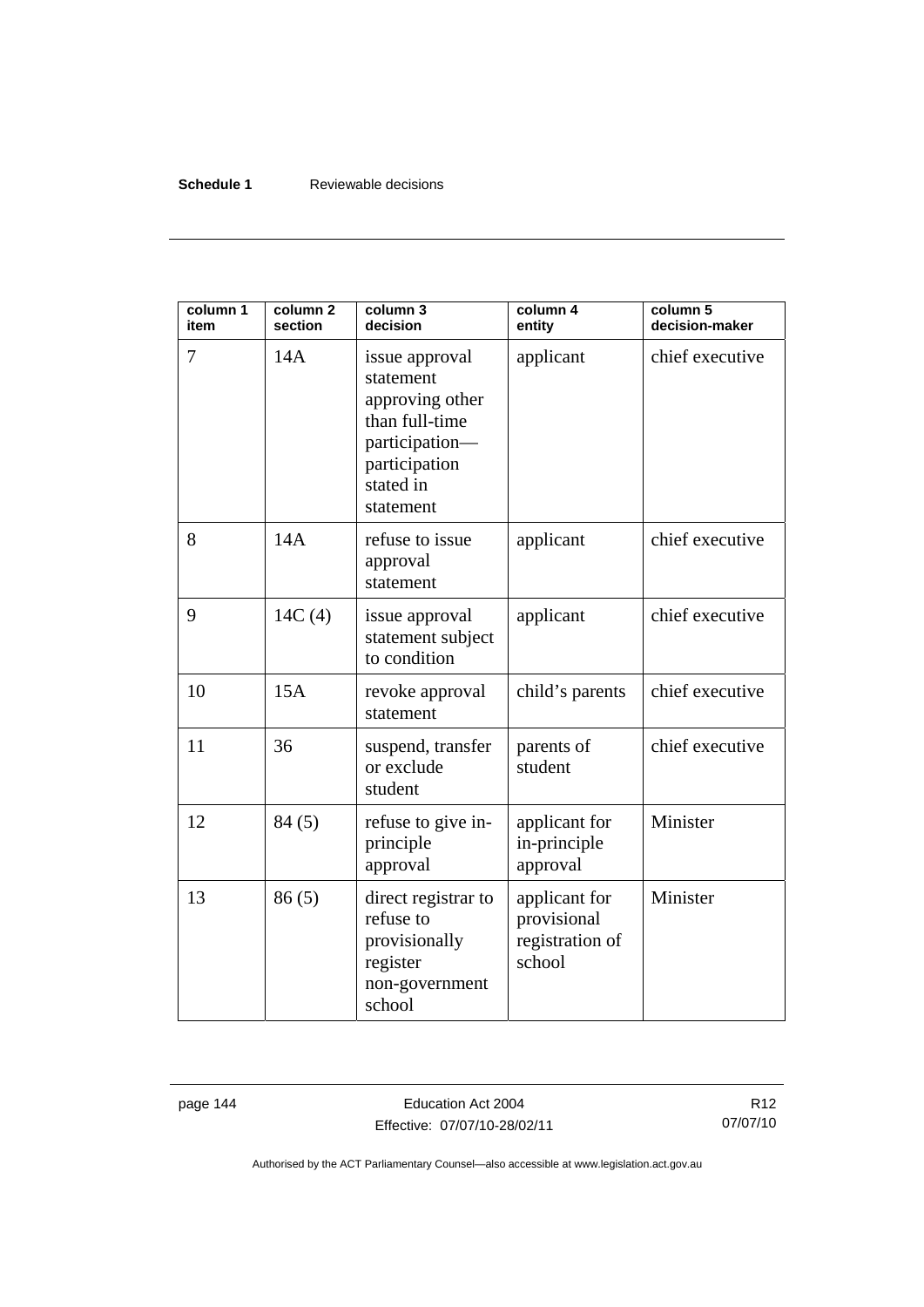Reviewable decisions **Schedule 1** 

| column 1<br>item | column <sub>2</sub><br>section | column 3<br>decision                                                                                           | column 4<br>entity                                                    | column 5<br>decision-maker |
|------------------|--------------------------------|----------------------------------------------------------------------------------------------------------------|-----------------------------------------------------------------------|----------------------------|
| 14               | 88(3)                          | direct registrar to<br>register<br>non-government<br>school for shorter<br>period than<br>applied for          | applicant for<br>registration of<br>school                            | Minister                   |
| 15               | 88(5)                          | direct registrar to<br>refuse to register<br>non-government<br>school                                          | applicant for<br>registration of<br>school                            | Minister                   |
| 16               | 88B (6)                        | direct registrar to<br>refuse to register<br>non-government<br>school at<br>additional<br>campus               | applicant for<br>registration of<br>additional<br>campus              | Minister                   |
| 17               | 90(6)                          | direct registrar to<br>refuse to register<br>non-government<br>school at<br>additional<br>educational level    | applicant of<br>registration at<br>additional<br>educational<br>level | Minister                   |
| 18               | 95(1)                          | direct registrar to<br>cancel<br>provisional<br>registration or<br>registration of<br>non-government<br>school | entity that has<br>registration<br>cancelled                          | Minister                   |

R12 07/07/10

Education Act 2004 Effective: 07/07/10-28/02/11 page 145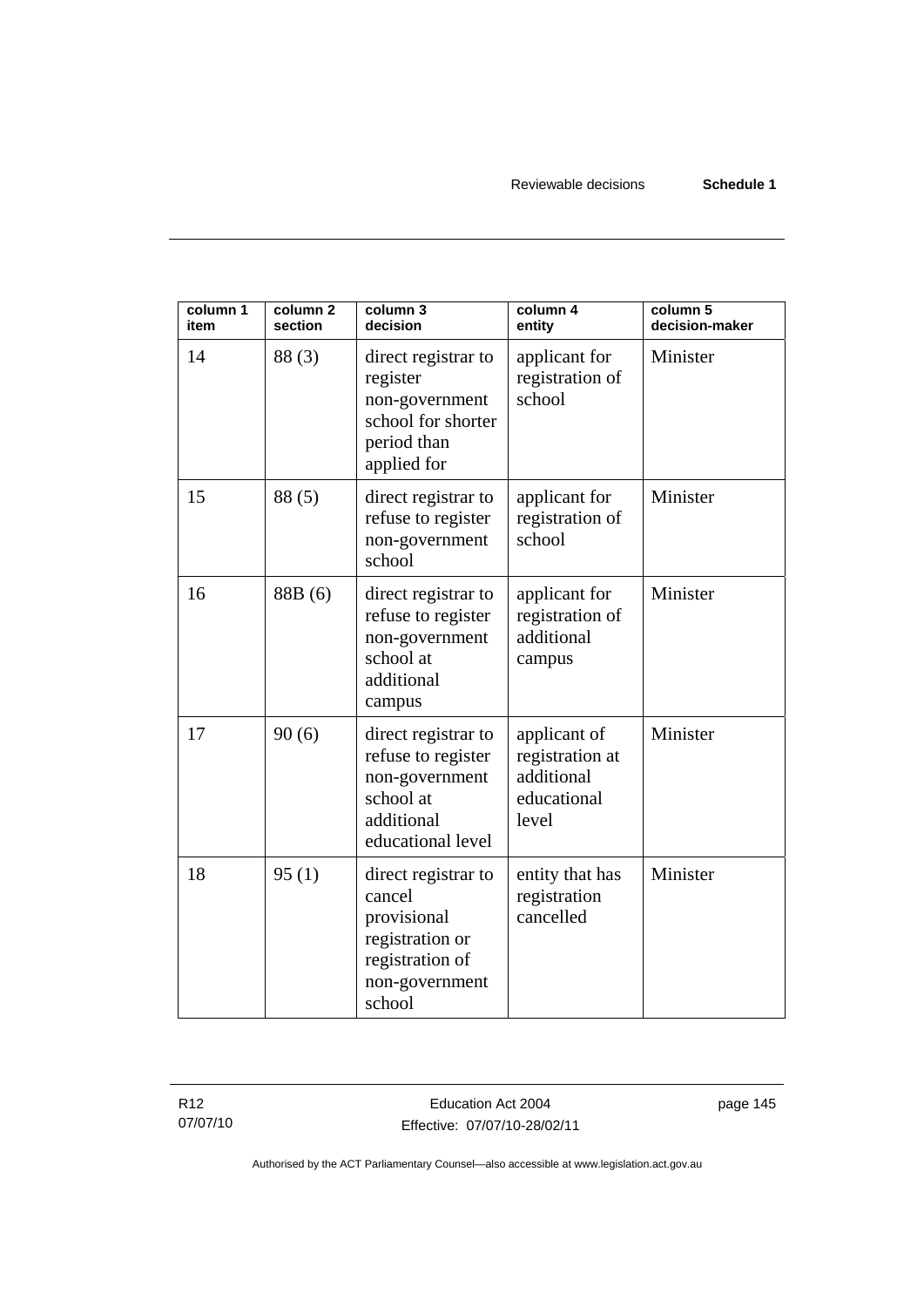### **Schedule 1** Reviewable decisions

| column 1<br>item | column <sub>2</sub><br>section | column 3<br>decision                                                                                                         | column 4<br>entity                          | column 5<br>decision-maker |
|------------------|--------------------------------|------------------------------------------------------------------------------------------------------------------------------|---------------------------------------------|----------------------------|
| 19               | 97(3)                          | direct registrar to<br>renew<br>registration of<br>non-government<br>school for shorter<br>period than<br>period applied for | applicant for<br>renewal of<br>registration | Minister                   |
| 20               | 97(5)                          | direct registrar to<br>refuse to renew<br>registration of<br>non-government<br>school                                        | applicant for<br>renewal of<br>registration | Minister                   |
| 21               | 131(3)                         | refuse to register<br>child for home<br>education                                                                            | parents of child                            | chief executive            |
| 22               | 131(3)                         | register child for<br>home education<br>for less than 2<br>years                                                             | parents of child                            | chief executive            |
| 23               | 135(1)                         | cancel<br>registration of<br>child for home<br>education                                                                     | parents of child                            | chief executive            |
| 24               | 137(3)                         | refuse to renew<br>registration of<br>child for home<br>education                                                            | parents of child                            | chief executive            |

page 146 **Education Act 2004** Effective: 07/07/10-28/02/11

R12 07/07/10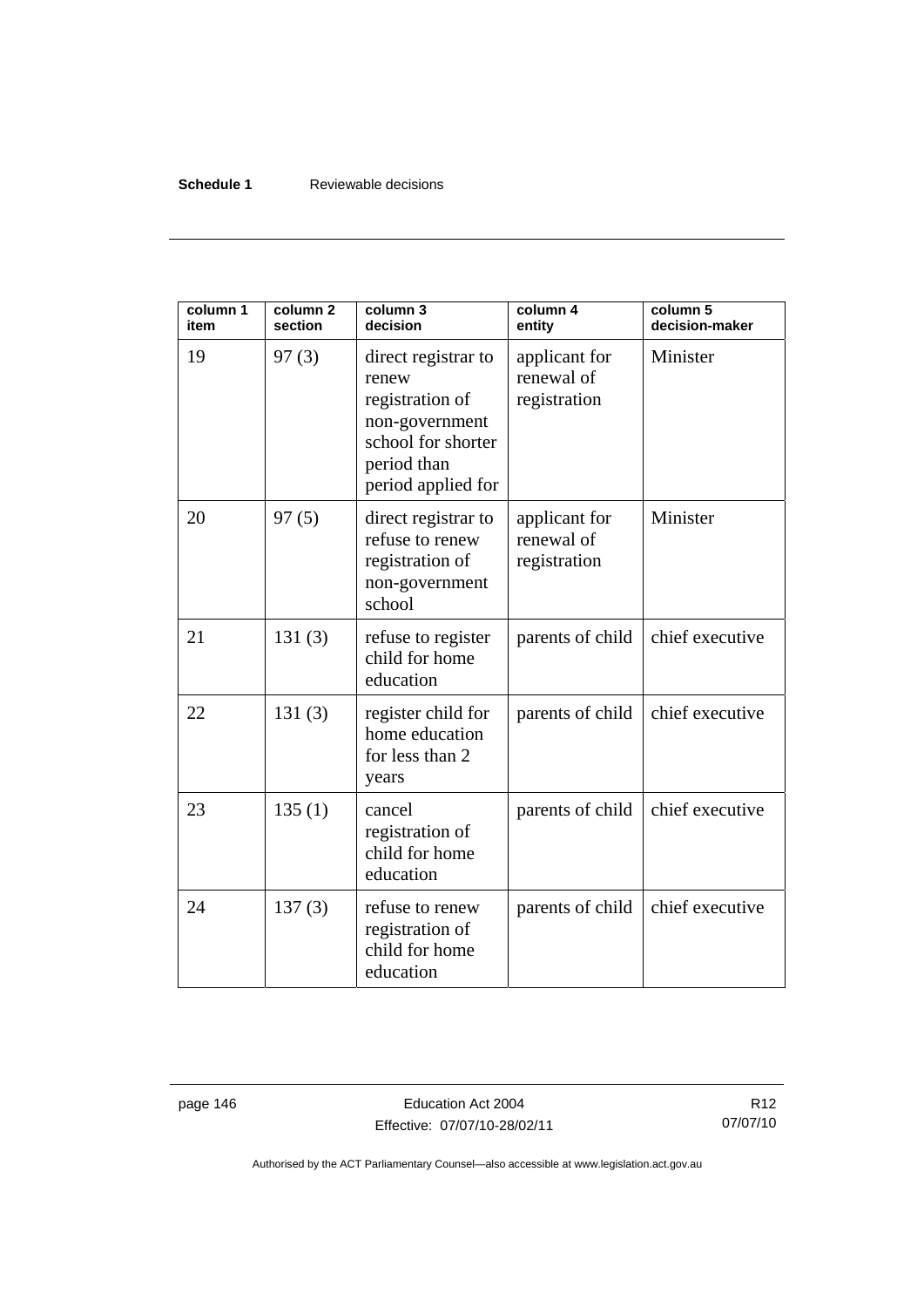| column 1 | column 2 | column 3                                                                                                    | column 4                           | column 5       |
|----------|----------|-------------------------------------------------------------------------------------------------------------|------------------------------------|----------------|
| item     | section  | decision                                                                                                    | entity                             | decision-maker |
| 25       | 137(3)   | renew<br>registration of<br>child for home<br>education for<br>shorter period<br>than period<br>applied for | parents of child   chief executive |                |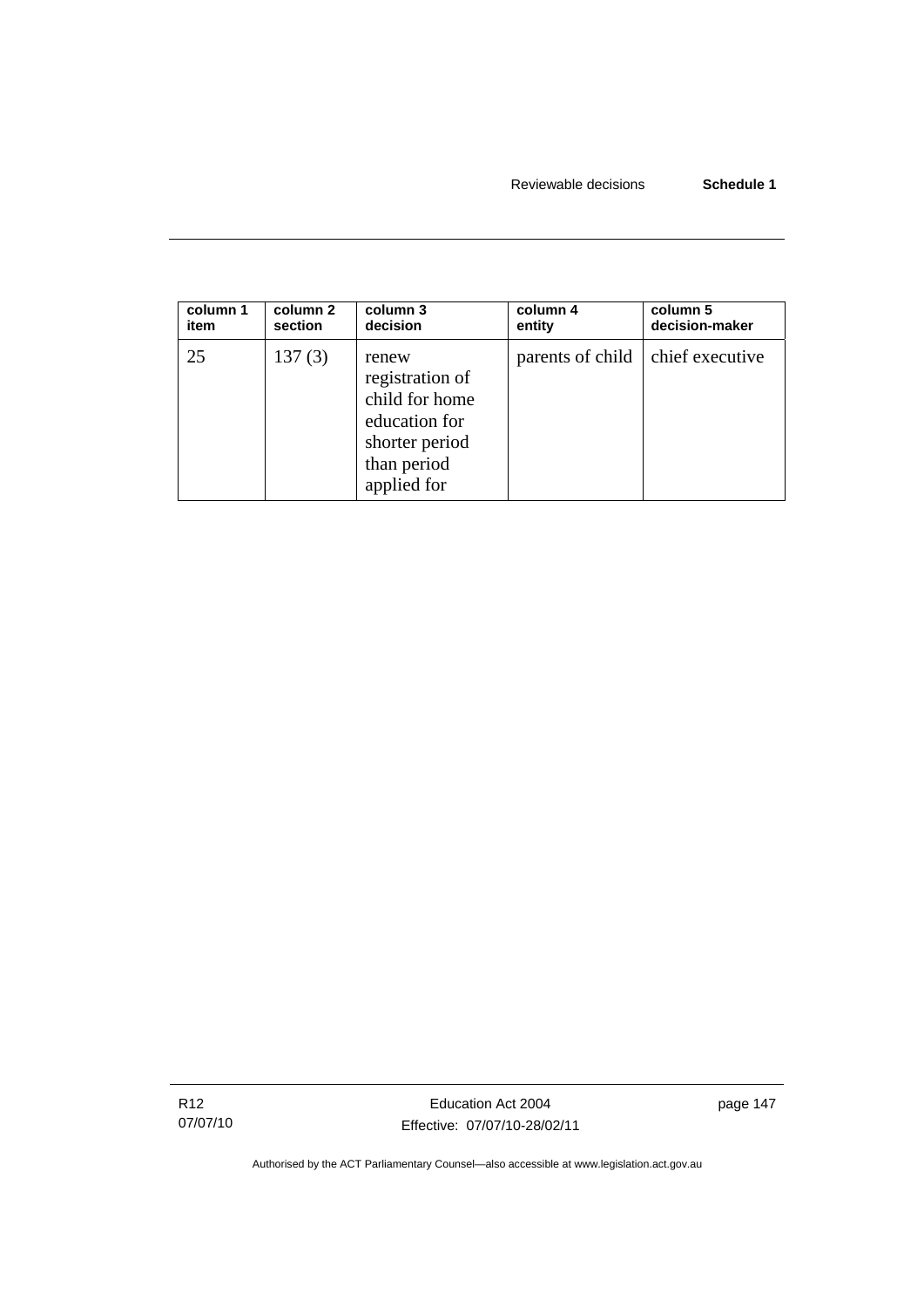# **Dictionary**

(see s 3)

*Note 1* The Legislation Act contains definitions and other provisions relevant to this Act.

- *Note 2* For example, the Legislation Act, dict, pt 1 defines the following terms:
	- ACAT
	- ACT
	- administrative unit
	- appoint
	- chief executive (see s 161)
	- child
	- contravene
	- daily newspaper
	- exercise
	- fail
	- financial year
	- foreign country
	- function
	- reviewable decision notice
	- State.

#### *appointed member*—

- (a) for the school board of a government school, other than a small school, a school-related institution or another school to which section 43 (Composition of school boards of school-related institutions and other schools in special circumstances) applies—see section 41 (Composition of school boards generally); or
- (b) for the school board of a small school, other than a school to which section 43 (Composition of school boards of schoolrelated institutions and other schools in special circumstances) applies—see section 42 (Composition of school boards of small schools); or

| page 148 | Education Act 2004           | R <sub>12</sub> |
|----------|------------------------------|-----------------|
|          | Effective: 07/07/10-28/02/11 | 07/07/10        |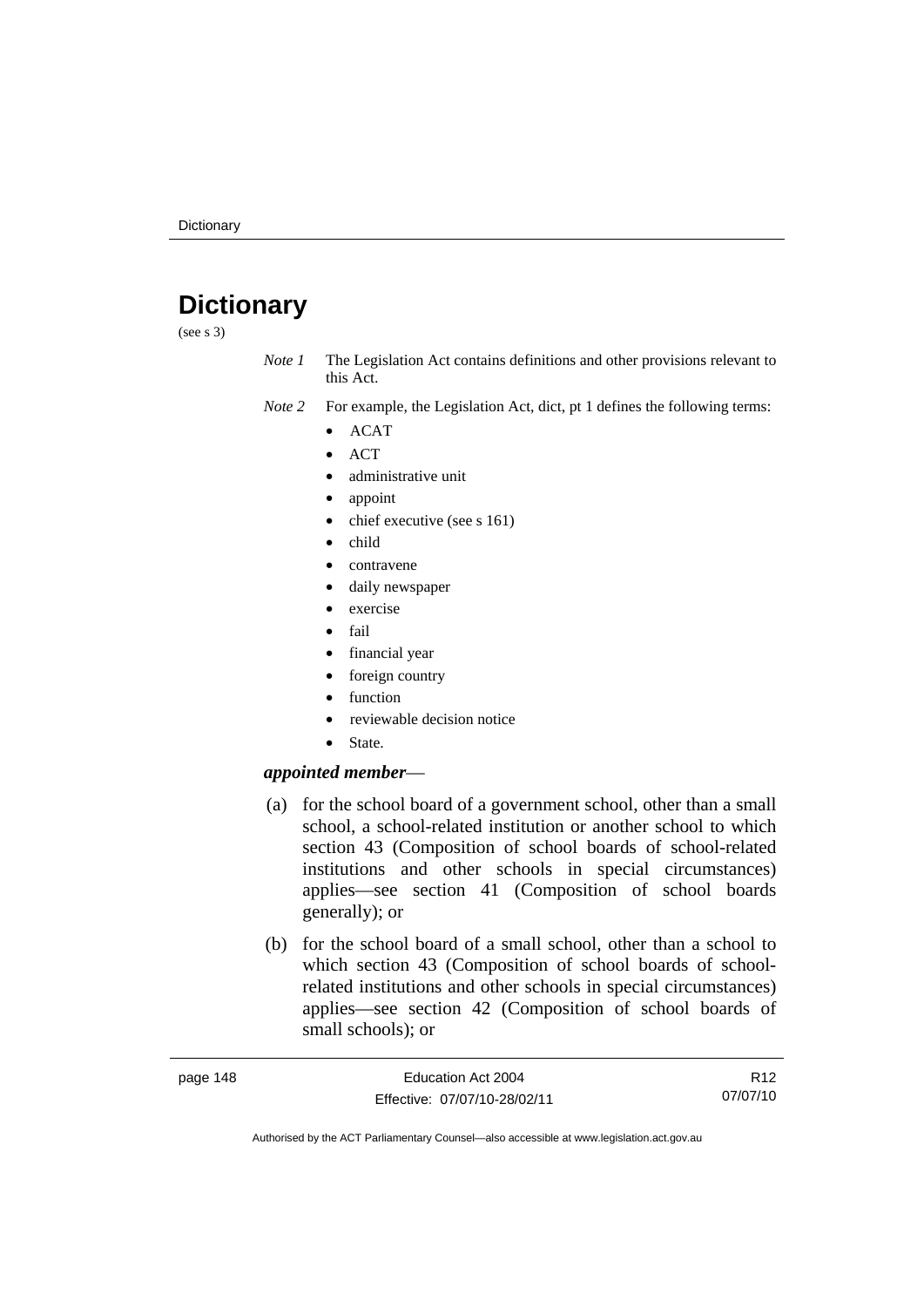(c) for the Government Schools Education Council—see section 56 (Membership of council (government)).

*approval statement*, for division 2.4.2 (Approval to participate in training and employment alternatives)—see section 13D.

*approved educational course* means an approved educational course (government) or approved educational course (non-government).

*approved educational course (government)* means an educational course approved under section 31 (Approved educational courses for students at government schools).

*approved educational course (non-government)* means an educational course approved under section 81 (Approved educational courses for students at non-government schools).

*authorised person* means an authorised person (government) or authorised person (non-government).

*authorised person (government)* means a person who is an authorised person (government) under section 67 (Appointment of authorised persons (government)).

*authorised person (non-government)* means a person who is an authorised person (non-government) under section 119 (Appointment of authorised persons (non-government)).

### *board appointed member*—

- (a) for the school board of a government school, other than a small school, a school-related institution or another school to which section 43 (Composition of school boards of school-related institutions and other schools in special circumstances) applies—see section 41 (Composition of school boards generally); or
- (b) for a school board of a small school, other than a school to which section 43 (Composition of school boards of schoolrelated institutions and other schools in special circumstances)

page 149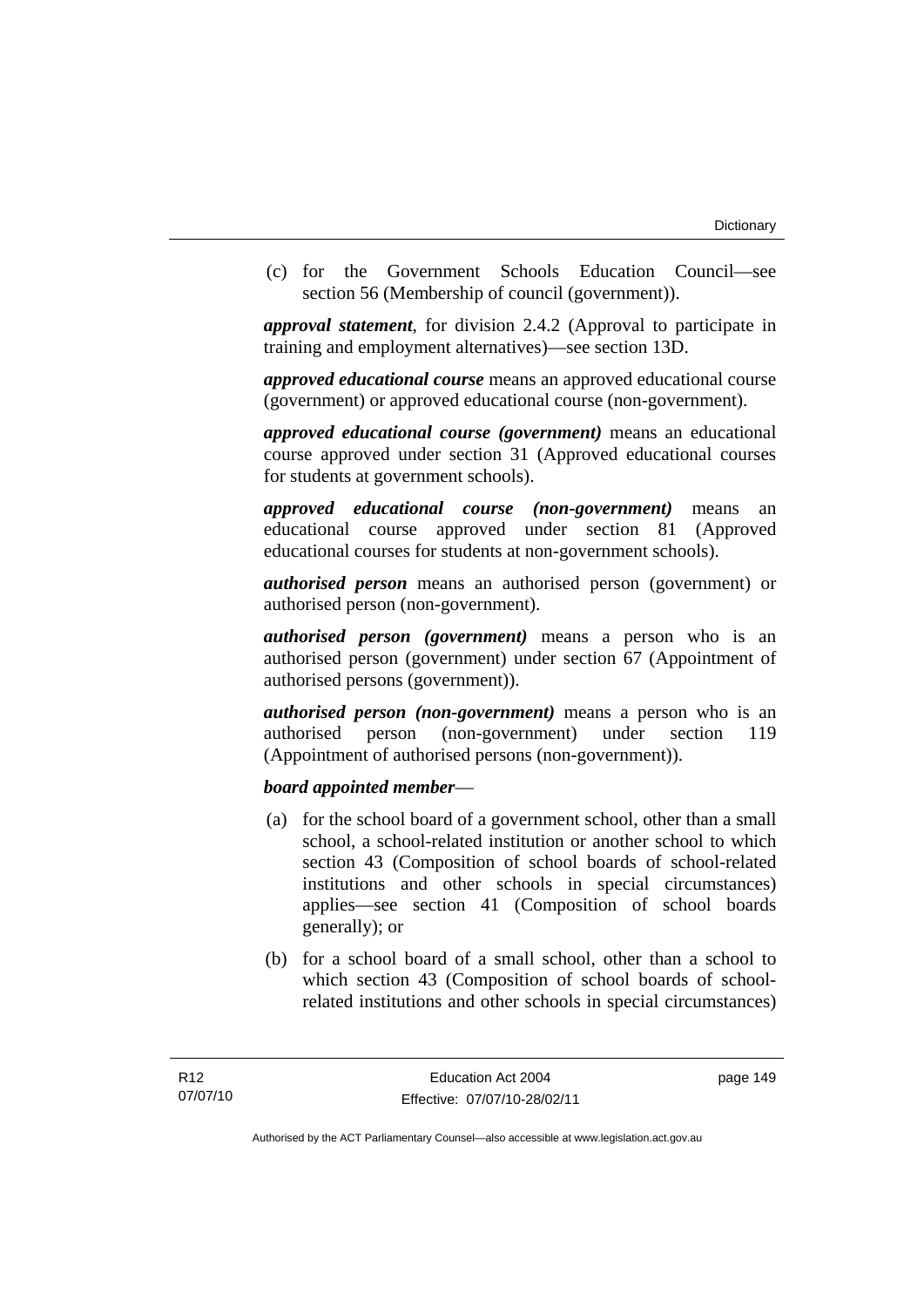applies—see section 42 (Composition of school boards of small schools).

*carer*—see section 6.

*community member*—

- (a) for part 3.5 (Government Schools Education Council)—see section 57 (Appointed members of council (government)); and
- (b) for part 4.4 (Non-government Schools Education Council) see section 109 (Members of council (government)).

*completes year 10*—see section 9B.

*completes year 12*—see section 9C.

*compliance notice*, for chapter 2 (Compulsory education)—see section 16B.

*compulsory education age*, for chapter 2 (Compulsory education) see section 9.

*corporal punishment* means physical force applied to punish or correct, and includes any action designed or likely to cause physical pain or discomfort taken to punish or correct.

*council*—

- (a) for part 3.5—means the Government Schools Education Council; and
- (b) for part 4.4—means the Non-Government Schools Education Council.

*council (government)*, for part 3.5—means the Government Schools Education Council.

*council (non-government)*, for part 4.4—means the Nongovernment Schools Education Council.

*educational course* means a course of teaching and learning directed toward acquiring a particular area of knowledge and skills.

page 150 **Education Act 2004** Effective: 07/07/10-28/02/11

R12 07/07/10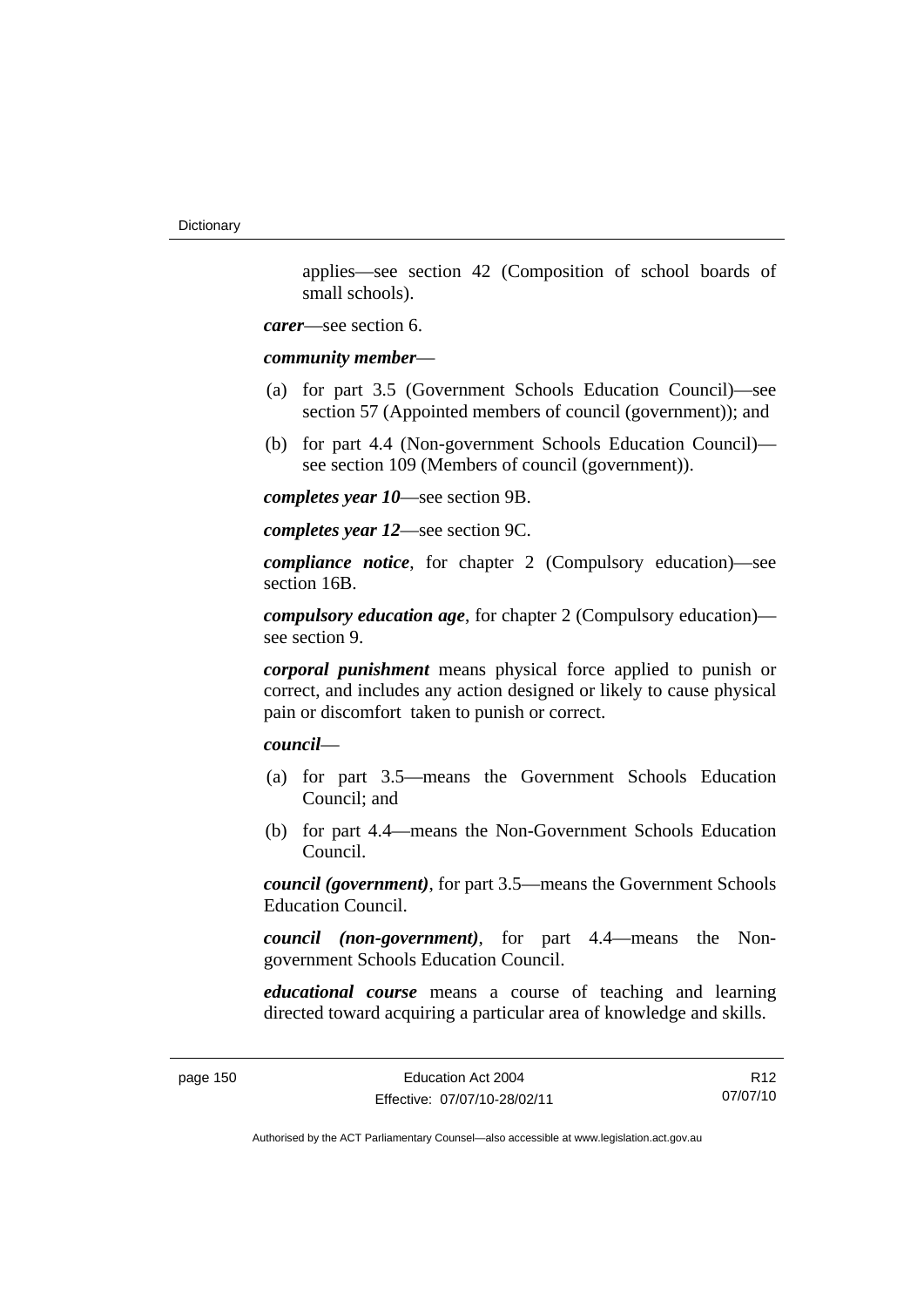*education course*—see section 9A.

#### *education member*—

- (a) for part 3.5 (Government Schools Education Council)—see section 57 (Appointed members of council (government)); and
- (b) for part 4.4 (Non-government Schools Education Council) see section 109 (Members of council (government)).

*education provider*—see section 9A.

*employment alternative*—see section 13B.

## *exclusion***—**

- (a) of a student from all government schools—means preventing the student from continuing to be enrolled or being re-enrolled at any government school; and
- (b) of a student from all Catholic systemic schools—means preventing the student from continuing to be enrolled or being re-enrolled at any Catholic systemic school; and
- (c) of a student from a non-government school—means preventing the student from continuing to be enrolled or being re-enrolled at the non-government school.

*exemption certificate*, for chapter 2 (Compulsory education)—see section 11H (Exemption certificate—application).

### *full-time participation*—

- (a) in an education course, for division 2.2.2 (Participation requirement)—see section 10C; and
- (b) in a training or employment alternative, for part 2.4 (After year 10—training and employment alternatives)—see section 13C.

*full-time participation requirement*, for part 2.3 (Exemption certificates)—see section 11G.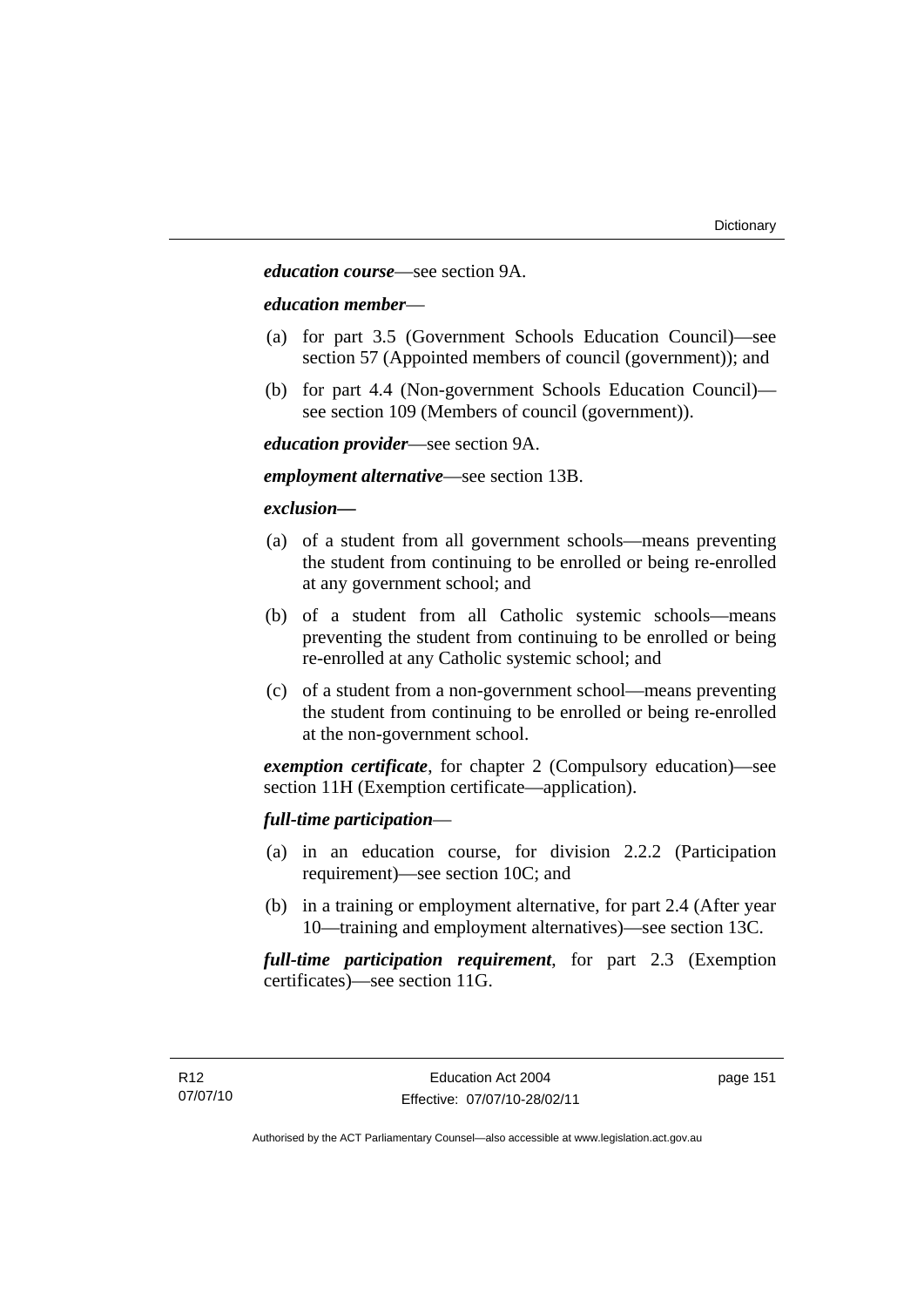*government school* means*—*

- (a) except for part 3.4 (School boards of government schools)—a school, preschool or school-related institution established under section 20 (Establishing government schools etc); and
- (b) for part 3.4—a school or school-related institution established under section 20.

*half-year*, for part 3.4 (School boards of government schools)—see section 37.

*home education*—see section 129.

*information notice*, for chapter 2 (Compulsory education)—see section 11C.

*in-principle approval*—see section 83 (Applications for in-principle approval for proposed registration).

*internally reviewable decision*, for part 6.1 (Notification and review of decisions)—see section 140.

*internal reviewer* for part 6.1 (Notification and review of decisions)—see section 140.

*internal review notice*, for part 6.1 (Notification and review of decisions)—see section 140.

*money*, for part 3.4 (School boards of government schools)—see section 37.

*non-government school* means a registered non-government school.

*parent*—see section 6.

*parents and citizens association*, for part 3.4 (School boards of government schools)—see section 37.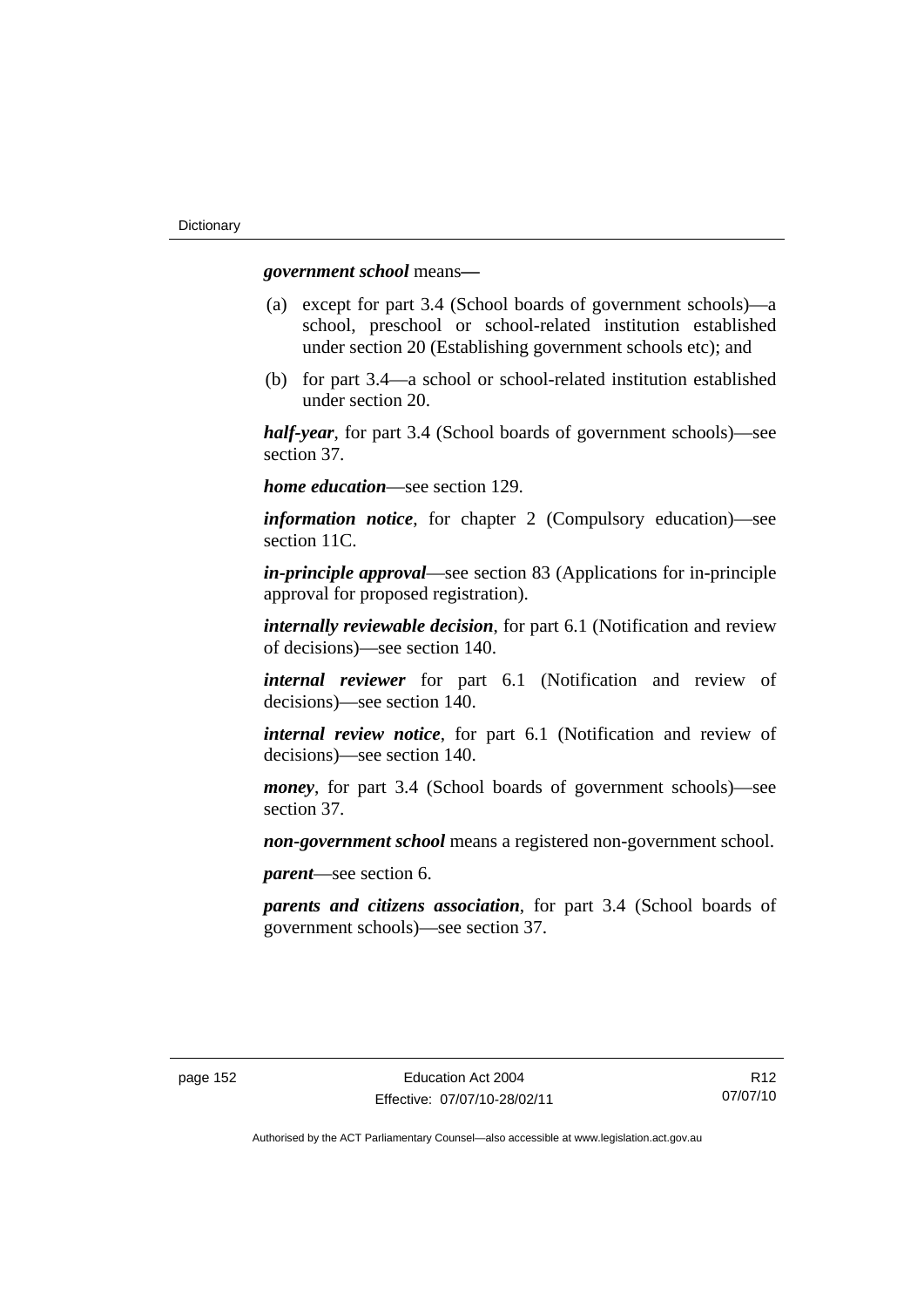## *parents and citizens member*—

- (a) for the school board of a government school, other than a small school, a school-related institution or another school to which section 43 (Composition of school boards of school-related institutions and other schools in special circumstances) applies—see section 41 (Composition of school boards generally); or
- (b) for the school board of a small school, other than a school to which section 43 applies—see section 42 (Composition of school boards of small schools).

*participates*, in an education course, for division 2.2.2 (Participation requirement)—see section 10B.

*prescribed period*, for part 3.4 (School boards of government schools)—see section 37.

*proposed opening day*—see section 83 (3) (Applications for inprinciple approval for proposed registration).

*registered non-government school* means a school that is registered or provisionally registered under part 4.2 (Registration—nongovernment schools).

*register of enrolments and attendances*, in relation to a person, means the register of enrolments and attendances kept by the person under section 32 (Register of enrolments and attendances for government schools) or section 99 (Register of enrolments and attendances for non-government schools).

*register of non-government schools* means the register kept by the registrar under section 79.

*registrar* means the Registrar of Non-Government Schools.

*reviewable decision*, for part 6.1 (Notification and review of decisions)—see section 140.

page 153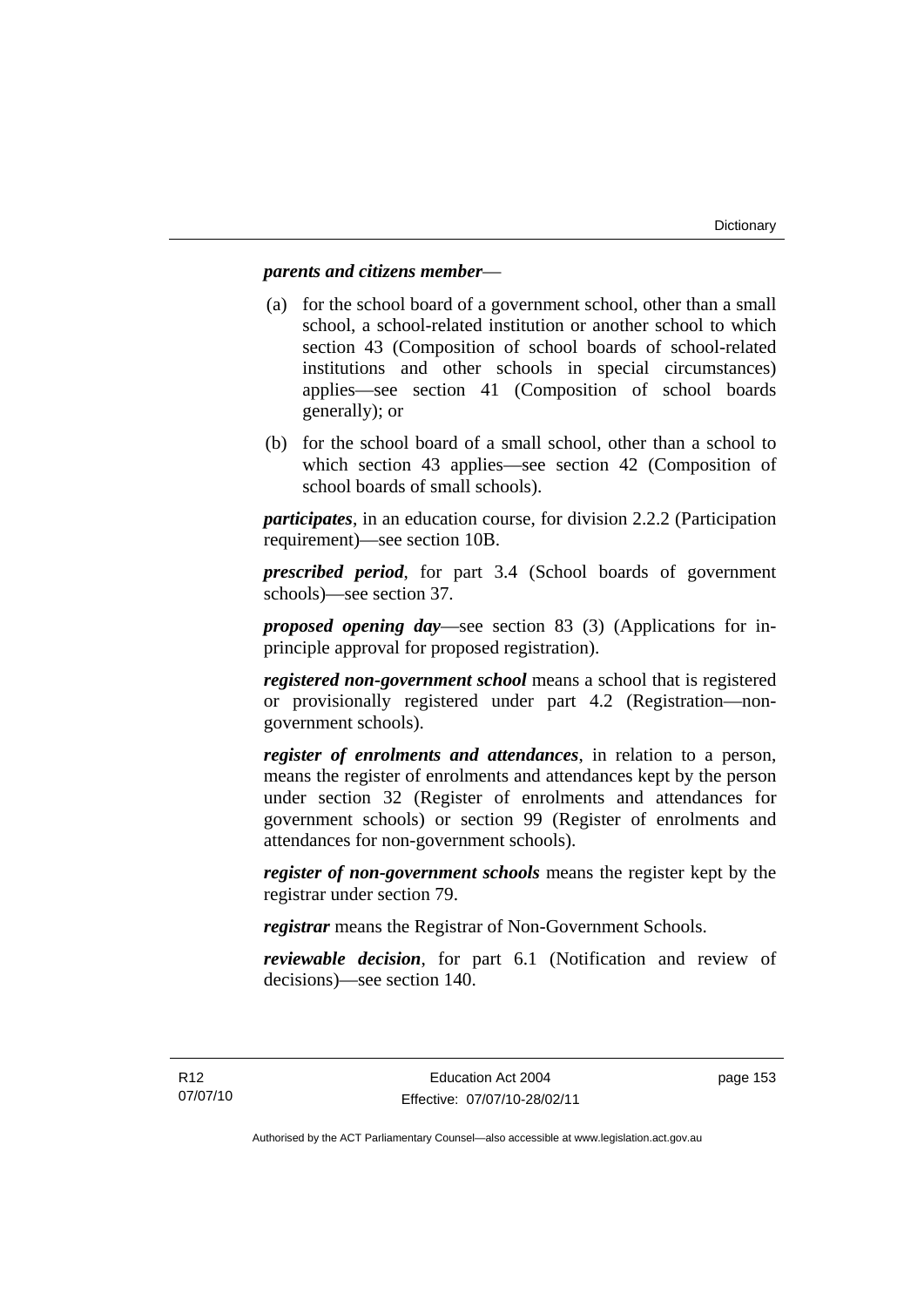## *school*—

- (a) except for chapter 2, part 3.4, chapter 4 and part 6.2—means a school or school-related institution established under section 20 (Establishing government schools etc); and
- (b) for chapter 2 (Compulsory education) and part 6.2 (Other provisions)—means a government school or non-government school; and
- (c) for part 3.4 (Schools boards of government schools)—see section 37; and
- (d) for chapter 4 (Non-government schools)—see section 74.

*school board*, of a government school, means the school board of the school established under part 3.4.

*school-related institution*—see section 20 (Establishing government schools etc).

*small school*, for part 3.4 (School boards of government schools) see section 37.

*staff*, of a school, means the principal and teachers of, and other people employed at, the school.

#### *staff member*—

- (a) for the school board of a government school, other than a small school, a school-related institution or another school to which section 43 (Composition of school boards of school-related institutions and other schools in special circumstances) applies—see section 41 (Composition of school boards generally); or
- (b) for the school board of a small school, other than a school to which section 43 applies—see section 42 (Composition of school boards of small schools).

*student*, for part 3.4 (School boards of government schools)—see section 37.

page 154 Education Act 2004 Effective: 07/07/10-28/02/11

R12 07/07/10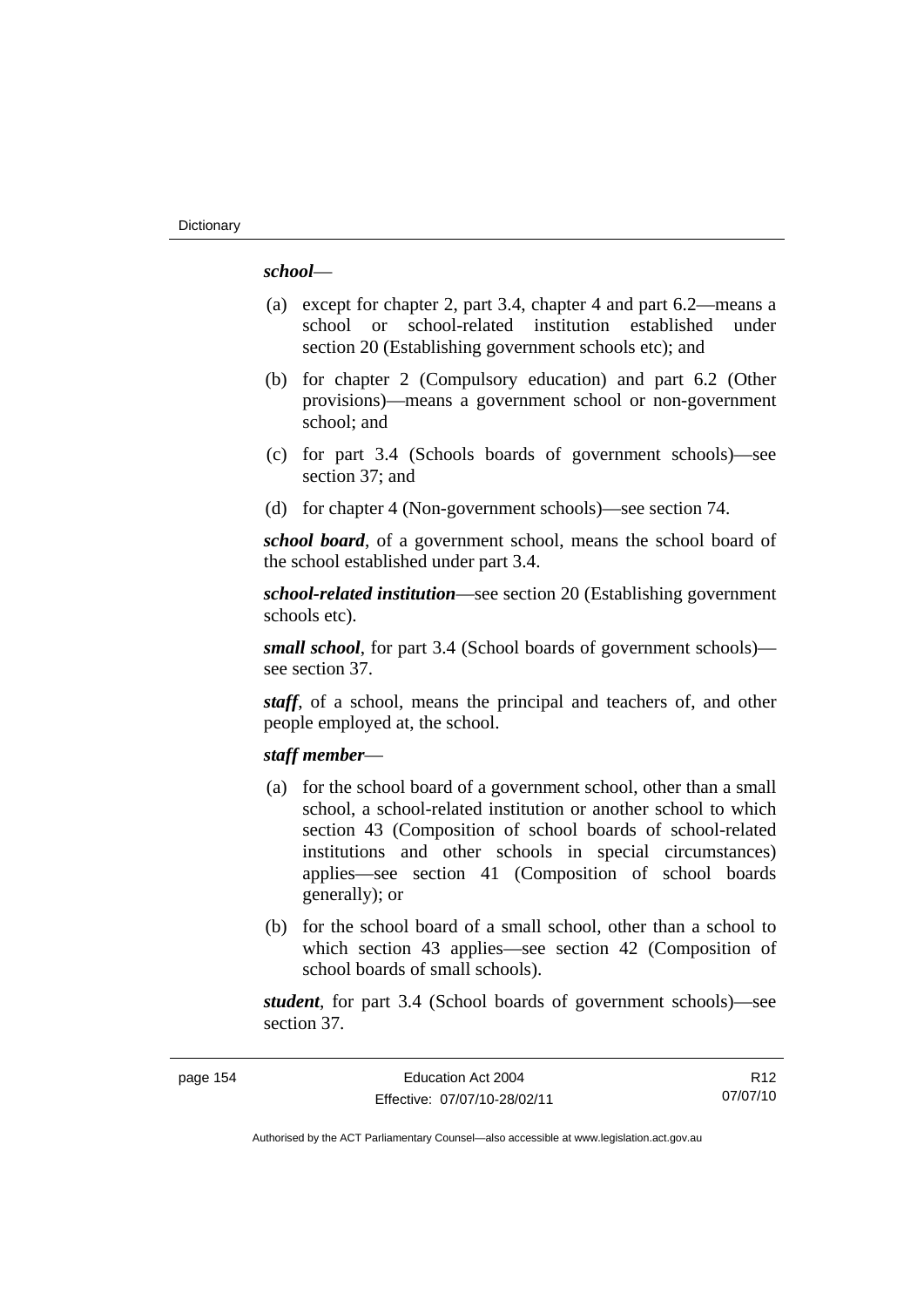*student member*, for the school board of a government school, other than a small school, a school-related institution or another school to which section 43 (Composition of school boards of school-related institutions and other schools in special circumstances) applies—see section 41.

*training alternative*—see section 13A.

*training alternative provider*—see section 13A.

Education Act 2004 Effective: 07/07/10-28/02/11 page 155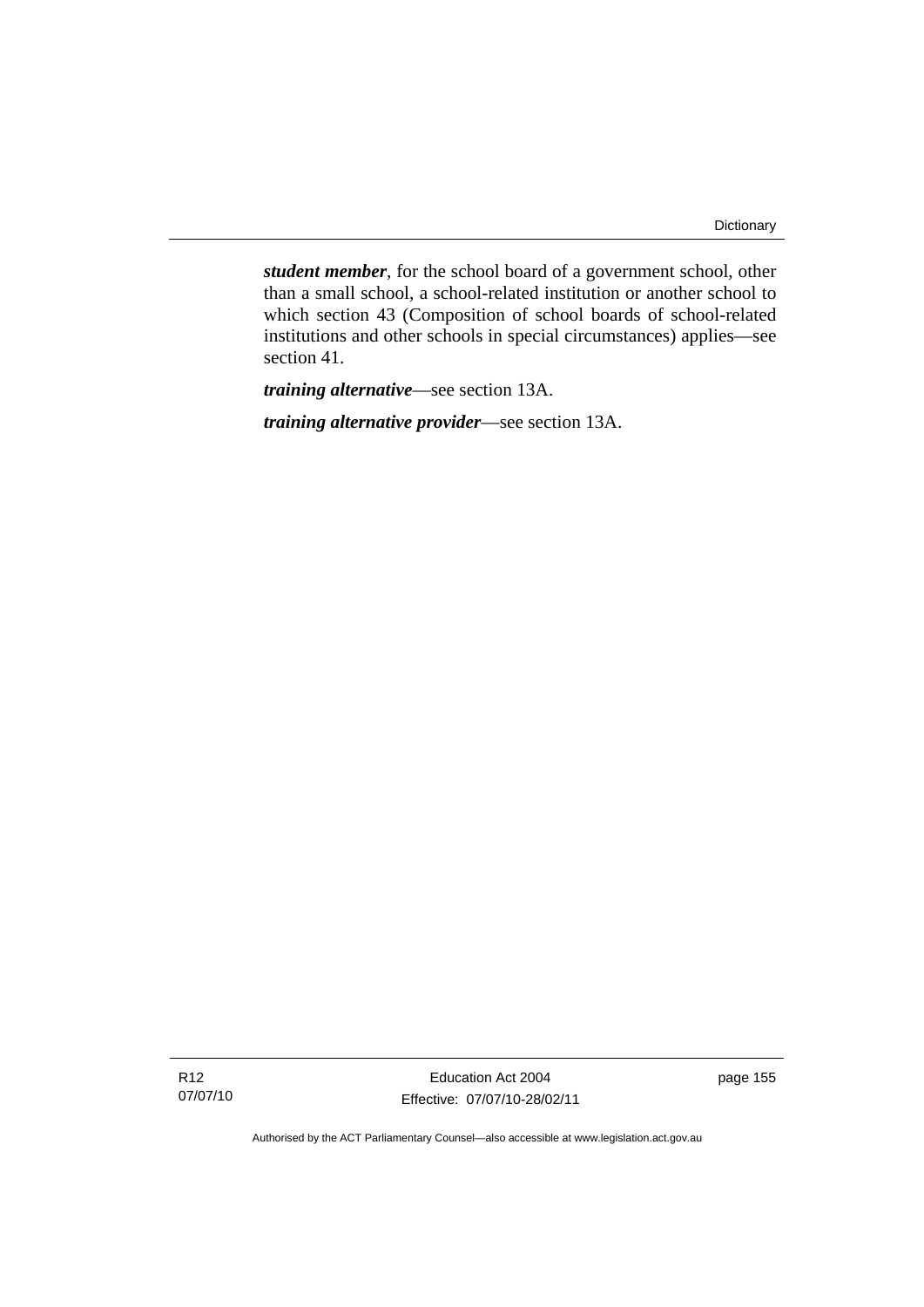1 About the endnotes

# **Endnotes**

# **1 About the endnotes**

Amending and modifying laws are annotated in the legislation history and the amendment history. Current modifications are not included in the republished law but are set out in the endnotes.

Not all editorial amendments made under the *Legislation Act 2001*, part 11.3 are annotated in the amendment history. Full details of any amendments can be obtained from the Parliamentary Counsel's Office.

Uncommenced amending laws and expiries are listed in the legislation history and the amendment history. These details are underlined. Uncommenced provisions and amendments are not included in the republished law but are set out in the last endnote.

If all the provisions of the law have been renumbered, a table of renumbered provisions gives details of previous and current numbering.

The endnotes also include a table of earlier republications.

| $am = amended$                               | $ord = ordinance$                         |
|----------------------------------------------|-------------------------------------------|
| $amdt = amendment$                           | $orig = original$                         |
| $ch = chapter$                               | par = paragraph/subparagraph              |
| $def = definition$                           | $pres = present$                          |
| $dict = dictionary$                          | $prev = previous$                         |
| $disallowed = disallowed by the Legislative$ | $(\text{prev}) = \text{previously}$       |
| Assembly                                     | $pt = part$                               |
| $div = division$                             | $r = rule/subrule$                        |
| $exp = expires/expired$                      | $remum = renumbered$                      |
| $Gaz = gazette$                              | $reloc = relocated$                       |
| $hdg =$ heading                              | $R[X]$ = Republication No                 |
| $IA = Interpretation Act 1967$               | $RI = reissue$                            |
| $ins = inserted/added$                       | $s = section/subsection$                  |
| $LA =$ Legislation Act 2001                  | $sch = schedule$                          |
| $LR =$ legislation register                  | $sdiv = subdivision$                      |
| $LRA =$ Legislation (Republication) Act 1996 | $sub = substituted$                       |
| $mod = modified/modification$                | $SL = Subordinate$ Law                    |
| $o = order$                                  | underlining = whole or part not commenced |
| $om = omitted/report$                        | or to be expired                          |
|                                              |                                           |

## **2 Abbreviation key**

page 156 **Education Act 2004** Effective: 07/07/10-28/02/11

R12 07/07/10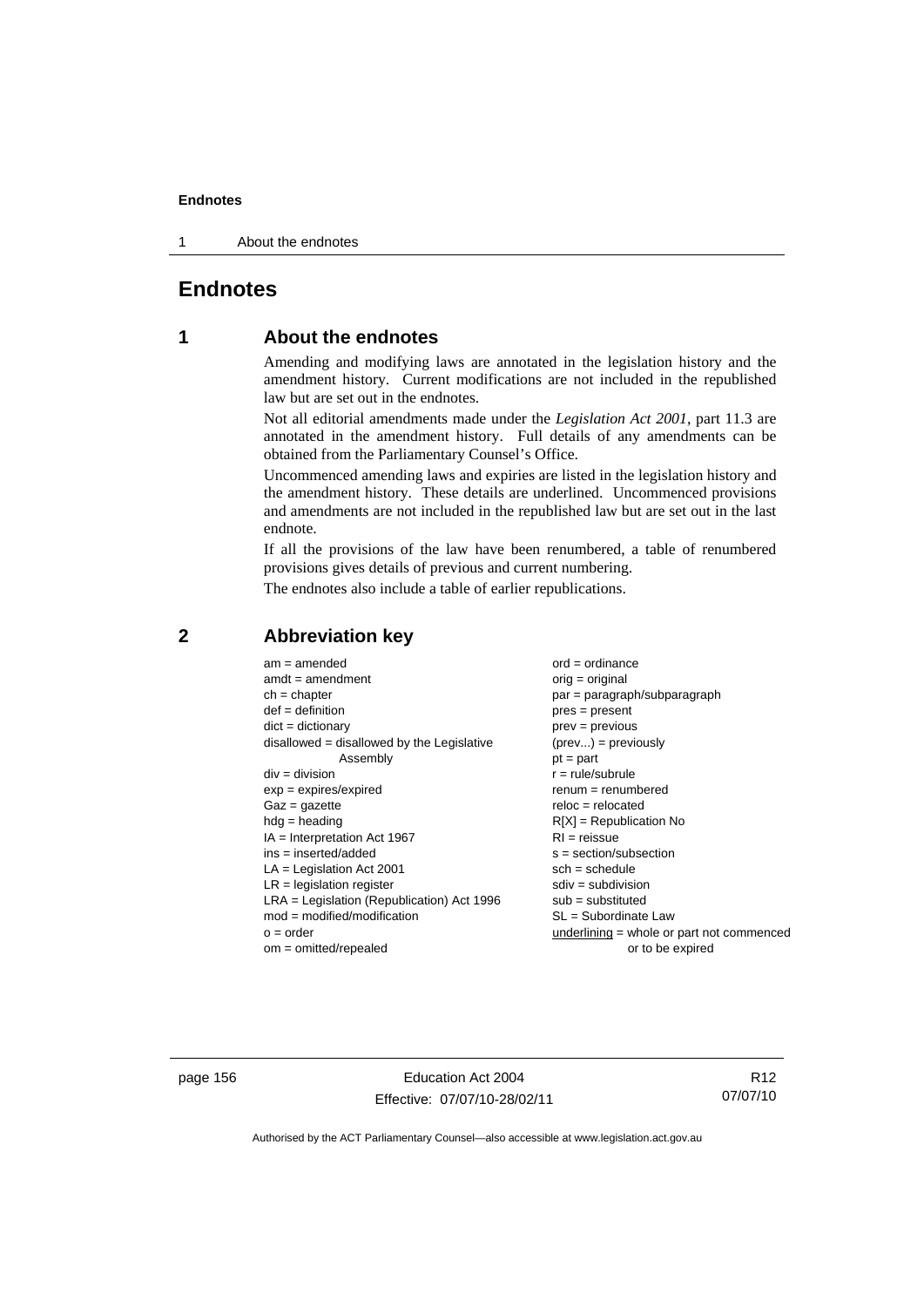## **3 Legislation history**

#### **Education Act 2004 A2004-17**

notified LR 8 April 2004 s 1, s 2 commenced 8 April 2004 (LA s 75 (1)) remainder commenced 1 January 2005 (s 2)

as amended by

#### **Education Amendment Act 2006 A2006-28**

notified LR 15 June 2006 s 1, s 2 commenced 15 June 2006 (LA s 75 (1)) remainder commenced 16 June 2006 (s 2)

#### **Education Amendment Act 2006 (No 2) A2006-57**

notified LR 19 December 2006 s 1, s 2 commenced 19 December 2006 (LA s 75 (1)) remainder commenced 20 December 2006 (s 2)

#### **Children and Young People (Consequential Amendments) Act 2008 A2008-20 sch 3 pt 3.12, sch 4 pt 4.14**

notified LR 17 July 2008

s 1, s 2 commenced 17 July 2008 (LA s 75 (1))

s 3 commenced 18 July 2008 (s 2 (1))

sch 3 pt 3.12 commenced 27 October 2008 (s 2 (4) and see Children and Young People Act 2008 A2008-19, s 2 and CN2008-13) sch 4 pt 4.14 commenced 27 February 2009 (s 2 (5) and see Children and Young People Act 2008 A2008-19, s 2 and CN2008-17 (and see CN2008-13))

#### **ACT Civil and Administrative Tribunal Legislation Amendment Act 2008 (No 2) A2008-37 sch 1 pt 1.33**

notified LR 4 September 2008

s 1, s 2 commenced 4 September 2008 (LA s 75 (1)) sch 1 pt 1.33 commenced 2 February 2009 (s 2 (1) and see ACT Civil and Administrative Tribunal Act 2008 A2008-35, s 2 (1) and CN2009-2)

#### **Statute Law Amendment Act 2009 A2009-20 sch 3 pt 3.25**

notified LR 1 September 2009 s 1, s 2 commenced 1 September 2009 (LA s 75 (1)) sch 3 pt 3.25 commenced 22 September 2009 (s 2)

R12 07/07/10

Education Act 2004 Effective: 07/07/10-28/02/11 page 157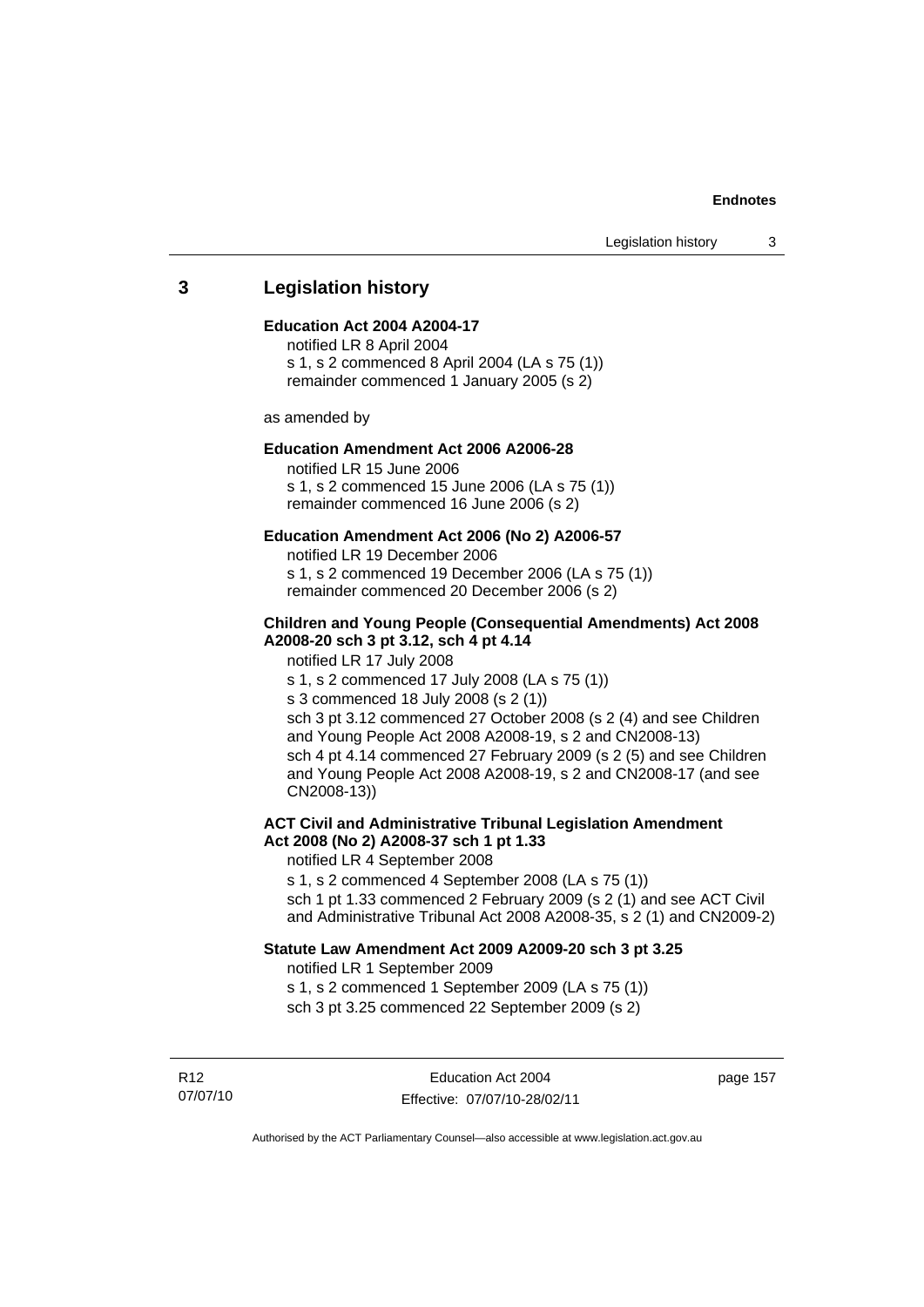4

| 4 | Amendment history                                                                                                                                                                                  |  |  |
|---|----------------------------------------------------------------------------------------------------------------------------------------------------------------------------------------------------|--|--|
|   | <b>Education (Participation) Amendment Act 2009 A2009-40</b><br>notified LR 17 November 2009<br>s 1, s 2 commenced 17 November 2009 (LA s 75 (1))<br>remainder commenced 1 January 2010 (s 2)      |  |  |
|   | <b>Education Amendment Act 2010 A2010-7</b><br>notified LR 3 March 2010<br>s 1, s 2 commenced 3 March 2010 (LA s 75 (1))<br>remainder commenced 4 March 2010 (s 2)                                 |  |  |
|   | Statute Law Amendment Act 2010 A2010-18 sch 1 pt 1.6, sch 3 p<br>notified LR 13 May 2010<br>s 1, s 2 commenced 13 May 2010 (LA s 75 (1))<br>sch 1 pt 1.6, sch 3 pt 3.4 commenced 3 June 2010 (s 2) |  |  |
|   | Education Amendment Act 2010 (No 2) A2010-22<br>notified LR 6 July 2010<br>s 1, s 2 commenced 6 July 2010 (LA s 75 (1))<br>remainder commenced 7 July 2010 (s 2)                                   |  |  |
| 4 | <b>Amendment history</b>                                                                                                                                                                           |  |  |
|   | <b>Commencement</b><br>s 2<br>om LA s 89 (4)                                                                                                                                                       |  |  |
|   | Meaning of parent and carer<br>s 6<br>am A2008-20 amdt 3.26, amdt 4.37                                                                                                                             |  |  |
|   | <b>General principles of Act</b><br>s 7<br>am A2006-57 s 4, s 5, s 55                                                                                                                              |  |  |
|   | <b>Main objects of Act</b><br>s 8<br>am A2006-57 s 6, s 7; A2009-40 s 4; pars renum R9 LA                                                                                                          |  |  |
|   | <b>Compulsory education</b><br>ch 2 hdg<br>sub A2009-40 s 5                                                                                                                                        |  |  |
|   | Preliminary-ch 2<br>pt 2.1 hdg<br>ins A2009-40 s 5                                                                                                                                                 |  |  |
|   | Meaning of compulsory education age-ch 2<br>sub A2009-40 s 5<br>s 9                                                                                                                                |  |  |
|   | Meaning of education course and education provider-Act<br>ins A2009-40 s 5<br>s 9A                                                                                                                 |  |  |
|   |                                                                                                                                                                                                    |  |  |
|   |                                                                                                                                                                                                    |  |  |

page 158 **Education Act 2004** Effective: 07/07/10-28/02/11

R12 07/07/10

**3 pt 3.4**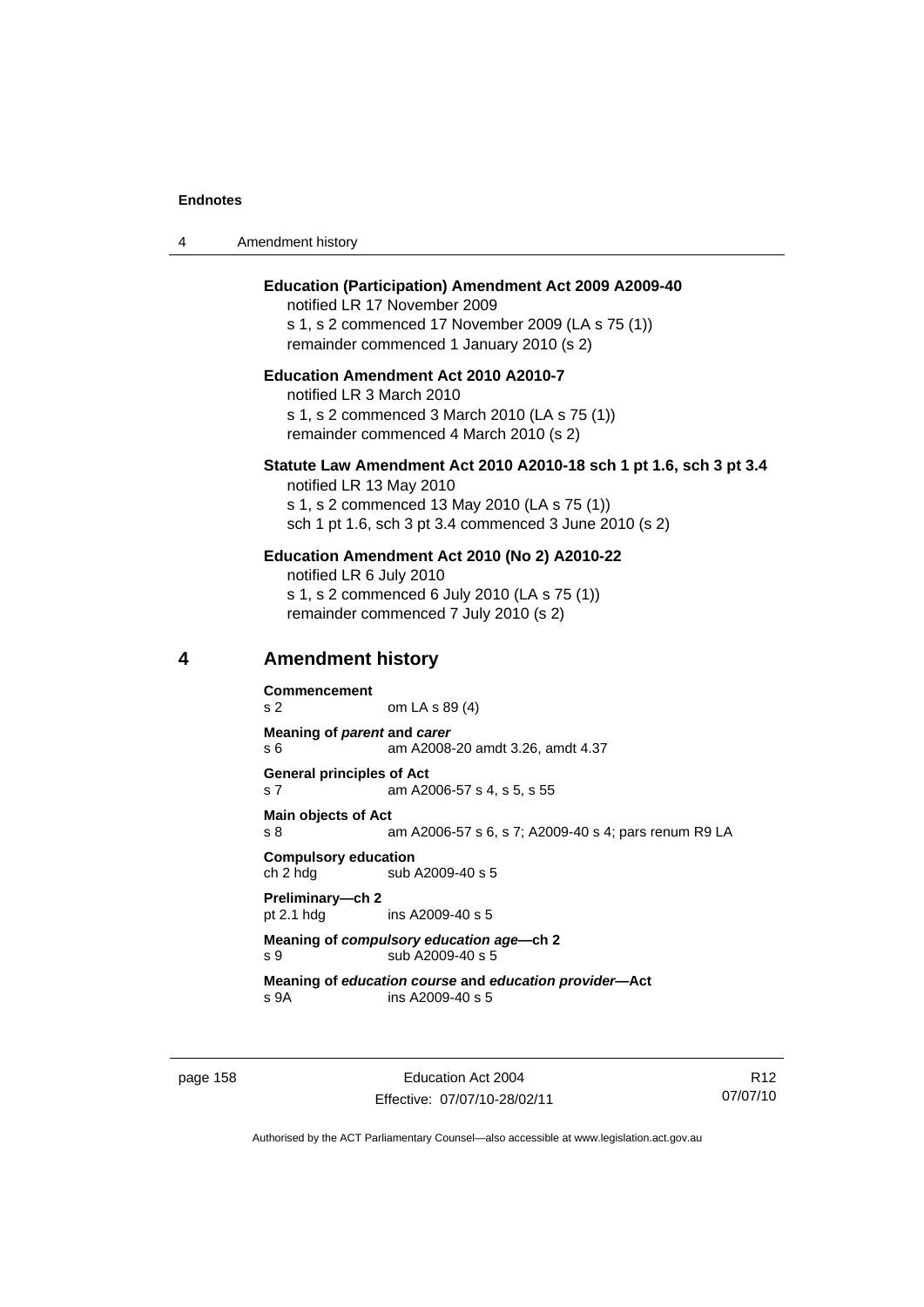Amendment history 4

**Meaning of** *completes year 10***—Act**  s 9B ins A2009-40 s 5 **Meaning of** *completes year 12***—Act** <br>s 9C **ins A2009-40 s 5**  $ins$  A2009-40 s 5 **Guidelines—certain chief executive functions**  s 9D ins A2009-40 s 5 **Compulsory education requirements**  pt 2.2 hdg ins A2009-40 s 5 **Enrolment, registration and attendance requirements**  ins A2009-40 s 5 **Child of compulsory education age—enrolment and registration requirement**  s 10 am A2006-57 s 8 sub A2009-40 s 5 am A2010-18 amdt 1.13; ss renum R11 LA **Child of compulsory education age—school attendance requirement**  s 10A ins A2009-40 s 5 **Participation requirement**  div 2.2.2 hdg ins A2009-40 s 5 **Meaning of** *participates* **in education course—div 2.2.2**  s 10B ins A2009-40 s 5 **Meaning of** *full-time participation* **in education course—div 2.2.2**  s 10C ins A2009-40 s 5 **Child of compulsory education age—participation requirement**  s 10D ins A2009-40 s 5 **Participation requirement—absence**  s 11 sub A2009-40 s 5 **Participation requirement—suspension**  s 11A ins A2009-40 s 5 **Participation requirement—exclusion**  s 11B ins A2009-40 s 5 **Information requirement**  div 2.2.3 hdg ins A2009-40 s 5 **Giving information notice**  s 11C ins A2009-40 s 5 **Contents of information notice**  ins A2009-40 s 5

Education Act 2004 Effective: 07/07/10-28/02/11 page 159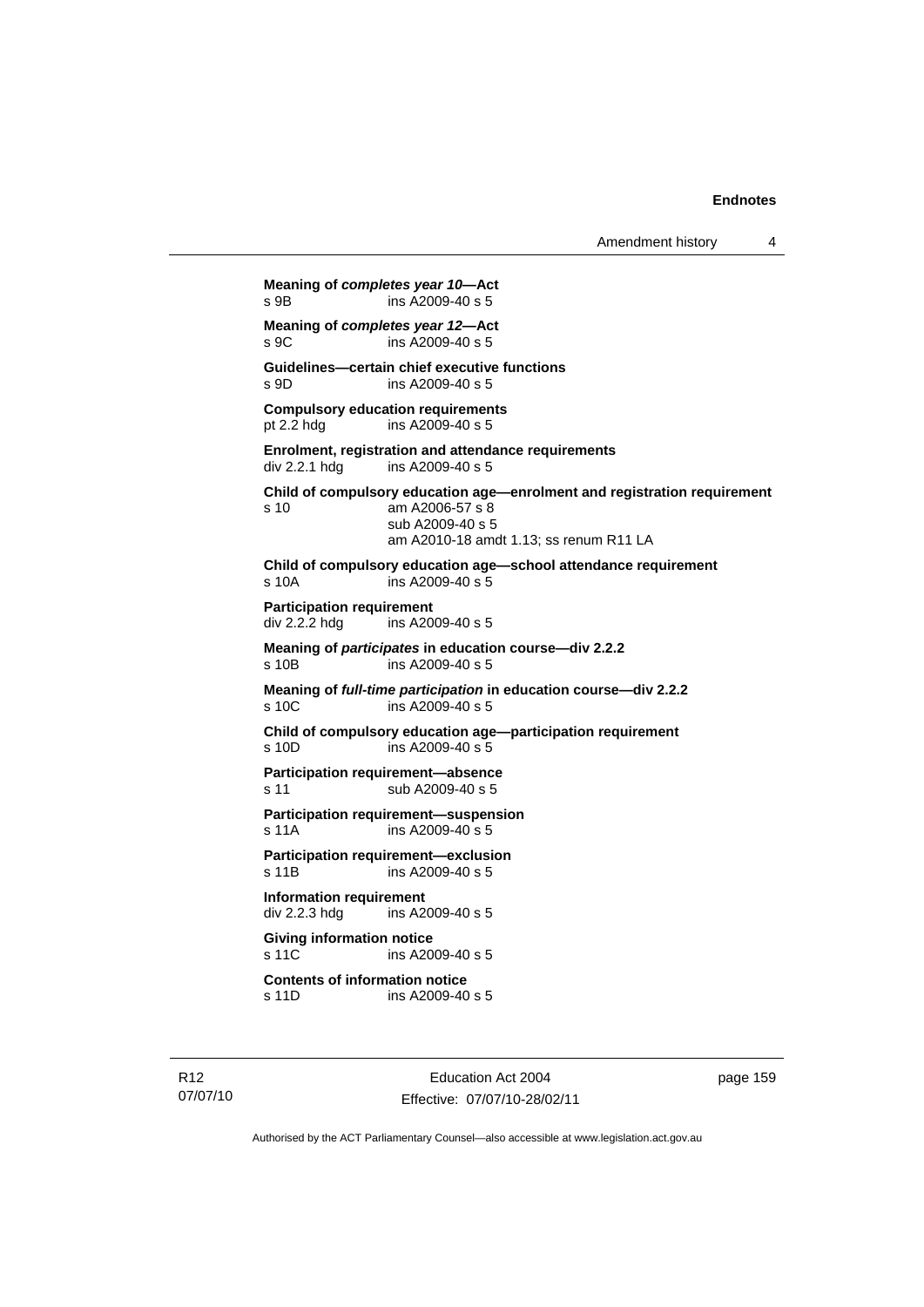4 Amendment history

```
Extension of time for compliance with information notice 
s 11E ins A2009-40 s 5 
Revocation of information notice on compliance 
s 11F ins A2009-40 s 5 
Exemption certificates 
pt 2.3 hdg ins A2009-40 s 5 
Meaning of full-time participation requirement—pt 2.3 
s 11G ins A2009-40 s 5
Exemption certificate—application 
s 11H ins A2009-40 s 5
Exemption certificate—requirement for further information 
s 12 sub A2009-40 s 5 
Exemption certificate—issue 
s 12A ins A2009-40 s 5 
Exemption certificate—form 
s 12B ins A2009-40 s 5 
Exemption certificate—conditions 
s 12C ins A2009-40 s 5
Exemption certificate—duration 
s 12D ins A2009-40 s 5 
Exemption certificate—revocation 
s 13 am A2008-20 amdt 4.38 
                 sub A2009-40 s 5 
After year 10—training and employment alternatives 
                ins A2009-40 s 5Definitions—pt 2.4 
div 2.4.1 hdg ins A2009-40 s 5
Meaning of training alternative and training alternative provider—Act 
s 13A ins A2009-40 s 5 
Meaning of employment alternative—Act 
s 13B ins A2009-40 s 5 
Meaning of full-time participation in training or employment alternative—
pt 2.4 
s 13C ins A2009-40 s 5 
Approval to participate in training and employment alternatives 
div 2.4.2 hdg ins A2009-40 s 5
```
page 160 Education Act 2004 Effective: 07/07/10-28/02/11

R12 07/07/10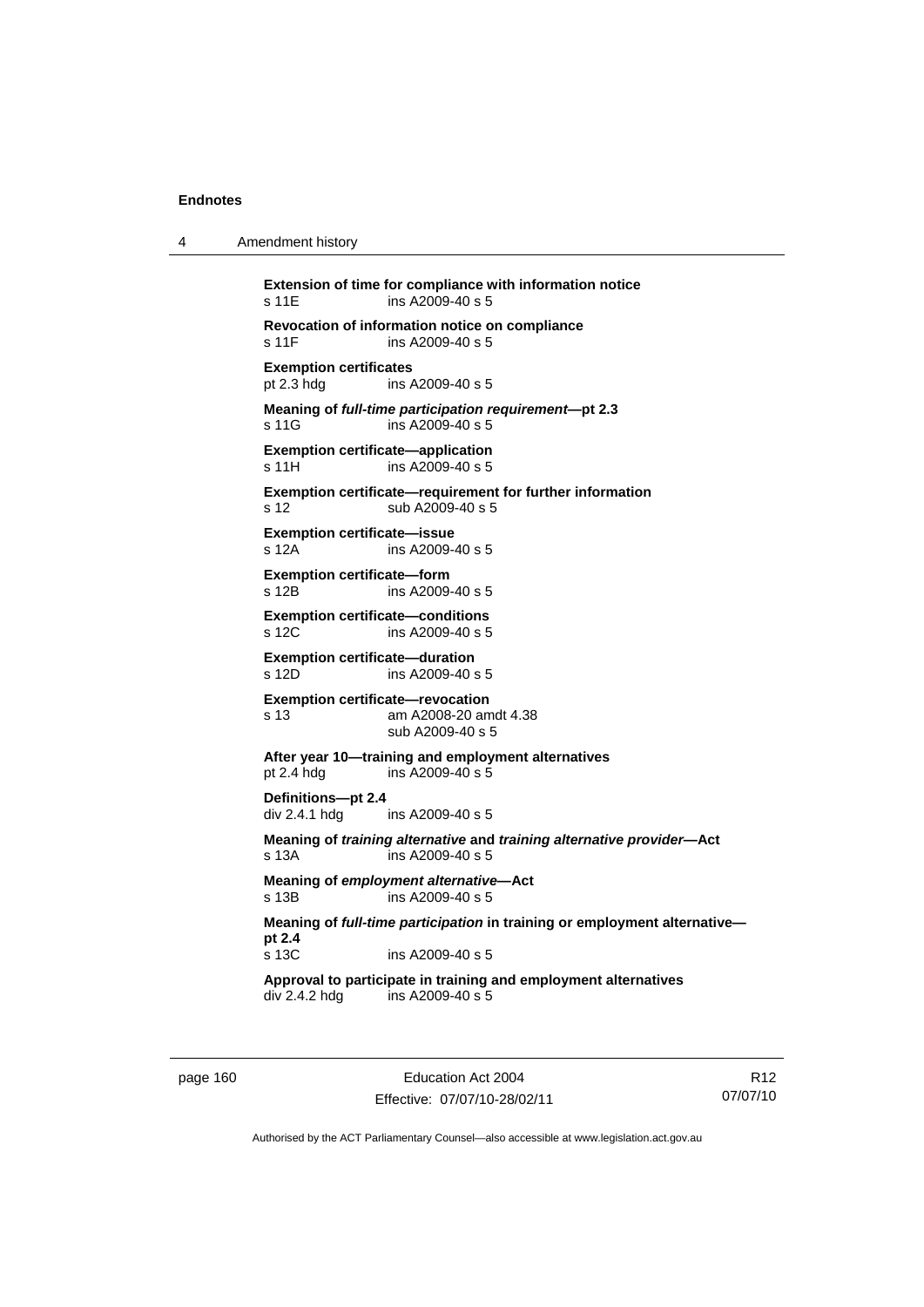**Approval statement—application**   $ins$  A2009-40 s 5 **Approval statement—requirement for further information**  s 14 sub A2009-40 s 5 **Approval statement—issue**  s 14A ins A2009-40 s 5 **Approval statement—form**  s 14B ins A2009-40 s 5 **Approval statement—conditions**  s 14C ins A2009-40 s 5 **Approval statement—compliance requirement**  s 14D ins A2009-40 s 5 **Approval statement—duration**  s 15 sub A2009-40 s 5 **Approval statement—revocation**  s 15A ins A2009-40 s 5 **Return to education while approval statement in force**  s 15B ins A2009-40 s 5 **Training and employment alternatives—deemed participation**  div 2.4.3 hdg ins A2009-40 s 5 **Training and employment alternatives—absence**  s 15C ins A2009-40 s 5 **Training alternative—suspension**  s 15D ins A2009-40 s 5 **Training alternative—exclusion**  s 16 sub A2009-40 s 5 **Employment alternative—termination**  s 16A ins A2009-40 s 5 **Compliance notices**<br>
pt 2.5 hda **in** ins A2009-40 s 5 **Giving compliance notice**  s 16B ins A2009-40 s 5 **Contents of compliance notice**  s 16C ins A2009-40 s 5 **Extension of time for compliance with compliance notice**  s 16D ins A2009-40 s 5

R12 07/07/10

Education Act 2004 Effective: 07/07/10-28/02/11 page 161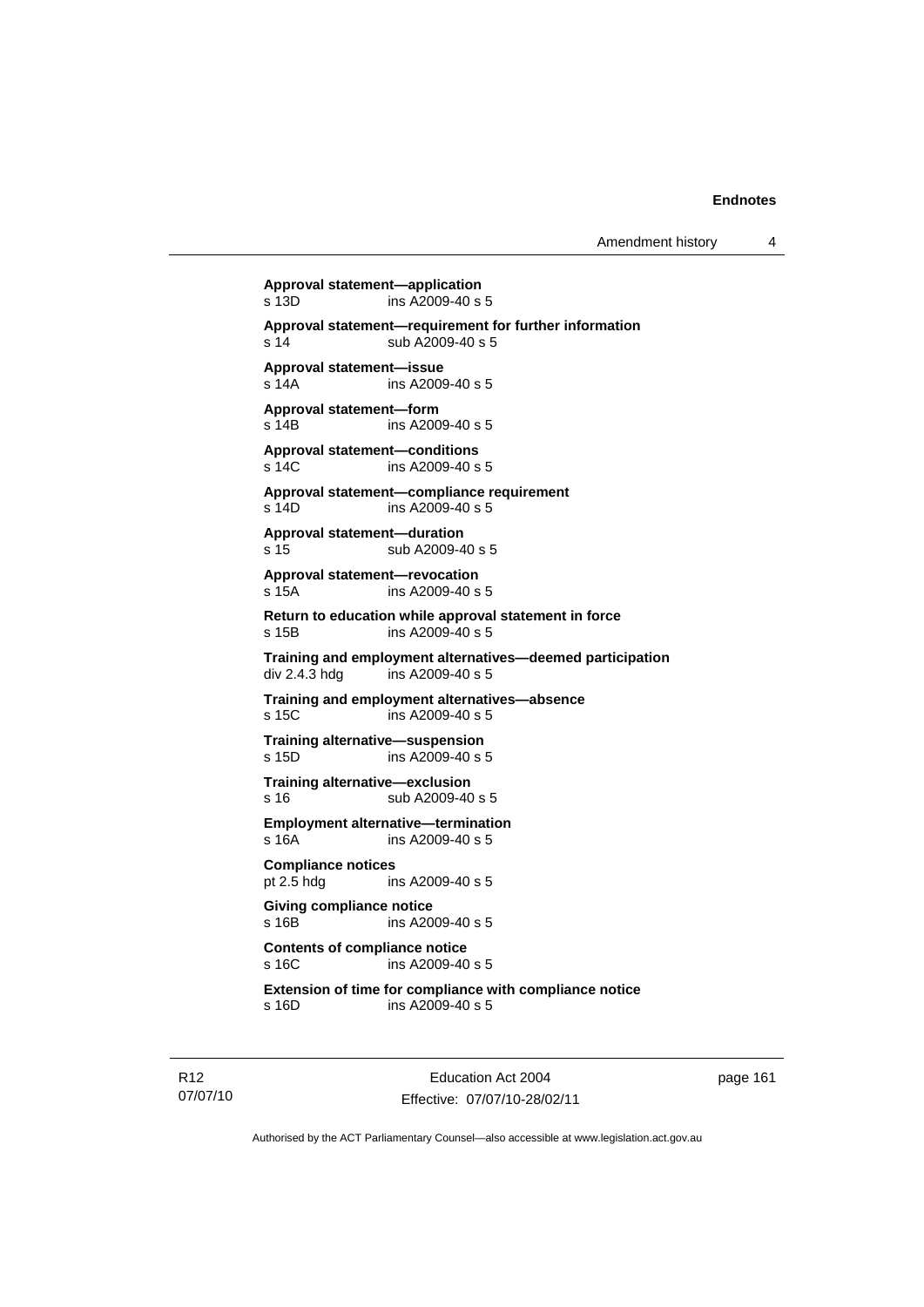4 Amendment history

**Revocation of compliance notice on compliance**  s 17 am A2006-57 s 9 sub A2009-40 s 5 **Offences—parents**  pt 2.6 hdg ins A2009-40 s 5 **Contravention of information and compliance notices**  s 17A ins A2009-40 s 5 **Principles on which ch 3 based**  s 18 am A2006-57 s 55 **Minister to seek advice**  s 19 reloc and renum as s 66 **Establishing government schools etc**  s 20 am A2006-28 s 4; A2010-18 amdt 3.4; A2010-22 ss 4-7 **Independent committee**  s 20A ins A2010-22 s 8 **Impacts of closing or amalgamating schools**  s 20B ins A2010-22 s 8 **Reporting to parents—government schools**  s 25 am A2006-57 s 55 **Voluntary financial contributions**  s 27 am A2006-57 s 55 **Religious education**  s 29 am A2006-57 s 55 **Curriculum**  am A2006-57 s 55 **Approved educational courses for students at government schools**  s 31 hdg am A2006-57 s 55 s 31 am A2006-57 s 55 **Keeping records of enrolment and attendances for government schools**  s 33 am A2006-57 s 55 **Inspection of register of enrolment and attendances for government schools**  s 34 am A2006-57 s 55 **Procedures to encourage school attendance at government schools**  s 35 am A2006-57 s 55 **Suspension, exclusion or transfer of student by chief executive**  s 36 hdg am A2006-57 s 55<br>s 36 am A2006-57 s 55; am A2006-57 s 55; A2010-7 s 4

page 162 **Education Act 2004** Effective: 07/07/10-28/02/11

R12 07/07/10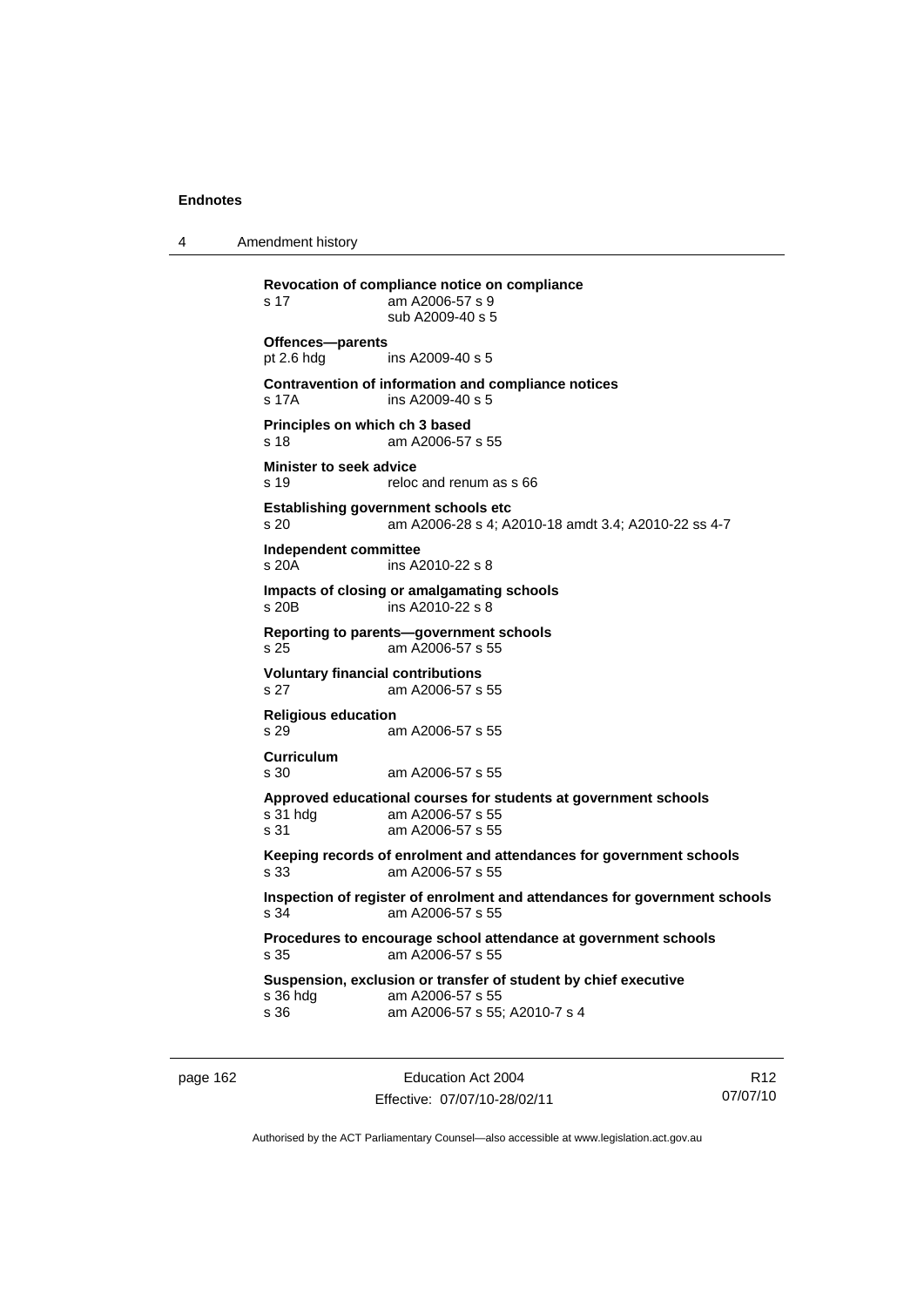```
Definitions for pt 3.4 
s 37 def prescribed period am A2006-57 s 11, s 12
Declaration of parents and citizens associations in certain circumstances 
                am A2006-57 s 13, s 14
Composition of school boards generally<br>s 41 hdg sub A2006-57 s 15
                sub A2006-57 s 15
s 41 am A2006-57 s 16 
Composition of school boards of small schools 
s 42 hdg sub A2006-57 s 17
s 42 am A2006-57s 18 
Composition of school boards of school-related institutions and other 
schools in special circumstances 
                sub A2006-57 s 19
s 43 am A2006-57 s 20 
Procedures governing proceedings of school boards 
s 48 am A2006-57 s 21 
Protection of members of school boards 
s 49A (prev s 72) reloc and renum as s 49A A2006-57 s 26 
Functions of council (government) 
s 55 am A2006-57 s 22 
Other provisions relating to council (government) 
div 3.5.3 hdg ins A2006-57 s 23 
Minister to seek advice 
s 66 orig s 66 om A2006-57 s 24 
                  (prev s 19) reloc and renum as s 66 A2006-57 s 10 
Minister to present advice of council (government) 
s 66A (prev s 73) reloc and renum as s 66A A2006-57 s 27 
Appointment of authorised persons (government) 
s 67 am A2010-18 amdt 1.14 
Miscellaneous 
div 3.6.3 hdg om A2006-57 s 25 
Protection of members of school boards 
s 72 reloc and renum as s 49A
Minister to present advice of council (government) 
s 73 reloc and renum as s 66A
Minister to seek advice 
s 76 reloc and renum as s 118
```
R12 07/07/10

Education Act 2004 Effective: 07/07/10-28/02/11 page 163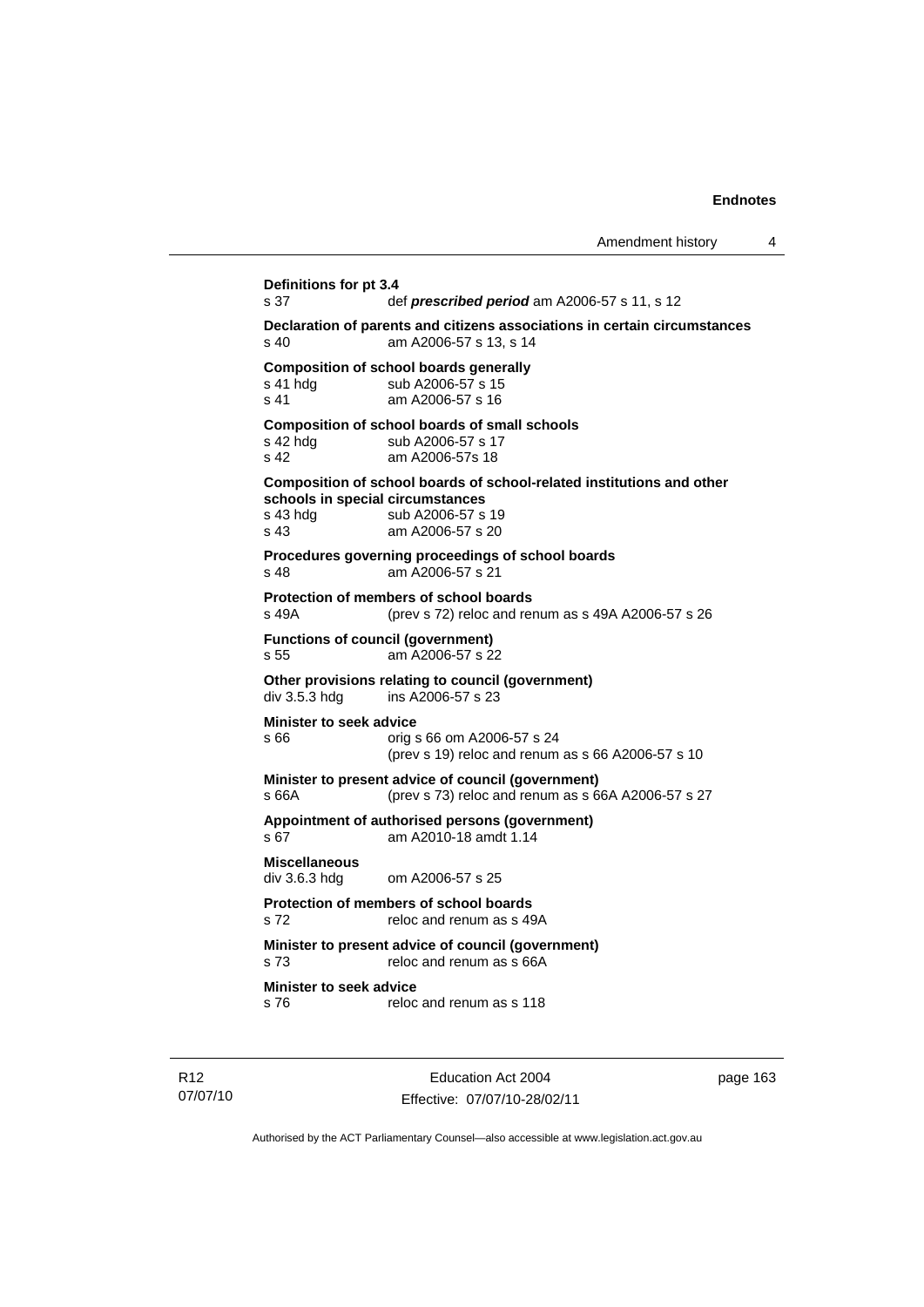| 4 | Amendment history                                                                                                                                               |
|---|-----------------------------------------------------------------------------------------------------------------------------------------------------------------|
|   | Register of non-government schools<br>sub A2006-57 s 29<br>s 79                                                                                                 |
|   | Approved educational courses for students at non-government schools<br>am A2006-57 s 55<br>s 81 hdg<br>s 81<br>am A2006-57 s 55                                 |
|   | Schools to be registered<br>s 82<br>am A2006-57 s 30, s 55; ss renum R4 LA                                                                                      |
|   | Applications for in-principle approval for proposed registration<br>s 83<br>am A2006-57 s 31, s 32; pars renum R4 LA; A2009-20<br>amdt 3.63; A2010-18 amdt 1.15 |
|   | Deciding in-principle applications<br>s 84<br>am A2006-57 s 33, s 34; ss renum R4 LA                                                                            |
|   | Application for provisional registration<br>s 85<br>am A2009-20 amdt 3.63; A2010-18 amdt 1.16                                                                   |
|   | <b>Application for registration</b><br>s 87<br>am A2009-20 amdt 3.63; A2010-18 amdt 1.17                                                                        |
|   | Application for registration at additional campus<br>s 88A<br>ins A2006-57 s 35<br>am A2009-20 amdt 3.63; A2010-18 amdt 1.18                                    |
|   | <b>Registration at additional campus</b><br>ins A2006-57 s 35<br>s 88B                                                                                          |
|   | Application for registration at additional educational levels<br>s 89<br>am A2009-20 amdt 3.63; A2010-18 amdt 1.19                                              |
|   | Certificate of provisional registration or registration<br>s 92<br>am A2006-57 s 36                                                                             |
|   | Inspection of panel reports for school registration etc<br>s 98<br>am A2006-57 s 37; pars renum R4 LA                                                           |
|   | Keeping records of enrolment and attendances for non-government schools<br>s 100<br>am A2006-57 s 55                                                            |
|   | Inspection of register of enrolment and attendances for non-government<br>schools<br>s 101<br>am A2006-57 s 55                                                  |
|   | Procedures to encourage attendance at non-government schools<br>am A2006-57 s 55<br>s 102                                                                       |
|   | Reporting to parents-non-government schools<br>am A2006-57 s 55<br>s 103                                                                                        |
|   | Suspension, transfer or exclusion of students-Catholic systemic schools<br>sub A2006-57 s 38<br>s 104 hdg                                                       |
|   |                                                                                                                                                                 |

page 164 Education Act 2004 Effective: 07/07/10-28/02/11

R12 07/07/10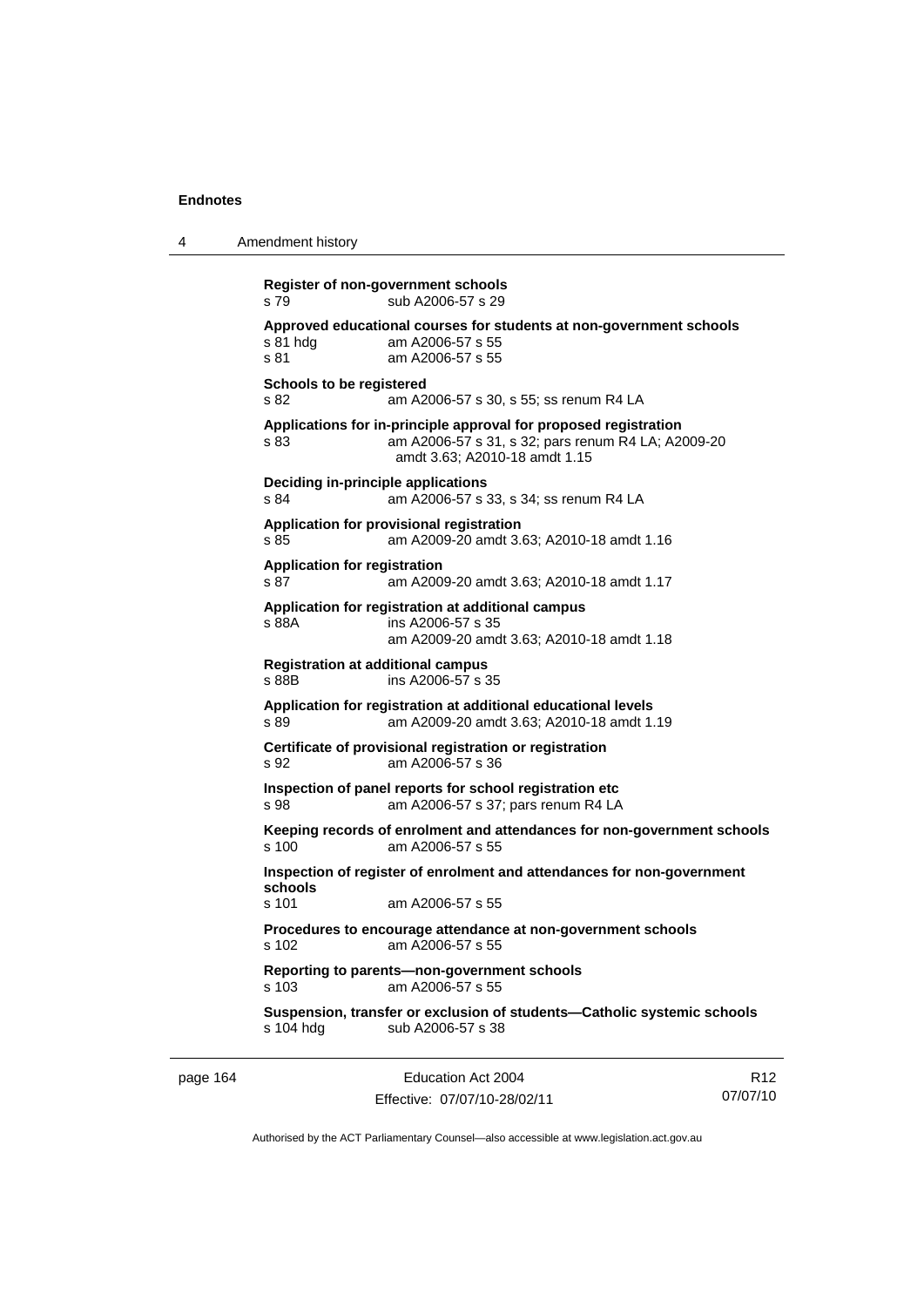Amendment history 4

```
s 104 am A2006-57 s 55; A2010-7 s 5 
Suspension or exclusion of students—other non-government schools 
s 105 hdg am A2006-57 s 55 
s 105 am A2006-57 s 55 
Functions of council (non-government) 
s 107 am A2006-57 s 39 
Other provisions relating to council (non-government) 
div 4.4.3 hdg ins A2006-57 s 40 
Minister to seek advice 
s 118 orig s 118 om A2006-57 s 41 
                 (prev s 76) reloc and renum as s 118 A2006-57 s 28 
Minister to present advice of council (non-government) 
s 118A (prev s 127) reloc and renum as s 118A A2006-57 s 44 
Appointment of authorised persons (non-government) 
s 119 am A2010-18 amdt 1.20 
Miscellaneous 
                om A2006-57 s 42
Inspection of register of non-government schools 
s 126 om A2006-57 s 43 
Minister to present advice of council (non-government) 
s 127 reloc and renum as s 118A
Provisional registration for home education 
s 130 sub A2006-57 s 45
Registration for home education 
s 131 am A2006-57 s 46 
Registration of child 
s 133 am A2006-57 s 47, s 48 
Notification and review of decisions 
pt 6.1 hdg sub A2008-37 amdt 1.131 
Definitions—pt 6.1 
s 140 sub A2008-37 amdt 1.131 
                 def decision-maker ins A2008-37 amdt 1.131 
                 def internally reviewable decision ins A2008-37 amdt 1.131 
                 def internal reviewer ins A2008-37 amdt 1.131 
                 def internal review notice ins A2008-37 amdt 1.131 
                 def reviewable decision ins A2008-37 amdt 1.131 
Internal review notices 
s 141 sub A2008-37 amdt 1.131
```
R12 07/07/10

Education Act 2004 Effective: 07/07/10-28/02/11 page 165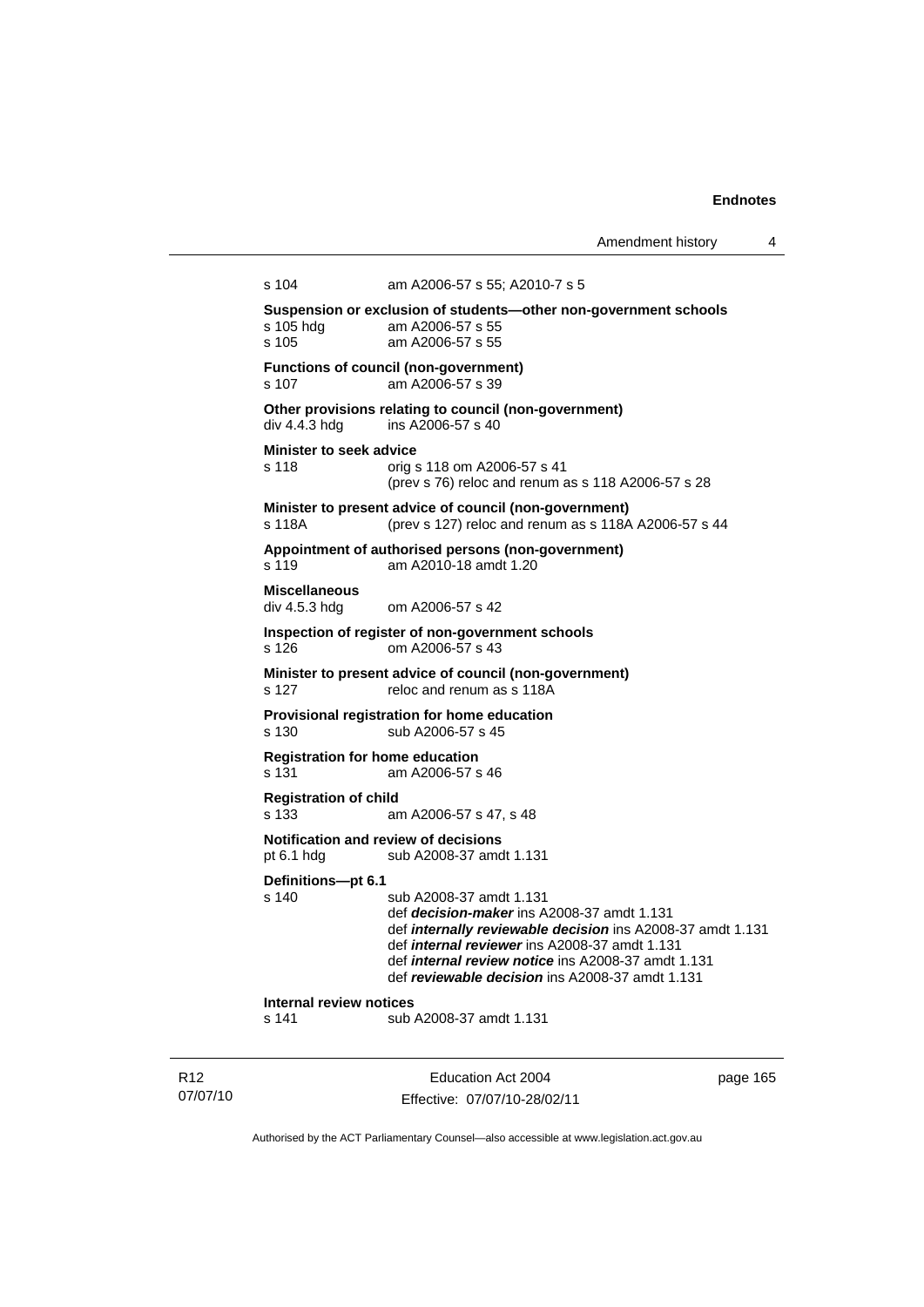4 Amendment history

```
Applications for internal review 
s 142 sub A2008-37 amdt 1.131 
Applications not stay reviewable decisions 
s 143 sub A2008-37 amdt 1.131 
Internal review 
                 sub A2008-37 amdt 1.131
Reviewable decision notices 
s 145 sub A2008-37 amdt 1.131 
Applications to ACAT 
                 ins A2008-37 amdt 1.131
Student transfer register 
s 146A ins A2009-40 s 6 
Notification of parents 
s 149 am A2006-57 s 55 
Notices of intention under former education Act to conduct schools at 
additional educational levels 
                 exp 1 January 2015 (s 153 (5))
Evidence—certificate signed by principal etc 
s 153A ins A2009-40 s 7 
Transitional provisions 
ch 7 hdg exp 1 January 2006 (s 171) 
Assets and liabilities of former authority 
pt 7.1 hdg exp 1 January 2006 (s 171) 
Meaning of former authority
s 156 exp 1 January 2006 (s 171) 
Vesting of assets and liabilities of former authority in Territory 
s 157 exp 1 January 2006 (s 171) 
Evidentiary certificate for vested assets and liabilities 
s 158 exp 1 January 2006 (s 171) 
Registration of changes in title to certain assets 
s 159 exp 1 January 2006 (s 171) 
Proceedings and evidence in relation to vested assets and liabilities 
s 160 exp 1 January 2006 (s 171) 
General savings 
pt 7.2 hdg exp 1 January 2006 (s 171) 
Interpretation 
div 7.2.1 hdg exp 1 January 2006 (s 171)
```
page 166 **Education Act 2004** Effective: 07/07/10-28/02/11

R12 07/07/10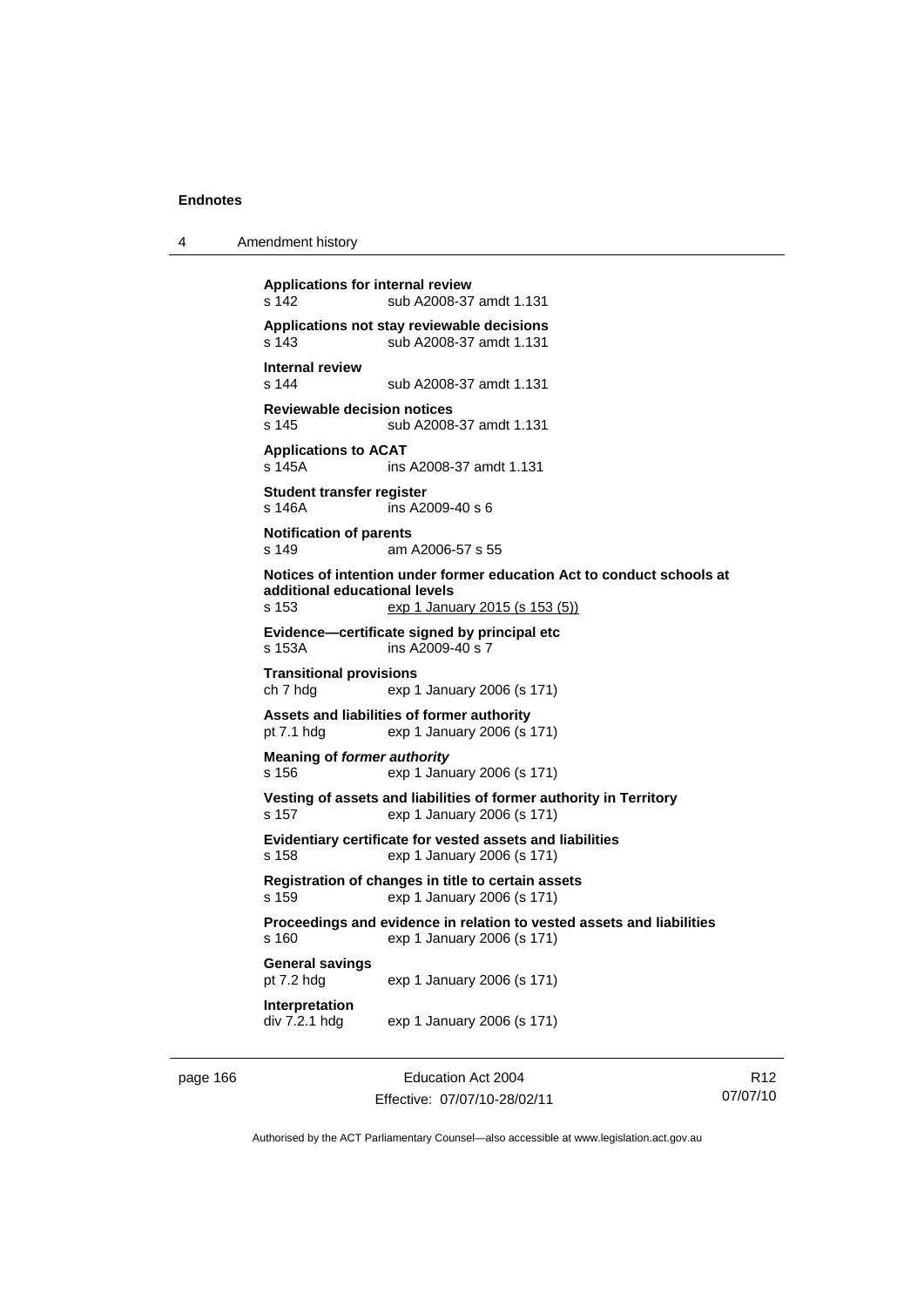```
Definitions for pt 7.3 
s 161 exp 1 January 2006 (s 171) 
Former authority Act 
div 7.2.2 hdg exp 1 January 2006 (s 171) 
Existing schools etc 
s 162 exp 1 January 2006 (s 171) 
Name of schools, institutions and services 
s 163 exp 1 January 2006 (s 171) 
School boards 
                exp 1 January 2006 (s 171)
Parents and citizens associations 
s 165 exp 1 January 2006 (s 171) 
Members of school boards 
s 166 exp 1 January 2006 (s 171) 
Former education Act 
div 7.2.3 hdg exp 1 January 2006 (s 171) 
Exemption certificates 
s 167 exp 1 January 2006 (s 171) 
Existing registered and provisionally registered schools 
s 168 exp 1 January 2006 (s 171) 
Registers 
s 169 exp 1 January 2006 (s 171) 
Miscellaneous 
pt 7.3 hdg exp 1 January 2006 (s 171) 
Modification of ch 7's operation 
s 170 exp 1 January 2006 (s 171) 
Expiry of ch 7 
s 171 exp 1 January 2006 (s 171) 
Declared law for Legislation Act, s 88 
s 172 exp 1 January 2006 (s 171) 
Repeals and consequential amendments 
ch 8 hdg om LA s 89 (3) 
Acts repealed 
s 173 om LA s 89 (3) 
Regulations repealed 
s 174 om LA s 89 (3)
```
R12 07/07/10

Education Act 2004 Effective: 07/07/10-28/02/11 page 167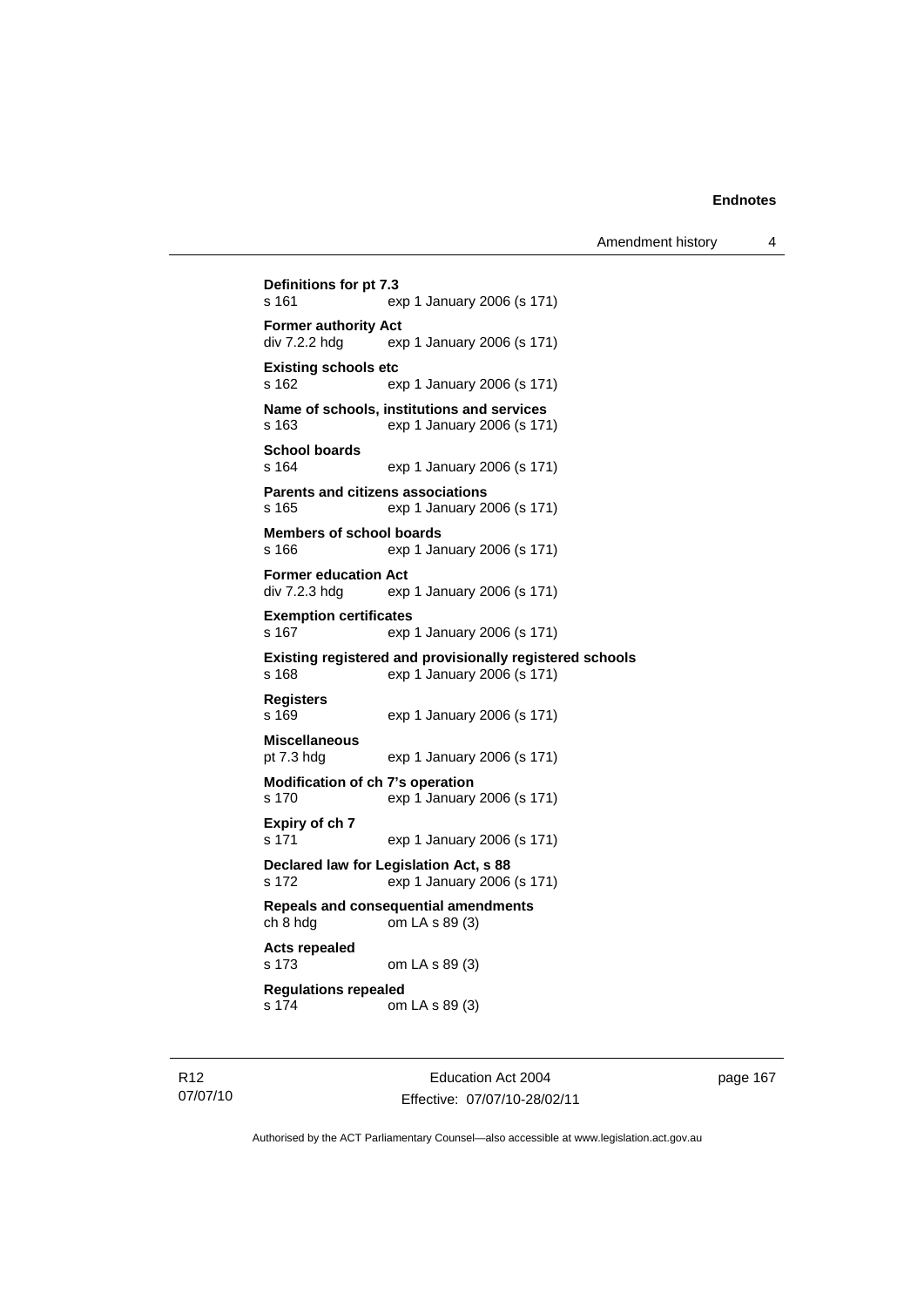| 4 | Amendment history                                  |                                                                                                                                                                                                                                                                                                                                                                                                                                                                                                                      |
|---|----------------------------------------------------|----------------------------------------------------------------------------------------------------------------------------------------------------------------------------------------------------------------------------------------------------------------------------------------------------------------------------------------------------------------------------------------------------------------------------------------------------------------------------------------------------------------------|
|   | Legislation amended-sch 2<br>s 175                 | om LA s 89 (3)                                                                                                                                                                                                                                                                                                                                                                                                                                                                                                       |
|   | ch 9 hdg                                           | <b>Transitional-Education (Participation) Amendment Act 2009</b><br>ins A2009-40 s 8<br>exp 1 January 2012 (s 303 (1) (LA s 88 declaration applies))                                                                                                                                                                                                                                                                                                                                                                 |
|   | Meaning of amending Act--ch 9<br>s 300             | ins A2009-40 s 8<br>exp 1 January 2012 (s 303 (1) (LA s 88 declaration applies))                                                                                                                                                                                                                                                                                                                                                                                                                                     |
|   | <b>Application of amending Act</b><br>s 301        | ins A2009-40 s 8<br>$\frac{\exp 1 \cdot \sin 1}{\exp 1}$ January 2012 (s 303 (1) (LA s 88 declaration applies))                                                                                                                                                                                                                                                                                                                                                                                                      |
|   | <b>Transitional regulations</b><br>s 302           | ins A2009-40 s 8<br><u>exp 1 January 2012 (s 303 (1))</u>                                                                                                                                                                                                                                                                                                                                                                                                                                                            |
|   | Expiry-ch 9<br>s 303                               | ins A2009-40 s 8<br>exp 1 January 2012 (s 303 (1) (LA s 88 declaration applies))                                                                                                                                                                                                                                                                                                                                                                                                                                     |
|   | <b>Reviewable decisions</b><br>sch 1               | sub A2008-37 amdt 1.132<br>am A2009-40 s 9; items renum R9 LA                                                                                                                                                                                                                                                                                                                                                                                                                                                        |
|   | <b>Minister's decisions</b><br>sch 1 pt 1.1        | am A2006-57 s 50; items renum R4 LA<br>om A2008-37 amdt 1.132                                                                                                                                                                                                                                                                                                                                                                                                                                                        |
|   | <b>Chief executive's decisions</b><br>sch 1 pt 1.2 | am A2006-57 s 51, s 55<br>om A2008-37 amdt 1.132                                                                                                                                                                                                                                                                                                                                                                                                                                                                     |
|   | <b>Consequential amendments</b><br>sch 2           | om LA s 89 (3)                                                                                                                                                                                                                                                                                                                                                                                                                                                                                                       |
|   | <b>Dictionary</b><br>dict                          | am A2008-37 amdt 1.133, amdt 1.134; A2009-20 amdt 3.64;<br>A2009-40 s 10; A2010-18 amdt 1.21<br>def <i>appointed member</i> am A2006-57 s 52<br>def approval statement ins A2009-40 s 11<br>def approved educational course (government) am<br>A2006-57 s 55<br>def approved educational course (non-government) am<br>A2006-57 s 55<br>def board appointed member am A2006-57 s 52<br>def completes year 10 ins A2009-40 s 11<br>def completes year 12 ins A2009-40 s 11<br>def compliance notice ins A2009-40 s 11 |

page 168 **Education Act 2004** Effective: 07/07/10-28/02/11

R12 07/07/10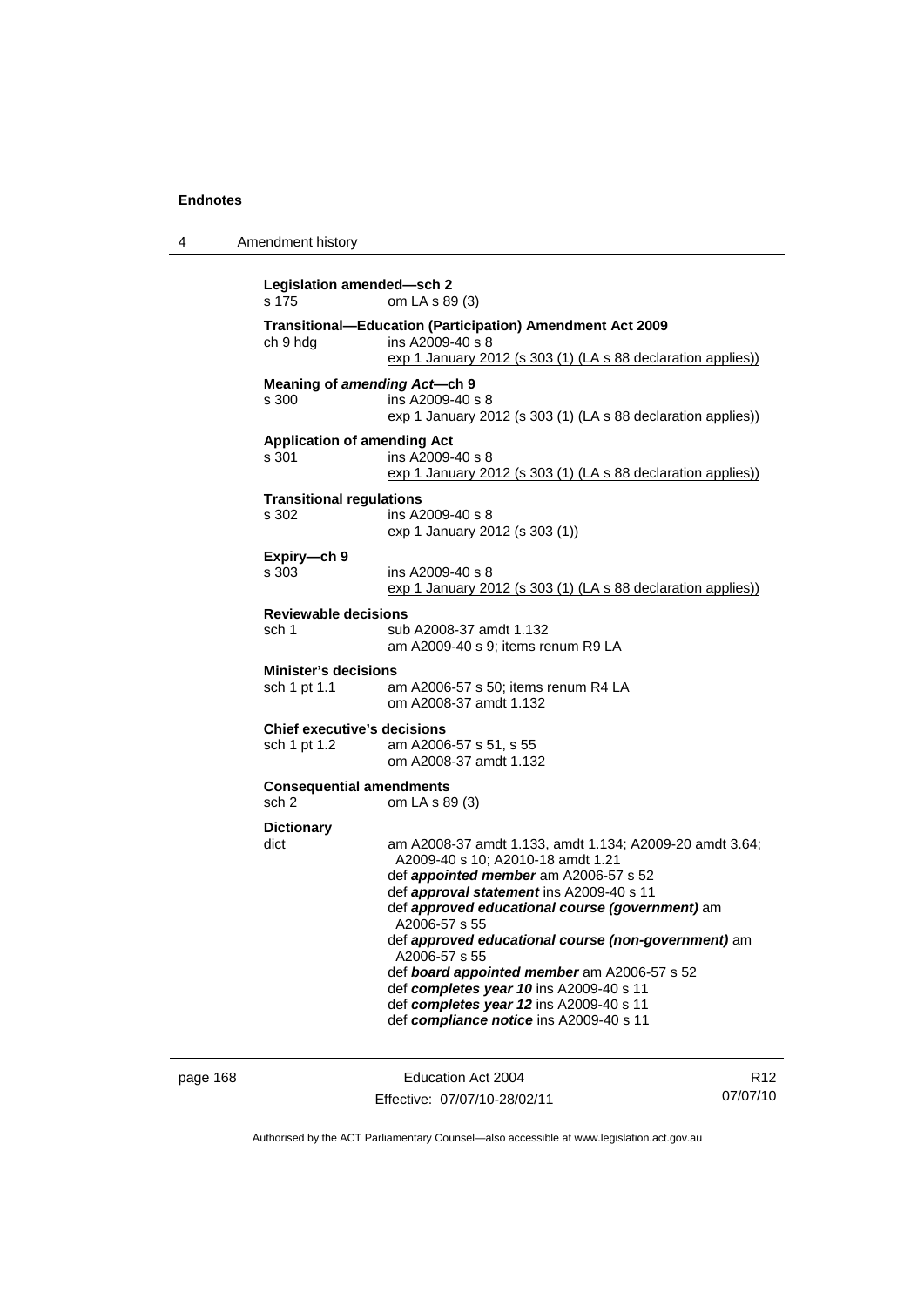## **Endnotes**

```
 def compulsory school age sub A2009-40 s 12 
def education course ins A2009-40 s 13 
def education provider ins A2009-40 s 13 
def employment alternative ins A2009-40 s 13 
def exclusion am A2006-57 s 55 
def exemption certificate sub A2009-40 s 14 
def full-time participation ins A2009-40 s 15 
def full-time participation requirement ins A2009-40 s 15 
def information notice ins A2009-40 s 15 
def internally reviewable decision ins A2008-37 amdt 1.135 
def internal reviewer sub A2008-37 amdt 1.136 
def internal review notice ins A2008-37 amdt 1.137 
def parents and citizens member am A2006-57 s 52
def participates ins A2009-40 s 15 
def proposed opening day am A2006-57 s 53
def reviewable decision sub A2008-37 amdt 1.138 
def school am A2009-40 s 16 
def school-leaving age om A2009-40 s 17 
def staff member am A2006-57 s 53
def student member am A2006-57 s 53 
def training alternative ins A2009-40 s 18 
def training alternative provider ins A2009-40 s 18
```
## **5 Earlier republications**

Some earlier republications were not numbered. The number in column 1 refers to the publication order.

Since 12 September 2001 every authorised republication has been published in electronic pdf format on the ACT legislation register. A selection of authorised republications have also been published in printed format. These republications are marked with an asterisk (\*) in column 1. Electronic and printed versions of an authorised republication are identical.

| <b>Republication</b><br>No and date | <b>Effective</b>             | Last<br>amendment<br>made by | <b>Republication</b><br>for |
|-------------------------------------|------------------------------|------------------------------|-----------------------------|
| R <sub>1</sub><br>1 Jan 2005        | 1 Jan 2005-<br>1 Jan 2006    | not amended                  | new Act                     |
| R <sub>2</sub><br>2 Jan 2006        | 2 Jan 2006-<br>15 June 2006  | not amended                  | commenced expiry            |
| R <sub>3</sub><br>16 June 2006      | 16 June 2006-<br>19 Dec 2006 | A2006-28                     | amendments by<br>A2006-28   |
|                                     |                              |                              |                             |
| Education Act 2004                  |                              | page 169                     |                             |

R12 07/07/10

Effective: 07/07/10-28/02/11

page 169

Authorised by the ACT Parliamentary Counsel—also accessible at www.legislation.act.gov.au